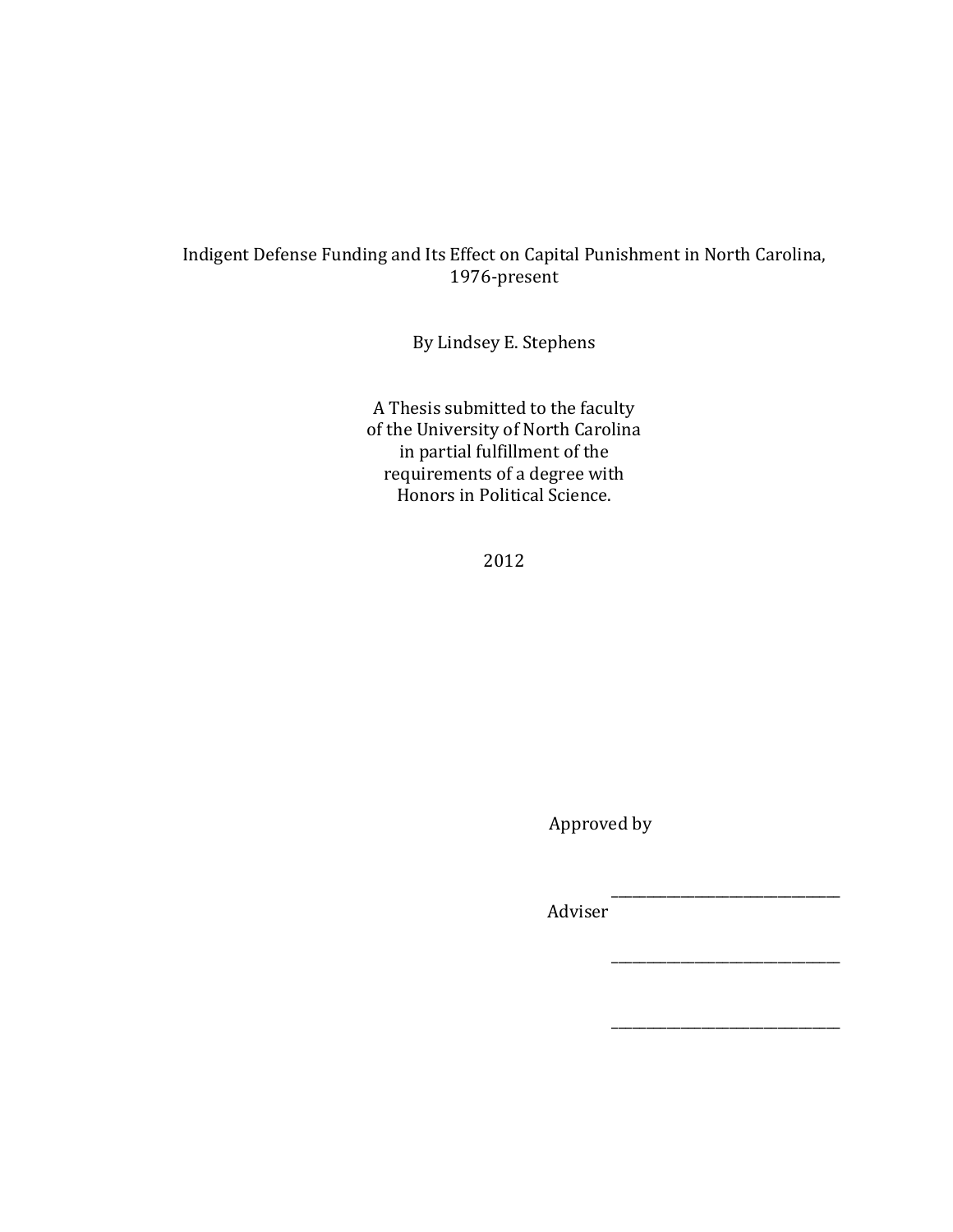**1**

# **Introduction**

In this Senior Honors Thesis, I will examine indigent defense services in North Carolina since the creation of Indigent Defense Services (IDS) through the Indigent Defense Services Act of 2000. Based on the research and analysis to be discussed in the following chapters, I reached the following conclusions:

- 1. IDS was borne from the concerns of several key players about the quality of constitutionally-mandated defense services for indigents in North Carolina.
- 2. IDS has made the most significant impact on the quality of defense attorneys in capital proceedings.
- 3. Because of IDS, the frequency of death sentences has decreased, although it is impossible to determine the exact effect of IDS because of the numerous other factors which have also contributed to the impact. These other factors will be discussed later in this introduction.
- 4. IDS still has a long way to go to reach its full potential especially in the noncapital arena.
- 5. When looking at the decline in expenditures per disposition since the creation of IDS, it is clear that the improvements made to indigent defense services have been cost-effective and efficient.
- 6. Finally, the looming budget crisis and the cuts to government services pose a challenge for IDS. With the cuts to attorneys' fees, it is possible that quality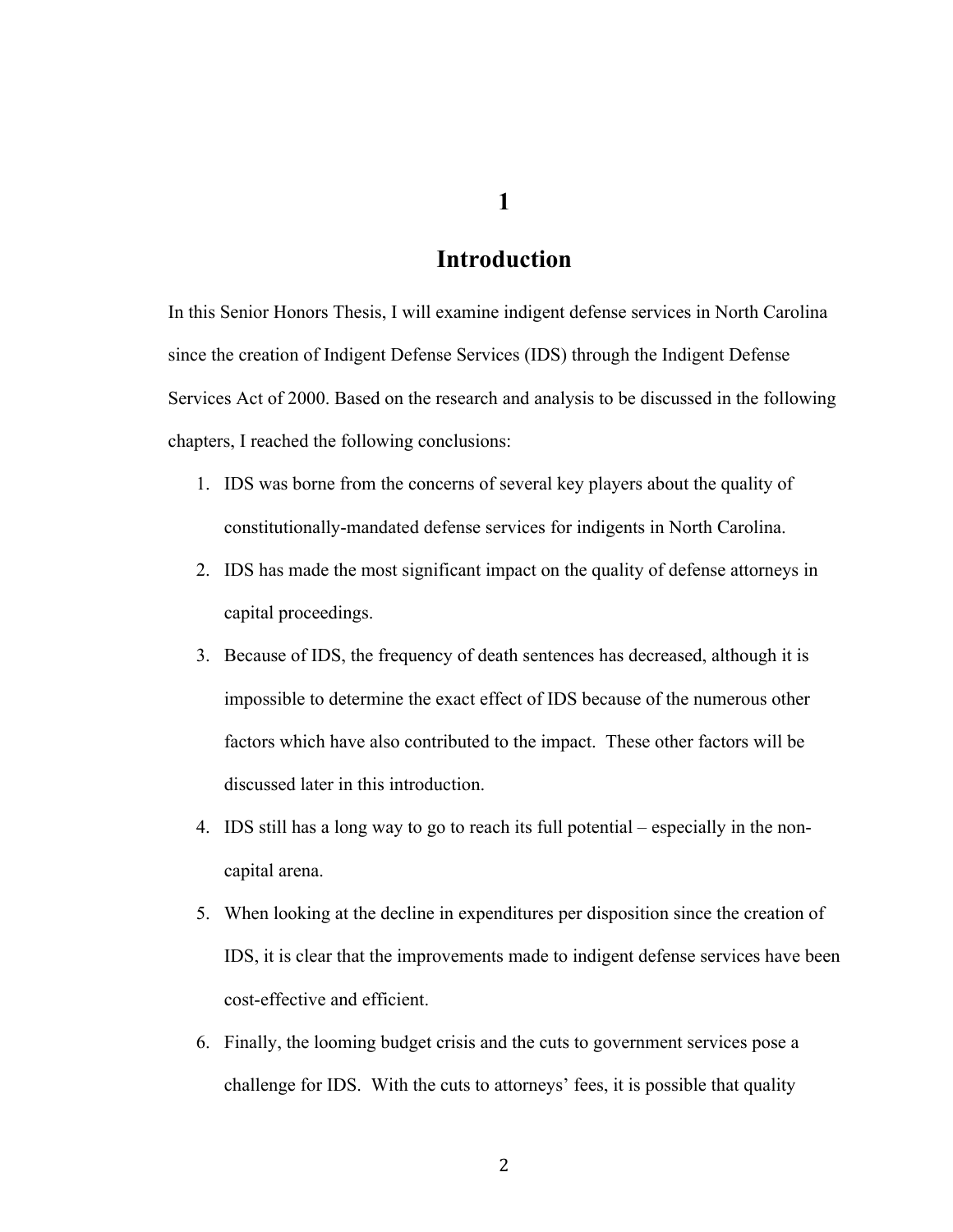attorneys in the system will continue to remove themselves from the list of those eligible for appointment, especially if fees continue to drop.

I came to these conclusions through two different methods of analysis – first, through an empirical analysis of documents relating to the creation and development of IDS. I will relay the information gleaned from these documents in chapters two and three of this thesis. Second, I interviewed several stakeholders in the work of IDS, including judges, prosecutors, defense attorneys, and legislators, about the creation of IDS and its impact since 2001 on the quality of defense attorneys, primarily in capital cases. I will discuss the information gained from these interviews in chapter four.

## **The Puzzle**

Over the years, North Carolina has been referred to as a "death penalty state" for various reasons. The state currently ranks ninth in number of executions since 1976, with 43; however, North Carolina has not executed any inmates since 2006 and every state ranked above it executed at least one in 2011, not to mention years prior.<sup>1</sup> North Carolina's prominence in the capital punishment world is also long standing – North Carolina ranks fifth among the states in known executions between August 26, 1726 and October 27, 1961.<sup>2</sup> Further, North Carolina ranks sixth in the number of inmates on death row, as of April 1,  $2011<sup>3</sup>$ 

<sup>&</sup>lt;sup>1</sup> "Facts about the Death Penalty" *Death Penalty Information Center.* http://www.deathpenaltyinfo.org/home (February 9, 2012).

<sup>&</sup>lt;sup>2</sup> Radelet, M. & G. Pierce (2012). Race and death sentencing in North Carolina 1980-2007.

<sup>&</sup>lt;sup>3</sup> "Facts about the Death Penalty" *Death Penalty Information Center*. http://www.deathpenaltyinfo.org/home (February 9, 2012).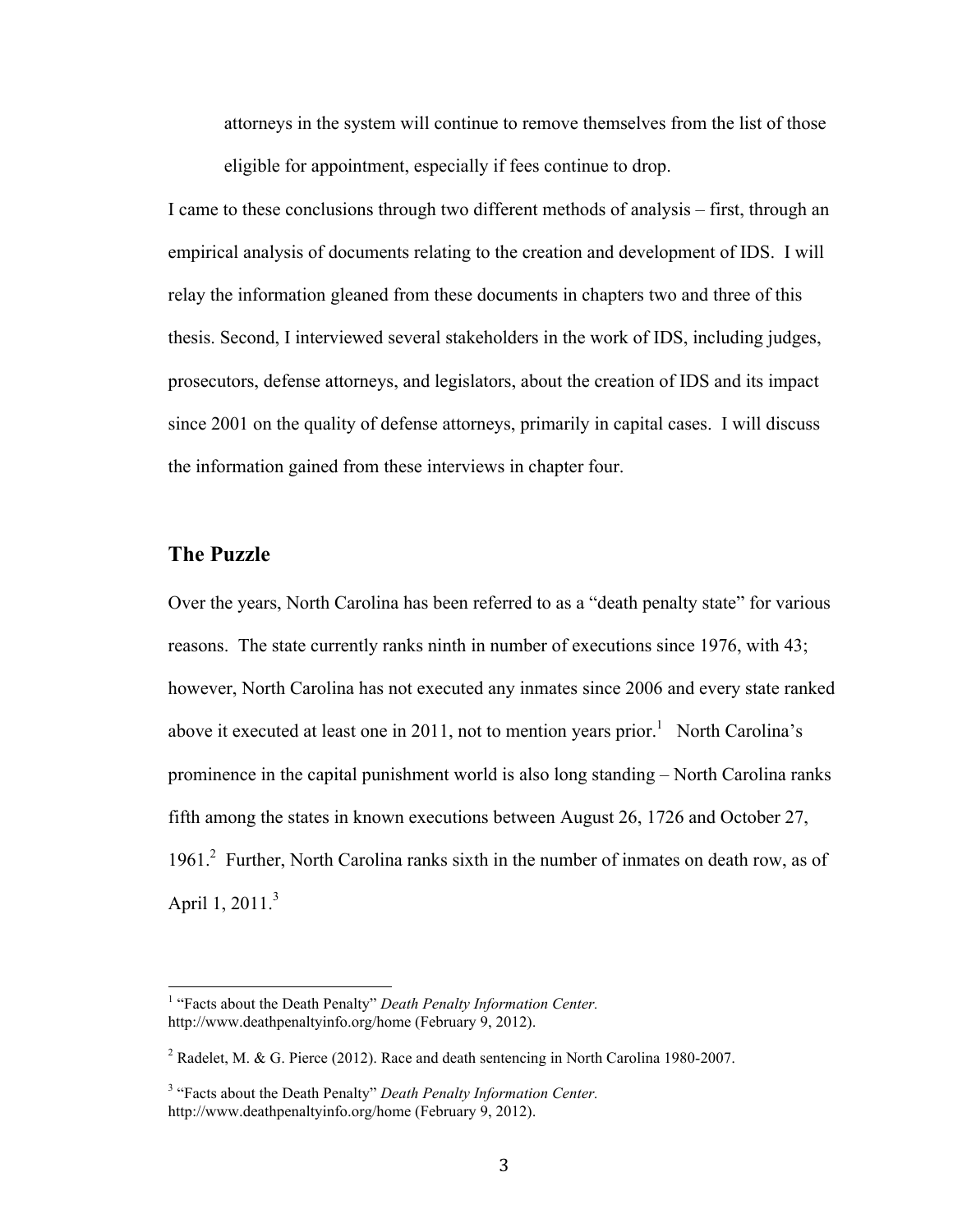More recently, however, North Carolina has seen a decline in capital punishment. The number of death sentences has steadily declined since its peak in 1995, with a more significant decline beginning in 2002.



This decline is not as pronounced in the number of executions, although North Carolina

has not executed anyone since 2006. Since then, North Carolina has been in an

"unofficial moratorium, caused by disputes over the proper role of medical personnel in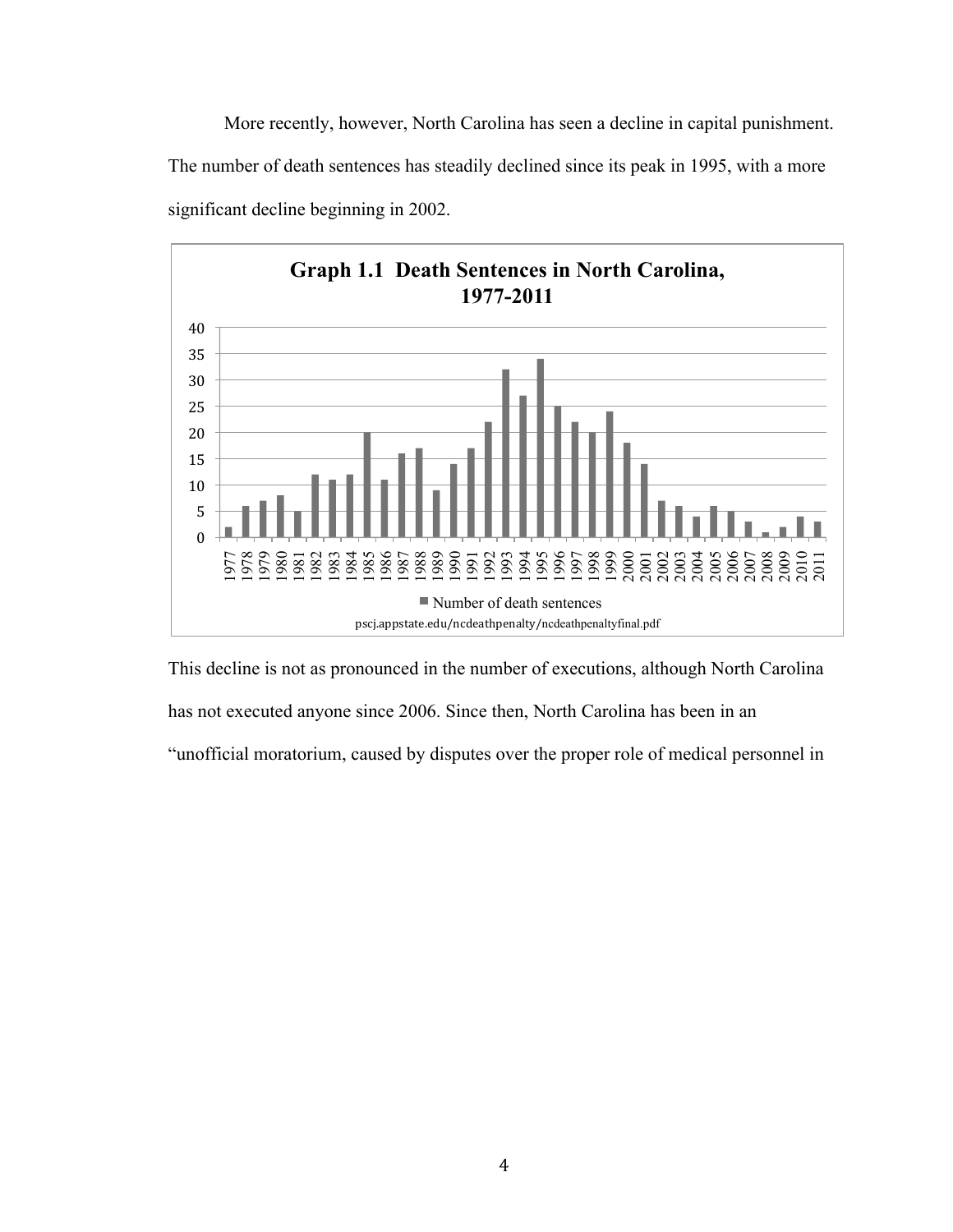the lethal injection process."<sup>4</sup>



Why is North Carolina seeing this decline? What factors have played a role in the disappearance of capital punishment in North Carolina? The following section will discuss a variety of factors that have likely influenced these numbers.

## **Potential Answers**

There are several potential answers to the puzzle of the decline of the death penalty in North Carolina. I will outline several of these answers in detail in order to fully understand the current state of capital punishment in North Carolina.

## *Life Without Parole Sentence*

Prior to 1976, North Carolina had a mandatory death sentence for those convicted of first-degree murder. This resulted in a number of death sentences that would not occur in

<sup>&</sup>lt;sup>4</sup> Robinson, Matthew (2011). "The Death Penalty in North Carolina: A Summary of the Data and Scientific Studies." pscj.appstate.edu/ncdeathpenalty/ncdeathpenaltyfinal.pdf (February 29, 2012).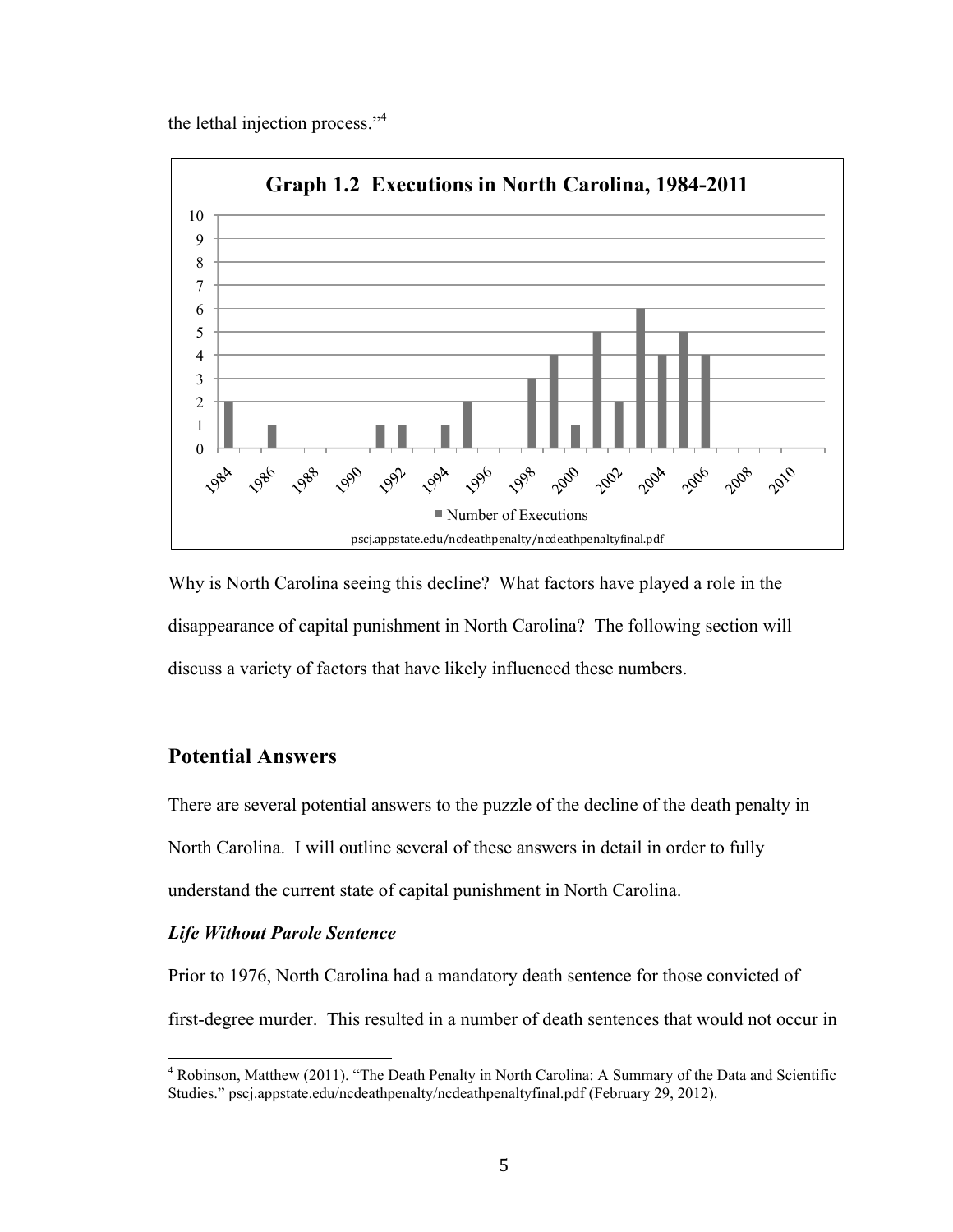today's day and time.<sup>5</sup> In 1976, the United States Supreme Court ruled that this mandatory death sentence was unconstitutional in *Woodson v. North Carolina*. The Court found that juries must have the option of life imprisonment, which created the sentence of Life Imprisonment Without Parole.<sup>6</sup> Later, North Carolina General Statute §14-17, 2008, enacted the sentence of life without parole as the *only* alternative for a sentence of death in first-degree murder cases.<sup>7</sup> The Life Imprisonment Without Parole option is appealing because it ensures that those who receive this sentence will spend the rest of their lives in jail without the possibility of being paroled for good behavior, service, or a change in behavior.

With another option available to juries, a decline in the number of death sentences should result if the number of first-degree murders stays the same. As I will show later in this introduction, the murder rate per capita in North Carolina remained relatively constant until 2009 and 2010. This relationship is similar to that of death sentences, although the sharp decline in death sentences between 1999 and 2002 is unexplained by this particular influence.

#### *Prosecutorial Discretion*

In 2001, General Statute §15A-2004 gave North Carolina prosecutors the discretion to choose to try potentially capital cases non-capitally if they desired. Previously, the law required district attorneys to try first-degree murder cases capitally, if there were

 $\frac{1}{5}$  Maher, T. (2009). Worst of times, and best of times: The Eighth Amendment implications of increased procedural reliability on existing death sentences. *Elon Law Review, 1,* 95-112.

<sup>6</sup> *Woodson Et Al v. North Carolina.* 1976. 428 U.S. 280.

<sup>&</sup>lt;sup>7</sup> Maher, T. (2009).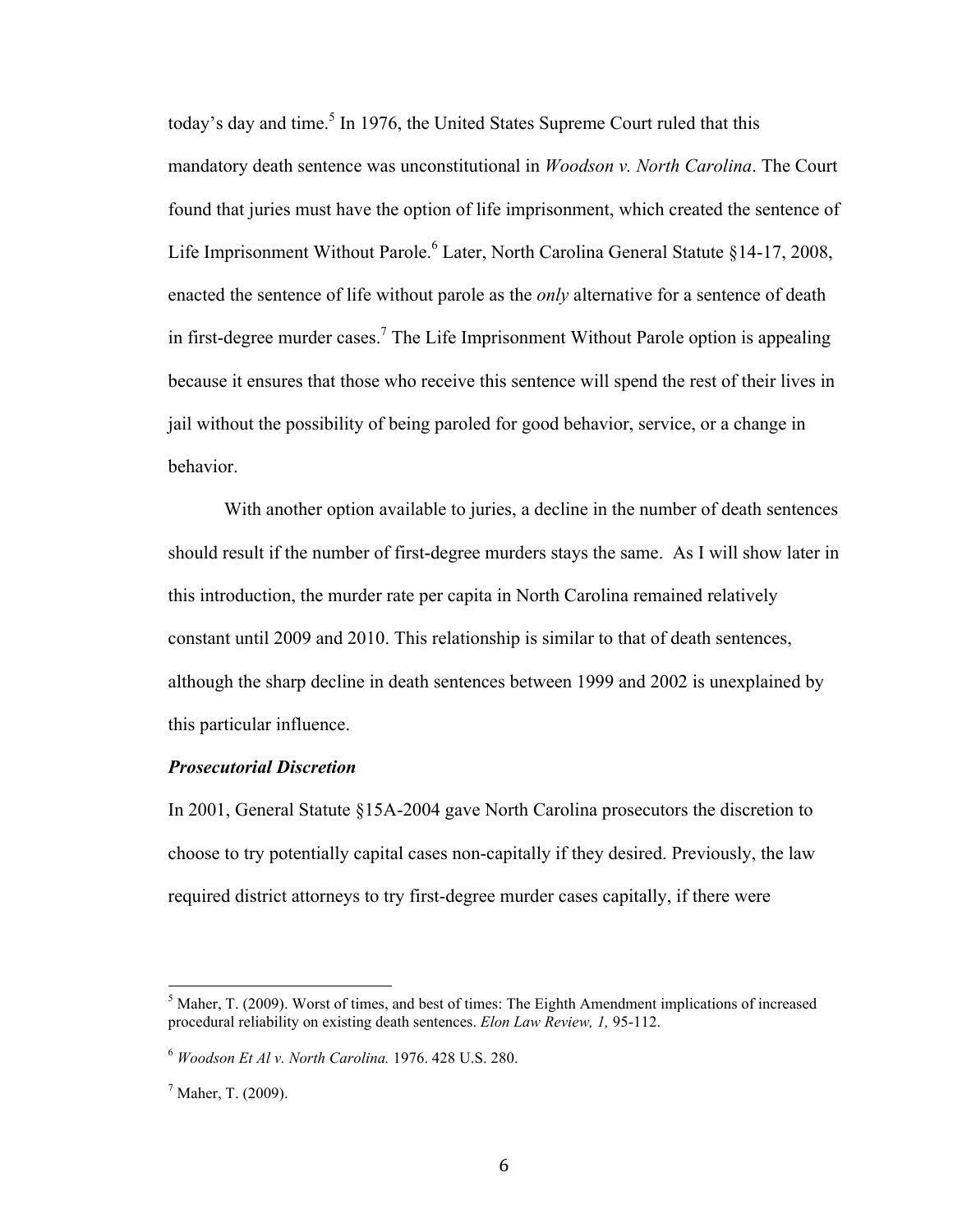aggravating circumstances, in order to ensure that a criminal never walked the streets

again. <sup>8</sup>

This General Statute has a few implications:

- 1. The State can choose whether to try a defendant capitally or non-capitally in firstdegree murder cases, even if there is evidence that aggravating circumstances exist.
- 2. A death sentence cannot be ordered for a defendant convicted of a capital crime unless the state has given notice of its intent to seek the death penalty on the date of or before the pretrial conference.
- 3. If the State does not give notice of its intent to seek the death penalty, the case should be conducted non-capitally and the defendant should be given a sentence of life imprisonment if found guilty of first-degree murder.<sup>9</sup>

Following the implementation of this statute, it is probable that a decline in death

sentences occurred in first-degree murder cases with aggravating circumstances because

the law no longer required that district attorneys seek the death penalty in these cases.

## *Eyewitness Identification Law*

The General Assembly passed the Eyewitness Identification Law in 2007 as a response to

a study conducted by the North Carolina Actual Innocence Commission. The

Commission determined that changes were necessary in North Carolina's standards

governing eyewitness identification procedures, and this law was the result. The law

changed standards governing lineups in order to eliminate the possibility of leading

within the lineup. The guidelines require that independent administrators conduct lineups

so that no prosecutors, defense attorneys, or investigators can lead the eyewitness towards

a certain individual, intentionally or not. Because of this law, individuals in the lineup or

photos of individuals in the lineup are to be viewed one at a time, eliminating the

<sup>&</sup>lt;sup>8</sup> Prosecutorial Discretion. 2001. NC General Statutes. Chapter 15A, Article 100-2004. *www.ncga.state.nc.us/Sessions/2001/Bills/Senate/pdf/S647v1.pdf (February 29, 2012).*

<sup>9</sup> *Ibid*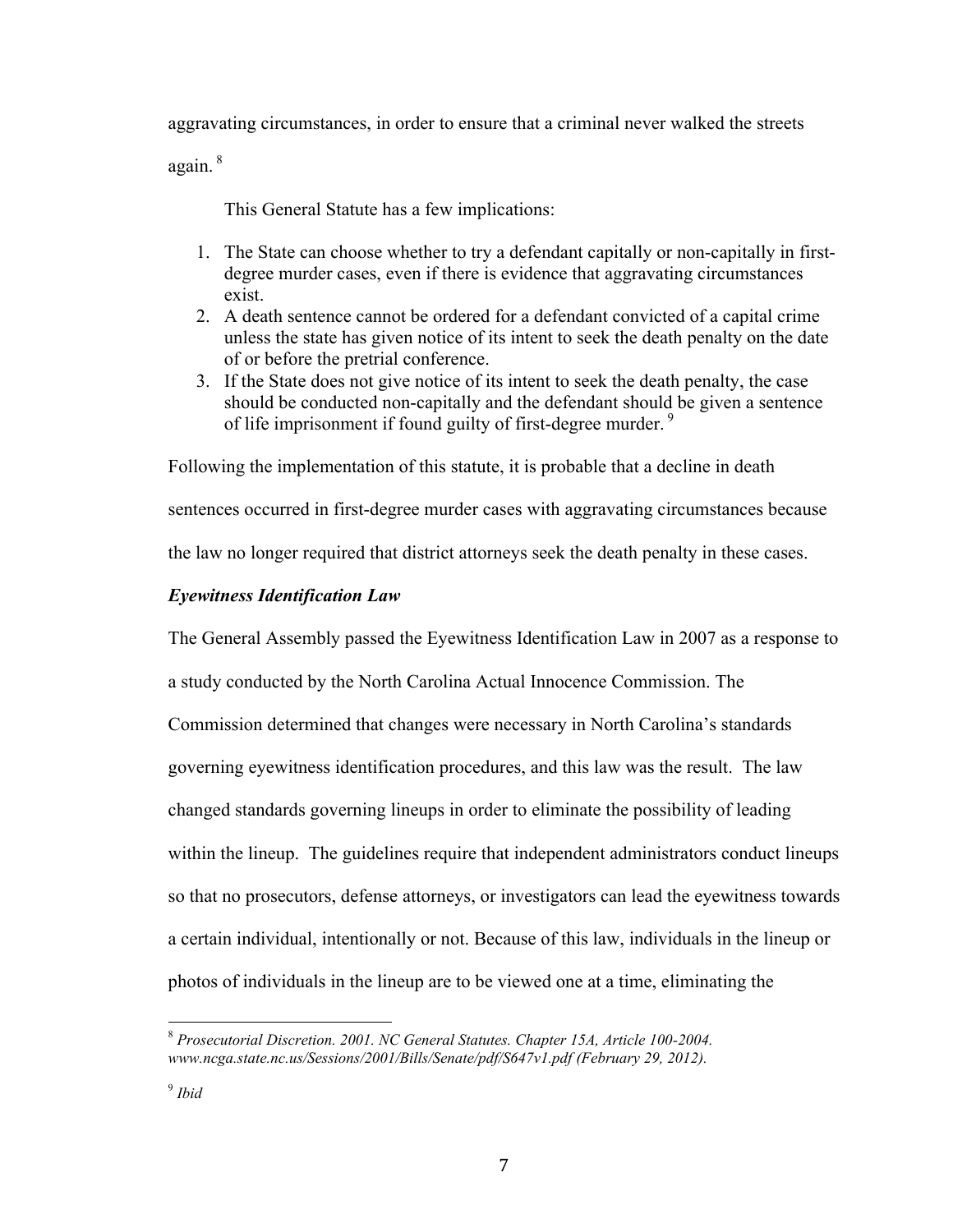possibility that the eyewitness could choose an individual based on process of elimination. To further this same purpose, the guidelines also require that the eyewitness be told that the person who has been arrested for the crime may or may not be in the  $lineup<sub>10</sub>$ 

In terms of the composition of the lineup, there must be at least five people who all resemble the eyewitness' description of the suspect, although only one police suspect can be in each lineup. Any additional lineups for the same eyewitness must contain different fillers to ensure that the eyewitness does not recognize any of the individuals from venues outside of the crime scene. If there are multiple eyewitnesses, the fillers can be the same, although the suspect must be placed in a different position within the lineup to avoid the possibility that communication between eyewitnesses could influence the lineup selection. Any identifying action, such as speech, gestures, or movements, should be performed by all participants in the lineup, and none of the participants' criminal records should be known to the eyewitness. Those lineup participants not being viewed at the time must be completely out of view so as not to provide distractions.<sup>11</sup>

During the lineup, nothing can be said to the eyewitness that might influence his or her choice in any way, nor can any comments be made about the eyewitness' choice following his or her selection. In addition, all eyewitnesses must be separated for a lineup, and each eyewitness should document a clear statement of their individual choice to the lineup administrator. No one who knows anything about the suspect is permitted to

<sup>&</sup>lt;sup>10</sup> Evewitness Identification Reform Act. 2007. NC General Statues. Chapter 15A, Article 14A. *http://www.ncleg.net/EnactedLegislation/Statutes/PDF/ByArticle/Chapter\_15A/Article\_14A.pdf (February 29, 2012).*

<sup>11</sup> *Ibid*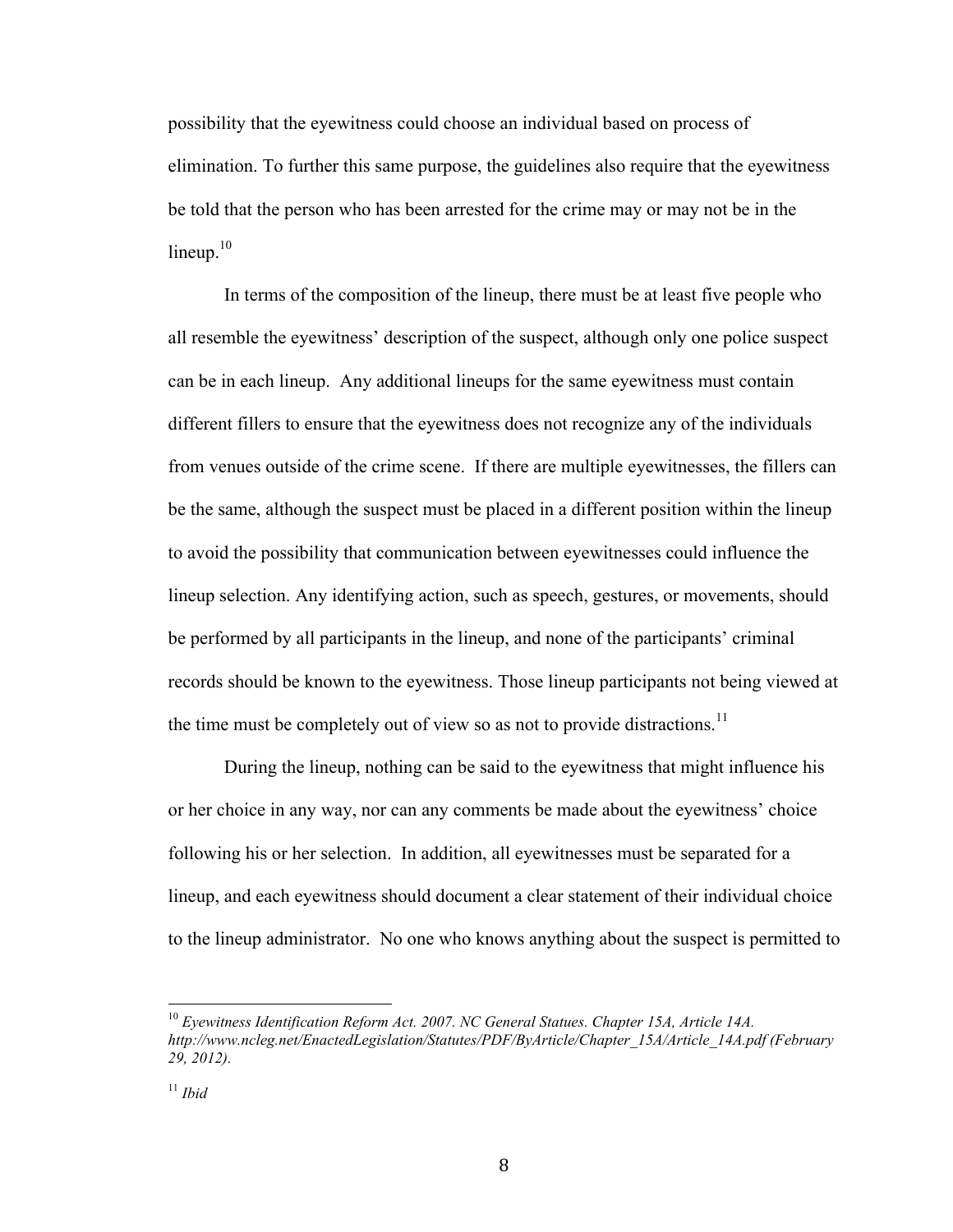be present during the lineup, to ensure that there are no outside influences on the eyewitness' choice. If possible, the guidelines also require a video record to be made of the lineup and the eyewitness' selection.<sup>12</sup>

These new standards governing the lineup procedures have the potential to impact the number of death sentences because it is now more difficult for a witness to make a lineup identification if he or she has any doubts about the physical appearance and/or traits of the suspect.

#### *Innocence*

The publicity surrounding exonerations in the United States and North Carolina is another potential reason the state has seen a decline in the use of capital punishment. Since 1976, there have been seven exonerations in North Carolina. These individuals have spent varying amounts of time on death row, from less than a year to fifteen years, and upon exoneration, the press is usually eager to cover their story.<sup>13</sup> This number ranks North Carolina seventh in the number of errors nationwide.<sup>14</sup>

Because of the increasing prevalence of the media in today's world, these exonerations are publicized heavily in various outlets, and thus juries are more likely to be aware of the issue of innocence when entering a capital trial. One study noted that, in response to:

[T]he coupling of continued increases in the number of exonerations of innocent death-row inmates and the subsequent media exposure emphasizing the increasing

<sup>!!!!!!!!!!!!!!!!!!!!!!!!!!!!!!!!!!!!!!!!!!!!!!!!!!!!!!!</sup> <sup>12</sup> *Ibid*

<sup>13</sup> "Exonerations by state." Death Penalty Information Center. http://deathpenaltyinfo.org/innocence-anddeath-penalty#inn-st (February 29, 2012).

<sup>&</sup>lt;sup>14</sup> Robinson, Matthew (2011). "The Death Penalty in North Carolina: A Summary of the Data and Scientific Studies." pscj.appstate.edu/ncdeathpenalty/ncdeathpenaltyfinal.pdf (February 29, 2012).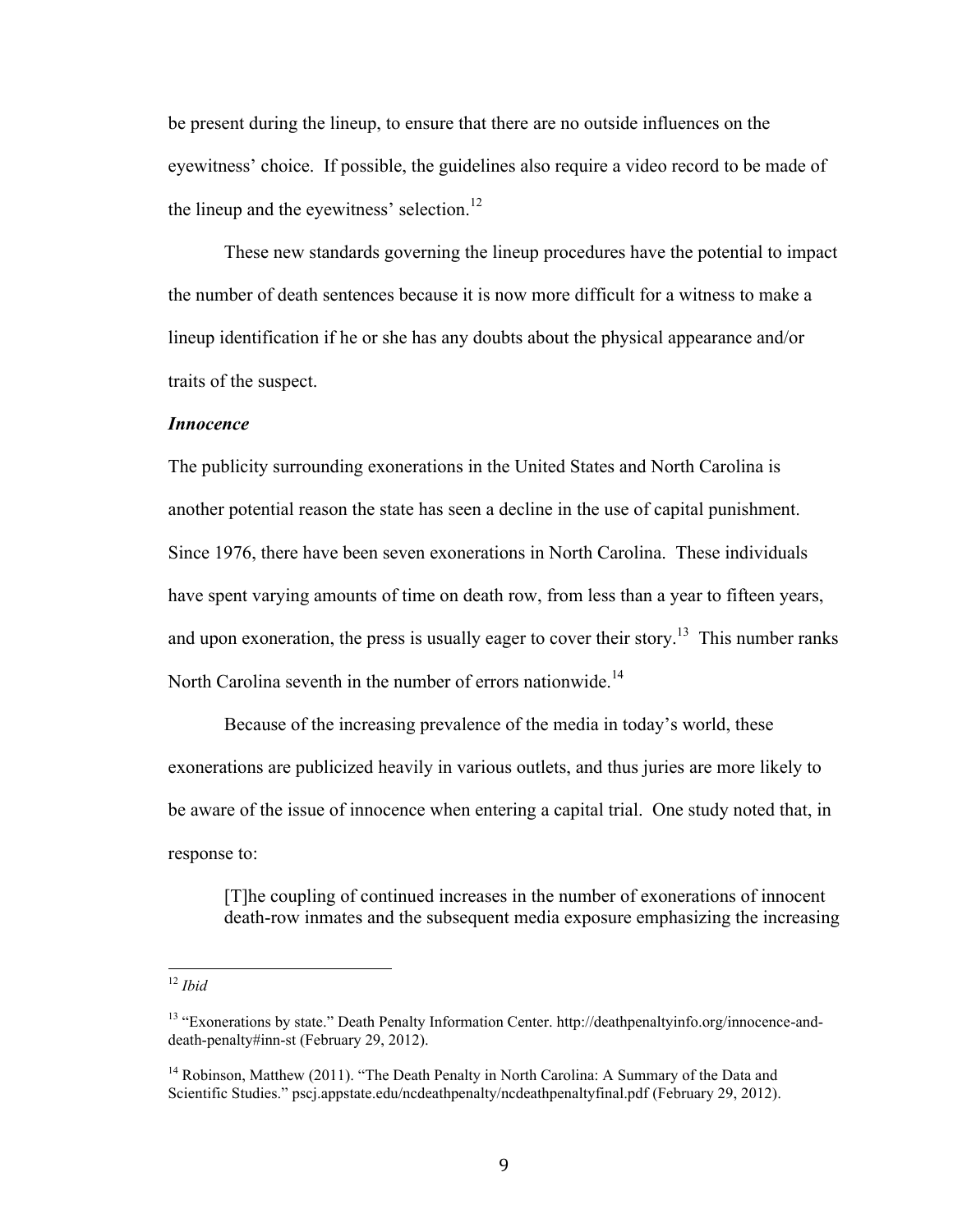number of mistakes within the judicial system, the innocence frame has taken on a much more prominent—and vital role in media and public discussion<sup>15</sup>

This same study concluded that:

As more death-row inmates are exonerated, media coverage focusing on imperfections in the system naturally increases. As this occurs, juries may become less willing to sentence defendants to death (and prosecutors may become less likely to seek the penalty, knowing that they have a lesser chance of gaining  $it)^{16}$ 

This has the potential to cause a decrease in the pervasiveness of capital punishment in

North Carolina and across the nation.

## *Murder Rate*

Another factor that has the potential to have a significant impact on the number of death sentences in North Carolina is the murder rate in any given year. Naturally, the higher the murder rate, the more likely death sentences are to occur. Since the creation of IDS in 2001, the murder rate has not fluctuated substantially. Between 2000 and 2008, the murder rate per 100,000 people remained somewhere between 6.0 and 7.1. In 2009 and 2010, these numbers drop into the 5.0 to 6.0 range, indicating that in these years and the years immediately following, the number of death sentences might decline from previous years, although this is not what occurred.<sup>17</sup>

<sup>&</sup>lt;sup>15</sup> Dardis, Frank E., Baumgartner, Frank R., Boydstun, Amber E., De Boef, Suzanna and Shen, Fuyuan (2008). "Media Framing of Capital Punishment and Its Impact on Individuals' Cognitive Responses', Mass Communication and Society." 11:2, 115-140

<sup>16</sup> *Ibid*

<sup>&</sup>lt;sup>17</sup> "2010 Annual Summary Report." North Carolina Department of Justice. http://crimereporting.ncdoj.gov/Reports.aspx (February 29, 2012).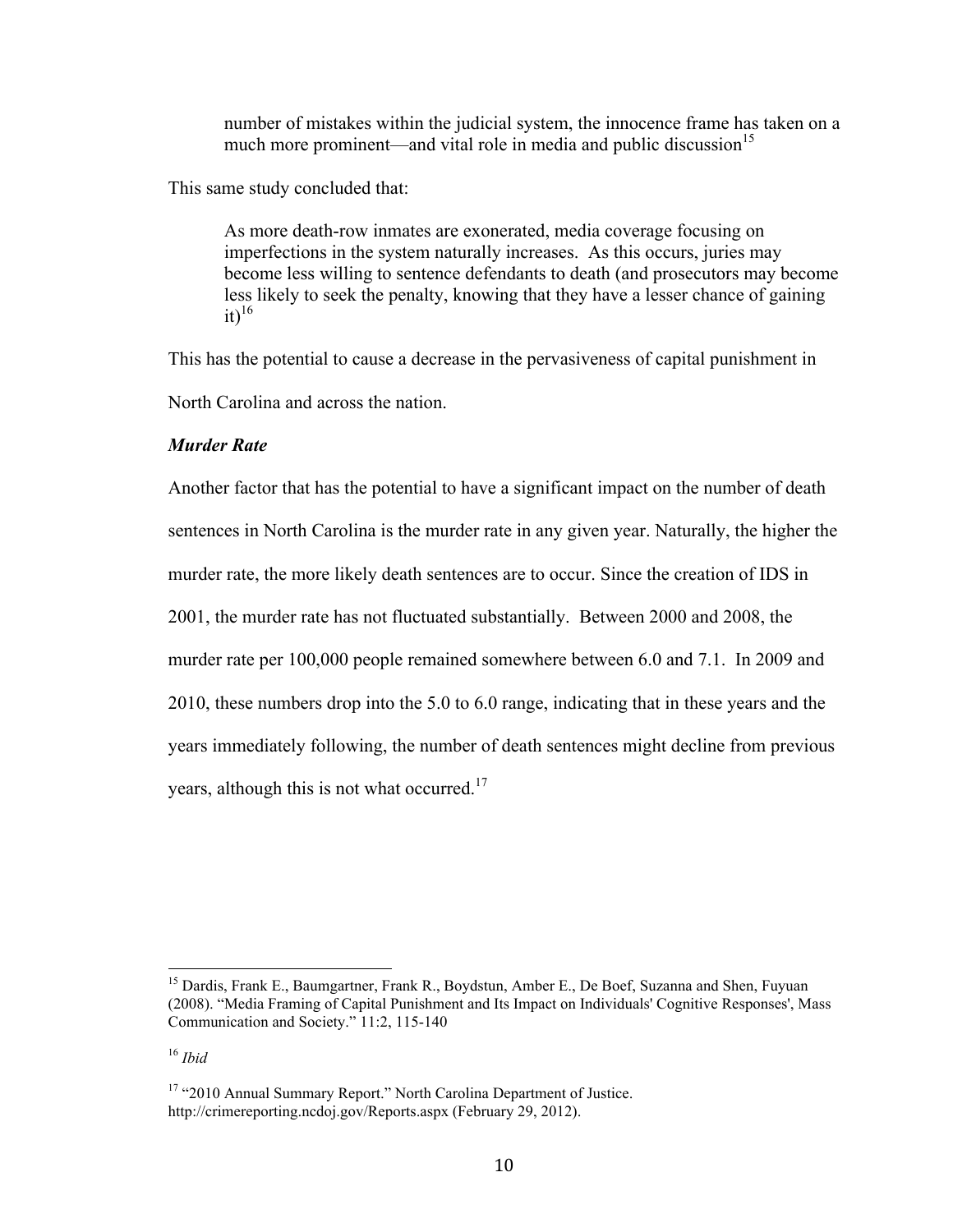

#### *Pre-trial Open File Discovery*

In 2004, the state provided pre-trial open file discovery for defense attorneys in criminal proceedings, not limited to capital cases.<sup>18</sup> This allows the defense to see the evidence that the state has against the defendant, increasing the likelihood that counsel can present an effective defense. With this possibility for an increase in quality, it is plausible that this decreased the likelihood that a capital case would result in with a death sentence.

#### *Indigent Defense Services Act of 2000*

The creation of IDS through the Indigent Defense Services Act of 2000 is the focus of this thesis, as it "did more than any other single action to revolutionize the practice of capital punishment in the state. It is no mere coincidence that the numbers of death

 $18$  Maher, T. (2009). Worst of times, and best of times: The Eighth Amendment implications of increased procedural reliability on existing death sentences. *Elon Law Review, 1,* 95-112.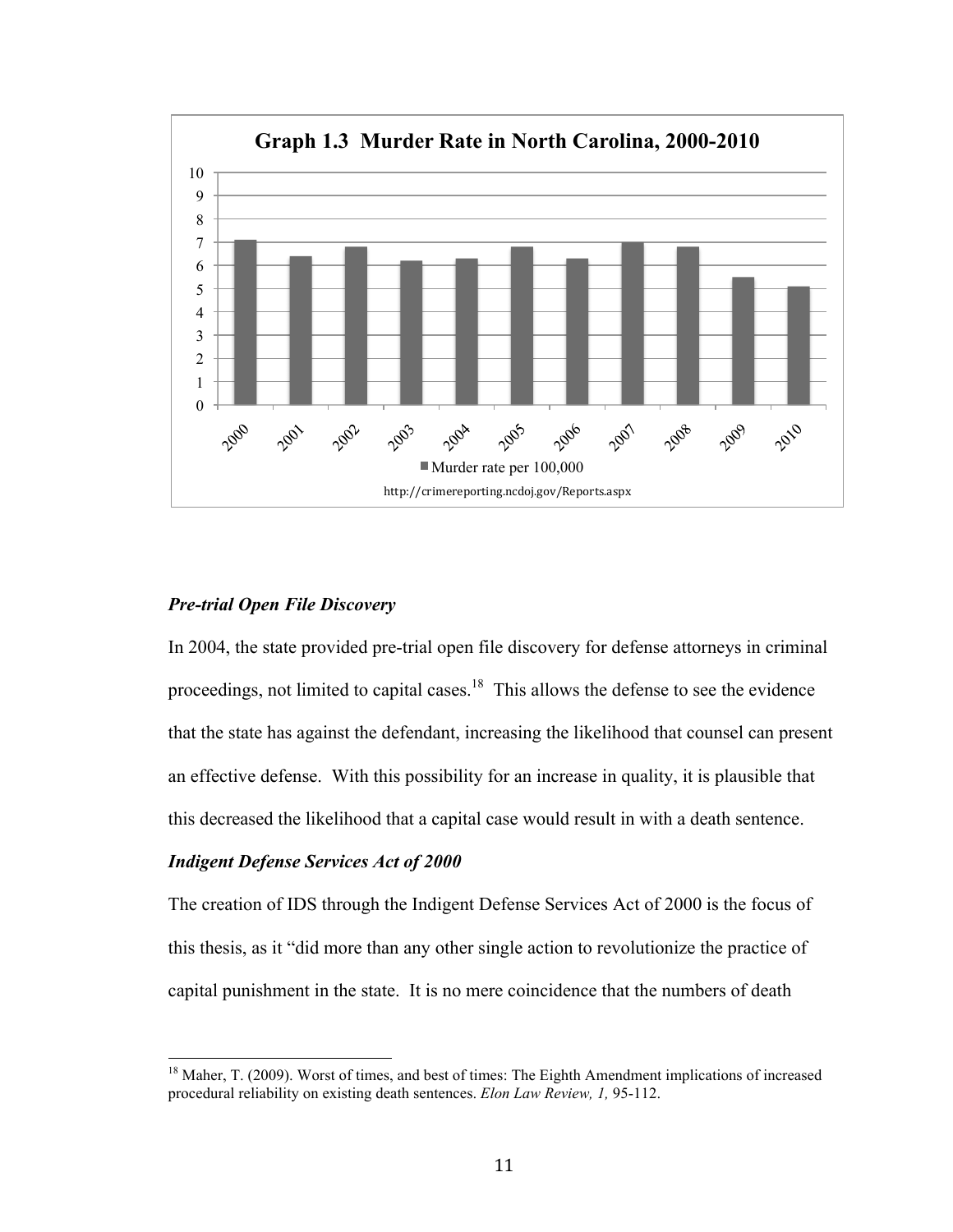sentences have declined so dramatically since the passage of this reform.<sup>"19</sup> IDS made several changes to the way capital cases are handled, including requiring defense counsel to seek consultation from the Center for Death Penalty Litigation in order to prepare a quality defense, assuming the responsibility of appointing and compensating defense counsel through the Office of the Capital Defender, providing increased training and support for attorneys, and assuming responsibility for allocating resources for experts, investigators, and other expenses incurred in defending a capital trial. $^{20}$ 

In the following chapters, I will detail how IDS came to be, its purpose, and if it has met this purpose over the past eleven years. It is my intention in this thesis to show that the Indigent Defense Services Act of 2000 and the creation of the North Carolina Office of Indigent Defense Services have played a key role in the decline of capital punishment in North Carolina.

<sup>&</sup>lt;sup>19</sup> Baumgartner, F., & I. Unah (2010). The decline of capital punishment in North Carolina. Paper presented to the annual meeting of the American Society of Criminology, November. San Francisco, CA. http://www.unc.edu/~fbaum/papers/Baumgartner-Unah-ASC-2010.pdf (February 17, 2012).

<sup>&</sup>lt;sup>20</sup> Maher, T. (2009). Worst of times, and best of times: The Eighth Amendment implications of increased procedural reliability on existing death sentences. *Elon Law Review, 1,* 95-112.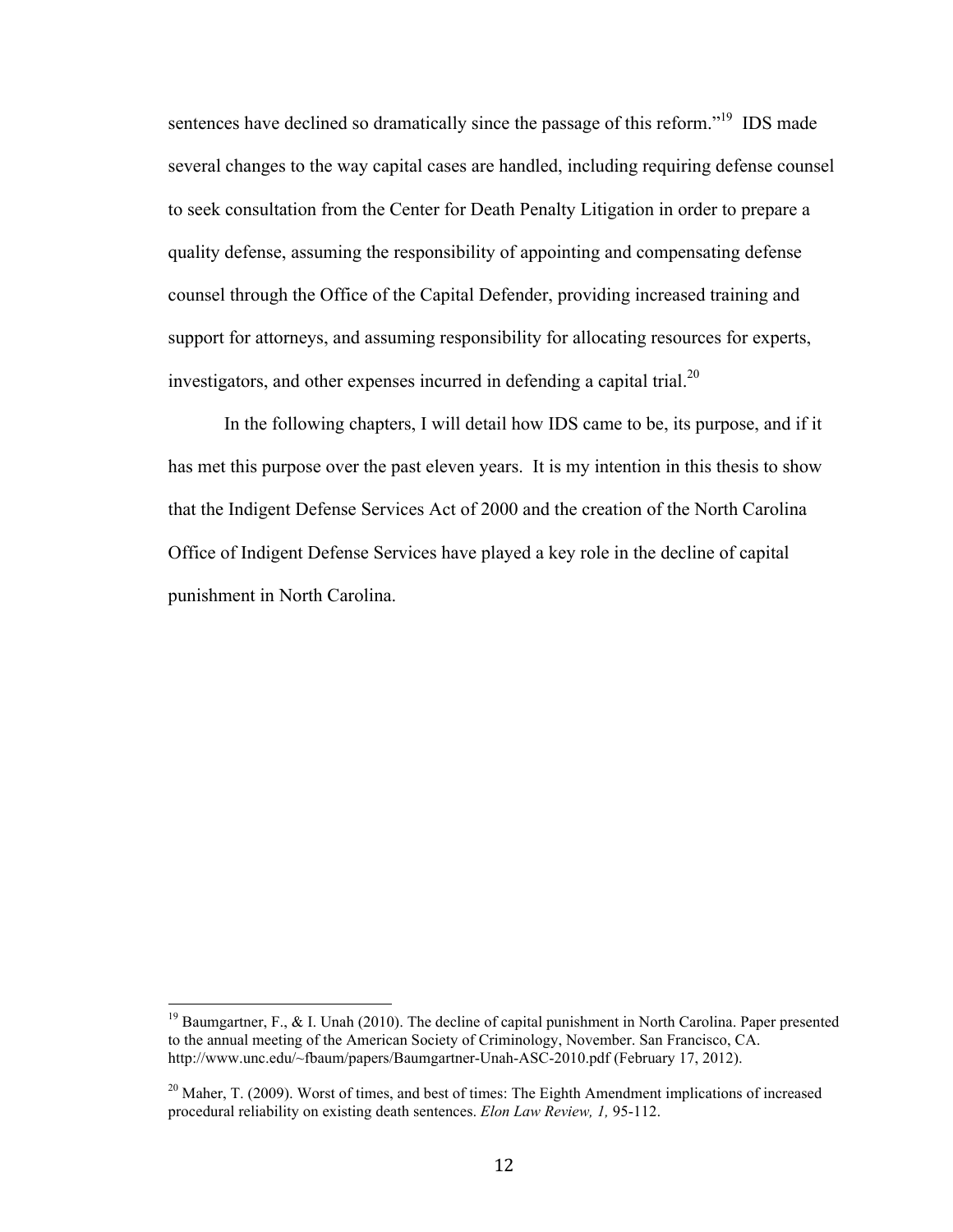**2**

# **Indigent Defense Services: The Beginning**

The current indigent defense system in North Carolina developed due to a series of actions taken by legislators and other activists with an interest in bettering the system. This chapter will detail the activities and findings of the Indigent Defense Study Commission, the proposed legislation, its journey through the North Carolina General Assembly, and the final legislation under which North Carolina operates today (with a few subsequent amendments) in order to explore the players' motivations and potential improvements sought in capital trial performance and procedures.

## **Indigent Defense Study Commission<sup>21</sup>**

The Indigent Defense Study Commission was created in 1998 by the General Assembly in order to "study methods for improving the management and accountability of funds being expended to provide counsel to indigent defendants without compromising the quality of legal representation mandated by State and federal law."<sup>22</sup> This Commission was composed of eight members, listed below in table 2.1.

 $21$  The information included in this section comes from the following source, unless otherwise noted: N.C. General Assembly. Indigent Defense Study Commission. 2000. *Report and Recommendations*. http://www.ncids.org/home/ids%20study%20commission%20report.pdf (February 21, 2012).

<sup>22</sup> *Report and Recommendations*, 3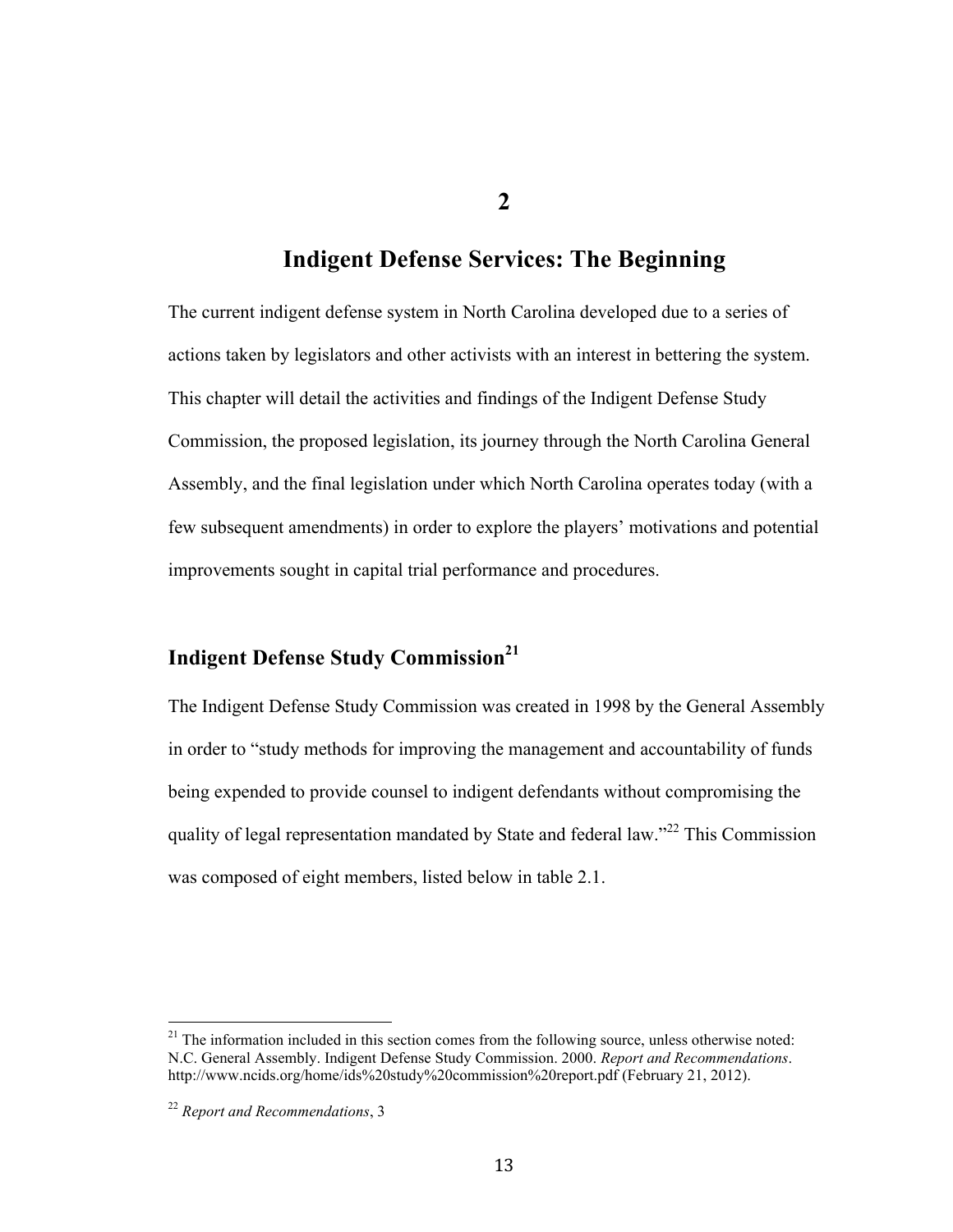| Name                          | Affiliation                             |
|-------------------------------|-----------------------------------------|
| Honorable Joe Hackney         | North Carolina House of Representatives |
| Adam Stein                    | Attorney, Chapel Hill                   |
| Honorable Frank Balance       | North Carolina Senate                   |
| Honorable W. Erwin Spainhour  | Superior Court Judge                    |
| Joseph B. Cheshire, V         | Attorney, Raleigh                       |
| Mary Ann Tally                | Attorney, Fayetteville                  |
| Isabel Day                    | Public Defender, Charlotte              |
| Honorable Edward H. McCormick | District Court Judge                    |

Table 2.1 Members of the Indigent Defense Study Commission and their affiliations23

Over the course of nine meetings, the Indigent Defense Study Commission conducted research and created guidelines for the betterment of North Carolina's indigent defense program.

## *Research Phase*

The Commission constructed its recommendations based on information collected about indigent defense both in North Carolina and around the country, with assistance from the Administrative Office of the Courts (AOC), the Legislative Fiscal Research Division, the Institute of Government, the directors of indigent defense programs in Minnesota, a state without capital punishment, and Kentucky, a state with capital punishment, and a nationally recognized consultant. Following their preliminary research and recommendation drafting, this group also held a public hearing to gain input from other affected parties, including judges, public defenders, prosecutors, private defense counsel, and the general public. This legislation was meant to be all-encompassing, representing

<sup>&</sup>lt;sup>23</sup> Report and Recommendations, 1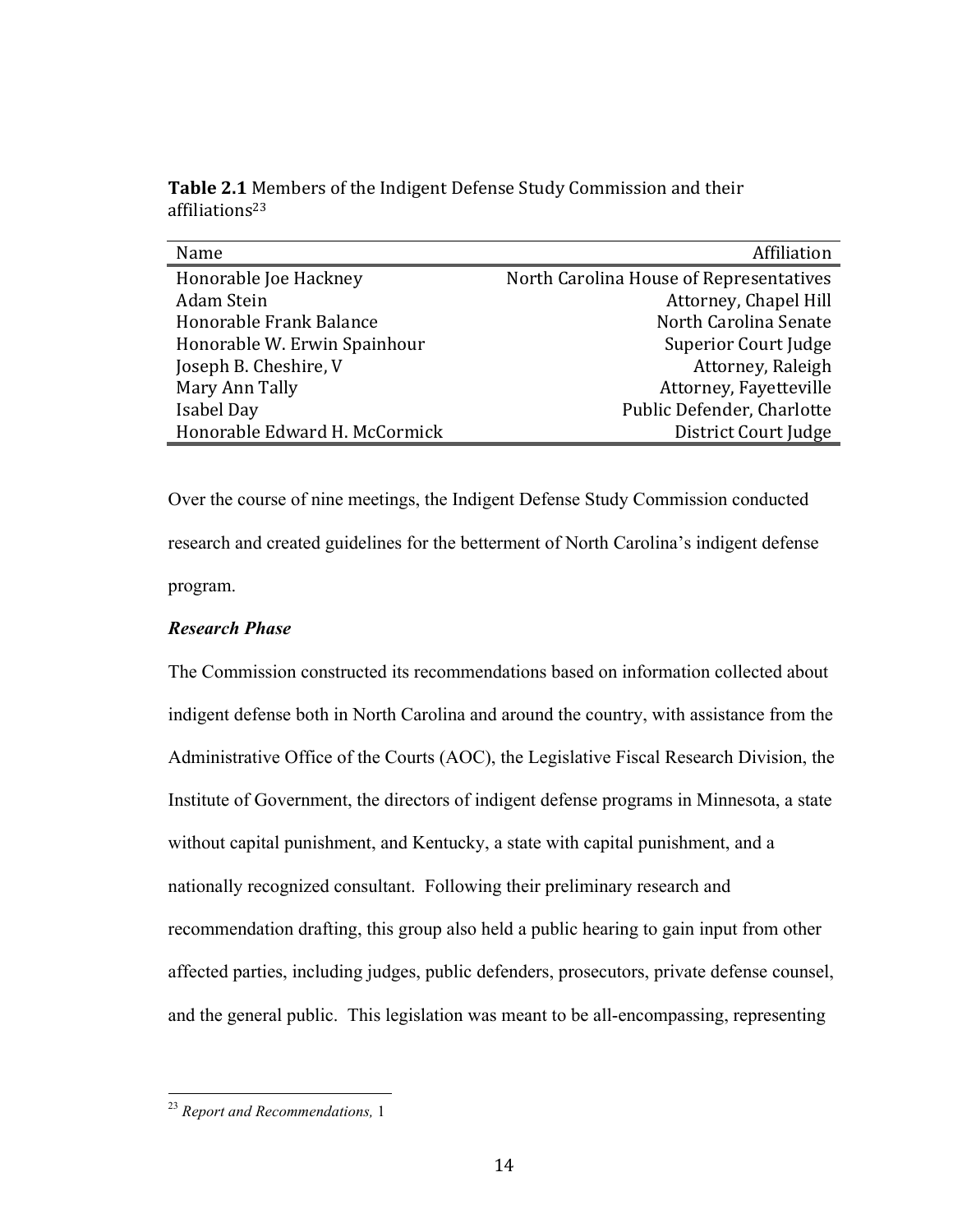the thoughts, beliefs, and preferences of all involved parties in order to create the best possible system of indigent defense.

At the time of the Commission's research, the State provided funding for indigent defense, and counties were charged with providing facilities for the offices. The legislature, however, determined where and when to open public defender offices. As such, there were 11 public defender offices spread across 13 counties during the Commission's review of the system. Because of the lack of public defender offices, private assigned counsel provided for a majority of representation in the 87 counties that did not have public defender offices. In these cases, the attorney's fee, as well as all monetary allowance for hired experts, were determined by the presiding judge in the case, creating a lack of independence and leading to bias and a lack of standardization. In addition to public defender offices and private assigned counsel, the Appellate Defender Office handled cases on appeal statewide. The Chief Justice appointed the Appellate Defender, due to his or her statewide jurisdiction, whereas the senior resident superior court judge in a given district appointed the public defender of the district in which he or she served, in order to ensure quality representation. Both the salaries and terms of removal for appointees were drawn from parallel policies governing district attorneys. In cases in which there was a conviction, the defendant was ordered to reimburse the state for the cost of representation. Compared to other states with this system, North Carolina had a relatively high recovery rate, collecting about \$5 million a year out of the \$60 million a year spent on indigent defense services. $^{24}$ 

<sup>&</sup>lt;sup>24</sup> Report and Recommendations, 5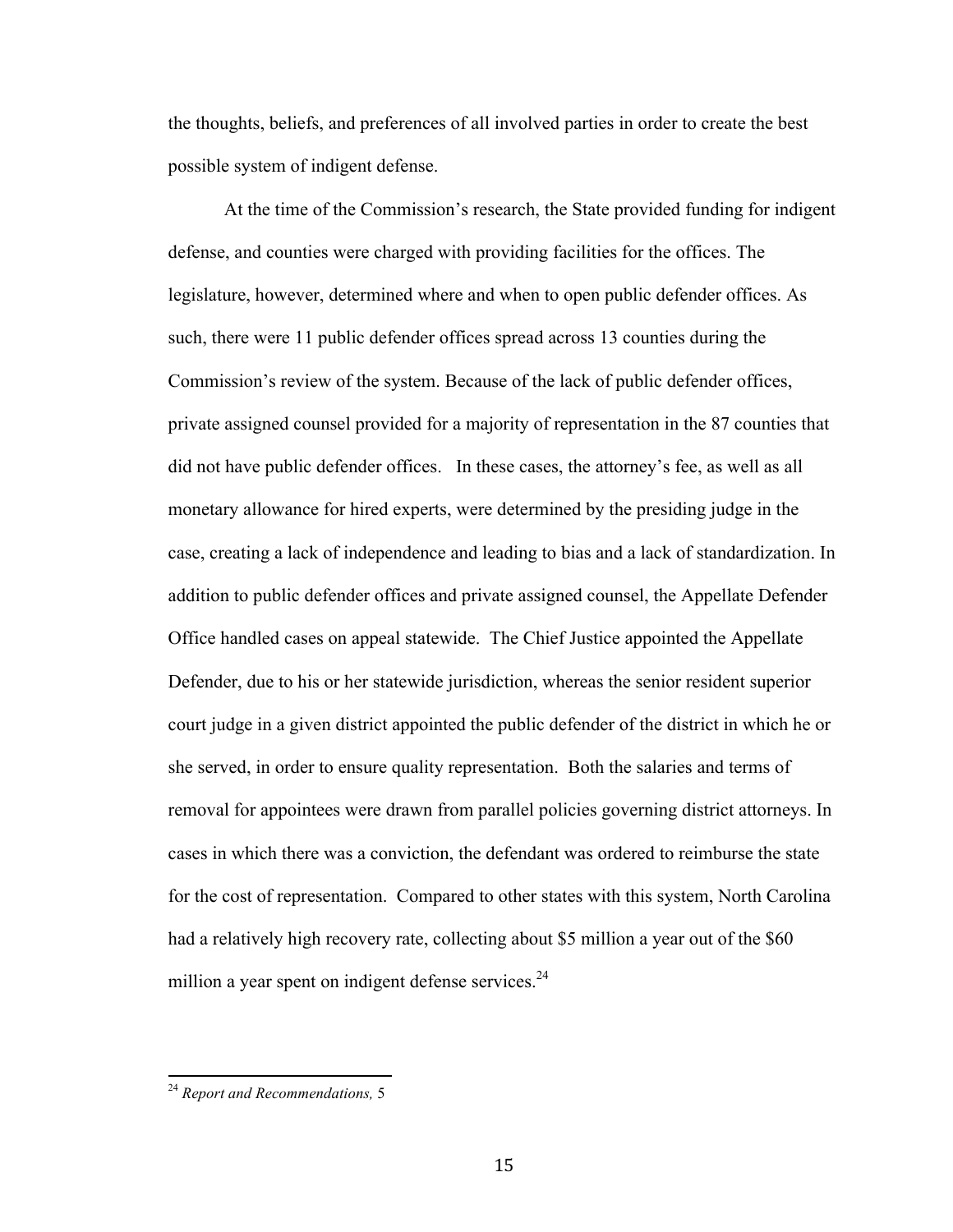#### *Findings*

Based on the Commission's research, it determined that North Carolina's indigent defense system suffered, both in cost-effectiveness and in quality of representation. The primary reason cited for this was the lack of centralized authority to coordinate planning, oversight, and management. The authorities governing indigent defense in North Carolina were located all over the state – from the AOC, to the North Carolina State Bar, the 36 local bar committees, the 300 judges making rulings in the various cases, and the 11 independent public defender offices established by the legislature.<sup>25</sup> In addition to this lack of centralized governing authority, the rate of growth was substantial, with costs increasing by 168% and indigent caseload increasing by 90% between the fiscal years 1988-1989 and 1998-1999, leading to an ineffective and inefficient system of indigent defense. $26$ 

Another major problem with North Carolina's indigent defense system was the lack of standards for the various aspects of performance. There was no clear definition of what indigency was and who qualified for it, causing inconsistencies as to who was eligible for assigned counsel. There was also a lack of organization about how to appoint defenders to cases across the state. In terms of the public defenders themselves, there were no standards governing their performance, qualifications, or compensation, creating disparities in quality of representation across the state. This lack of competency of attorneys can be seen in the case of Glen Edward Chapman, a North Carolinian exonerated in 2008 after fifteen years on death row. Mr. Chapman, an indigent defendant, was assigned two attorneys in his trial for the murders of Betty Jean Ramseur

<sup>&</sup>lt;sup>25</sup> Report and Recommendations, 7

<sup>26</sup> *Report and Recommendations,* 5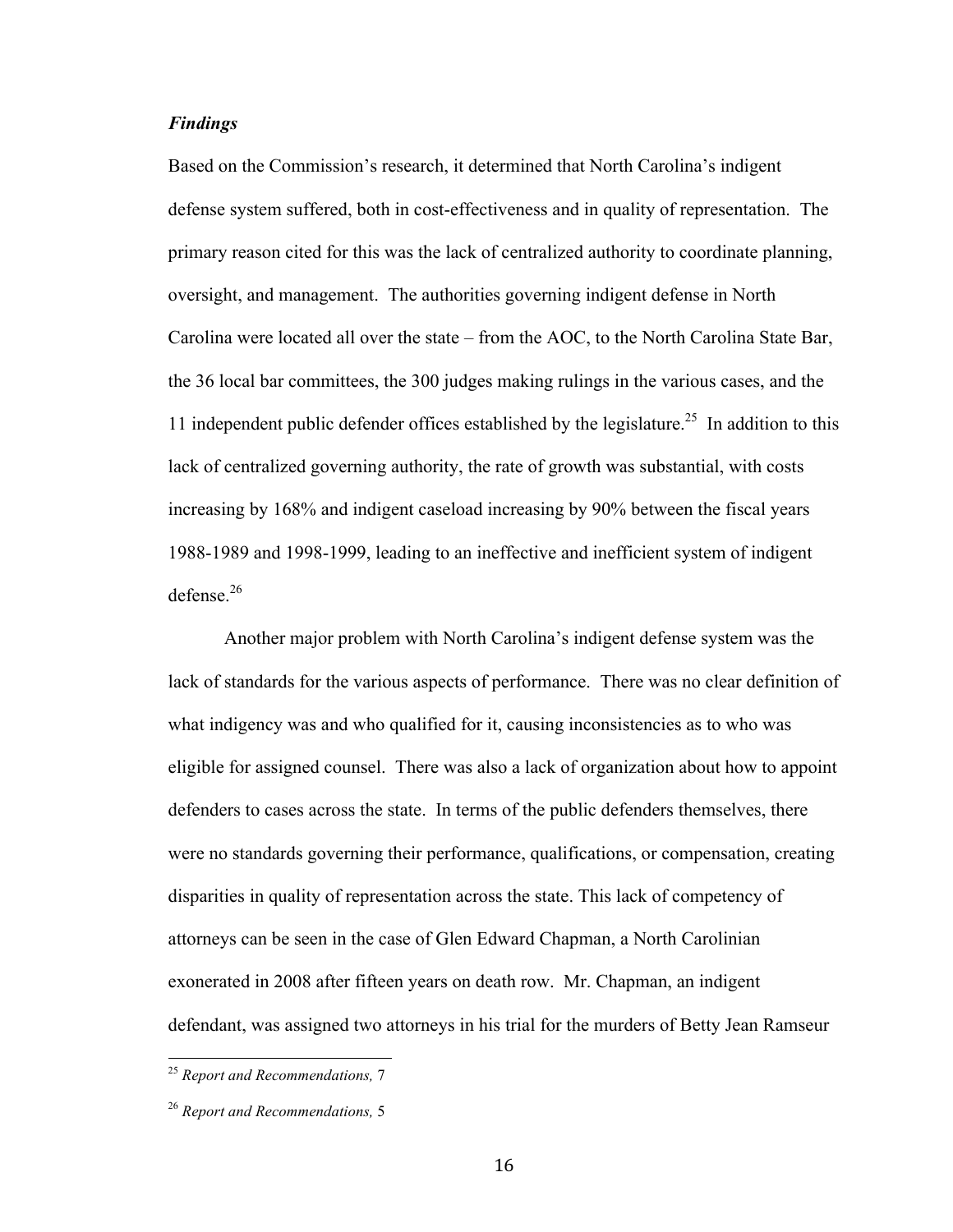and Tenene Yvette Conley. In 2007, when Judge Robert C. Ervin reviewed the case under appeal, he granted Mr. Chapman a new trial due to the lack of strong and sure evidence. In his review of the case, Judge Ervin also found that Mr. Chapman's attorneys were incompetent. One had previously been disciplined by the North Carolina State Bar, and the other was removed from another capital case and enrolled in alcohol treatment. Although the prosecution later dropped all charges against Mr. Chapman, his case is a clear example of the issues that arose without set standards for defense attorneys. Unfortunately, Mr. Chapman's case was not the exception prior to the implementation of  $\text{IDS}^{27}$ 

The offices themselves were also a point of issue, as there were no clear guidelines for consistency in their management. In addition to the administrative issues with the offices, the presiding judges in indigent criminal cases were saddled with the task of compensating the attorneys and making fee decisions about expert witnesses. None of these tasks were governed by standards, and the judges did not have access to information on how money was disbursed in other courtrooms. This led to unfair and inconsistent representation across the state. On top of all of these problems, the AOC lacked the resources to oversee or manage the various players in the system and did not have the power to allocate resources; thus, there was no opportunity for growth, improvement, or change with the current setup.

In addition to the problems resulting from the lack of central authority, North Carolina's system was in violation of one of the American Bar Association's (ABA) principles of public defense. This principle, which states that "the public defender

<sup>&</sup>lt;sup>27</sup> Hartness, Erin (2008). "Death Row Inmate Freed After 15 Years." WRAL http://www.wral.com/news/local/story/2669008/ (October 23, 2011).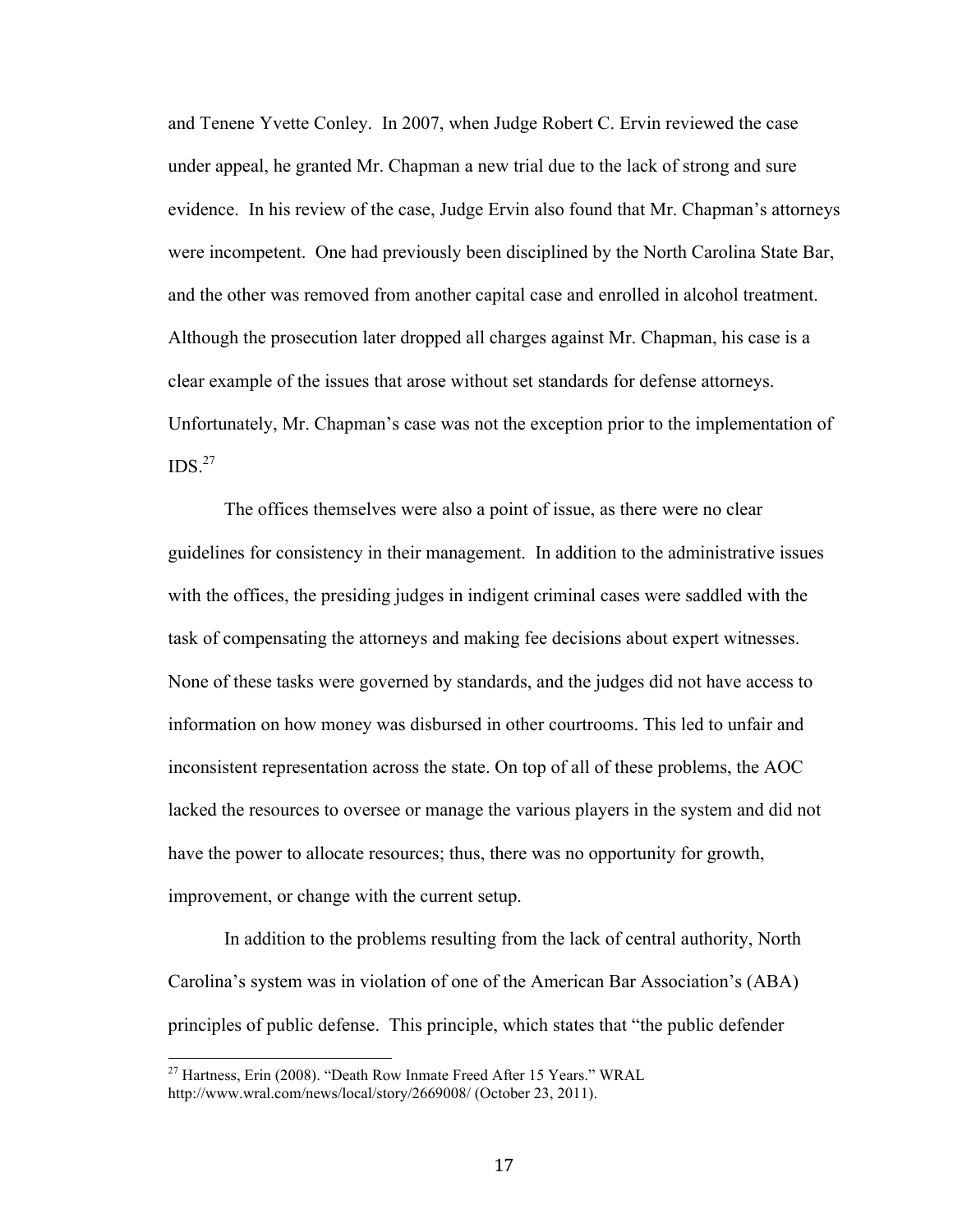function, including the selection, funding, and payment of defense counsel, is independent," was meant to prohibit political influence in the judicial process.<sup>28</sup> In North Carolina, however, public defenders were selected by political players, and the funding and payment of defense counsel was determined by judges. With these policies, it was impossible to have an independent system, and thus, a reevaluation was much needed.

#### *Recommendations*

The Commission's overall determination was that North Carolina needed to "establish a centralized, effective management authority clearly responsible for its decisions and thus more accountable to the legislature.<sup>229</sup> The Commission noted that, looking at the recent growth rate and the continued potential for an increasing number of cases, growth in population, the extent and severity of crime, inflation, and other related factors, it could be expected that the costs would only continue to grow; however, if North Carolina chose to implement the recommended organizational changes, the Commission believed that much of the costs relating to organizational structure would be absorbed.

The recommendation of the Indigent Defense Study Commission was to create an Office of Indigent Defense Services as a central authority with the resources and power to provide both high quality and cost-effective representation to the indigent citizens of North Carolina. Their specific course of action involved the creation of a separate Commission on Indigent Defense under the judicial branch of government. This Commission was to be administratively supported by the AOC, with no additional expenses for payroll, purchasing, or other business needs.

<sup>&</sup>lt;sup>28</sup> "ABA: Ten Principles of a Public Defense Delivery System." *American Bar Association*: 1. http://www.americanbar.org/content/dam/aba/migrated/legalservices/downloads/sclaid/indigentdefense/ten principlesbooklet.authcheckdam.pdf (February 21, 2012).

<sup>29</sup> *Report and Recommendations,* 8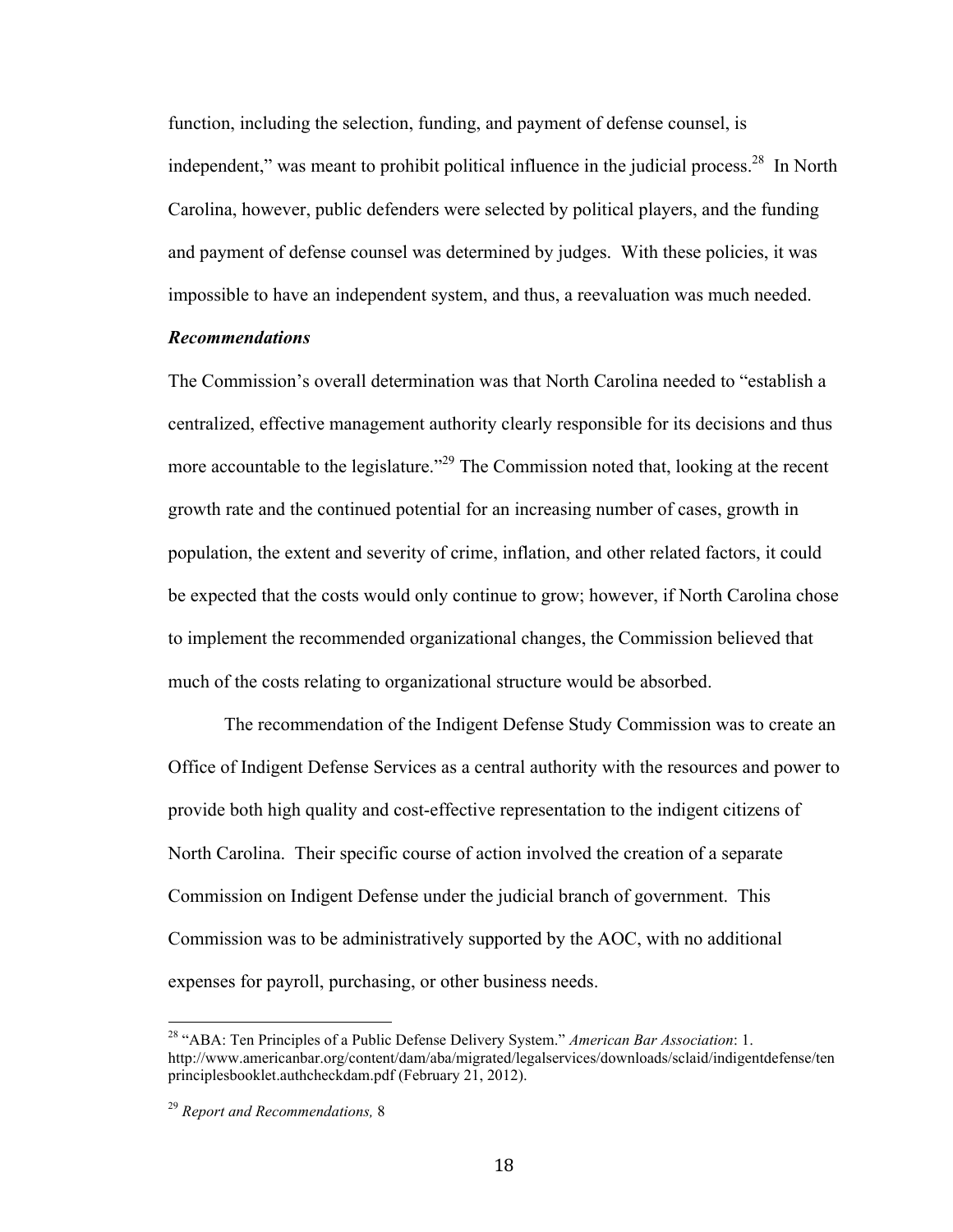There were to be 13 members of the Commission on Indigent Defense, detailed

below in Table 2.3.

Table 2.3 13 members of the Commission on Indigent Defense and their appointers<sup>30</sup>

| Appointer                            | Number |
|--------------------------------------|--------|
| <b>Chief Justice</b>                 |        |
| Governor                             |        |
| President Pro Tempore, Senate        |        |
| Speaker of the House                 |        |
| <b>State Bar</b>                     |        |
| <b>Bar Association</b>               |        |
| <b>Public Defenders Association</b>  |        |
| Academy of Trial Lawyers             |        |
| <b>Association of Black Lawyers</b>  |        |
| Association of Women Lawyers         |        |
| Already-appointed Commission members |        |

There were a few blanket guidelines for the appointment of Commission members.

These members were to "have significant criminal defense experience or demonstrated commitment to quality representation."<sup>31</sup> In order to protect the interests of the indigent, the members were not to be active law enforcement officials, prosecutors, or members of the judiciary. This was with the exception of the Chief Justice's appointee and one of the Commission on Indigent Defense's appointees, which were to be active or former members of the Judiciary. Additionally, there were to be at least two non-lawyers appointed to the Commission – one appointed by the Governor and the other by the Commission itself.

This Commission on Indigent Defense would have the responsibility and power to effectively and comprehensively manage indigent defense programs. In order to carry

<sup>&</sup>lt;sup>30</sup> Report and Recommendations, 9

<sup>31</sup> *Report and Recommendations,* 9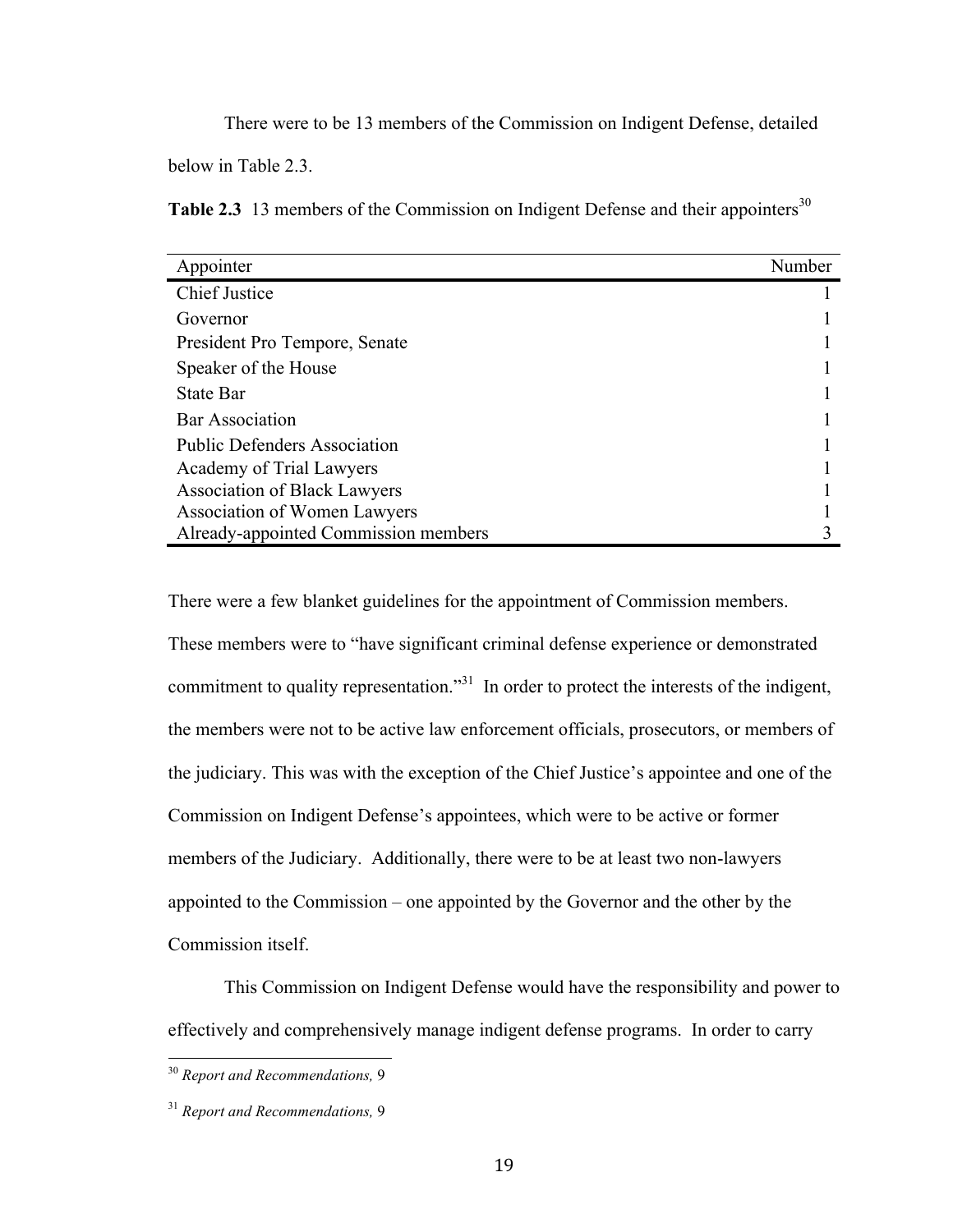out this responsibility, the Commission would be charged with preparing and administering the budget, in order to guarantee a truly "independent" system, as outlined by the ABA. This removed the responsibility from political players and the overseeing judge in order to eliminate bias and inconsistencies. Additionally, it would be given the responsibility of communicating comprehensive standards, policies, and procedures to those involved in the system after receiving input from the judiciary, bar, and other interested persons.

Following the determination and communication of the standards, the Commission was to determine the best approach for implementing and carry out the implementation of a system of representation in each area of the state – whether through a public defender office, a private assigned counsel system, and/or contracts. Lastly, the Commission would be in charge of appointing an Executive Director of the Office of Indigent Defense Services, who would then hire additional staff, to assist the Commission in its tasks and implement its decisions, manage the business of the system, plan, and handle the operational needs of the system. The Executive Director would handle the appointment and compensation of public defenders and the hired staff, although day-today decisions could be handled by the local public defender assigned to an individual district. The Commission would appoint the public defender for each district for a fouryear term.

When looking at the financial aspects of the program and the potential for growth that the Commission cited in its preliminary research, they recommended that the General Assembly appropriate \$535,000 for first-year operations, facility, staff, and equipment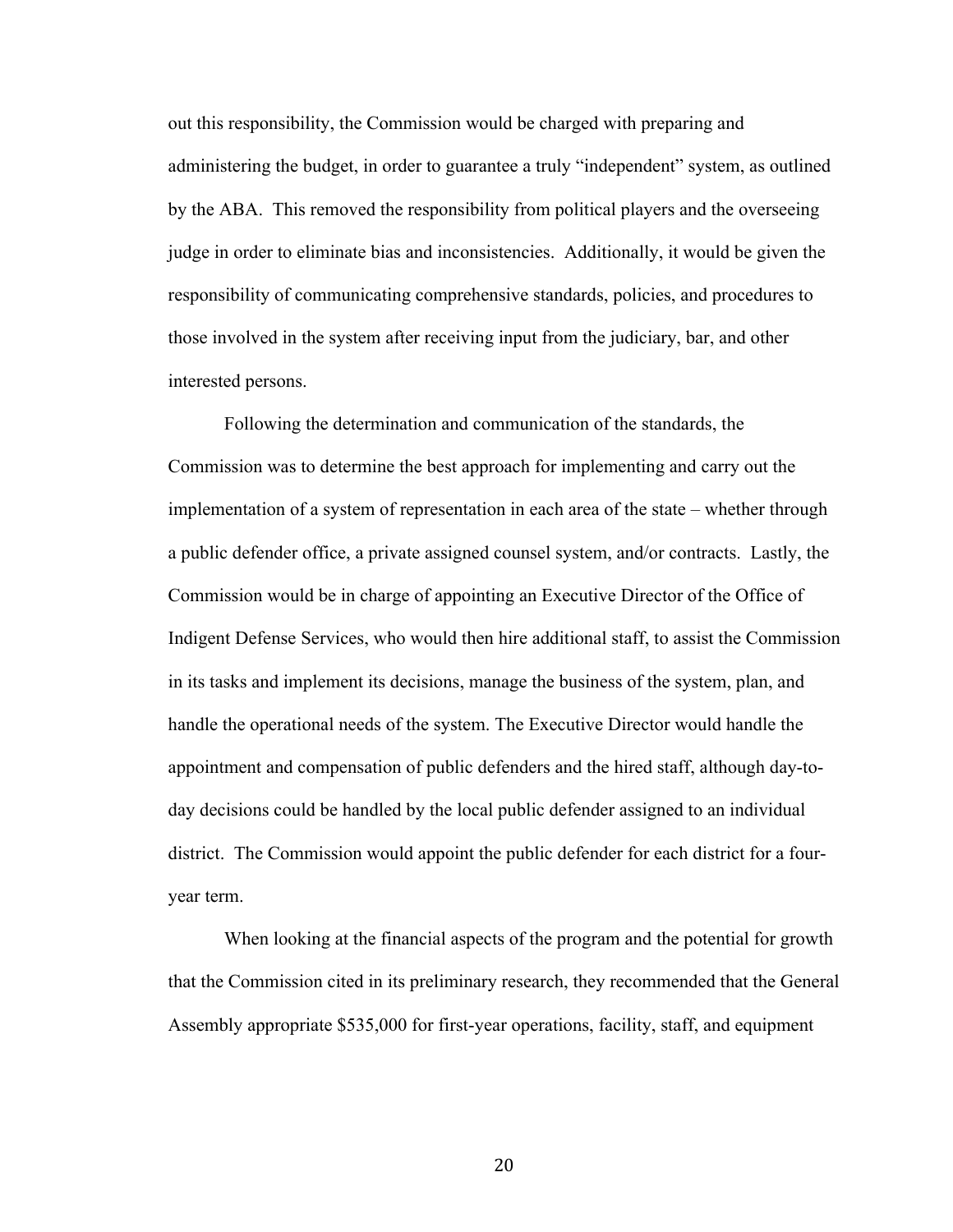needs of the Office itself.<sup>32</sup> The staff was to consist of an Executive Director, and Associate Director, a Chief Financial Officer, an Informational Systems Manager, a Research Analyst, an Administrative Assistant, and a Secretary.<sup>33</sup>

The recommendations made by the Commission were a balanced and wellresearched attempt at creating a more efficient, effective system of indigent defense. Based on these recommendations, it would appear that the quality of representation would improve and the money available for indigent defense would be disbursed more systematically. These changes should allow for a more effectual capital defense system, leading to a decline in the frequency of the death penalty in North Carolina. Based on the research and recommendations of the Study Commission, Senator Ballance and Representative Hackney moved forward with the legislative drafting process to create Senate Bill 1323/House Bill 1590, in order to implement the recommendations of the Commission.

# **Initial Legislation<sup>34</sup>**

The proposed legislation, formally known as the "Indigent Defense Services Act of 2000," was introduced to the General Assembly by Senator Ballance and Representative Hackney on May 17, 2000. The stated purpose of the legislation incorporated several aspects of indigent defense services, including enhancing the oversight of the legal

<sup>&</sup>lt;sup>32</sup> Report and Recommendations, 10

<sup>33</sup> *Report and Recommendations,* 10

<sup>&</sup>lt;sup>34</sup> The information included in this section comes almost entirely from the following source, unless otherwise noted:

N.C. General Assembly. Senate. 1999. *Indigent Defense Services/Funds.* 1999 first ed.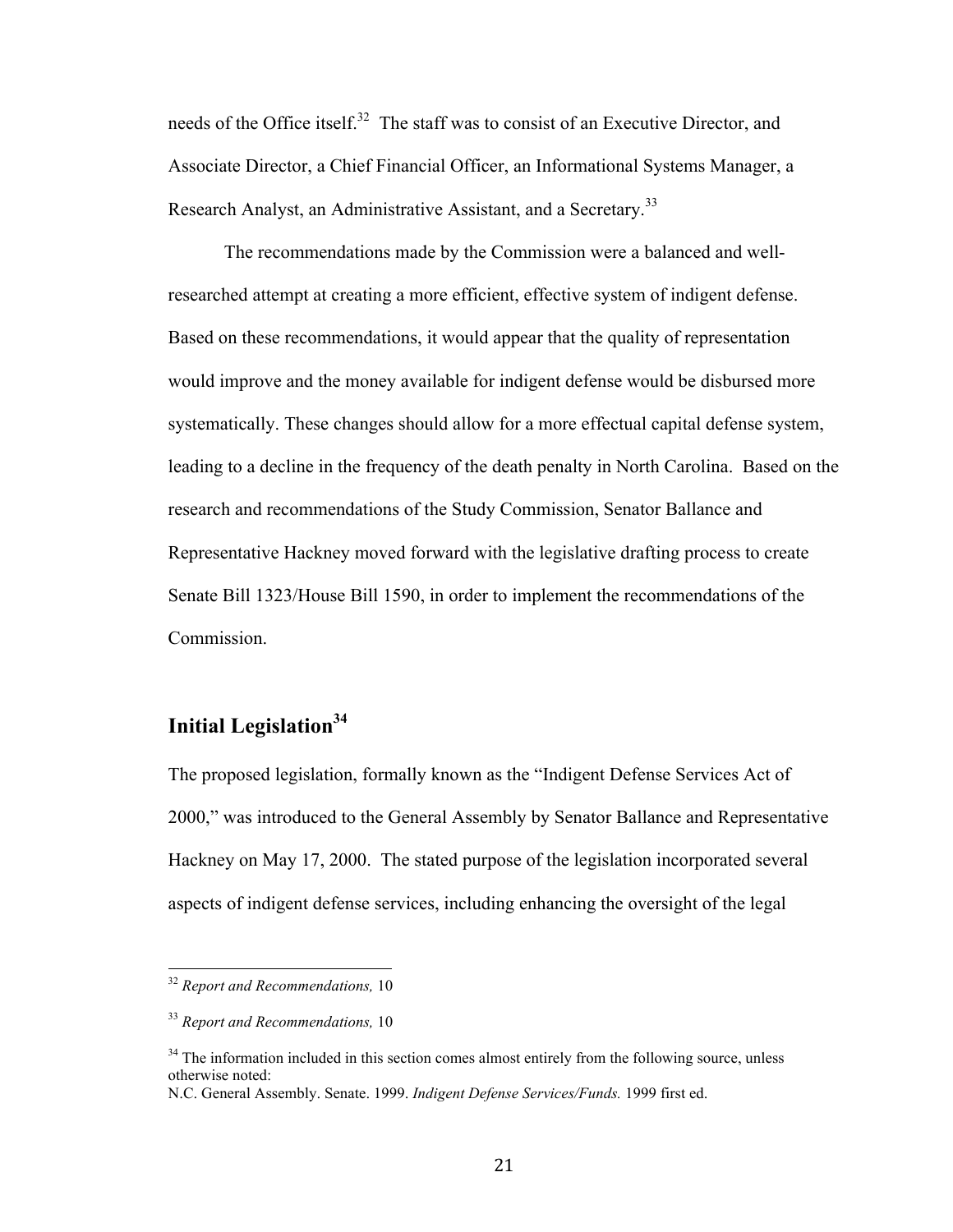representation for those who qualify as indigents. They aimed to enhance the quality of the representation and to ensure that counsel was truly "independent," as was required based on the guidelines of the ABA. Another important point of this legislation was to establish standards for uniform office administration, qualifications and performance of counsel, and qualifications for indigency. Lastly, the legislation noted the importance of keeping relevant and accurate statistics for evaluation, and the necessity of carrying out business in an "efficient and cost-effective" manner.<sup>35</sup> The legislation was composed of four parts: Part I amended Subdivision IX of Chapter 7A of the General Statutes by adding the new article entitled the "Indigent Services Act," Parts II and III made changes to previous legislation in order to accurately reflect the provisions of the "Indigent Services Act," and Part IV allotted \$535,644 from the General Fund to the Indigent Persons' Attorney Fund for the  $2000$ - $2001$  fiscal year.<sup>36</sup> The proposed legislation was almost an exact replica of that proposed by the study commission, with a few minor changes dealing with logistics and transition.

### *Office of Indigent Defense Services*

In order to satisfy these objectives, the legislation proposed the establishment of an Office of Indigent Defense Services (IDS). The proposed Office would be an institution independent of the AOC, in order to ensure the independence of indigent representation from the judicial department. The legislature's relations with the Office would consist of dealings with the Office's budget only. The Commission, a separate but cooperative division of IDS, would be responsible for preparing and presenting this budget to the

<sup>&</sup>lt;sup>35</sup> Indigent Defense Services/Funds. 1999 first ed., 2

<sup>36</sup> N.C. General Assembly. Senate. Judiciary II. 2000. *Bill Analysis: Senate Bill 1323: Indigent Defense Services/Funds.* First ed. 1999 General Assembly.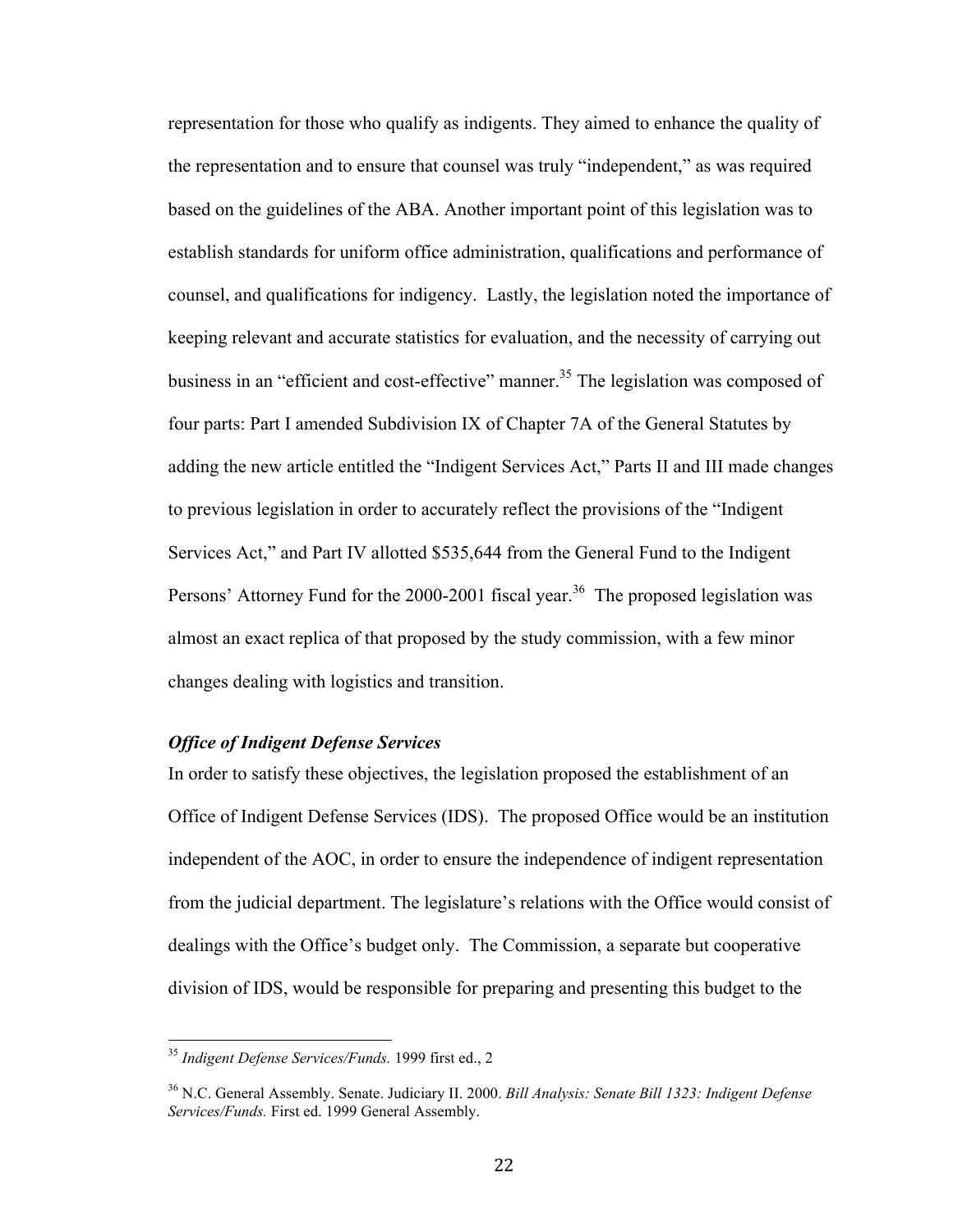General Assembly for approval. These reforms were all intended to guarantee independence, which would ideally allow for more consistency and fairness in the funding of cases involving indigents, including capital cases.

The legislation allotted several responsibilities to the Office, the primary one being providing representation for those who are entitled due to their indigent status, whether directly or through a branch of IDS. The Office was also responsible for establishing standards to make this determination of indigency, which at the time, was inconsistent across districts. The court would be given the duty to determine whether or not a person was indigent and entitled to representation, based on these standards, although the Office would be given the power to assign itself to represent an indigent person initially, if the court delayed its ruling of indigency. In addition to standards for indigency, the Office was to establish policies concerning the appointment of counsel, determination of compensation, appointment of experts, and use of funds for experts, which all aided in the promotion of consistency and quality across the state. Upon completion of the development of these policies, it was to allocate and disburse the funds based on their rules. Because the Office would now be responsible for establishing standards of determining indigency, ensuring quality representation, and disbursing funds, a more impartial system would result.

### *Commission on Indigent Defense Services*

The legislation established a 13-member Commission within the Office to manage a majority of the responsibilities required of this new system mentioned above in discussing its responsibility of proposing the annual budget. This Commission was exactly as the Study Commission recommended, except that the three appointees of the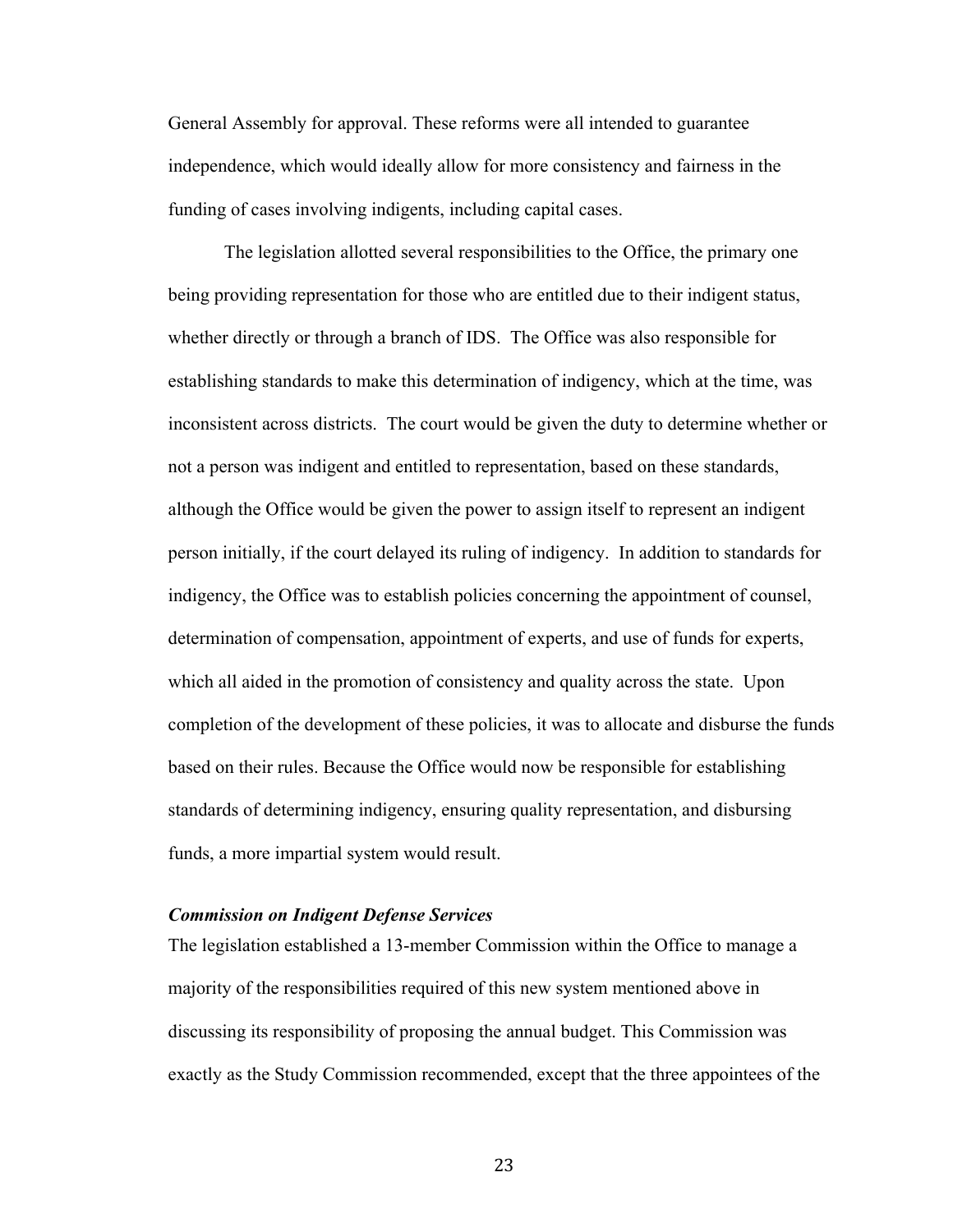Commission itself were to be from different judicial districts, in order to further establish an unbiased system. Each appointee would serve a four-year term, not including the initial terms, which were defined differently depending upon the appointee in order to establish a system in which members were appointed each year to bring new perspectives to the Commission. The appointees would be required to either have experience in criminal defense or a commitment to the issues surrounding quality representation. The members of the Commission would not be paid for their services, but would be entitled to reimbursements.

The Commission would select a Chair from among the appointed, who would serve a two-year term. The legislation mandated that the first meeting of the Commission be no later than September 15, 2000, and that all appointments be made by September 1, 2000. Because no chair would yet be selected, the Chief Justice's appointee was to lead the first meeting. Thirty days following the first meeting of the Commission, a chair was to have been selected, as well as the three appointees of the Commission itself.

The Commission had several responsibilities, with the primary one being the "development and improvement of programs by which the Office of Indigent Defense Services provides legal representation to indigent persons."37 The Commission would be asked to appoint the Director of the Office based on training, experience, and other relevant qualifications, in addition to consultation with the Chief Justice and Director of the AOC. Upon completion of the Director's selection, it would be possible to administer the necessary tasks to allow for the full implementation of the goals of the legislation.

One of these tasks was the development of standards. The Commission would have to establish standards for how to operate the public defender offices and appellate

<sup>&</sup>lt;sup>37</sup> Indigent Defense Services/Funds. 1999 first ed. 5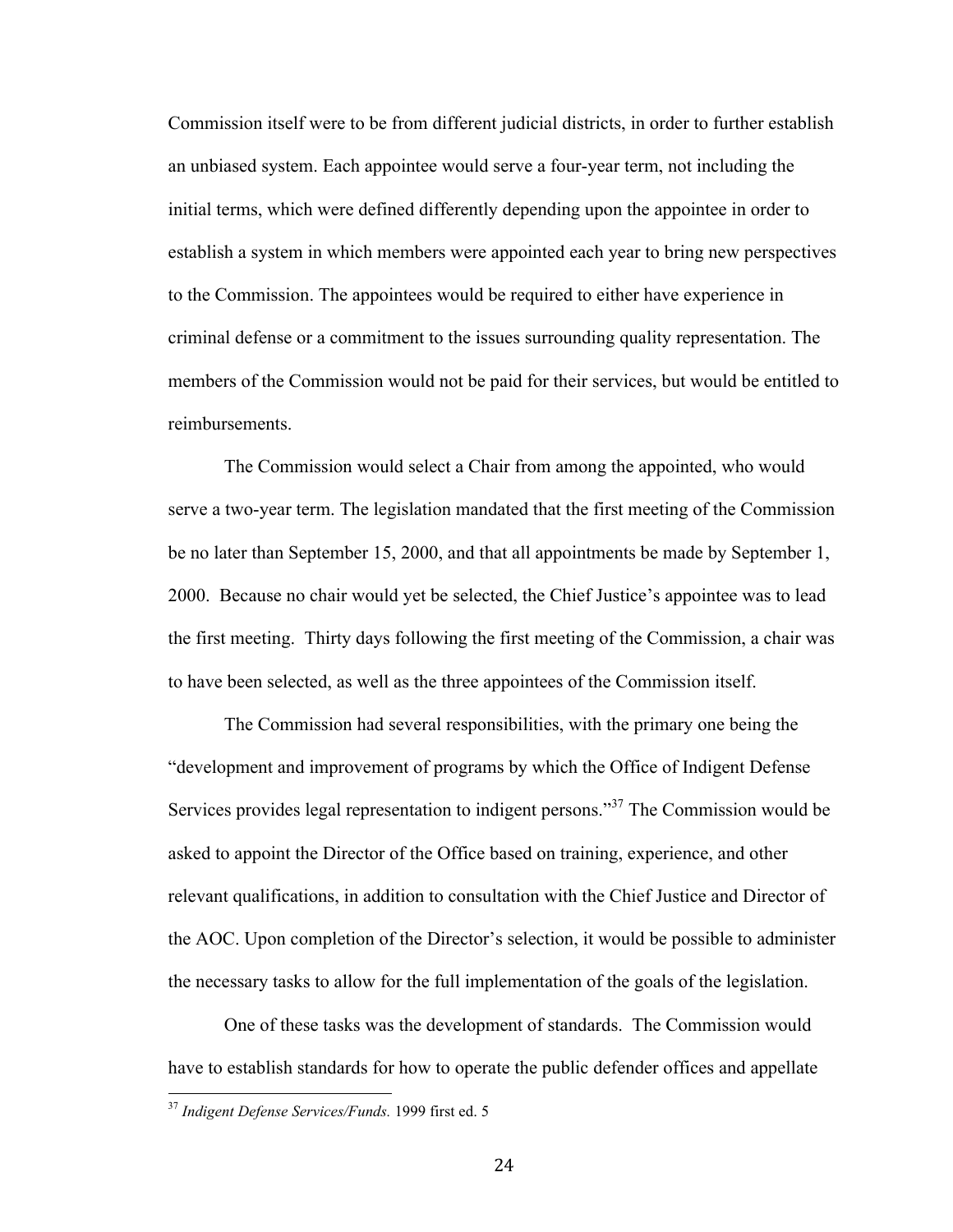defender offices, including the necessary qualifications, required training, and the size of staff allowable for each office. It would have to establish standards for the attorneys eligible to be appointed to indigent clients, including the minimum experience required, training, and other relevant qualifications. They would also have to establish standards for determining indigency and how to collect fees for their services in findings of guilt. Some of the more specific standards that needed to be established included: standards for caseloads for both the public and appellate defenders, standards for the performance of public and appellate defenders, standards for clients whose cases presented conflicts of interest, standards for providing and compensating expert witnesses and others who might be requested for legal services, and standards for qualifications and performance when involved in capital cases. The determination of standards was arguably one of the most tangible changes in terms of making a difference in the handling of capital cases. It guaranteed more quality representation, which was a significant issue among defense attorneys in capital cases prior to the legislation, seen in the case of Glen Edward Chapman.

Outside of determining standards, the Commission would be asked to determine the methods for delivering legal services to indigents who qualify in individual districts. This would include establishing a public defense system for each district or group of districts, whether it be through appointed counsel, contract counsel, part-time public defenders, public defender offices, appellate defender services, or other methods. During this process, it would be imperative that the Director of the Office and the Commission involve the local bar and judges in the process so as to ensure the most fitting system for each district.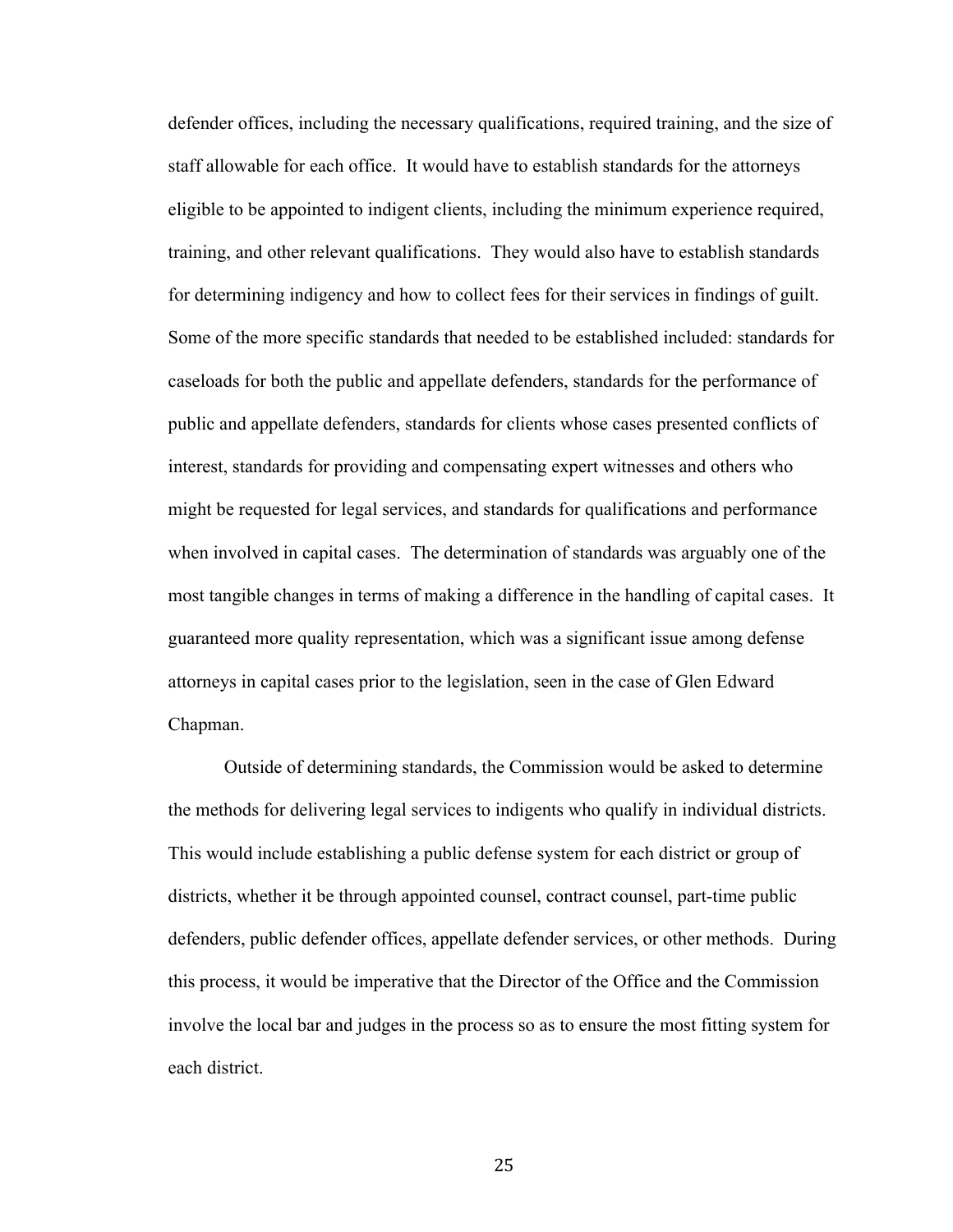Financially, the Commission was to establish policies for how to distribute funds on a district-to-district basis, including compensation for appointed counsel, schedules of allowable expenses, appointment and compensation of experts, and procedures for how to apply for and receive compensation. Based on the needs of the Office and system in its entirety, the Commission would be required to approve and recommend the budget to the General Assembly annually.

#### *Director of Indigent Defense Services*

The Director of the Office of Indigent Defense Services was to be appointed by the Commission for a term of four years, although he or she could be removed by a twothirds vote of the members of the Commission. It would be required that the Director be a licensed and eligible attorney in the state of North Carolina, although his or her primary duties would be administrative. He or she would be required to prepare and submit the budget for the Office to the Commission, along with an annual report containing information about the operations, costs, and needs of the Office. He or she would also keep and maintain the financial records of the Office in order to calculate the operation fees. These duties would allow for the efficient distribution of the State's funds, which are reviewed on a yearly basis by the General Assembly.

Additionally, the Director would be in charge of hiring the office staff, coordinating the operations of the office, overseeing the compliance of the Commission's rules in other offices, and coordinating interactions between the Office and other sources that benefit indigent persons. Overseeing the rules of the Commission meant that the Director would organize the training programs required of attorneys to ensure that they were receiving the appropriate and necessary training to complete their job efficiently and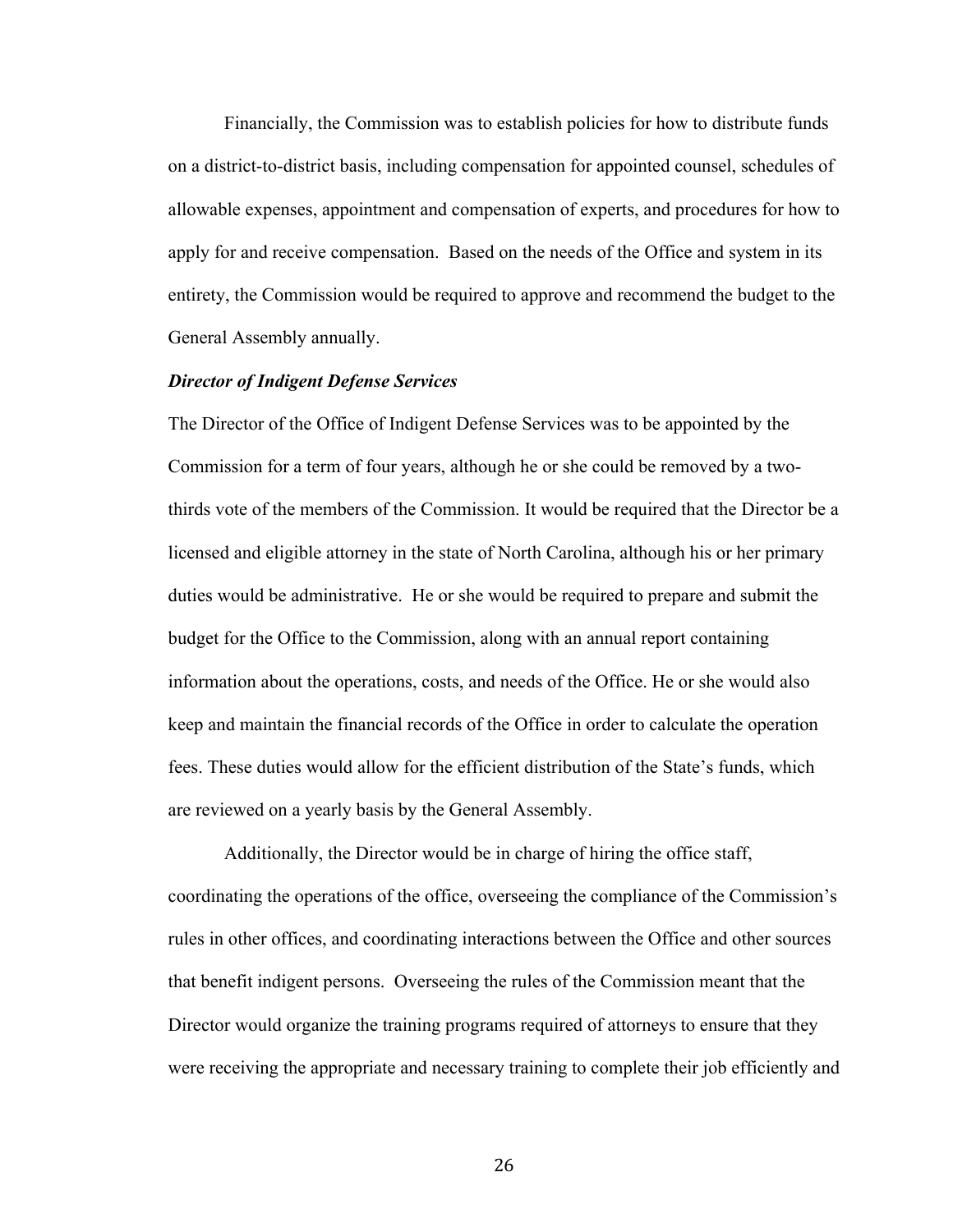effectively, while also ensuring consistency in training from district-to-district. New training requirements allowed for more competent defense attorneys, and thus, higher quality representation. The Director would also be asked to apply for and accept funds from grants, gifts, or donations to benefit the services of indigents. Lastly, he or she would assist the Commission in the development of standards. The duties of the Director primarily dealt with ensuring IDS's role as the central authority for indigent defense services statewide.

#### *Public Defender Offices*

The Commission would be given the power to establish public defender offices in any location it deemed necessary in order to facilitate quality representation, and to appoint the regional and district public defenders to administer those offices. The Commission would select the public defender from a list of recommendations made by attorneys in the district of the new office, so as to ensure an attorney of good stature in the local community. These appointees would have to be licensed to practice law in the State of North Carolina, and willing to be full-time employees of the Office for a four-year term, unless he or she was removed by a 2/3 vote of the Commission. The salary of a Public Defender and an Assistant Public Defender was set by the Current Operations Appropriations Act for each five-year period.

The day-to-day operations of each individual office would be left to the public defender in that office, including the keeping of records and the submission of records to the Director about the general operation of the office, which would then be combined into the yearly report for the General Assembly. IDS, rather than the local office, would be responsible for furnishing each individual office, as well as providing equipment and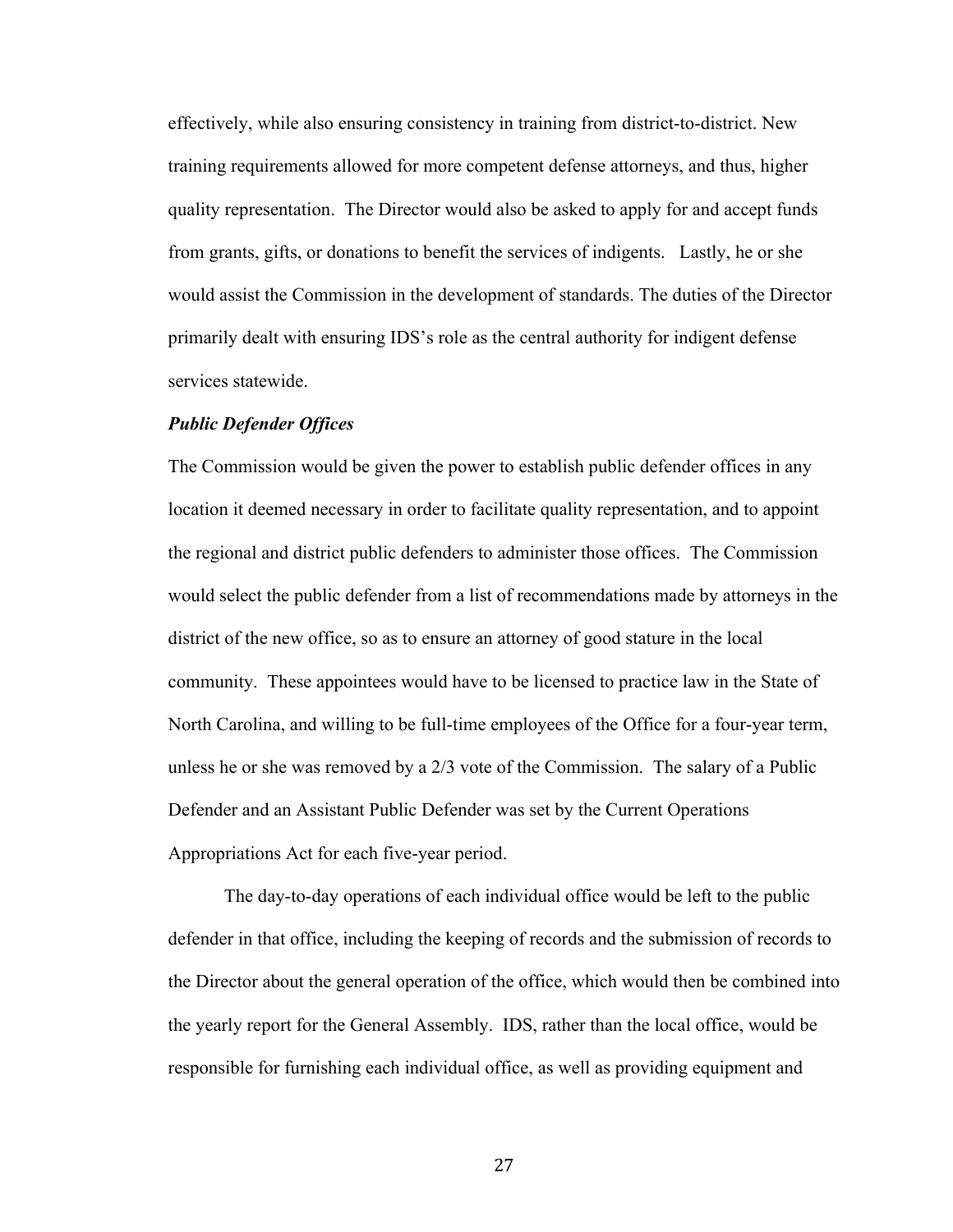supplies. The Office would also provide secretarial and library support. Each public defender would be allowed to appoint a staff of assistants and investigators, and the average and minimum salary for these staff members would be provided in the biennial Current Operations Appropriations Act; although, the actual salaries of assistants would be determined by the public defender, with the approval of the Commission. The Commission would fix the salaries of investigators. These standards existed in order to ensure that the public defender offices did not vary greatly in quality from district to district due to inconsistent salaries and/or resources.

### *Parts II, III, and IV*

As mentioned earlier, Parts II and III served the purpose of making amendments to previous legislation in order to accurately reflect the provisions of Part I of the legislation.

Part IV, on the other hand, made additions to the current legislation in order to facilitate a smooth transition. It first appropriated \$535,644 from the General Fund to the Indigent Persons' Attorney Fund for the 2000-2001 fiscal year that served the purpose of providing for the operations of the Commission on Indigent Defense Services, the Office of Indigent Defense Services, and its staff. The Supreme Court felt that this number could support a feasible, yet quality, system. It also mandated that the Director of the Administrative Office of the Courts was to assist the Commission in its selection of the first Director of the Office of Indigent Defense Services by submitting a minimum of three names to the Commission for consideration. Part IV also required that the Commission on Indigent Defense Services present a plan for the transfer of the budget from the Administrative Office of the Courts to the Commission on Indigent Defense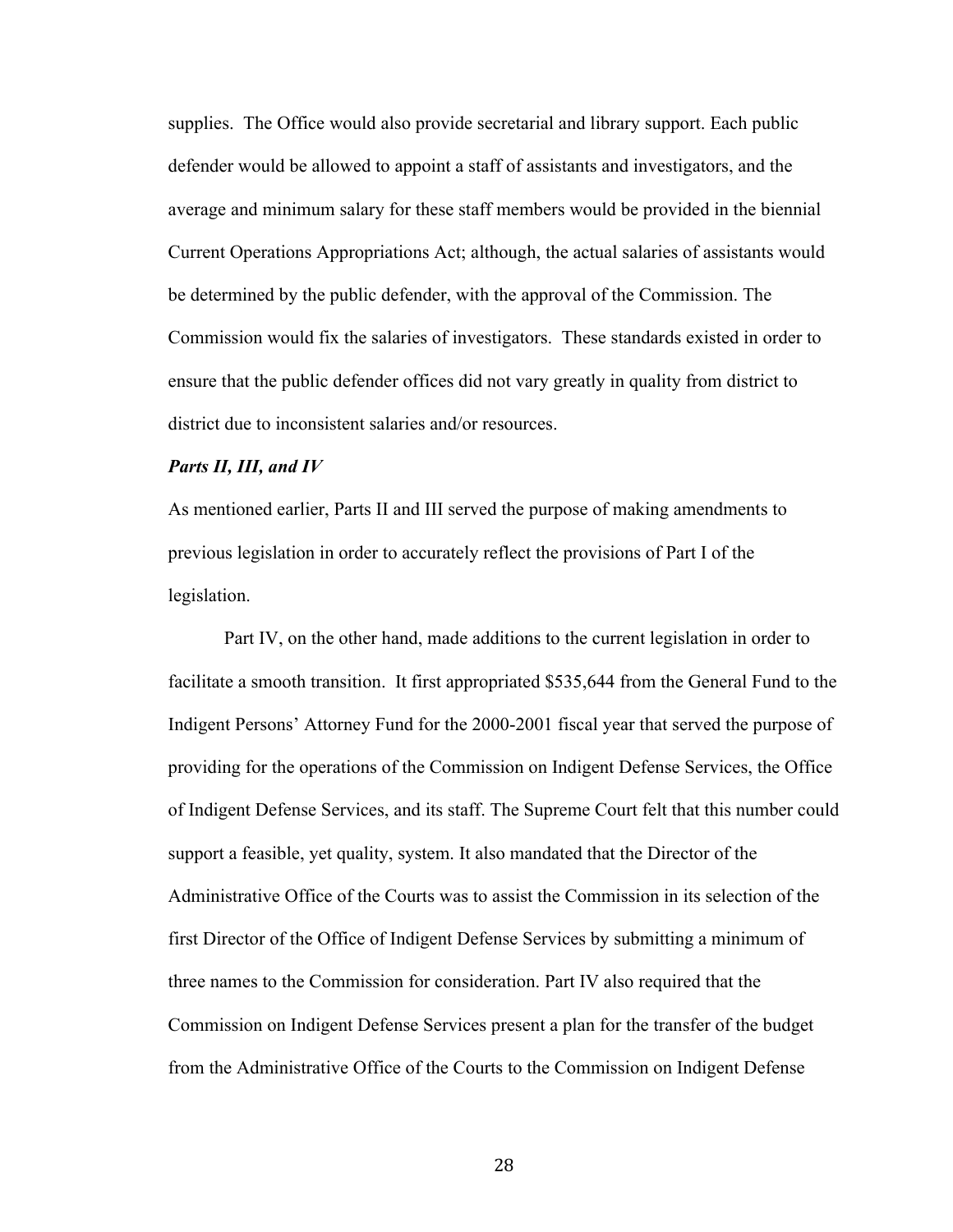Services, along with the rules, standards, and regulations developed by the Commission for the carrying out of services, and any other necessary actions for the implementation of the legislation. This presentation had to take place prior to May 1, 2001. In order to ensure the speedy delivery of services, Part IV dealt with the transition of the public defenders and the Appellate Public Defender. Although the Commission was responsible for appointing public defenders and the Appellate Public Defender, those who were already serving as a public defender or Appellate Public Defender would be entitled to serve out the remainder of their terms. If they were to be removed, it would be by the statutes outlining policies for removal under the new legislation. Lastly, Part IV established the date for the implementation of all standards and policies determined by the Commission – July 1, 2001. Prior to this date, all authority over the distribution and expenditure of funds would remain with the Director of the Administrative Office of the Courts. This date gave the Commission time to develop and carry out the duties necessary for the functioning of the Office of Indigent Defense Services; however, it also allowed for the expedient delivery of such services

## **Journey to Final Legislation**

#### *Senate*

The legislation was initially introduced by Senator Frank Ballance to the Senate committee Judiciary II on May 18, 2000. It was placed on the calendar and made its first appearance on June 20, 2000, at which time Senator Ballance introduced the legislation and allowed Judge Ross and Rick Kane from the AOC to speak on behalf of the bill. Members of the public who were present to speak for the bill were Dick Taylor, from the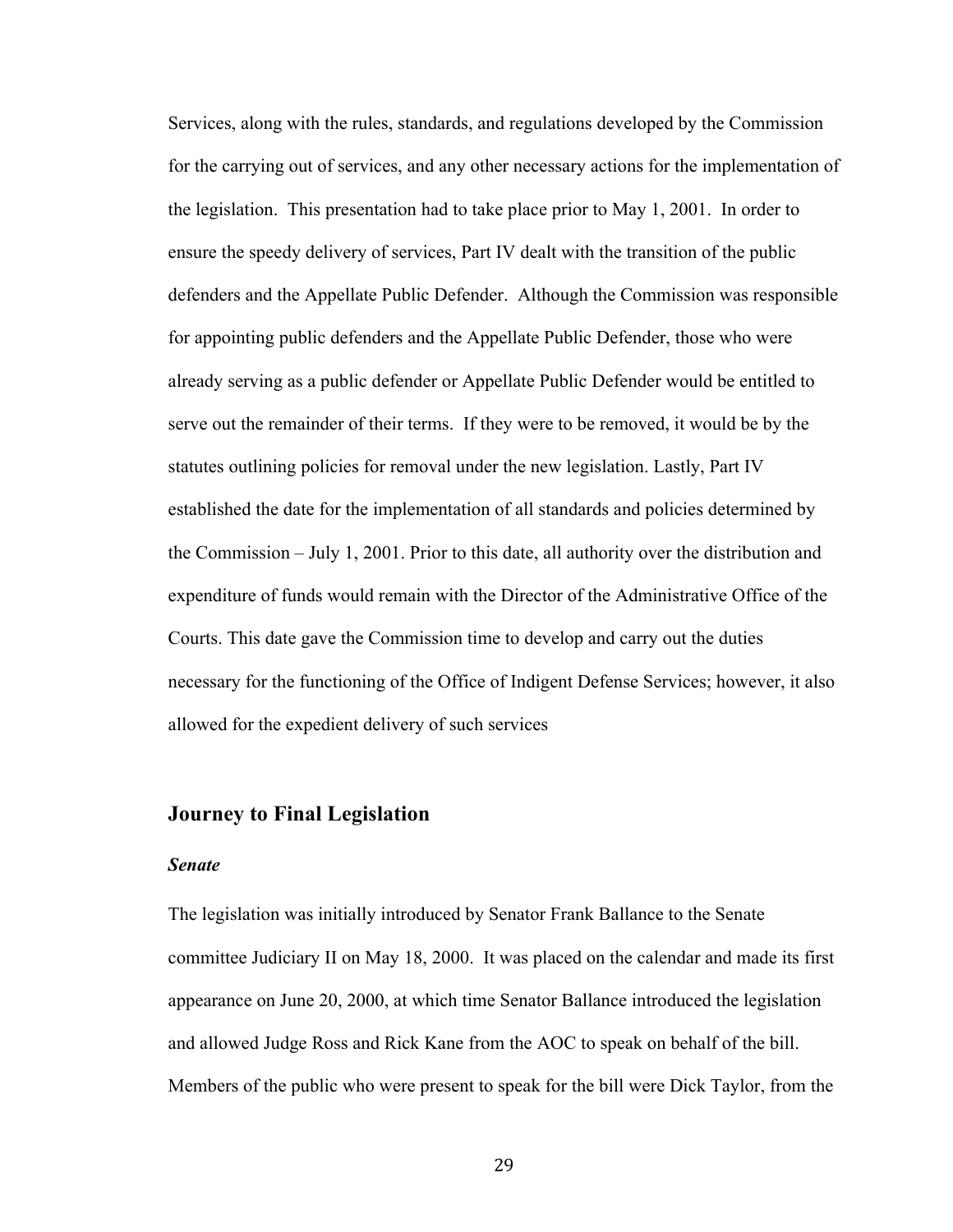North Carolina Academy of Trial Lawyers, who was in support of the legislation, and Angus Thompson, from the North Carolina Association of Public Defenders, who spoke in support but had several recommended changes.<sup>38</sup> These perspectives allowed members of the Committee to understand the potential shortcomings of the bill, as well as what the bill would look like upon implementation.

Following the description of the bill by the special attendees, Senator Kerr moved to amend the legislation by deleting the section of the bill that mandated \$535,644 for the first year operations of the Office. The motion carried unanimously, and the committee's changes were engrossed into a committee substitute.<sup>39</sup> From here, the legislation was placed on the calendar for a reading on the Senate floor.

On June 21, 2000, during both the second and third readings of the legislation, every Democrat that was present voted in favor of the legislation. The Republicans, on the other hand, were split. A majority of the Republicans who were present voted against the legislation in both votes, showing the partisan nature of this legislation in the Senate. In addition to the results recorded by party, every African American Senator who was present voted in favor of the legislation. These votes were enough to pass the amended legislation in the Senate. $40$ 

<sup>&</sup>lt;sup>38</sup> N.C. General Assembly. Senate. Judiciary II. 20 June 2000. *Minutes*. 1999 General Assembly. Second Session 2000.

<sup>39</sup> Senate. Judiciary II. 20 June 2000. *Minutes,*.

<sup>40</sup> N.C. General Assembly. Senate. 2000. *Recorded Vote on Indigent Defense Services/Funds, comm. sub/2nd edition, reading 2.* 1999 session, second session 2000., and

N.C. General Assembly. Senate. 2000. *Recorded Vote on Indigent Defense Services/Funds, comm. sub/2nd edition, reading 3.* 1999 session, second session 2000.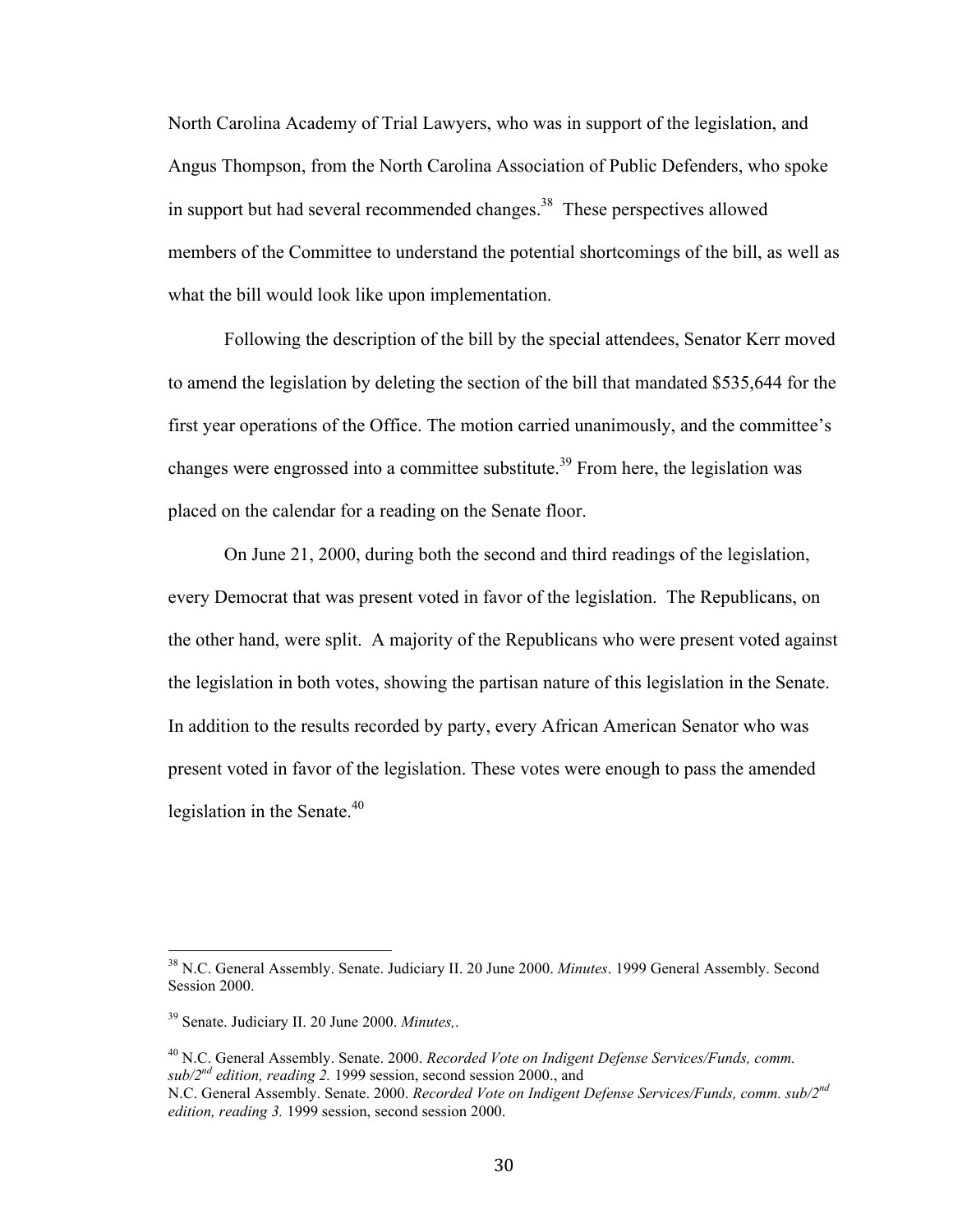#### *House of Representatives*

The legislation appeared on the House Appropriations Committee calendar for June 20, 2000, where it was introduced by Representative Hackney. He outlined relevant background information and discussed the findings of the Indigent Defense Study Commission, while Judge Ross and Angus Thompson were present to answer questions. Following this introduction, Representative Nesbitt made a motion to appoint a subcommittee to discuss the legislation and make recommendations for a committee substitute. This motion passed, and the subcommittee was asked to report back on June 30, 2000. Representatives Hackney and Baddour were appointed to co-chair the committee, composed of Representatives Nesbitt, Michaux, Thomas, Justus, Kiser, Hensley, Sherrill, Insko, Hall, Horne, Jeffus, Sutton, and Alexander.<sup>41</sup>

During the meeting of the subcommittee, members discussed the legislation and made several small changes, most of which pertained to wording. These changes were made in order to promote consistency across the board – a major goal of the legislation as a whole. The only substantive change was the addition to Part II of the legislation to incorporate instruction for how to handle conflicts of interest. The court was given the power to assign counsel in cases in which conflicts existed, based on the guidelines put in place by the Office of Indigent Defense Services.<sup>42</sup> The amendment was passed by a voice vote when introduced to the committee as a whole, and a committee substitute was issued from the Appropriations Committee to the floor of the House of Representatives.

<sup>&</sup>lt;sup>41</sup> N.C. General Assembly. House of Representatives. Appropriations Committee. 20 June 2000. *Minutes.* 1999 General Assembly. Second Session 2000.

<sup>42</sup> N.C. General Assembly. House of Representatives. 2000. *House Bill 1590: Amendment*. 1999 General Assembly. Second Session 2000.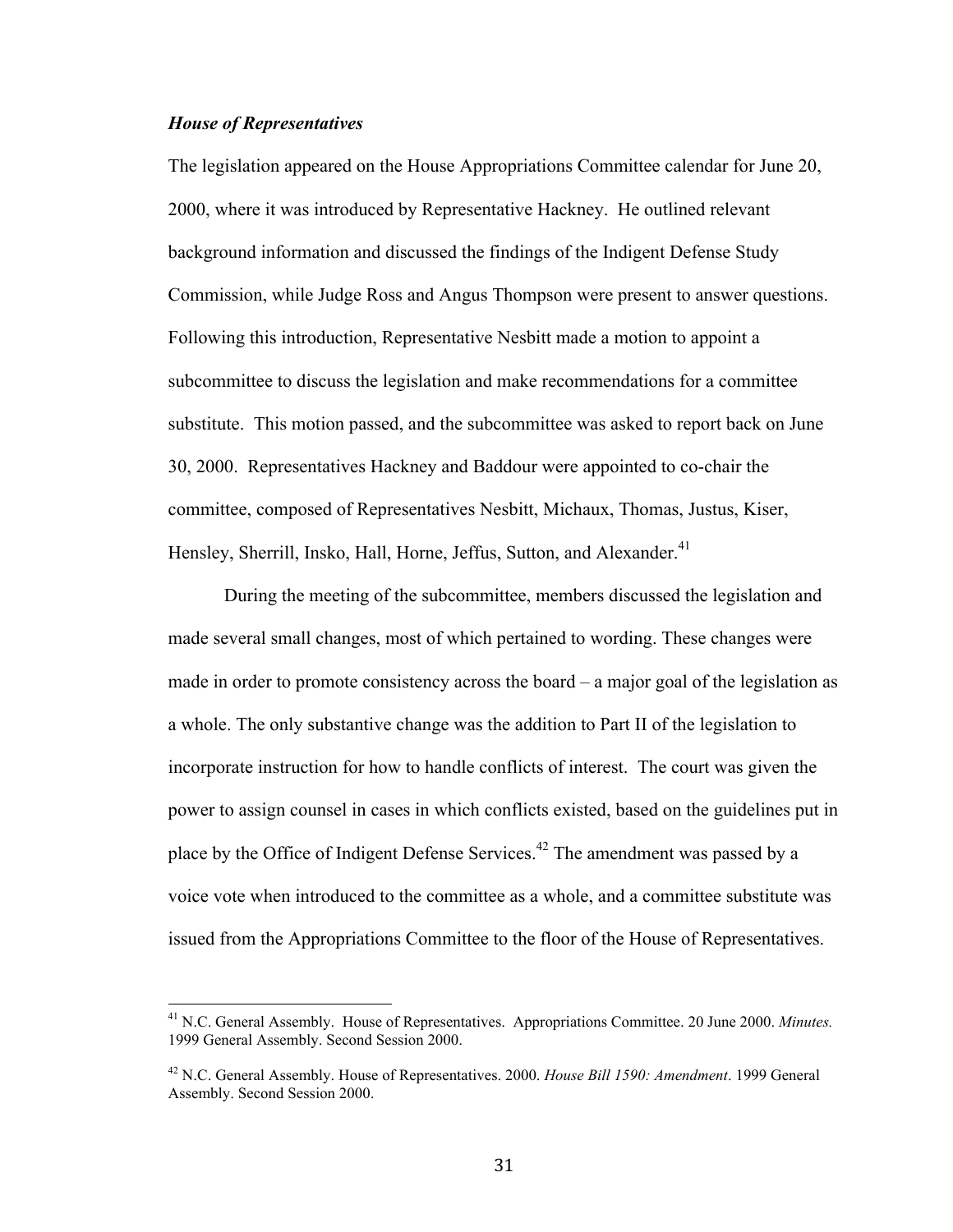When taken to the floor, all present Democrats voted in favor of the legislation after both the second and third readings, as they did in the Senate. A large majority of the Republicans, however, voted in favor of the legislation following both the second and third readings. Interestingly, the legislation was far more partisan in the Senate than in the House of Representatives. Beyond party lines, 15 of the 16 African American Representatives voted for the legislation, with one refraining from voting on the matter. These votes led to the passage of the amended legislation in the House of

Representatives.<sup>43</sup>

### *Conference Committee*

On July 12, 2000, it was determined that the House of Representatives and the Senate failed to concur on each other's committee substitute, and thus, each would appoint members to serve on a conference committee in order to resolve differences. These members are recorded below in Table 2.6.

| conference committee |                          |  |
|----------------------|--------------------------|--|
| Senate               | House of Representatives |  |
| Ballance             | Hackney                  |  |
| Jordan               | Kiser                    |  |
| Kinnaird             | Nesbitt                  |  |
| Horton               | Thomas                   |  |
| Odom                 | Goodwin                  |  |

|                                    | Table 2.6 Members of the House of Representatives and Senate appointed to serve on the |  |
|------------------------------------|----------------------------------------------------------------------------------------|--|
| conference committee <sup>44</sup> |                                                                                        |  |

<sup>&</sup>lt;sup>43</sup> N.C. General Assembly. House of Representatives. 2000. *Roll Call on Indigent Defense Services*, *reading 2.*, and

N.C. General Assembly. House of Representatives. 2000. *Roll Call on Indigent Defense Services, reading 3.*

<sup>44</sup> N.C. General Assembly. Senate. 12 July 2000. *Special Message from the Senate*. 1999 General Assembly. Second Session 2000., and

N.C. General Assembly. House of Representatives. 12 July 2000. *Special Message from the House of Representatives.* 1999 General Assembly. Second Session 2000.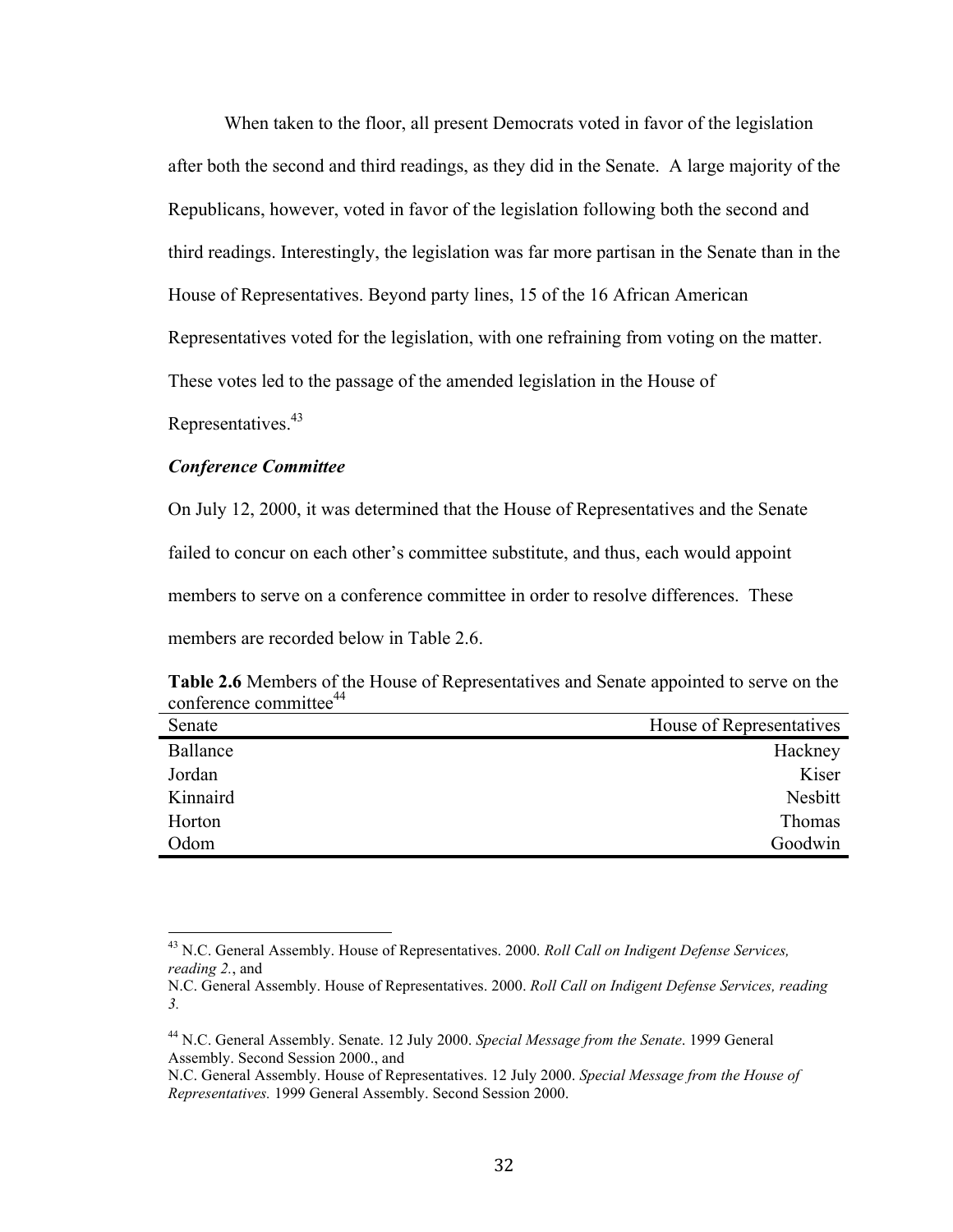In the conference committee, the members decided to delete the House committee substitute that was voted favorable on July 6, 2000, and replaced it with the Senate Judiciary II substitute that was adopted on June 20, 2000.<sup>45</sup> They made the edits listed in the section below, entitled "Final Legislation." When the conference committee's substitute was introduced on the House and Senate floors, the legislation was still more partisan in the Senate than in the House, although in both houses, a majority of the Republicans and the Democrats voted in favor. Additionally, all African American members voted in favor of the legislation.<sup>46</sup>

# **Final Legislation<sup>47</sup>**

The ratified version of the Indigent Defense Services Act of 2000 looked much like the initial legislation proposed by Senator Ballance and Representative Hackney, with a few changes of substance. Although the Office served the same purpose and had the same governing principles, one of its responsibilities was slightly different. The Office was no longer able to preliminarily assign itself as counsel for someone entitled to representation under the standards of indigency, subject to the court's approval. Instead, in non-capital cases, the court was the only party permitted to assign counsel, albeit pursuant to rules adopted by the Office of Indigent Defense Services. In capital cases, however, the Office

46 N.C. General Assembly. Senate. 2000. *Recorded Vote on Indigent Defense Services/Funds, comm. sub/3rd edition, reading 2.* 1999 session, second session 2000., and

<sup>&</sup>lt;sup>45</sup> N.C. General Assembly. Conference Committee. 12 July 2000. *Conference Report: Senate Bill 1323*. 1999 General Assembly. Second Session 2000.

N.C. General Assembly. Senate. 2000. *Recorded Vote on Indigent Defense Services/Funds, comm. sub/3rd edition, reading 3.* 1999 session, second session 2000.

 $47$  The information included in this section comes almost entirely from the following source, unless otherwise noted:

Indigent Defense Services Act. 2000. *Statutes at Large*. Article 39B, Subdivision IX, Chapter 7A.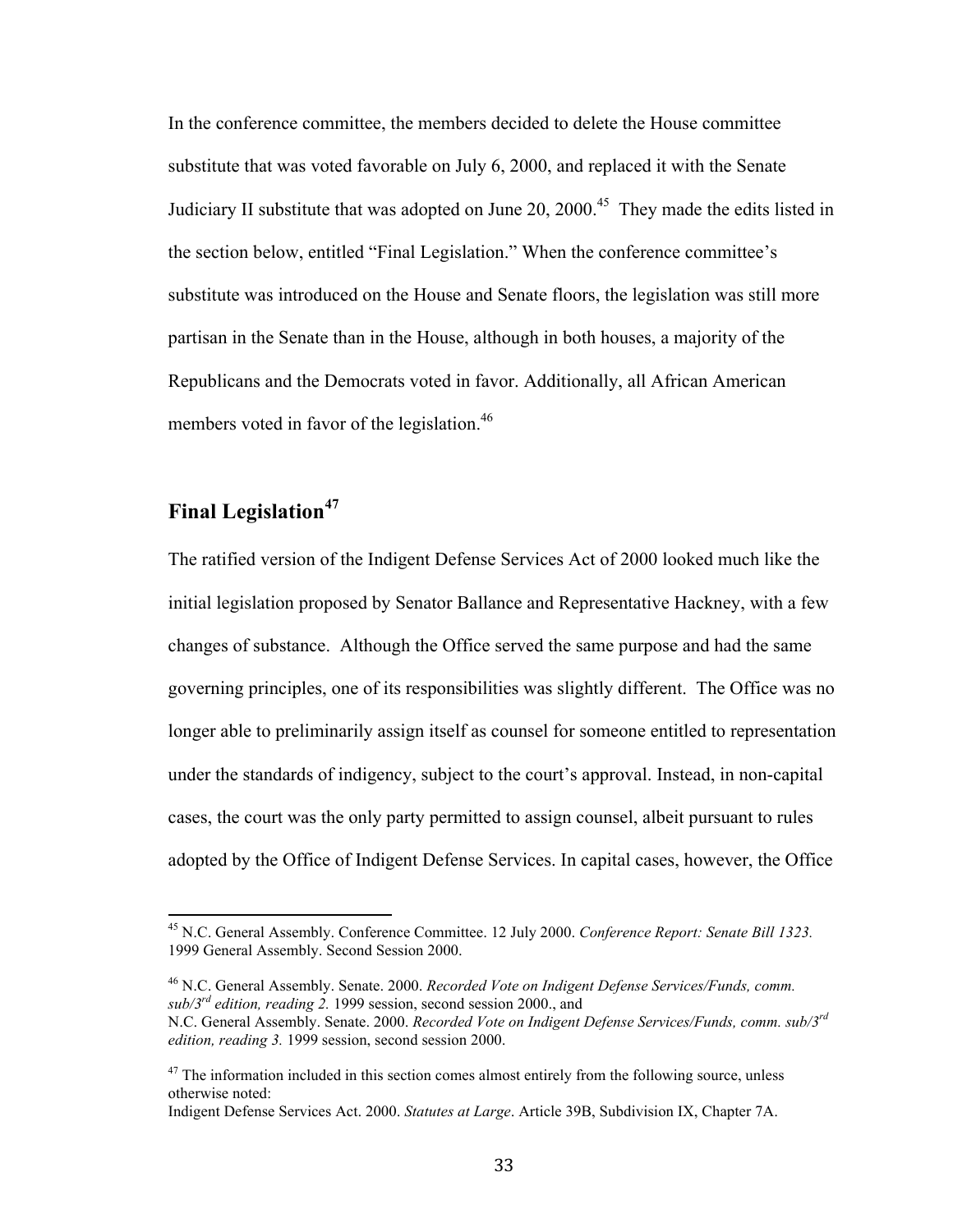maintained the power to appoint counsel, with the requirement that at least one of the two members of the defense team be a member of the bar in that division. This reform helped to ensure quality representation through mandating that a capital defense team could not be composed entirely of attorneys with little to no familiarity regarding and/or experience in the capital defense field.

The Commission, too, had one slightly altered responsibility. In its duty to determine the guidelines for how each individual district should provide services to the indigent, the final legislation required that the Commission seek written comments from the local district bar, senior resident superior court judge, and chief district court judge about how to best determine these policies. The solicited comments, along with the recommendations of the Commission for the individual district, were to be given to the members of the General Assembly from the affected district and any other interested groups. A legislative act was required to establish a public defender office in a particular district, and thus guaranteed that legislators were aware of the local opinion about establishing an office. This further ensured that the system put into place in each district would be the most fitting for that particular area. This legislation was not meant to be a blanket reform that implemented identical policies across the state, although it did aim to promote consistency.

Several changes were made to the legislation concerning the logistics of public defender offices. The Commission was no longer given the power to appoint a district's public defender. The senior resident superior court judge of the superior court district or set of districts in which the public defender office was to be established would appoint the public defender from a list of two to three nominees chosen by licensed attorneys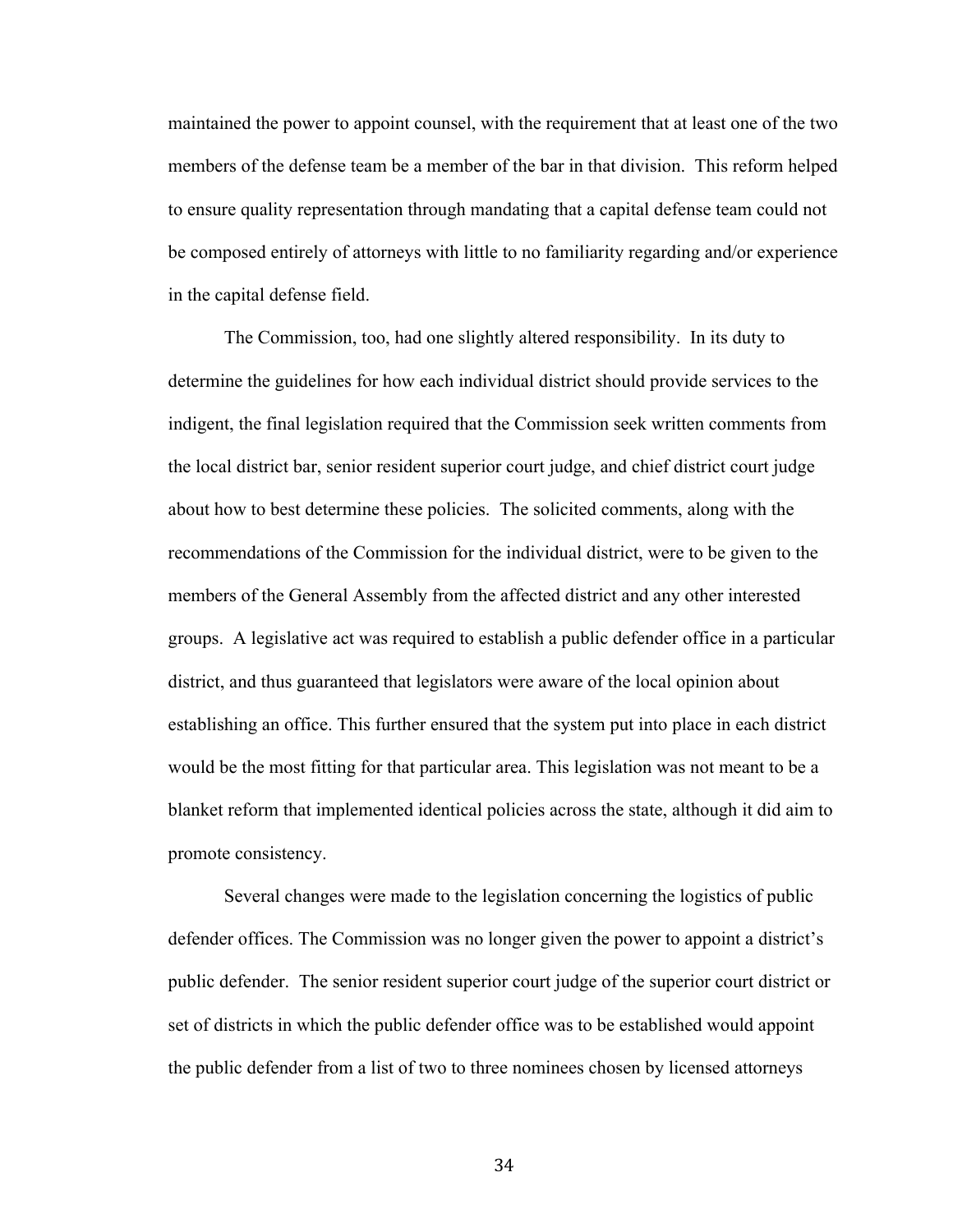living in the district or set of districts. This, again, ensured the selection of an attorney well respected for his or her skills in defense by peers in the area, and allowed for more local input. The final change to the section governing public defenders and their offices mandated that the removal of a public defender or an assistant public defender be through the same procedures outlined for the removal of a district attorney, which also had no impact on the performance and outcome of capital cases.

The final and most extensive change to the legislation was the addition of a section outlining the policies concerning and responsibilities of the Appellate Defender, who had not previously been discussed . The Appellate Defender would be appointed by the Commission for a term of four years and could be removed or suspended by a 2/3 vote of the Commission. The Appellate Defender was responsible for hiring his or her own assistants and staff, based on the perceived need by the Office. All operational fees for the Appellate Defender office would be paid for by the Office of Indigent Defense Services.

The Appellate Defender had several outlined duties in the ratified bill. First and foremost, the Appellate Defender would represent indigent defendants in the postconviction process. If the Appellate Defender and the Commission agreed, based on the burden of the office, this post-conviction representation could be assigned to a local public defender or private assigned counsel for the sake of ensuring quality representation. The Appellate Defender was to keep records concerning clients that would be made available to private counsel representing indigents in criminal proceedings. The Appellate Defender Office was also responsible for providing continuing legal education for the assistant appellate defenders and private assigned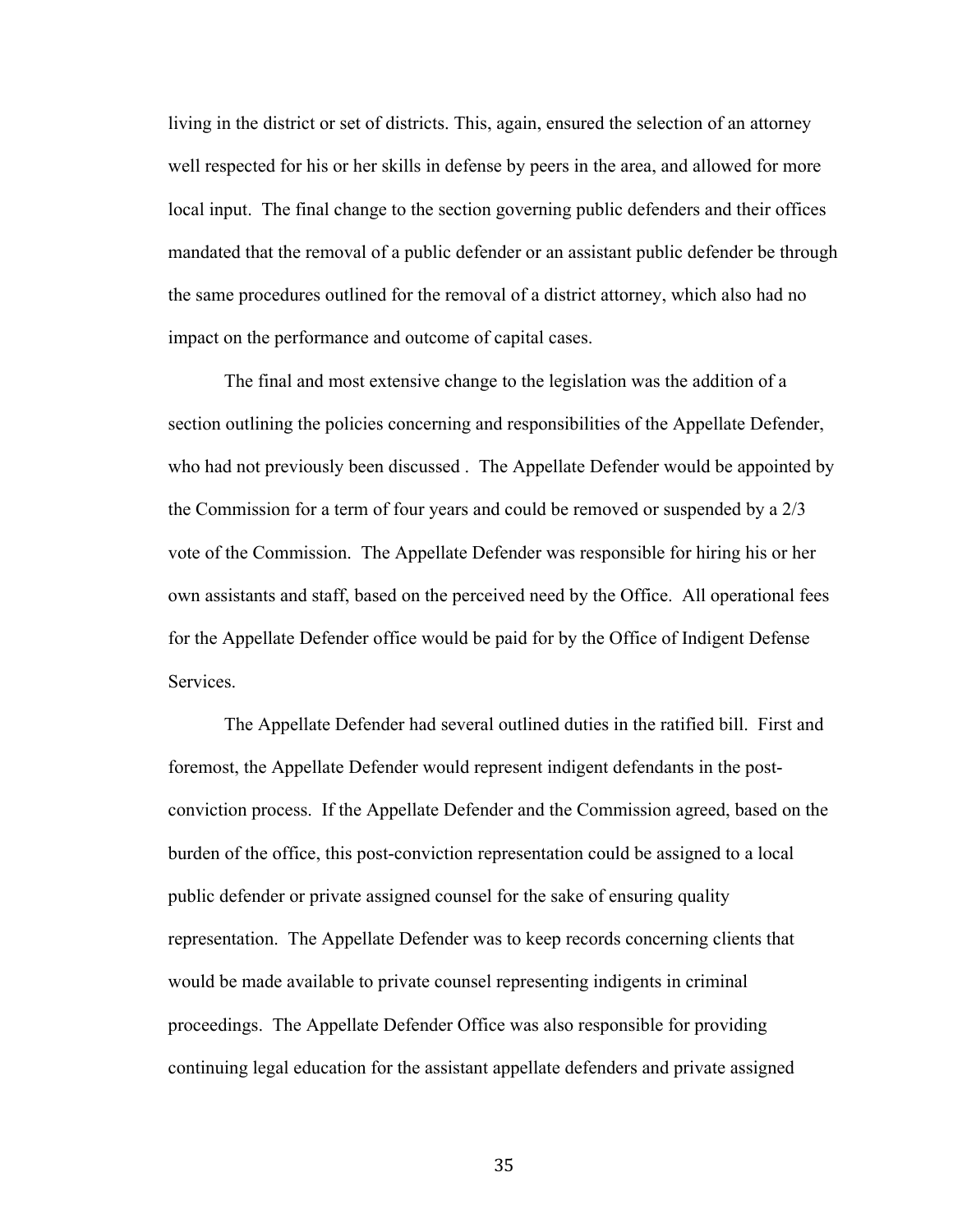counsel who represent indigents. For attorneys who would be representing defendants in capital post-conviction cases, the Appellate Defender was responsible for offering consultation services. Further, he or she was responsible for recruiting quality attorneys from the private bar who would be willing to represent clients in capital post-conviction proceedings. The Appellate Defender would be able to serve as counsel of record in capital cases in state court, and, to the extent that federal funds allowed, represent capital defendants in federal court.

The addition of this section of the legislation was intended to improve the postconviction process of those convicted of crimes. In capital cases, this process is vital because many sentences are overturned or reduced following the initial conviction. In practice, this would aid in the reduction of executions and contribute to the end of the death penalty in North Carolina.

## **Conclusion**

Based on this examination of both the proposed and final legislation that created North Carolina's current indigent defense system, it is clear that the recommendations of the Indigent Defense Study Commission were not taken lightly. The specific recommendations were transferred almost entirely into the final legislation, with only a few minor changes, summarized above.

The reforms dictated by the Indigent Defense Services Act had three major goals:

- 1. To improve the quality of indigent representation in North Carolina
- 2. To ensure greater uniformity across the state in terms of the system of operation, standards, wages, and resources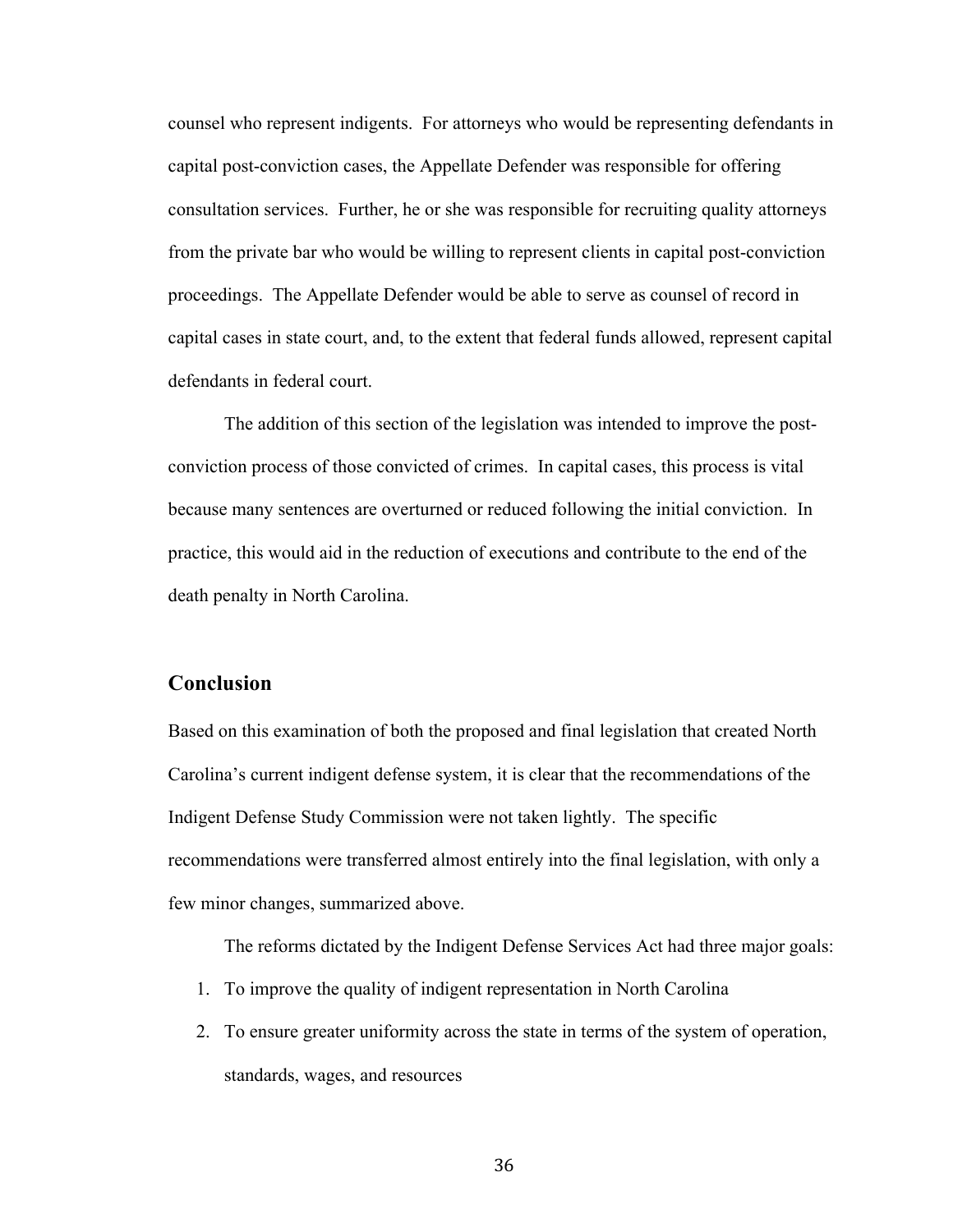3. To control the mounting costs presented by indigent defense that the Commission believed were being mismanaged

These goals, if achieved, had the potential to have a significant impact on capital punishment in North Carolina. The following chapter will look at the impact of these reforms on capital punishment by examining Indigent Defense Services' progress over the past ten years, as well as what IDS looks like today.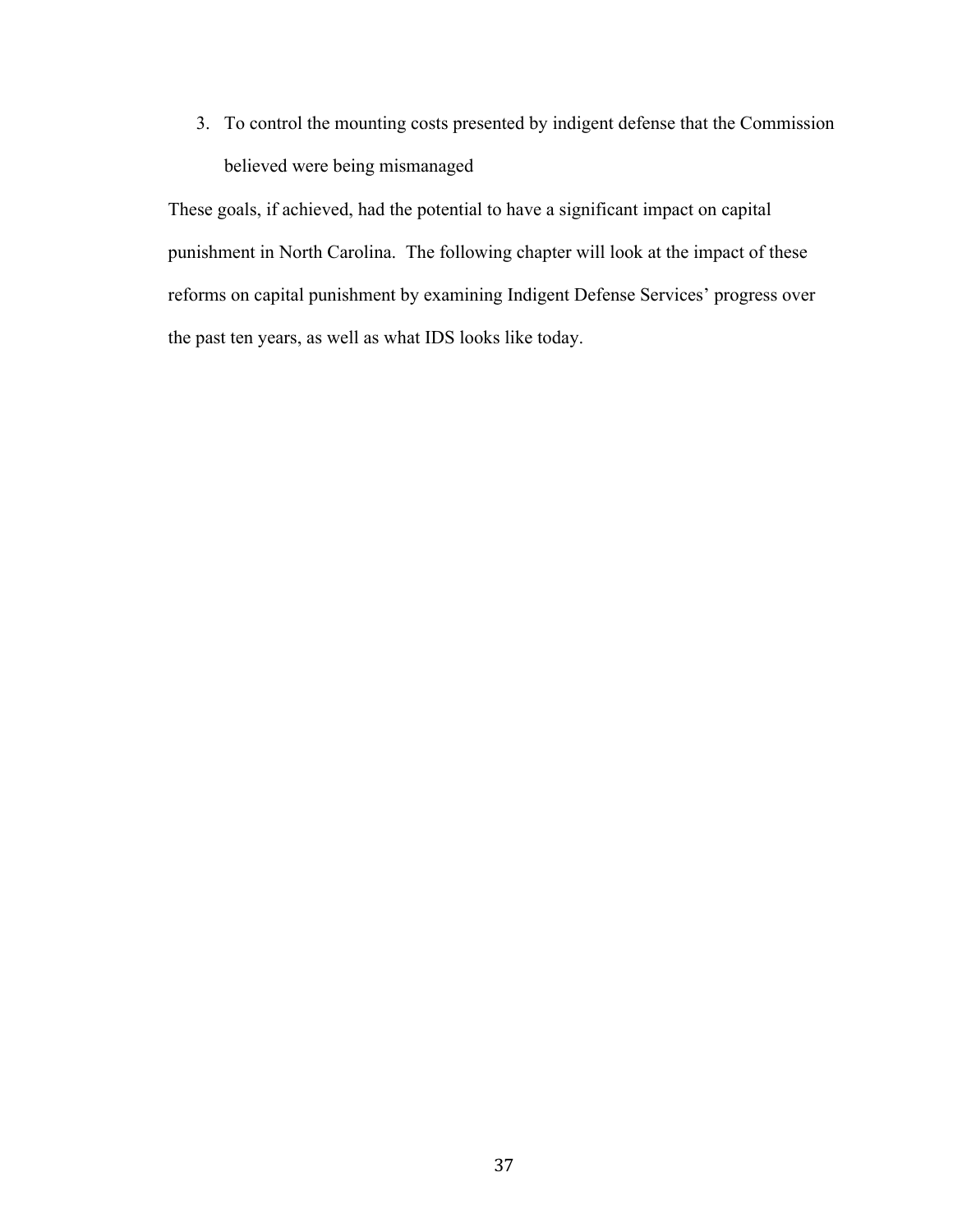**3**

# **Indigent Defense Services Today<sup>48</sup>**

Since its implementation in July 2001, the representatives of IDS have worked tirelessly to effectuate the changes requested by the Study Commission and the General Assembly in their passage of the Indigent Defense Services Act of 2000. They have implemented many reforms, even in this time of budgetary crisis, and continue to make improvements today. This chapter will explore the accomplishments IDS has made over the past ten years, despite these financial issues, that have led to changes and improvements in the capital defense system. This discussion will be based on reports, studies, and other documents available on ncids.org. Following these reforms, the budgetary situation will be detailed in order to show that the conditions under which these reforms were successful make them even more impressive.

In order to fully understand some of the following accomplishments, it is

important to note that:

A state-funded Office of the Capital Defender began operations in 1999 as a pilot program within the Office of the Appellate Defender. The office was transferred to the Office of Indigent Defense Services in 2000, and the Commission on Indigent Defense Services appoints the capital defender to a four-year term. Since July 2001, regional branches of the office have been established. The capital defender's office represents indigent defendants who are charged with potentially

<sup>48</sup> The information in this chapter is taken from the following citation, unless otherwise noted: N.C. General Assembly. 2011. *Report of the Commission on Indigent Defense Services.*  http://www.ncids.org/Reports%20&%20Data/Latest%20Releases/Legislative%20Report%203\_2011.pdf (February 21, 2012).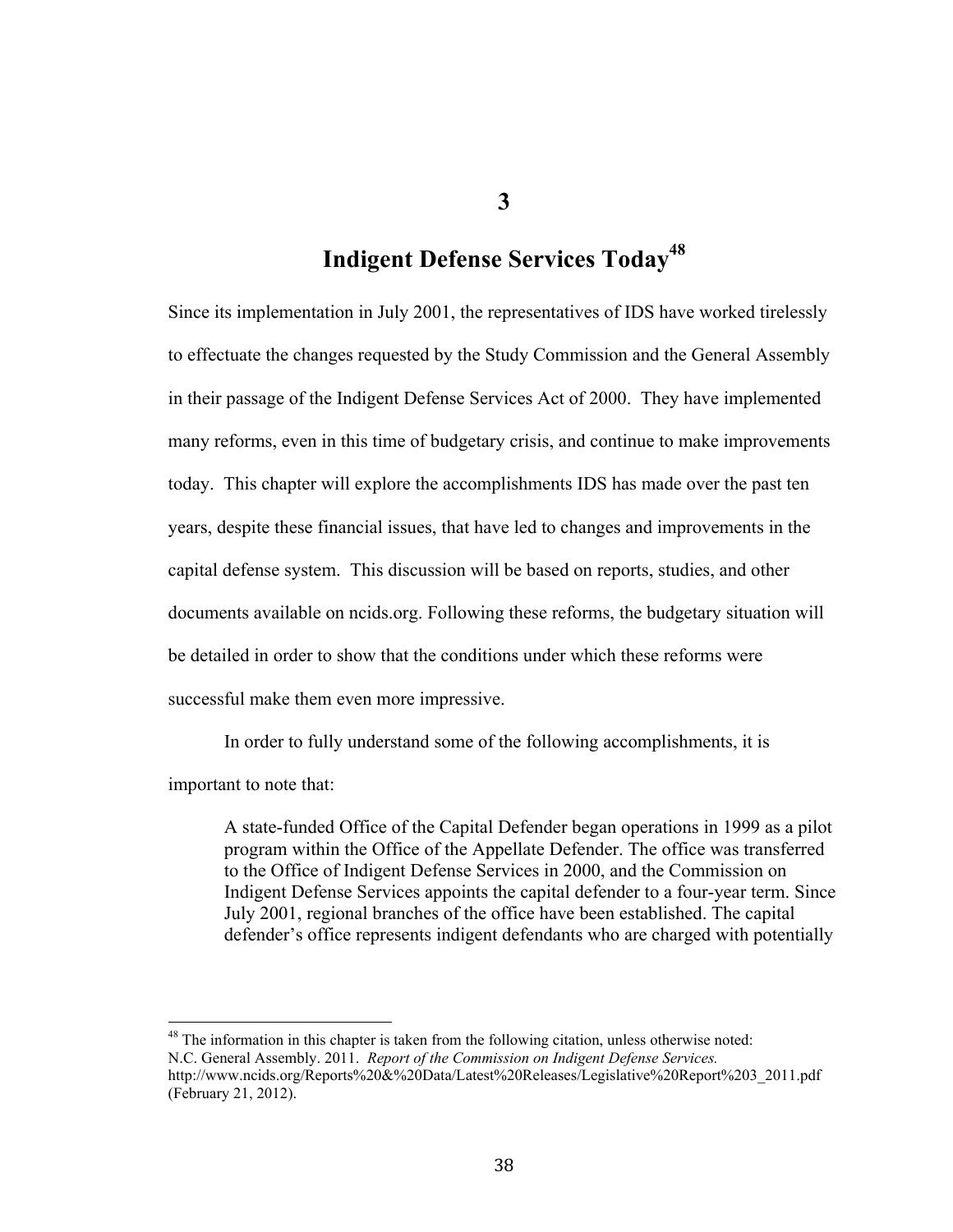capital offenses. The office also manages the roster of private attorneys who are eligible for appointment in potentially capital cases<sup> $49$ </sup>

# **Rules Governing Capital Cases<sup>50</sup>**

In order to ensure compliance with proper procedure, the IDS Commission developed rules governing the delivery of services in cases under IDS's jurisdiction. This includes capital cases at the trial, appellate, and post-conviction stages. Initial rules were put in place on July 1, 2001, and changes and additions have been made, as necessary, over the past ten years. The rules established for the betterment of the capital defense system are subdivided into the following four sections: the appointment/compensation of trial counsel, appellate counsel, post-conviction counsel, and of experts and others providing services related to legal representation. The following sections will discuss each of these subdivisions in more detail, in order to show improvements that have been made to the capital defense system as a result.

### *Appointment and Compensation of Trial Counsel*

The Director of IDS is responsible for the appointment of counsel at the trial level. The rules outline the process through which this occurs on a case-by-case basis in order to improve consistency from district to district. Initially, the Director has the option to appoint a provisional counsel in order to determine whether or not a person convicted of a capital crime is indigent; however, when a person is determined to be indigent, the

<sup>&</sup>lt;sup>49</sup> "The Judicial System in North Carolina." *Administrative Office of the Courts*. http://euro.ecom.cmu.edu/program/law/08-732/Courts/NorthCarolinaJudicialSystem.pdf (February 21, 2012)., 15

 $50$  The information in this section is taken from the following citation:

<sup>&</sup>quot;Part 2: Rules for Providing Legal Representation in Capital Cases." *Indigent Defense Services.* http://www.ncids.org/Rules%20&%20Procedures/IDS%20Rules/IDS%20Rules%20Part%202.pdf (October 31, 2011).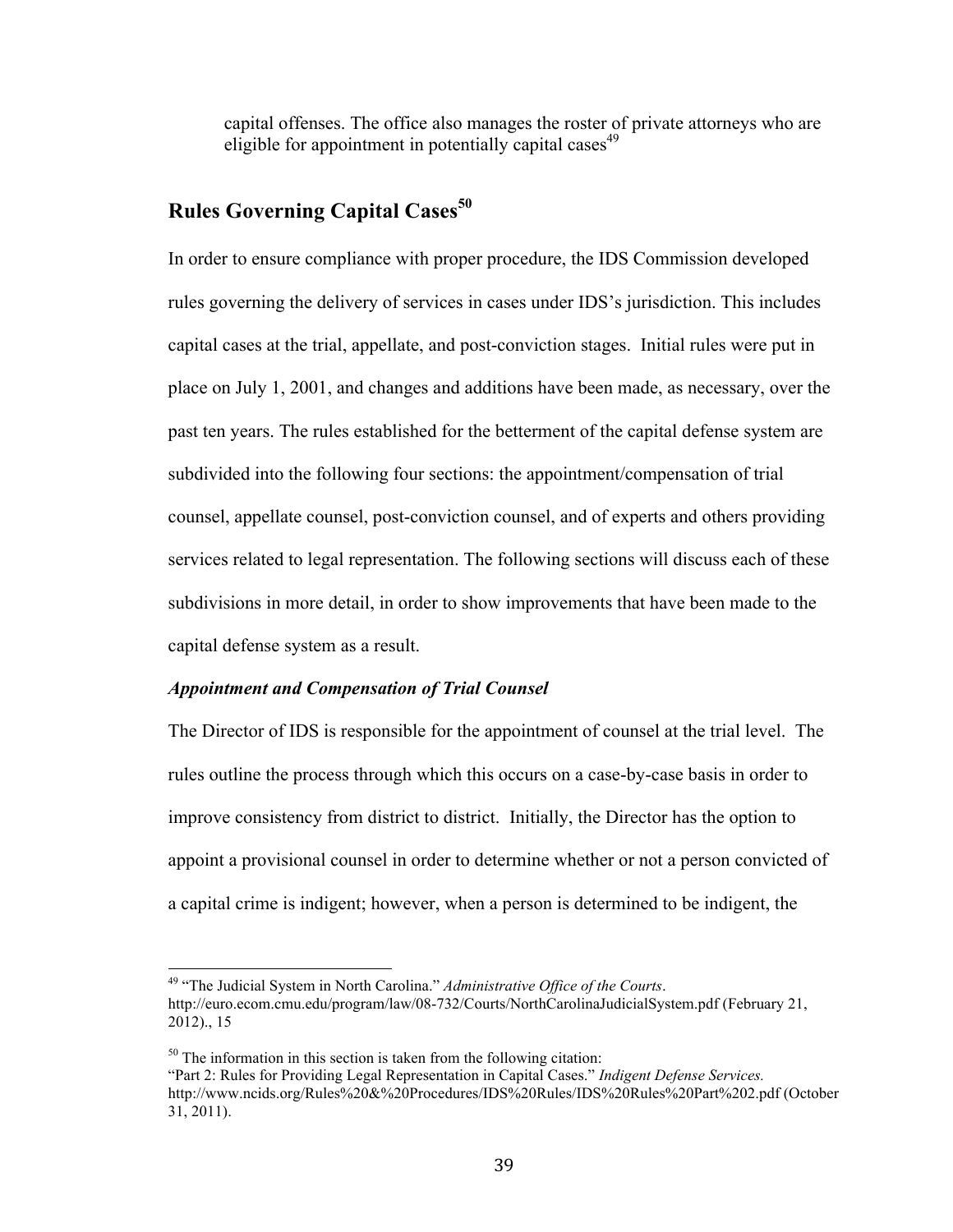Director must appoint one attorney immediately. That person must be chosen from a list of eligible capital trial attorneys maintained by the Director. The attorney can be a public defender, an assistant public defender, a private attorney, or an attorney who has a contract to provide services with IDS, as long as he or she meets the Office's standards for eligibility, which will be discussed later in this chapter. The appointed attorney can request additional assistance from the Director, at which point the Director must appoint a second attorney, prior to the hearing declaring that the case will be prosecuted capitally. If the appointed attorney does not request assistance prior to this hearing, and at the hearing it is determined that the case will proceed capitally, the Director must appoint a second attorney immediately, as the rules require two appointed attorneys in an indigent capital trial. There should be no conflicts of interest involving the appointed attorneys and the client, and if there is a conflict, the client must give written consent to proceed or the attorney must make a motion to withdraw from the case.

If the defendant does not want appointed counsel, he or she has the right to waive counsel, as long as the court finds that the defendant is fully aware of his or her rights. In this case, a standby counsel can be appointed by the Director to aid the client in his or her defense, if deemed necessary. During the trial process, the Director is given the power to assign any duties or responsibilities that he or she chooses, such as additional training or meetings with the Director, for the appointed counsel. This power ensures that the Director can enforce additional standards if need be in order to maximize the quality of representation.

Although these rules may not seem especially impactful individually, they are all part of a system that enhances the efficiency and effectiveness of capital representation.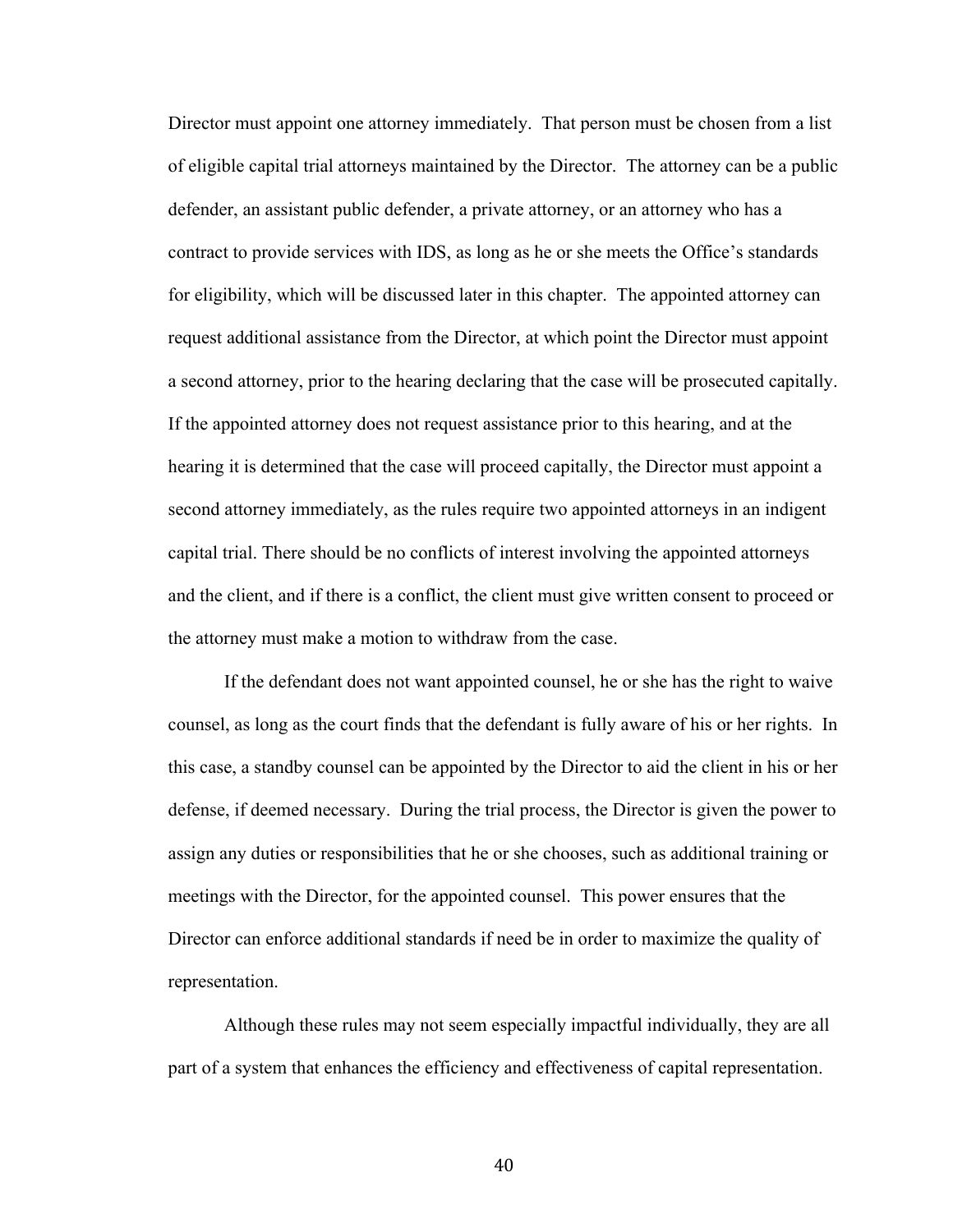Their establishment ensures the consistent treatment of indigent clients who are charged with a potentially capital crime, improving on past occurrences that left clients unrepresented for long periods of time or assigned them attorneys with little to no experience and knowledge concerning capital trials.

#### *Appointment and Compensation of Appellate Counsel in Capital Cases*

The process of determining indigency is repeated if a defendant is found guilty of a capital crime in the trial stage. If the court does not appoint an attorney following the completion of the trial, the Appellate Defender can appoint the Office of the Appellate Defender as provisional counsel, similar to provisional counsel at the trial level, in order to determine indigency. If the court itself determines that a defendant who is found guilty and sentenced to death is indigent, the IDS Director immediately appoints the Office of the Appellate Defender to represent the defendant in the appeals process. The Appellate Defender is appointed to represent all capital cases on appeal; however, if, for the sake of effectiveness, the Appellate Defender does not believe that he or she can take on any additional cases, the option exists to appoint one or two other attorneys from a list maintained by the Appellate Defender Office of attorneys eligible to represent clients in the capital appeals process. These standards, too, will be discussed later in this chapter. The Appellate Defender can, and should, also appoint from this list if there is a conflict of interest between two clients that the Appellate Defender is assigned to represent.

This set of rules ensures that a client is guaranteed a fair appeals process from a different set of attorneys that are qualified to complete appeals work. It also further establishes IDS as a central authority with various branches that it oversees. Because of these rules, clients found guilty of a capital crime and sentenced to death are assigned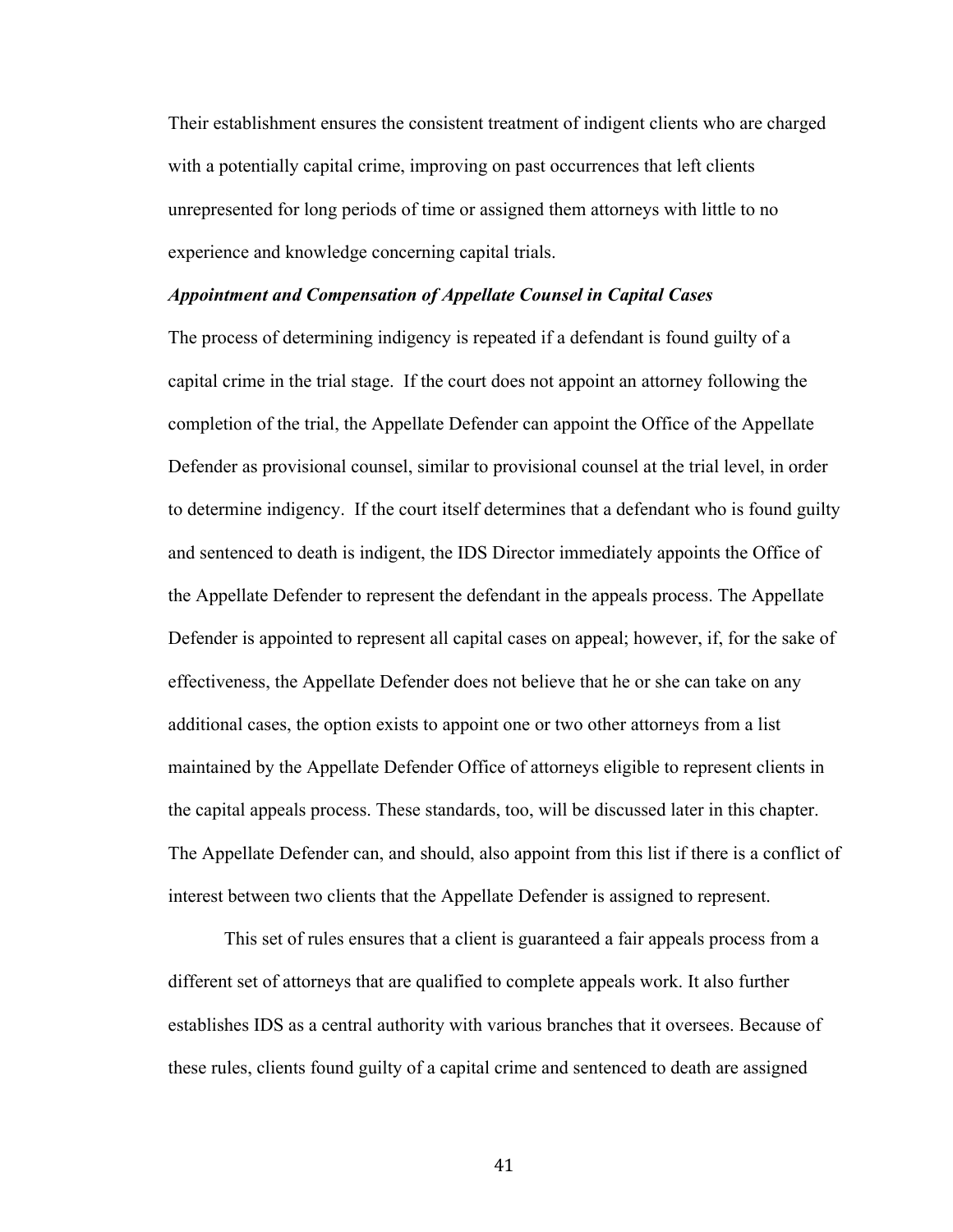quality representation through an established and consistent process. This improvement in the quality of the appeals system increases the likelihood that more reversals and reduced sentences would occur, leading to a decline in capital punishment in North Carolina.

#### *Appointment of Post-Conviction Counsel in Capital Cases*

Post conviction counsel is appointed whenever a case is on direct appeal to the Supreme Court of North Carolina or has been affirmed by the Supreme Court. The IDS Director is again responsible for appointing counsel from a list of attorneys eligible to represent clients in the post conviction process, ensuring quality and experience. These standards will be discussed later in this chapter. These attorneys are given the power to prepare and submit a writ of certiorari for review of the Supreme Court's ruling on behalf of their client. The IDS Director is allowed to set additional requirements and standards in these cases, as he or she is at the trial level, in order to ensure efficiency and effectiveness.

This, again, may not seem like an involved or especially noteworthy system; however, the rules combine to produce a system that is enforceable and outlines expectations, improving the previous system of capital appeals. Prior to the legislation, there was no central authority over the appeals process, and the Appellate Defender was given the duty to oversee all cases on appeal statewide. The Appellate Defender was not only conducting the administrative tasks, but also representing clients, making it difficult to perform either job to the best of his or her ability.

#### *Appointment and Compensation of Experts in Capital Cases*

In any situation in which appointed counsel believes that it is necessary to bring in an expert or pay some other expense in order to ensure quality representation, the rules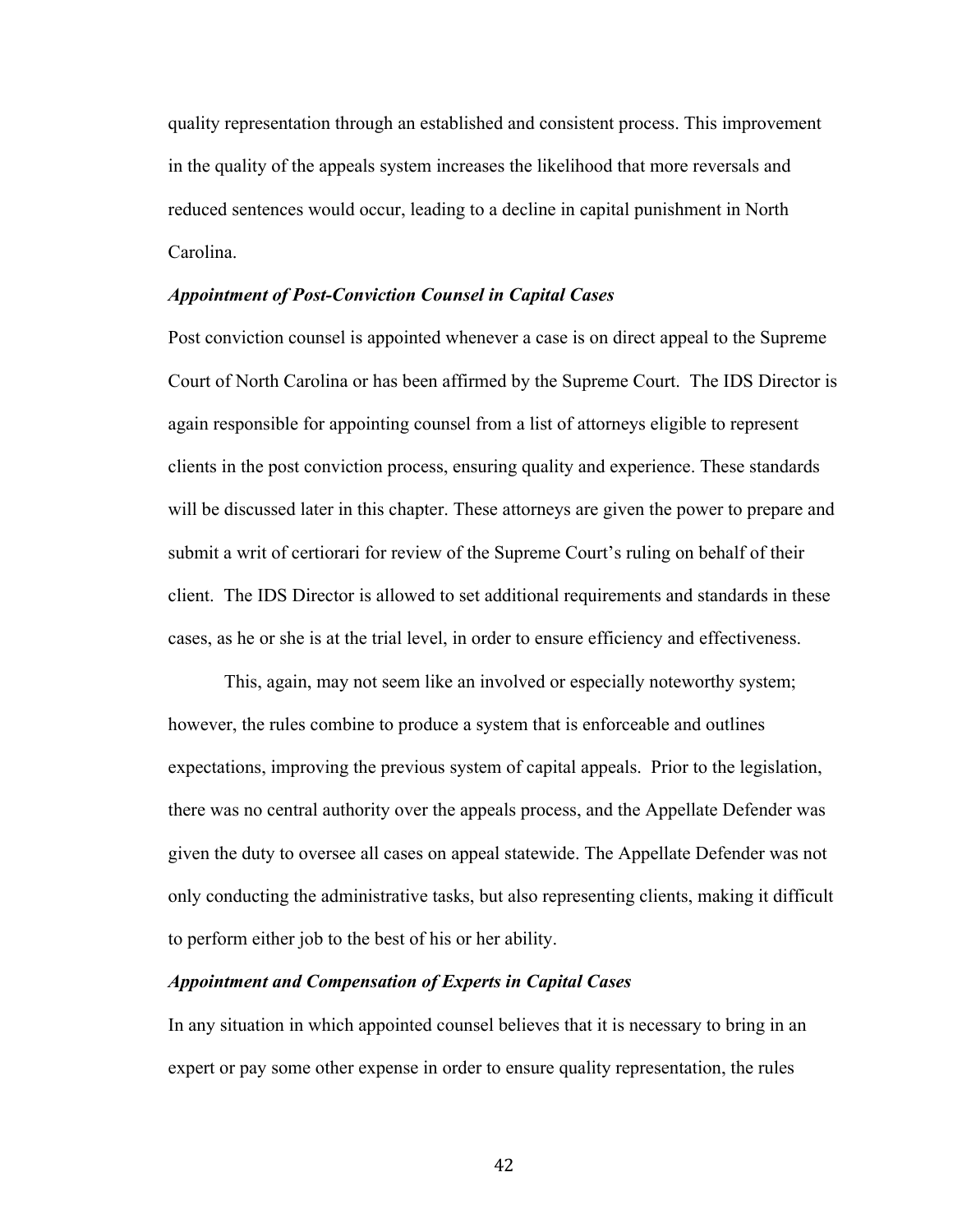require the attorney to apply for approval by the IDS Director. If, for whatever reason, the IDS Director denies the application for the expert or additional expenditure, the appointed counsel still has the option of applying to the court for approval of the expense. If the court approves the request, IDS must pay for it.

This system creates a check-and-balance operation in which expenses can be reviewed by multiple parties from different perspectives. If either one of these parties believes that the expense is necessary, it will be paid for, ensuring an unbiased and fair system. Previously, approval of expert witnesses and other expenditures was made by the presiding judge, adding to the lack of independence of the system. New regulations not only promote independence, but give the attorney two chances to argue their point, allowing for improvements in capital cases that were previously limited by the opinion of the presiding judge.

### **Electronic Communication and Resource Sharing**

One of the first accomplishments of IDS was to create a website that facilitates the communication of relevant information to parties involved or interested in indigent defense and its development in North Carolina.

This website, www.ncids.org, provides several resources for capital defenders to use in their cases. This includes the contact information for all members of the IDS staff, the IDS Commission, and the state defender offices, as well as all IDS rules, policies, and procedures for reference throughout the process. The website contains all reports and data generated by the Office staff based on their research over the past ten years, all North Carolina Indigent Defense Manuals, and any legal resources and reference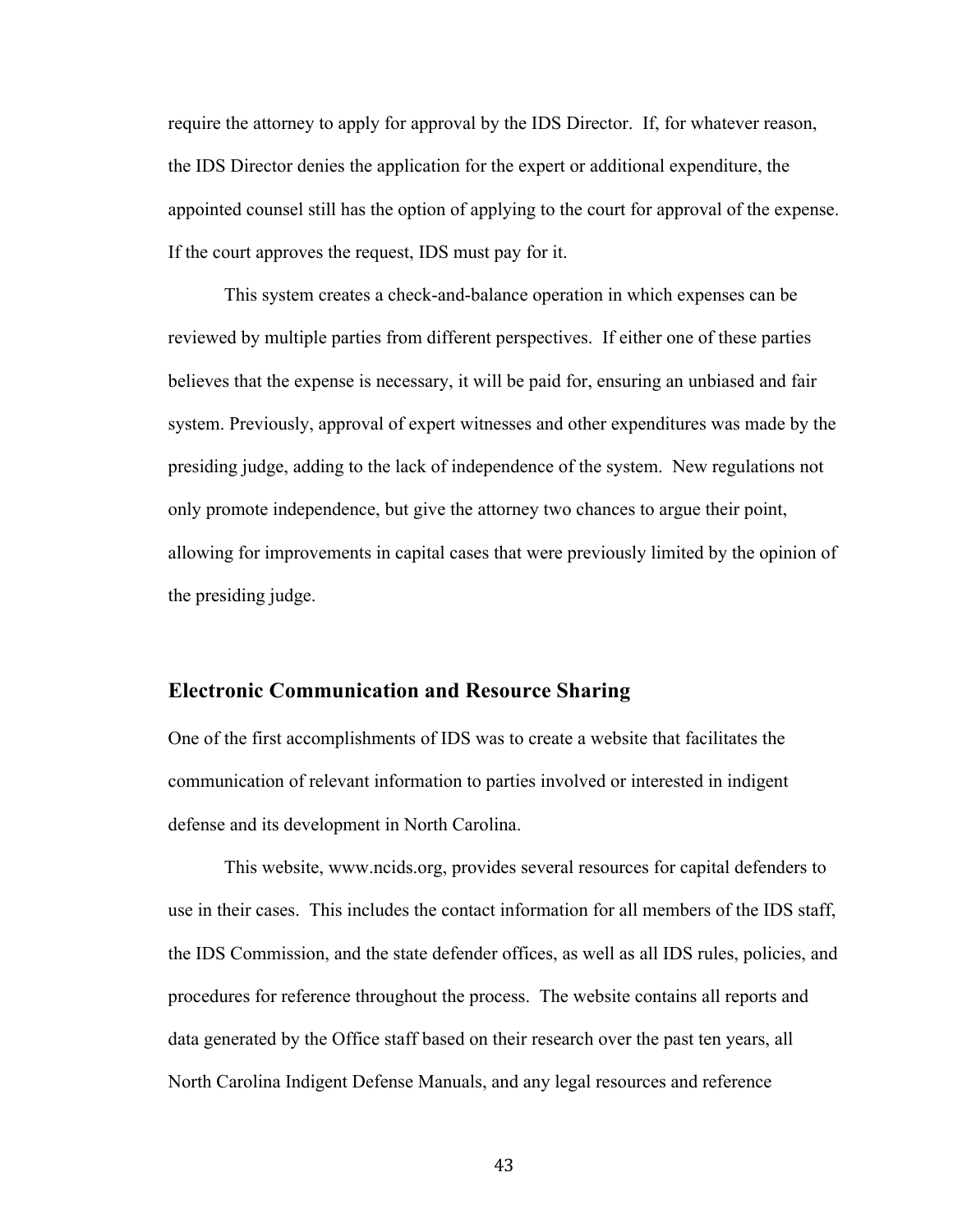materials IDS has for use by capital defenders in their research and preparation for proceedings. In order to enhance training, the website provides all of the materials used in IDS co-sponsored training programs, so that attorneys who were not present at these training programs can still take advantage of the resources. These improvements in the availability of resources should allow attorneys to present more convincing and wellprepared cases in any situation.

Several resources available on the website are aimed specifically at attorneys working on capital cases. This includes the North Carolina appellate brief bank, for those capital defense attorneys working on the appellate process, a capital trial motions index, for capital attorneys working on motions during the trial process, and a forensic science resource bank for capital attorneys in search of evidence for their case. The forensic science resources include an expert database of all past experts in any criminal case, as well as the State Bureau of Investigation's lab protocols and procedures for examining and dealing with evidence in the trial and post-conviction process. These specific resources deal more precisely with the capital trial procedures, although all of the resources discussed in this section enhance the capital defense process. The resources allow attorneys to present better prepared cases, likely leading to a decline in the occurrence of capital punishment in North Carolina.

One final electronic development, outside of the scope of the website, was the creation of listservs for attorneys dealing with similar types of cases or working in similar areas. A couple of the already-developed listservs focus on the capital process, including a listserv for attorneys of indigent capital defendants at the trial level, and a listserv for capital post-conviction attorneys. These listservs allow for improved communication and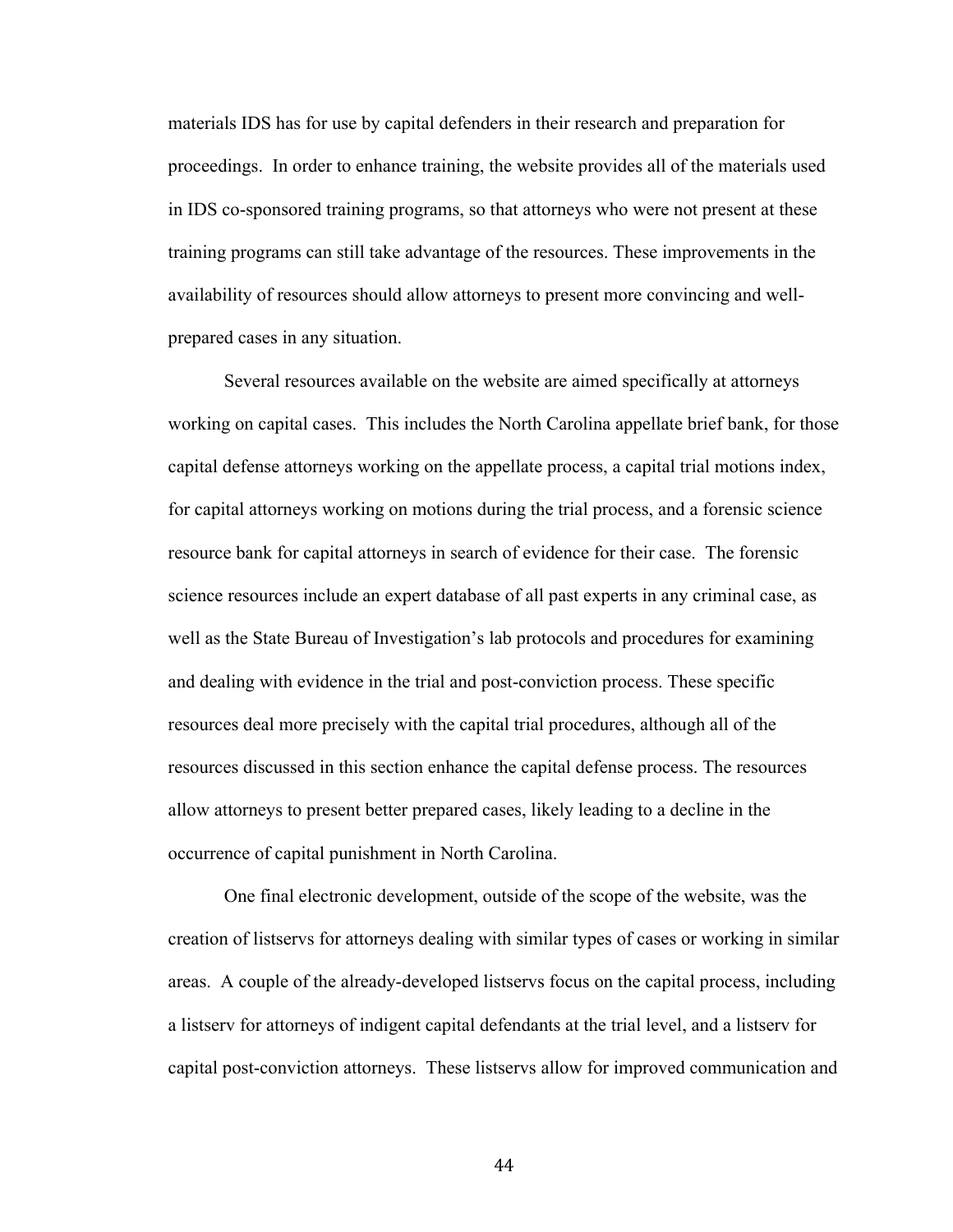information sharing, as well as provide more resources and support for attorneys dealing with situations specific to their case type.<sup>51</sup> Because capital attorneys have more outlets of communication with each other, they can better prepare for their cases.

# **Appointment of Attorneys in Capital Case Proceedings<sup>52</sup>**

Indigent Defense Services acquired the responsibility of appointing attorneys in all capital case proceedings upon its creation on July 1, 2001. Currently, trial level appointments are the responsibility of the Capital Defender, discussed in the beginning of this chapter, appellate appointments are the responsibility of the Appellate Defender, and post-conviction proceeding appointments are made by the IDS Director. All of these positions are overseen by IDS, and thus fall under its umbrella of power. The capital trial process, capital appeals process, and capital post-conviction processes all require attorneys with expertise in the area. Rosters are maintained of eligible attorneys for each of the three separate areas in order to guarantee quality and experience in the specific attorney.

This system of division has worked very well for the enhancement of the appointment process, which was previously overseen by judges. Because of the magnitude of indigent defendants charged with capital crimes, this division of responsibility has allowed for a speedier, more efficient capital defense system. Each step of the capital case procedure is processed and assigned independently, further enhancing the check and balance system to ensure quality and an all-encompassing

<sup>&</sup>lt;sup>51</sup> Report of the Commission on Indigent Defense Services, 5-6

 $52$  The information discussed in this section refers to the period between July 1, 2001 and January 19, 2011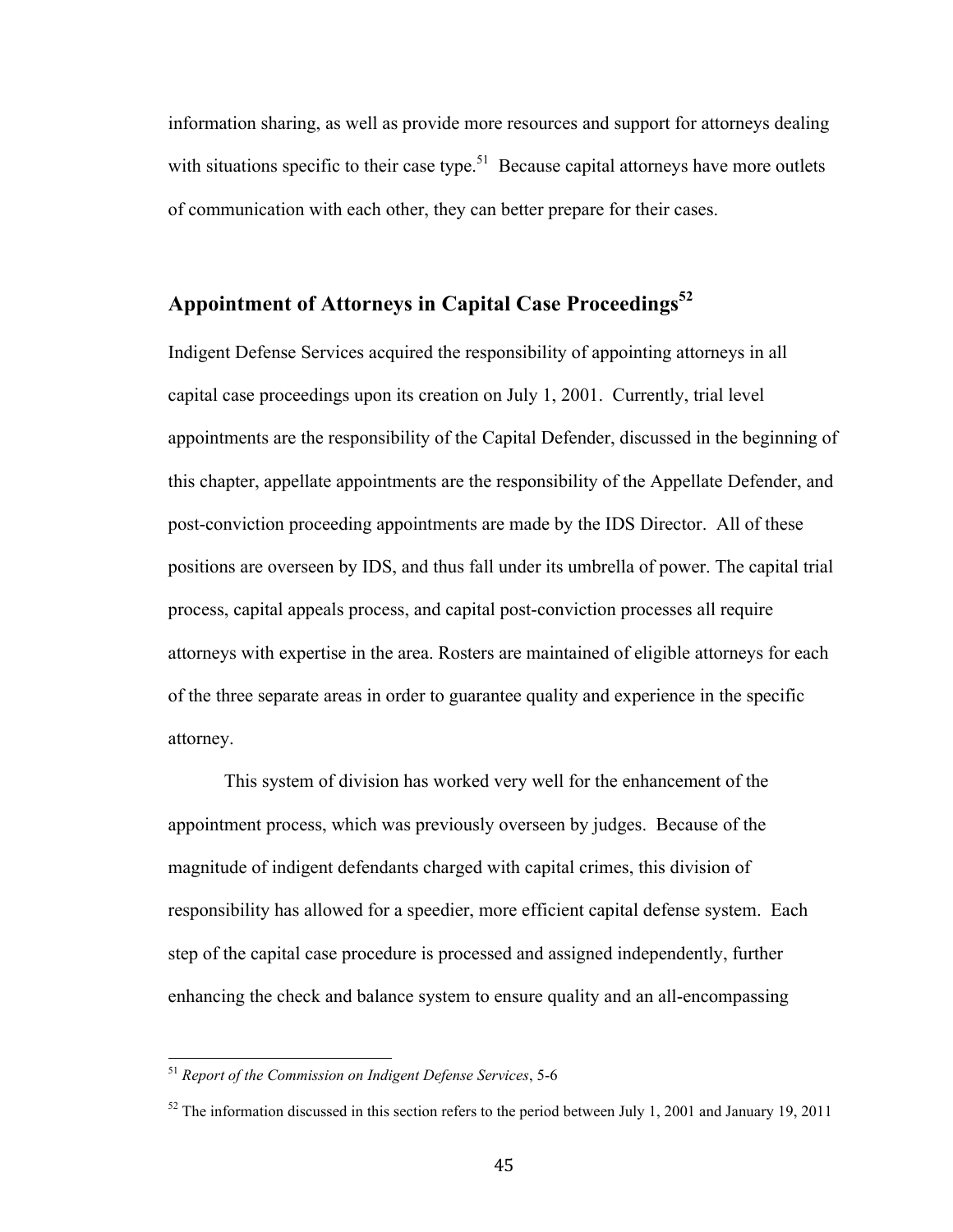representation experience. As seen below in Table 3.1, IDS's assumption of this

responsibility has allowed for a comprehensive appointment system that did not exist in

the previous system.

**Table 3.1** The number appointments made by various parties, compared with the number of proceedings, if available, since July 1,  $2001^{53}$ ,  $54$ 

|                       | Made by the                 | Made by the        | Made by the IDS     |
|-----------------------|-----------------------------|--------------------|---------------------|
|                       | Capital                     | Appellate Defender | Director in Capital |
|                       | Defender in                 | in capital, non-   | Post Conviction     |
|                       | potentially                 | capital, and non-  | Proceedings         |
|                       | capital cases <sup>55</sup> | criminal appeals   |                     |
| Number of             | 6,923                       | 9,598              | 373                 |
| appointments          |                             |                    |                     |
| Number of proceedings | 5,693                       | n/a                | 233                 |

Overall, each entity has worked to improve the efficiency of appointments in order to guarantee the preservation of each indigent defendant's rights. The Commission and the Office both feel that the statewide roster system for the areas of capital proceedings has significantly increased the quality of representation in these areas of practice. The previous system required the presiding judge to appoint attorneys from a rotating list of eligible attorneys; however there were no standards for this process, and attorneys were often overburdened.56 The new system removed a great deal of responsibility from the courts and allowed for more efficiency and effectiveness in the appointment system.

<sup>&</sup>lt;sup>53</sup> Report of the Commission on Indigent Defense Services, 6-7

<sup>&</sup>lt;sup>54</sup> The number of appointments is slightly higher than the number of proceedings due to the possibility of attorney withdrawal or reappointment.

<sup>&</sup>lt;sup>55</sup> A "potentially capital case" refers to any murder case in which the death penalty has not been ruled out.

<sup>56</sup> N.C. General Assembly. Indigent Defense Study Commission. 2000. *Report and Recommendations*. http://www.ncids.org/home/ids%20study%20commission%20report.pdf (February 21, 2012).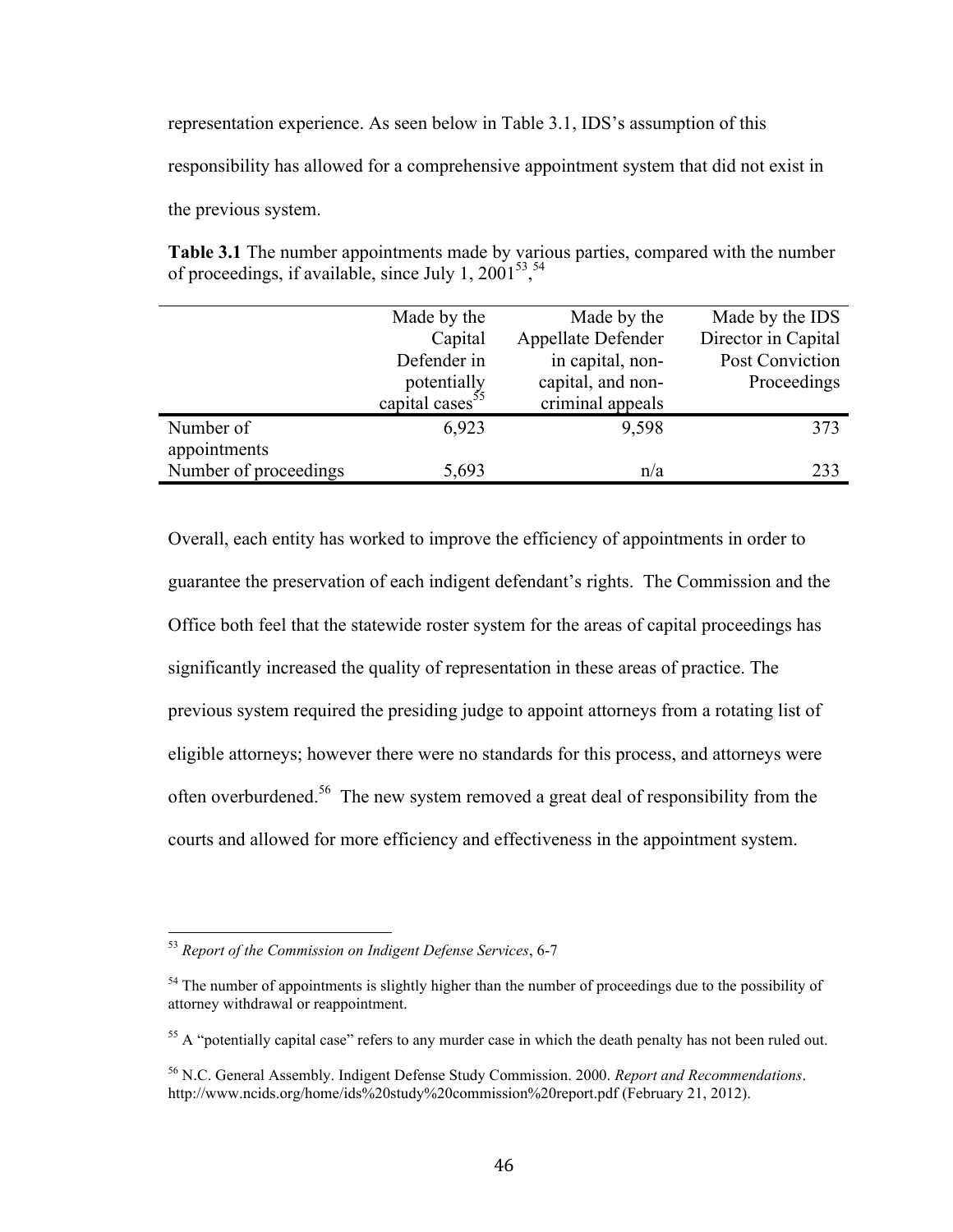# **Standards for Attorneys in Capital Proceedings<sup>57</sup>**

Since the creation of IDS, standards have been of significant importance, especially in capital proceedings. This section will detail the requirements for lead counsel and associate counsel in capital trials, appellate counsel in capital cases, and post-conviction counsel in capital cases. It is important to note that if the Director of IDS feels that an attorney who does not meet one or more of the requirements, but who he or she believes, "has the required legal knowledge and skill necessary for representation…and will apply that knowledge and skill with appropriate thoroughness and preparation," the Director can waive or defer a requirement and place the attorney on the respective roster.<sup>58</sup> In addition, in order to remain on the respective list, attorneys must attend regular trainings in their specific field and consult regularly with the Director of IDS or the Appellate Defender, depending upon the roster. The Director can remove an attorney from any of the rosters at any time if he or she believes that an attorney is not meeting the requirements for eligibility on the roster.

### *Standards for Lead and Associate Trial Counsel in Capital Cases*

In order to be eligible for appointment to either of these lists, an attorney must have the required knowledge and skills necessary to adequately complete his or her specific job, and be willing and able to prepare an adequate defense. In addition, a candidate for lead counsel must meet the following requirements:

 $157$  "Appendix to Part 2 – Appendix 2A: Standards for Lead and Associate Trial Counsel in Capital Cases." *Indigent Defense Services.* 

http://www.ncids.org/Rules%20&%20Procedures/IDS%20Rules/IDS%20Rules%20Part%202%20Appendi x.pdf (February 21, 2012).

<sup>&</sup>lt;sup>58</sup> "Appendix to Part 2 – Appendix 2A: Standards for Lead and Associate Trial Counsel in Capital Cases," 2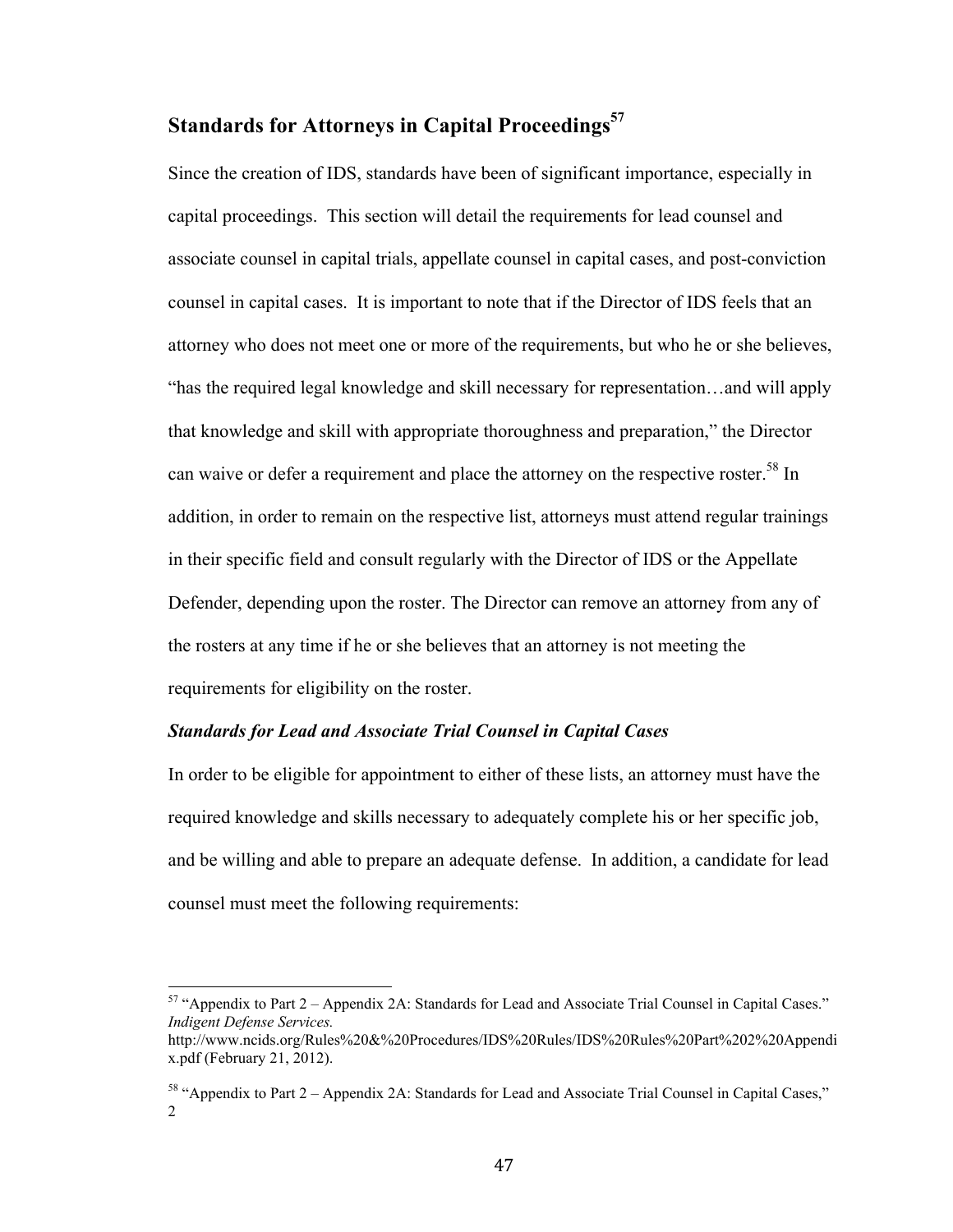(i) has at least six years of criminal or civil litigation experience; or has at least four years of concentrated criminal litigation experience as a public defender, prosecutor, or attorney in a capital defense organization;

(ii) is familiar with ethics requirements, current criminal practice and procedure in North Carolina, and capital jurisprudence established by the Supreme Court of the United States and Supreme Court of North Carolina;

(iii) has participated as trial counsel in at least ten jury trials to verdict or to hung jury;

(iv) has tried a capital case to verdict or to hung jury as lead defense counsel; or has tried two capital cases to verdict or to hung jury as associate defense counsel; or has represented to disposition at the trial level defendants in four homicides cases; and

(v) has substantial familiarity with and experience in the use of expert witnesses and scientific and medical evidence, including mental health, social history, and pathology evidence<sup>59</sup>

A candidate for associate counsel must meet the following requirements:

(i) has at least three years of criminal or civil litigation experience;

(ii) is familiar with ethics requirements, current criminal practice and procedure in North Carolina, and capital jurisprudence established by the Supreme Court of the United States and Supreme Court of North Carolina;

(iii) has participated as trial counsel in at least four jury trials to verdict or to hung jury; or has spent two years in practice in a capital defense organization; and (iv) has substantial familiarity with scientific and medical evidence, including mental health, social history, and pathology evidence $^{60}$ 

### *Standards Appellate Counsel in Capital Cases*

In order to be placed on the roster of attorneys eligible for appointment on direct appeal

in a capital case, an attorney must have the knowledge and skills necessary to do this job,

as well as be willing and able to serve his or her client by utilizing this knowledge and

skill. In addition, a candidate for appointment on a direct appeal in a capital case must

meet the following requirements:

(i) has at least five years of criminal, appellate, or post-conviction experience; or has at least three years of concentrated criminal litigation experience as a public

 $59$  "Appendix to Part  $2 -$  Appendix 2A: Standards for Lead and Associate Trial Counsel in Capital Cases," 1

<sup>60 &</sup>quot;Appendix to Part 2 – Appendix 2A: Standards for Lead and Associate Trial Counsel in Capital Cases," 1-2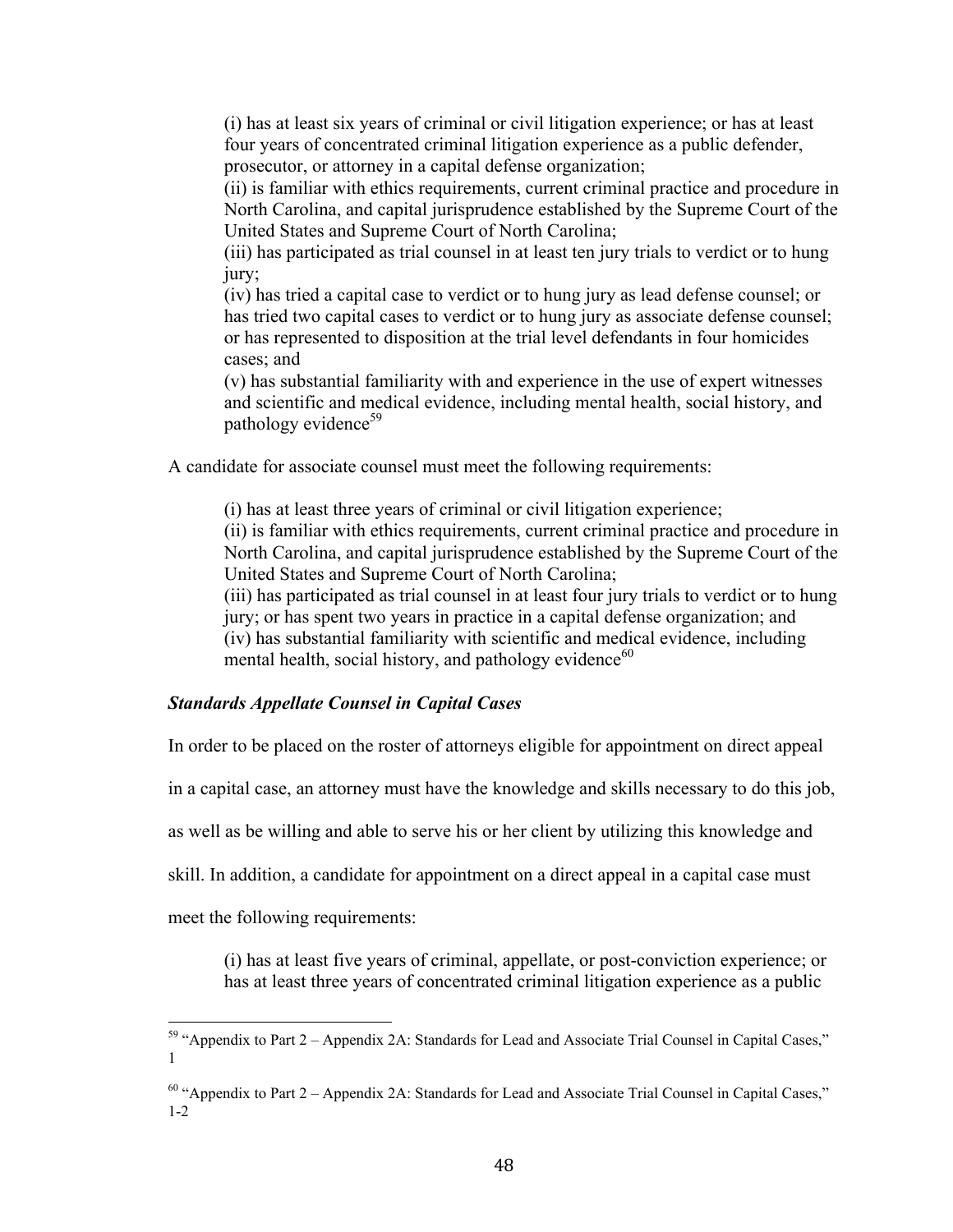defender, prosecutor, or attorney in a capital defense organization; or is currently serving as the Appellate Defender or Assistant Appellate Defender;

(ii) is familiar with ethics requirements, current criminal practice and procedure in North Carolina, and capital jurisprudence established by the Supreme Court of the United States and Supreme Court of North Carolina;

(iii) is familiar with practice and procedure in the trial and appellate courts of North Carolina; and

(iv) has had primary responsibility for the appeal of at least five felony convictions in any state or federal court, at least three of which were on behalf of the defendant, and at least three of which were orally argued by the attorney<sup>61</sup>

### *Standards for State Post-Conviction Counsel in Capital Cases*

In order to be eligible for appointment as a post-conviction attorney in capital cases, an

attorney must have the skills and knowledge necessary to represent a client in post-

conviction proceedings, and must be willing and able to apply the skills and knowledge

in preparing to represent his or her client. In addition, a candidate for appointment as a

state post-conviction counselor in a capital case must meet the following requirements:

(i) has at least five years criminal or civil trial experience; or has at least five years criminal or civil appellate experience; or has at least five years state or federal post-conviction experience; or has at least three years of concentrated criminal litigation experience as a public defender, prosecutor, or attorney in a public or private capital defense organization; or is currently in practice in a capital defense organization;

(ii) is familiar with ethics requirements, current criminal practice and procedure in North Carolina, and capital jurisprudence established by the Supreme Court of the United States and Supreme Court of North Carolina;

(iii) is familiar with the practice and procedure of the trial and appellate courts of North Carolina, including the practice and procedure for filing a Motion for Appropriate Relief, and with the practice and procedure of the federal courts with regard to federal habeas corpus petitions;

(iv) has had primary responsibility for representing a party in at least three criminal or civil appeals, or criminal post-conviction proceedings; and (v) has substantial familiarity with and experience in the use of expert witnesses and scientific and medical evidence, including mental health, social history, and pathology evidence $62$ 

 $<sup>61</sup>$  "Appendix to Part 2 – Appendix 2A: Standards for Lead and Associate Trial Counsel in Capital Cases,"</sup> 4

 $62$  "Appendix to Part 2 – Appendix 2A: Standards for Lead and Associate Trial Counsel in Capital Cases," 7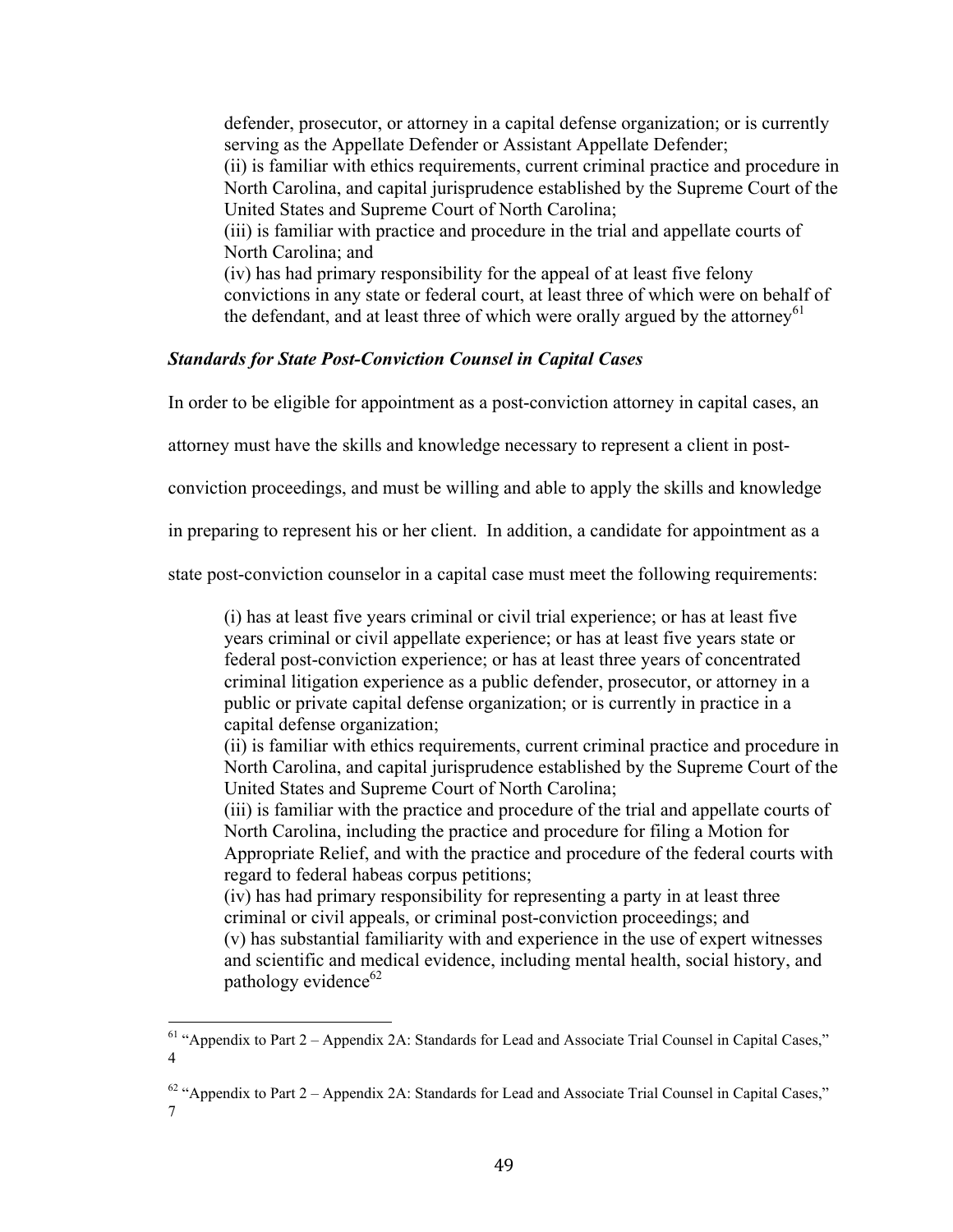### **Compensation for Attorneys in Capital Cases**

One of IDS's initiatives following its development in 2001 was to reduce the rate of growth in expenditures in capital cases without sacrificing the quality of the representation provided. One aspect of its solution to this dilemma was the development of a fee application process in order to review and approve expenses, along with uniform rates of compensation for attorneys in capital cases. This took the burden of approving payment off of the presiding judges in the cases and placed it on IDS, adding to the independent nature of the new system. Between July 1, 2001 and January 19, 2011, the Office granted 24,324 fee applications in capital trials and appeals. It also set fee awards for 20,857 applications dealing with expert compensation. Currently, the Office sets approximately 115 fee applications per week and has them sent to Financial Services within one to two weeks of its initial receipt of the application. The fee application process has allowed for a more efficient system in regards to handling attorney payment, thus making defending these cases more appealing to attorneys. It has also created a more standardized process, handled by the central authority, in order to increase consistency and independence.

IDS also approved a new "exceptional case" policy, which defines what qualifies a case as "exceptional," and helps IDS monitor the most difficult and cost-demanding potentially capital cases at the trial level. This policy sets limits on the amount of compensation that an attorney can receive and the amount of funding available for experts and mitigation specialists in all potentially capital cases that are not deemed "exceptional." This policy also sets rules governing billing and other procedures in those cases that are deemed "exceptional." This provides for a more straightforward system in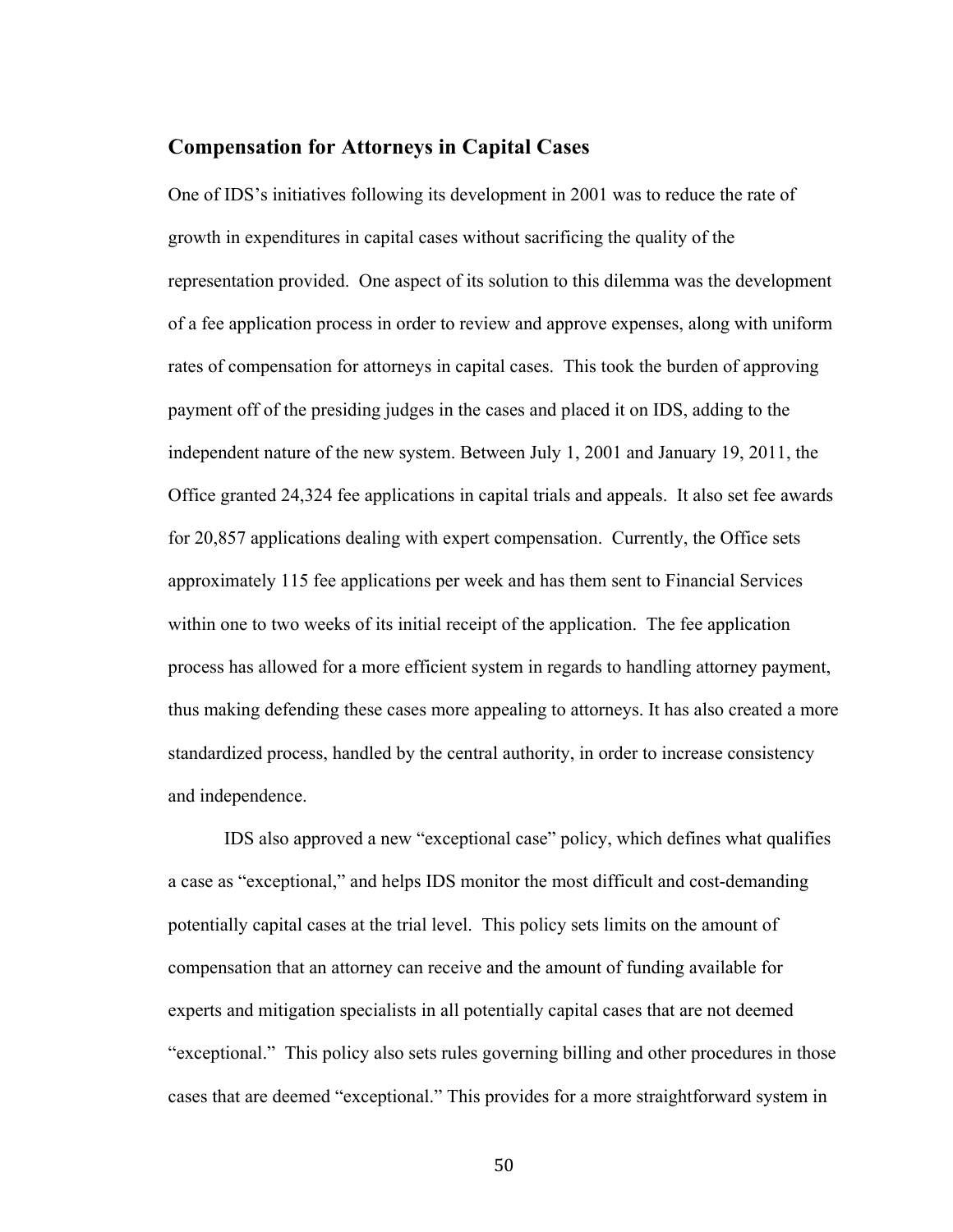order to promote consistency across the state, a major goal of the creation of IDS, while also allowing for the delivery of necessary services in those cases in which exceptional expenses are necessary. This policy, along with the uniform compensation policy and the fee applications, created a process through which capital attorneys can have expectations of their wages and fee allotments, something that has not been possible in the past due to statewide inconsistency.<sup>63</sup>

Because of this system, the Capital Defender was able to review and act upon 17,597 fee requests for expert funding and other miscellaneous expenses at the trial level. The IDS Office was able to review and act upon an additional 2,393 requests for expert funding, in the capital post-conviction process. Clear guidelines allow for a more uniform process and quick delivery of fees once applications are submitted.<sup>64</sup>

## **Uniform Rates of Compensation**

In June 1993, long before the creation of the Indigent Defense Study Commission, a subcommittee of the Bar Association's All-Bar Death Penalty Representation Conference recommended a \$95 per hour rate of compensation for attorneys working on capital cases to the General Assembly. In 1994, in response to this conference's recommendation, the General Assembly appropriated enough money to set the salary at \$85 per hour. When IDS was created in 2001, it kept this rate due to its limited funding and the other demands it faced. After dealing with several more pressing issues in the beginning of its establishment, IDS was able to raise this rate to \$95 per hour in fiscal year 2006-2007. Unfortunately, however, due to the budgetary constraints mentioned in the introduction to

<sup>&</sup>lt;sup>63</sup> Report of the Commission on Indigent Defense Services, 8-9

<sup>64</sup> *Report of the Commission on Indigent Defense Services*, 9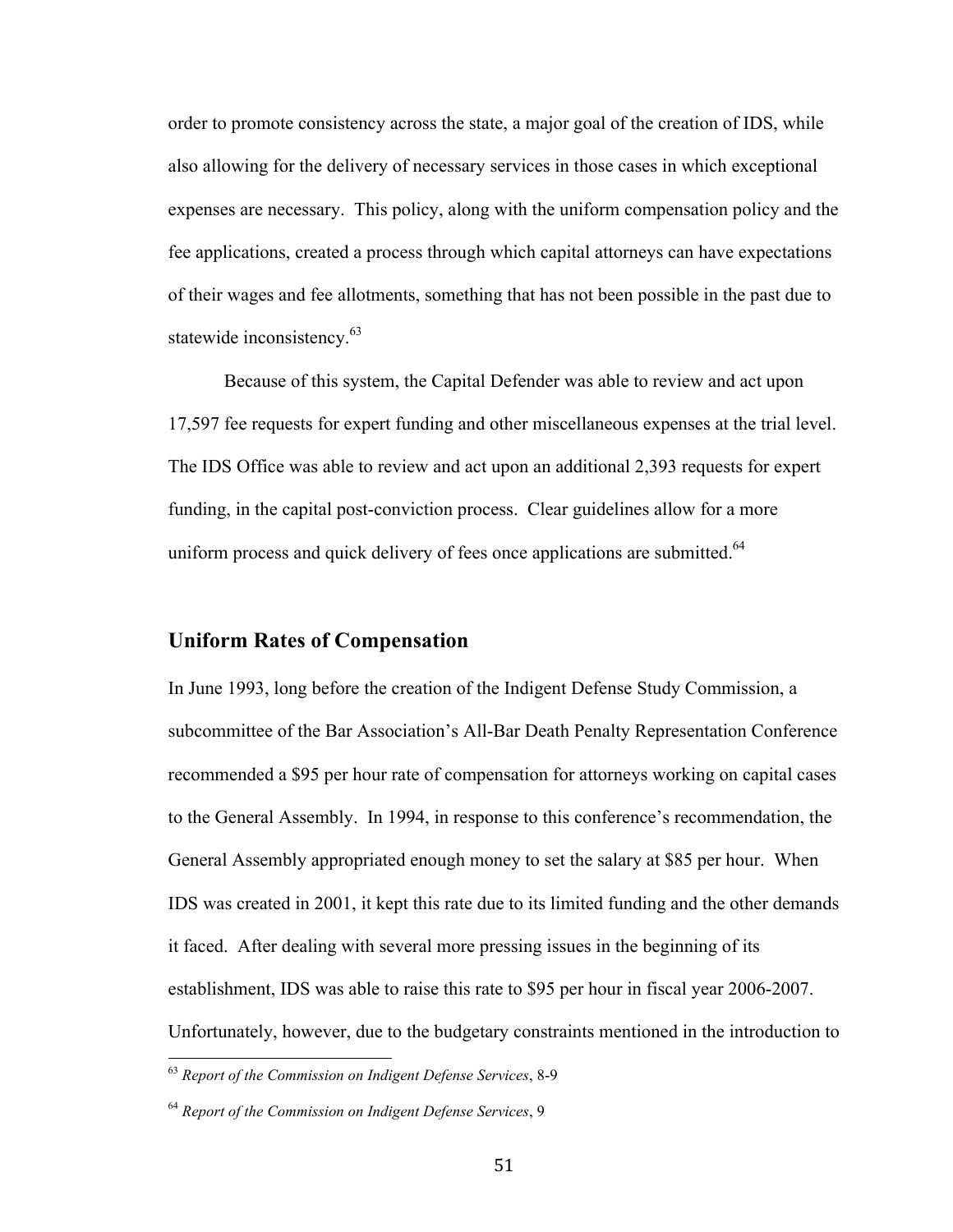this chapter, the rate was again lowered to \$85 per hour in all cases that were initially potentially capital but were later decided to be non-capital cases in 2011. This system of uniform compensation, similar to the fee application process, allows for more clear and uniform guidelines to help capital defenders in dealing with the previous ambiguity surrounding capital defense. Uniform rates of compensation allow for the creation of expectations, and leave no room for complaint or disappointment in terms of what they will receive for their services.<sup>65</sup> These rates also further add to the independence of the system, as the presiding judges in the cases no longer have a say in the amount of compensation for attorneys.

# **Mitigation Specialists**

Mitigation specialists, or experts who testify on behalf of the defense in order to convince the jury that the defendant deserves a lesser sentence, have also experienced more uniformity following the development of IDS. On May 6, 2005, the IDS Commission adopted standards of qualification for mitigation specialists in capital cases, based on their educational background, experience, skills, and training. In conjunction with these standards, standard hourly rates of compensation were also created, seen below in Table 3.2. 66

<sup>&</sup>lt;sup>65</sup> Report of the Commission of Indigent Defense Services, 9-10

<sup>66</sup> *Report of the Commission of Indigent Defense Services*, 12-13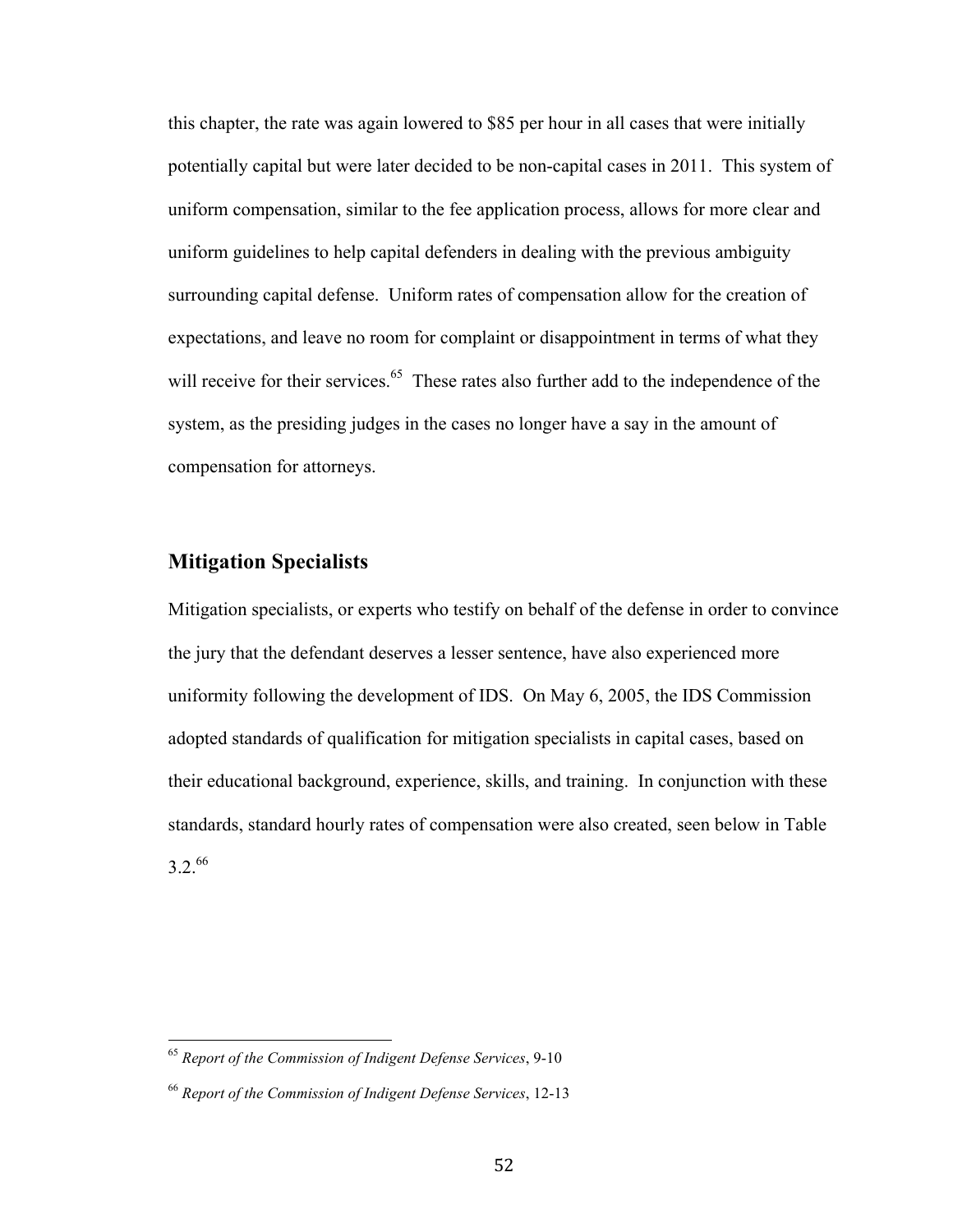|                | Level 1 Mitigation<br>Specialist | Level 2 Mitigation<br>Specialist | Level 3 Mitigation<br>Specialist |
|----------------|----------------------------------|----------------------------------|----------------------------------|
| Experience     | < 1 year                         | 1-5 years                        | $>$ 5 years                      |
| Hourly rate of | \$35                             | \$45                             | \$60                             |
| pay            |                                  |                                  |                                  |

**Table 3.2** Experience and hourly rate of pay associated with various levels of mitigation specialists $67$ 

Mitigation specialists are a vital part of every capital trial, and thus creating rosters and setting standard hourly rates of pay has further enhanced the uniformity and expectations in the capital trial procedure.<sup>68</sup>

## **Capital Case Costs and Dispositions Study**

IDS organized the Capital Case Costs and Dispositions Study to evaluate IDS's spending on private assigned counsel and expert witnesses in potentially capital cases. There were four major findings in this study, which will be outlined in this section.

The first finding was that IDS's per case spending on potentially capital cases has not increased since IDS's creation. Many legislators find it alarming that the annual expenditures, detailed in the final section of this chapter, have increased since 2001. This study determined, however, that the total annual expenditures have grown because of the increasing caseload. At the time in which this study was completed, in 2009, the number of open cases in which IDS paid for an attorney or expert had grown by 49% since IDS's development. IDS paid for an attorney or expert in 746 cases in the 2001-2002 fiscal

<sup>&</sup>lt;sup>67</sup> Report of the Commission on Indigent Defense Services, 12-13, and

<sup>&</sup>quot;Standards for Mitigation Specialists in Capital Cases." *Indigent Defense Services*. http://www.ncids.org/Rules%20&%20Procedures/Performance%20Guidelines/MitigationStandards.pdf (February 21, 2012).

<sup>&</sup>lt;sup>68</sup> "Standards for Mitigation Specialists in Capital Cases."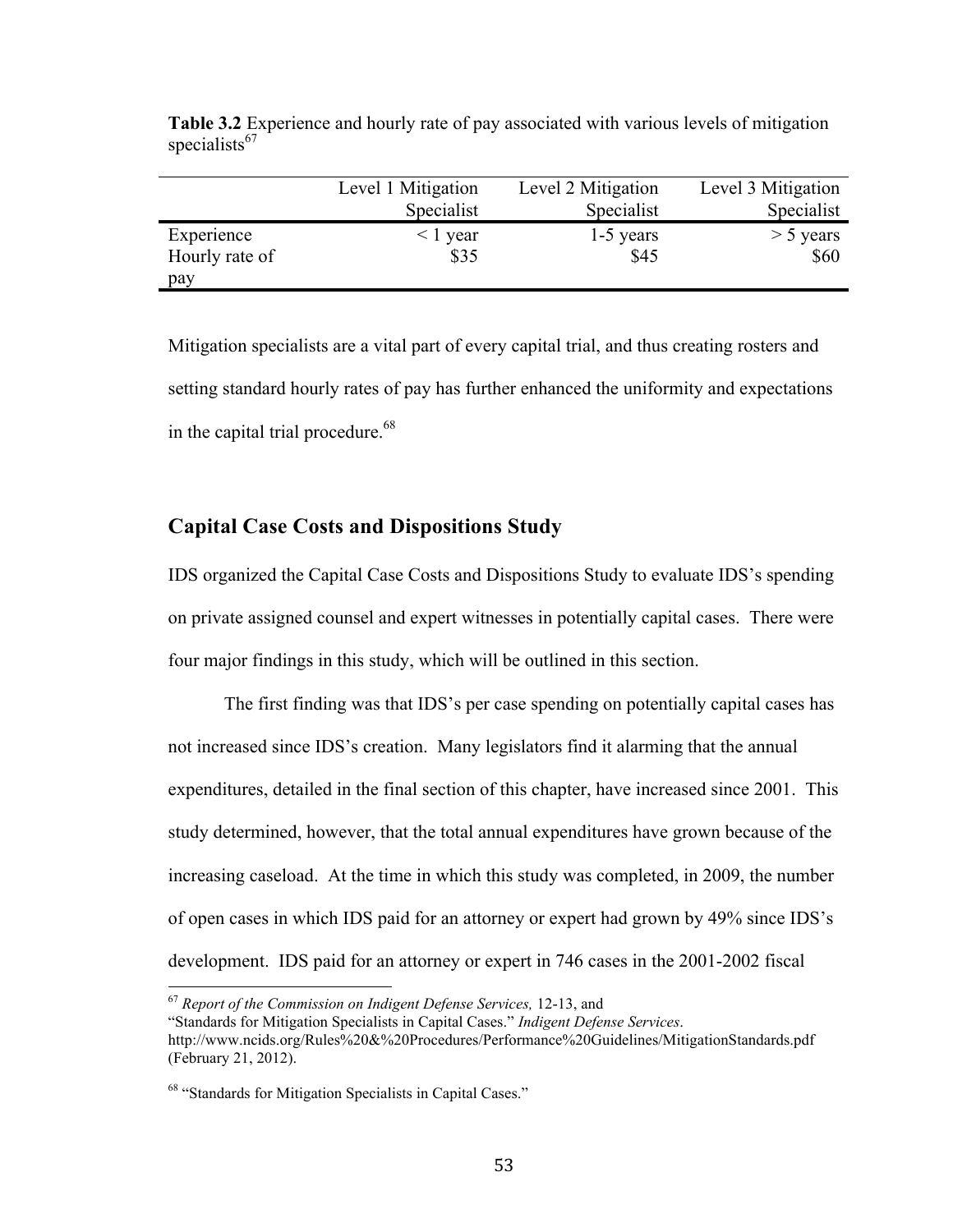year, and 1,112 cases in the 2007-2008 fiscal year.<sup>69</sup> This information will be explained in more detail at the end of this chapter.

The second finding was that high profile cases in which there are numerous expenditures are the exception in the North Carolina system. Fifty percent of the potentially capital cases each had total costs of less than \$4,400, and 90% cost less than \$64,500. In addition to these total cost statistics, 25% of these cases had no expert spending, and 60% of the potentially capital cases had total expert spending of less than \$5,000. Essentially, high profile, high cost cases are the exception, hence the development of the exceptional case clause.<sup>70</sup>

The third finding was that IDS's spending is driven by the decisions that the prosecution makes in terms of charging cases. This is an idea and explanation not typically thought of; however, the findings of the Study provoked thought and discussion about how capital cases are screened and processed, discussed in more detail later in this chapter. The prosecution has historically charged all intentional homicides as first-degree murder cases, proceeding capitally for a death sentence. The study found that 86-88% of all intentional homicide cases are charged as first-degree or undesignated-degree murder, as opposed to the charges of second-degree murder or voluntary manslaughter. The average cost of a first-degree murder case, between 2001 and 2006 was \$27,834, compared to \$1,931 for second-degree murder cases and \$1,385 for voluntary manslaughter. In addition, all potentially capital murder trials that end up proceeding

<sup>&</sup>lt;sup>69</sup> Report of the Commission on Indigent Defense Services, 16

<sup>70</sup> *Report of the Commission on Indigent Defense Services*, 16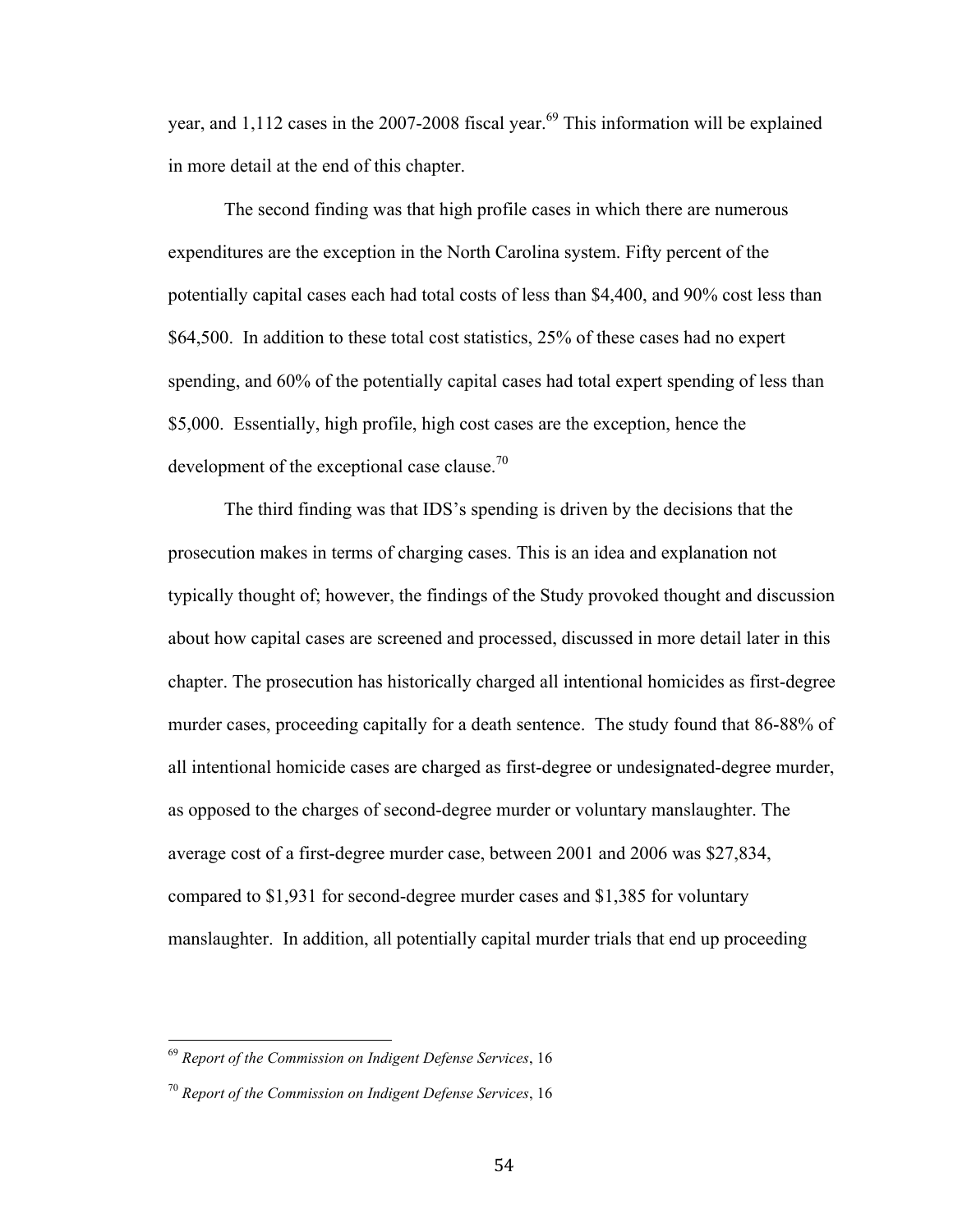capitally cost IDS three times more than those that do not proceed capitally.<sup>71</sup> This finding indicates that there might be room for a decrease in total costs for IDS if the prosecution decided not to push for the strongest charge in most cases.

The fourth finding is directly linked to the third finding, in that it deals with the various charges a potentially capital case might receive. See graphs 3.1 and 3.2 for the percentage of verdicts reached in all of the potentially capital cases acquired since IDS's creation and disposed of before April 22, 2008.



<sup>&</sup>lt;sup>71</sup> Report of the Commission on Indigent Defense Services, 16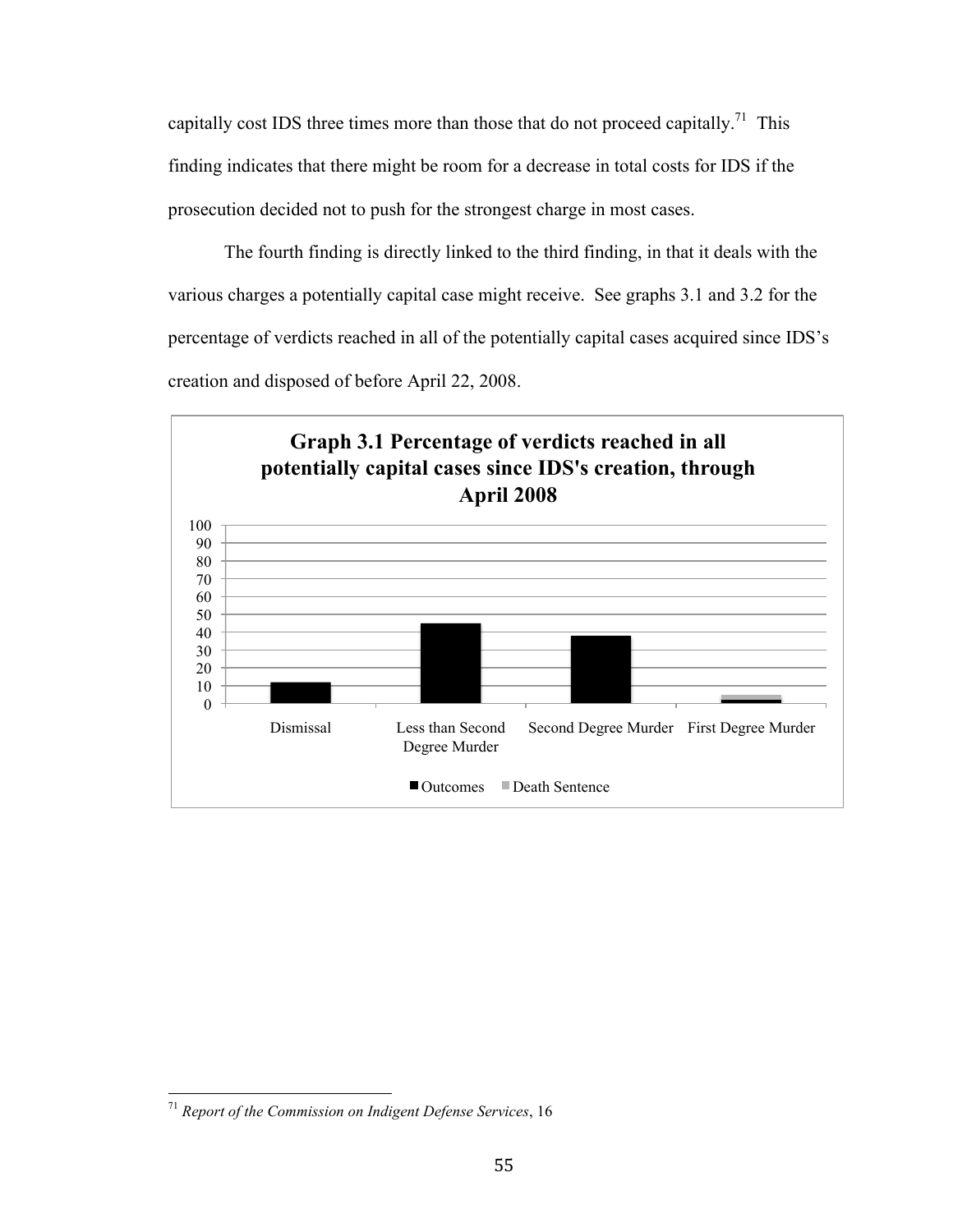

If the magnitude of the costs in comparison, discussed in the third finding, was not enough to encourage a review of the charge system conducted by prosecutors, this fourth and final finding is. The system results in a major waste of funds by IDS in order to defend these cases that end with guilty verdicts for charges that could have minimized costs if charged initially. Rarely does a potentially capital case end in a death sentence; however, every time the prosecution chooses to proceed capitally, IDS pays three times the cost of those cases that do not proceed capitally.<sup>72</sup>

## **Training and Resources**

One of the major initiatives recommended by the Study Commission was improved training and resources made available to defenders. Public defenders serve various specialized purposes, and each of these purposes should be serviced with tailored

<sup>&</sup>lt;sup>72</sup> Report on the Commission of Indigent Defense Services, 16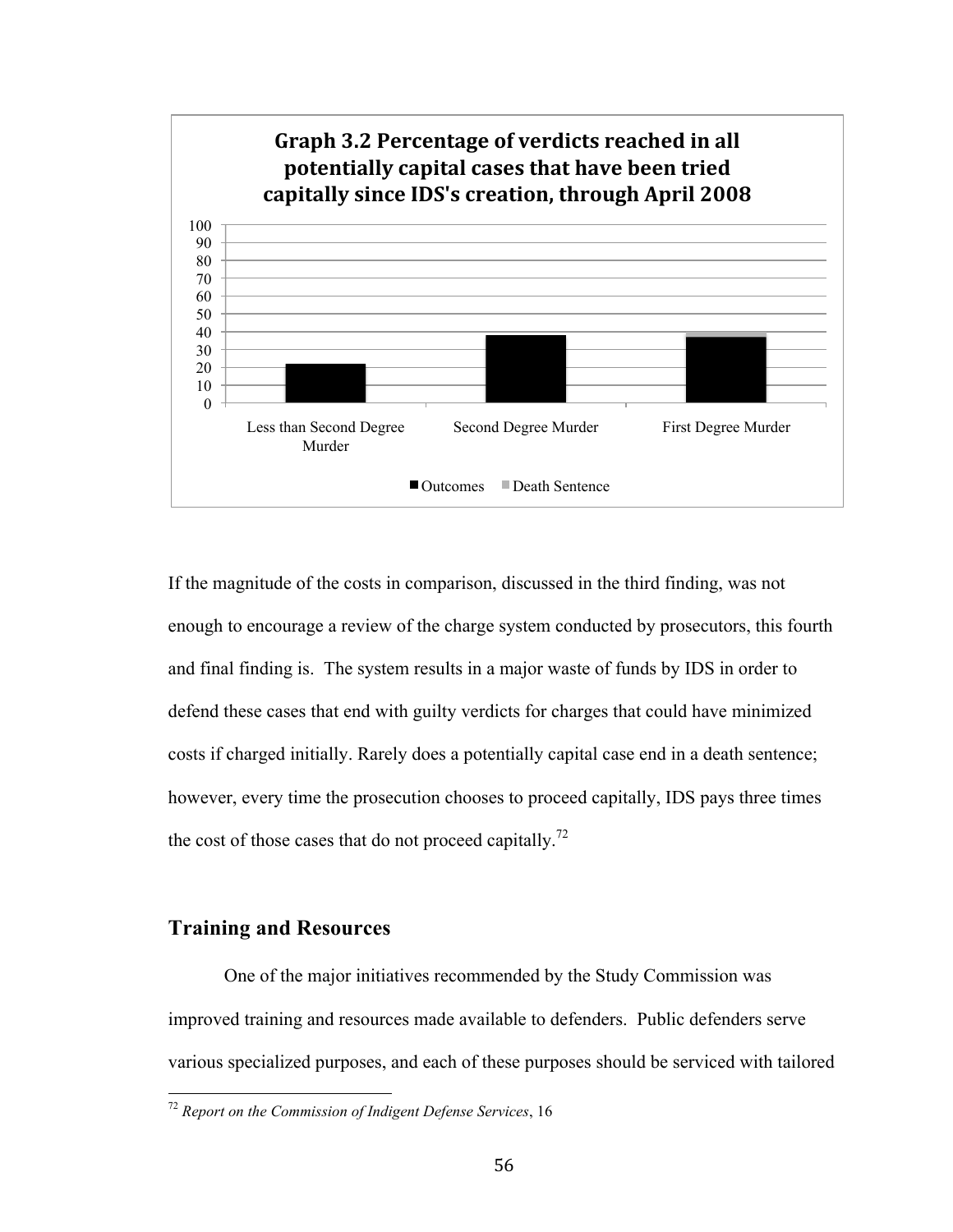trainings. IDS continues to work to improve these trainings each year, and has recently formed a partnership with the UNC School of Government to provide regional trainings. All of the trainings and training materials are available on the IDS website, discussed in detail earlier in this chapter.<sup>73</sup>

Although potentially capital cases seem to have taken top priority in many of the various areas of improvement in IDS discussed in this chapter, training and resources is not one of them. Despite the numerous additional resources made available online for attorneys in capital proceedings, including briefs and motions in capital cases, trainings dealing specifically with capital cases are not common.

The trainings are organized into various areas, such as appeals and ethics, and many trainings that fall into the various categories can be useful to attorneys representing indigent clients in capital proceedings; however, rarely is there a training meant solely for capital attorneys.74

### **Racial Justice Act Coordination**

Upon the passage of the Racial Justice Act (RJA), IDS and the Center for Death Penalty Litigation (CDPL) entered into a contract to "coordinate the investigation and litigation by trial, appellate, and post-conviction counsel of issues arising under the RJA, and to provide training and educational materials to appointed counsel."<sup>75</sup> This contract has allowed for savings in the budget that might have resulted from the passage of the RJA,

<sup>&</sup>lt;sup>73</sup> Report on the Commission of Indigent Defense Services, 30

<sup>74</sup> *"*Training and Reference Materials Index." *Indigent Defense Services.*  http://www.ncids.org/Defender%20Training/Training%20Index.htm (February 21, 2012).

<sup>75</sup> *Report on the Commission of Indigent Defense Services*, 37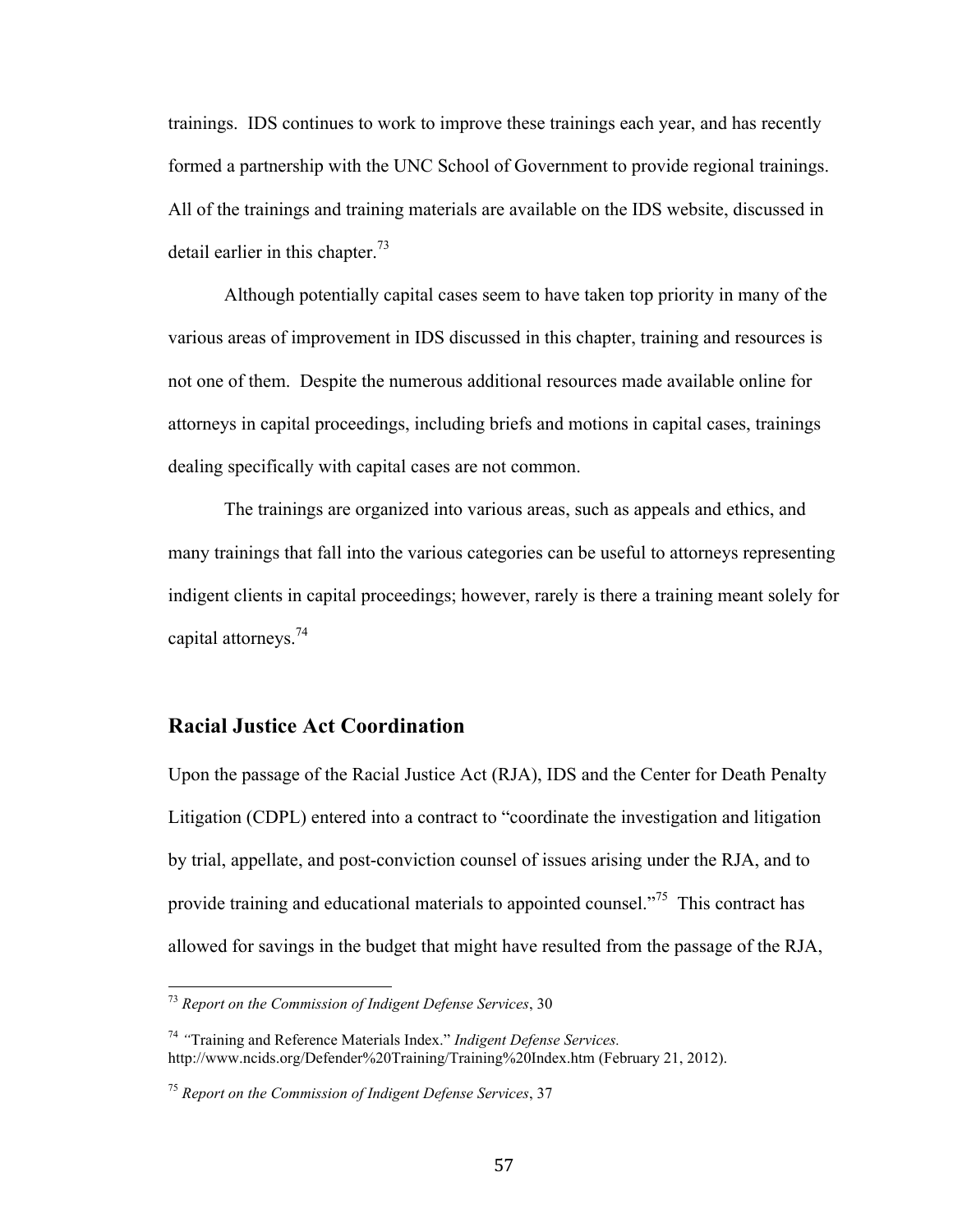because IDS and the CDPL's combined efforts resulted in the combination, rather than duplication, of efforts to educate, train, and evaluate with regard to the RJA. IDS also designed and implemented a system to track the number of motions and associated costs that result from the RJA. These coordination efforts by IDS with regard to the RJA have allowed for a more standardized handling of the motions and have allowed indigent death row inmates to feel that their claims are being handled efficiently.<sup>76</sup>

### **Capital Case Screening and Processing**

In January 2009, representatives of the IDS Commission, the IDS Office, the North Carolina Association of Public Defenders, and the Executive Committee of the Conference of District Attorneys met to discuss making improvements to the way potentially capital cases are charged, screened, and processed. This was a direct result of the Capital Case Costs and Dispositions Study, aiming to reduce total costs incurred for IDS. Unfortunately, these representatives were unable to formulate any recommendations, although the Commission and Office remain open to discussing these issues with other's involved in the system. This should be an area of focus for IDS moving forward, although improvements will not be made without some concessions from the Office of the District Attorney, which will not be easy to achieve.<sup>77</sup>

<sup>&</sup>lt;sup>76</sup> Report on the Commission of Indigent Defense Services, 36-37

<sup>77</sup> *Report on the Commission of Indigent Defense Services*, 51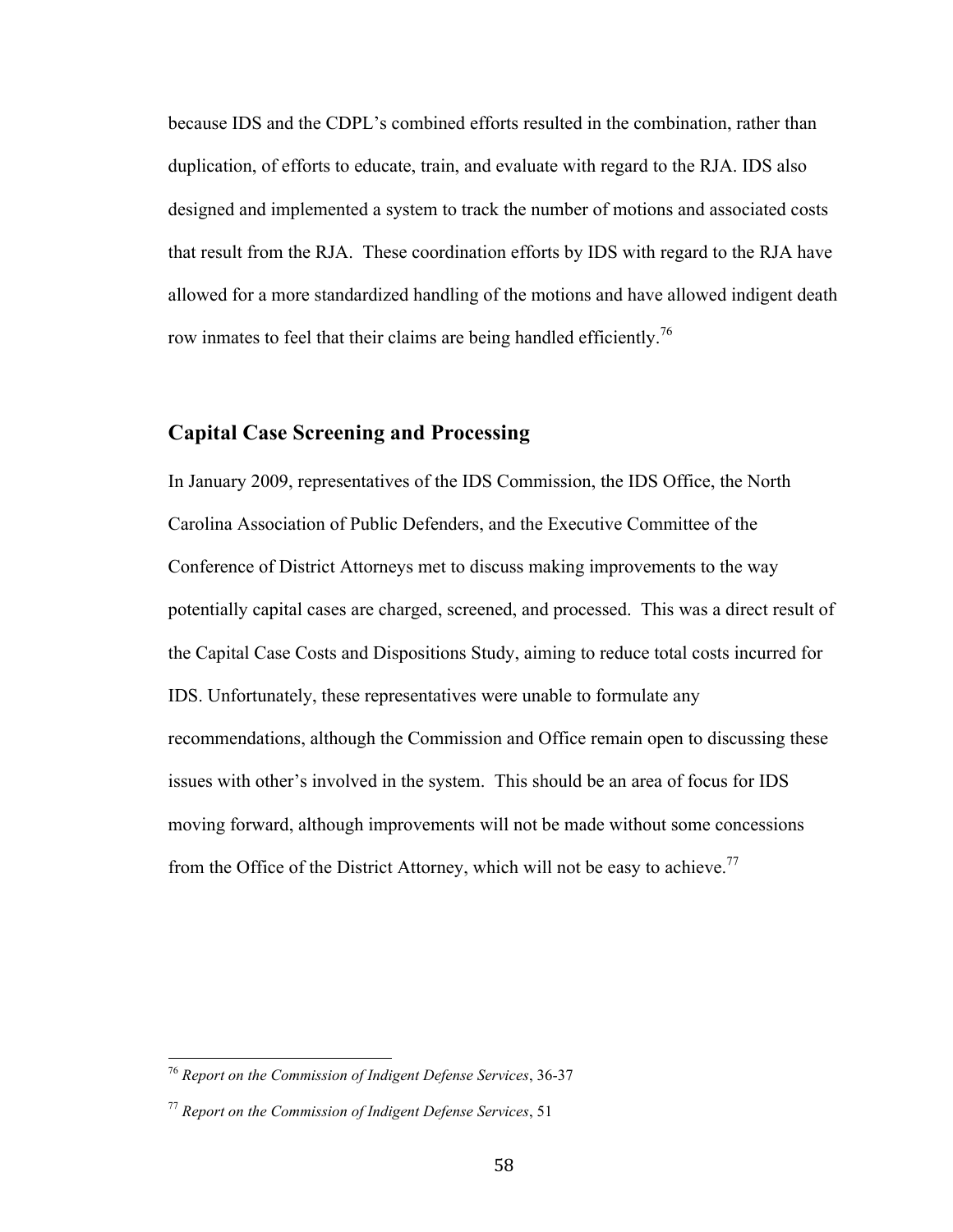## **Budget and Caseload**

IDS has been very successful in establishing these reforms over the past ten years, especially in this time of financial crisis. From the beginning of IDS's development, funding for government programs has continually been tight. A government program serving those who are indigent receives greater demand for services during times of financial crisis, causing difficulties for the effective functioning of the program, and on top of that has minimal public support.

This scenario is exactly what has happened with IDS since its creation. The Office and Commission have placed a significant emphasis on cutting the rate of growth in the budget of indigent defense, a major initiative of the legislation. See graph 3.3 below for a look at IDS's accomplishments.



Seeing as one of the goals of the legislation, listed in Chapter Two, was to create a costeffective system without sacrificing quality representation, these statistics are impressive.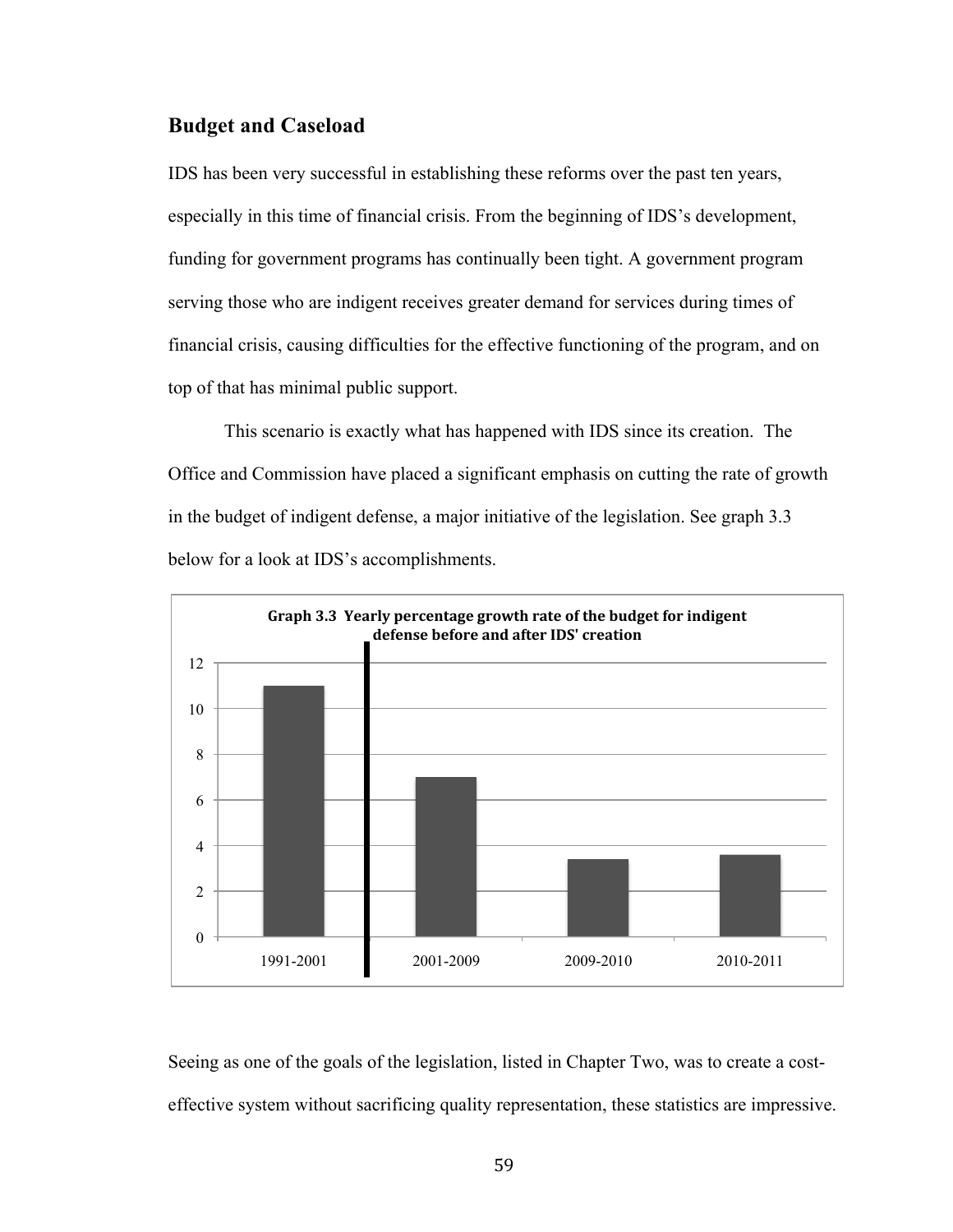Clearly, the system is more efficiently using funds and shows improvement looking into the future.78

Indigent Defense has also seen improvement in the average rate of growth in expenditures per disposition, meaning all of the expenditures resolved before the same judge on the same day. In the nine fiscal years since IDS's creation, the average growth rate in expenditures per disposition was only .3%, compared to 3.4% in the five years before IDS's creation. In the 2009-2010 fiscal year, expenditures per disposition were only \$8.48 higher than 2000-2001, and only \$37.57 higher than IDS's first year in existence, 2001-2002.<sup>79</sup> One of the primary areas of cost growth for indigent services in the past was per-disposition expenditures. Without clear guidelines for spending, attorneys felt no pressure for efficient use of funds, and thus costs were ballooning. IDS's movement to create standards governing expenditures both in terms of resources and personal fees allowed for this minimal growth that will hopefully continue into the future. See graph 3.4 for the relationship between the growth in expenditures per disposition and the indigent caseload.

<sup>&</sup>lt;sup>78</sup> Report of the Commission on Indigent Defense Services, 2

<sup>79 &</sup>quot;North Carolina Office of Indigent Defense Services Fact Sheet." 2011. *Indigent Defense Services*.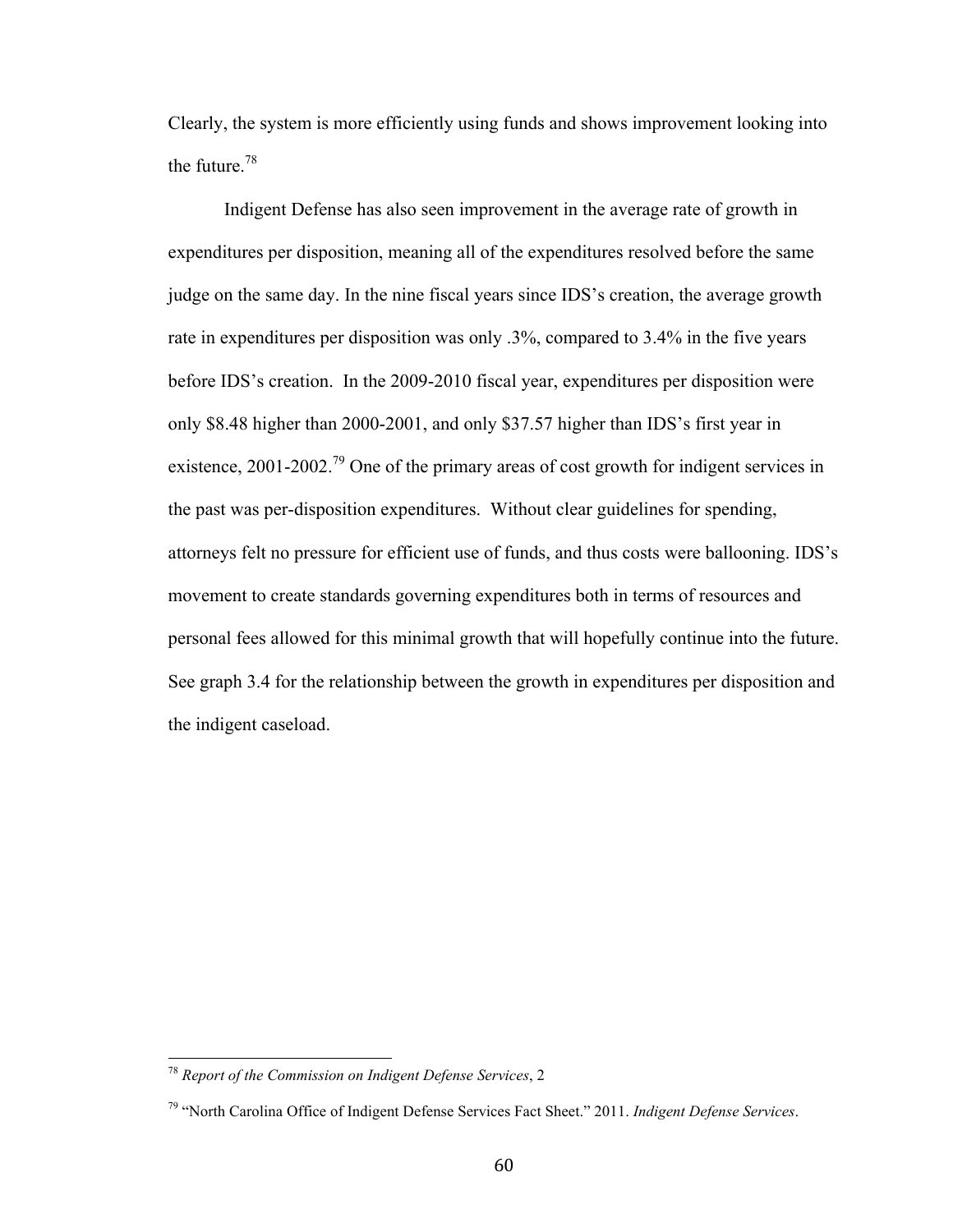

Despite these impressive improvements, IDS still projected \$9 million in debt in fiscal year 2010-2011 due to underfunding.<sup>80</sup> How can this be? The answer lies in the increasing caseload IDS has taken on over the past ten years. North Carolina has seen a 3% decrease in the rate of total criminal non-traffic court dispositions between fiscal years 2001-2002 and 2009-2010. While one might expect this to aid in decreasing the funding demands of IDS, the budgetary crisis in the United States has caused a significant rise in the number of indigent defendants. Between fiscal years 2001-2002 and 2009-2010, there was a 40.4% increase in the number of cases involving indigent clients, thus creating a greater demand for IDS and causing it to fall under more debt. $81$ 

<sup>&</sup>lt;sup>80</sup> Report on the Commission of Indigent Defense Services, 2

<sup>81 &</sup>quot;North Carolina Office of Indigent Defense Services Fact Sheet." 2011. *Indigent Defense Services*.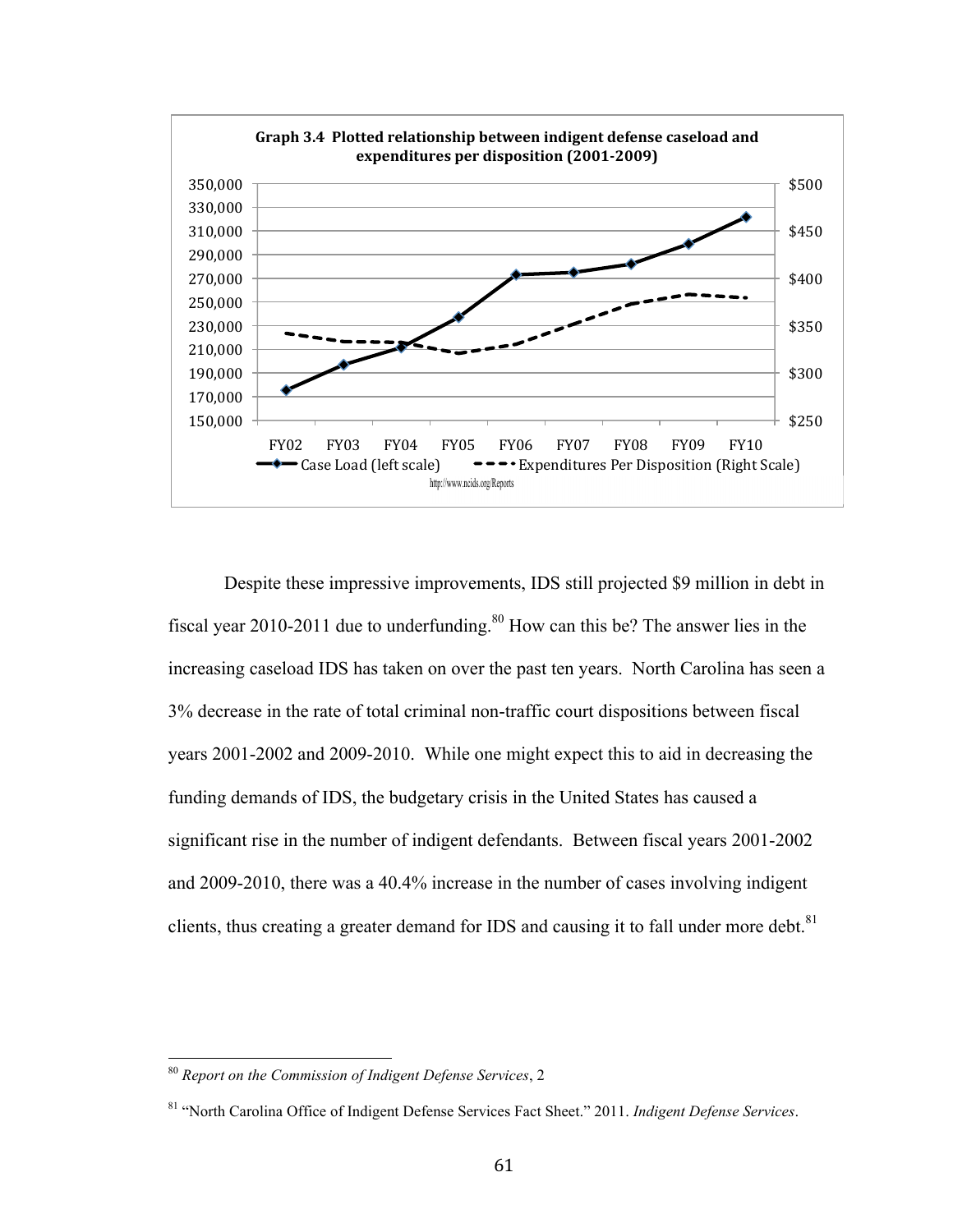## **Conclusion**

Through this exploration of the developments IDS has implemented over the past ten years, as well as the conditions under which these developments have arisen and succeeded, it is clear that IDS has had an impact on capital punishment in North Carolina. The following achievements, in particular, are partially to credit for the decline in the death penalty:

- 1. The creation of the Office of the Capital Defender, which provides mentoring and guidance for attorneys who are appointed to defend clients in capital cases
- 2. Standards for attorneys on the appointment lists that are enforced by IDS
- 3. Enhanced training opportunities for the special skills needed to defend capital cases
- 4. Improved access to resources, including fees for expert witnesses and investigators, as well as communication with and aid from other attorneys working on similar cases

These vast improvements, in addition to the changes made to the indigent system as a whole, combine for an overall increase in the quality of capital defense across the state. These improvements, made possible by the IDS Act of 2000, and combined with the various other factors discussed in the introduction, have allowed for a decrease in the prevalence of capital punishment in North Carolina.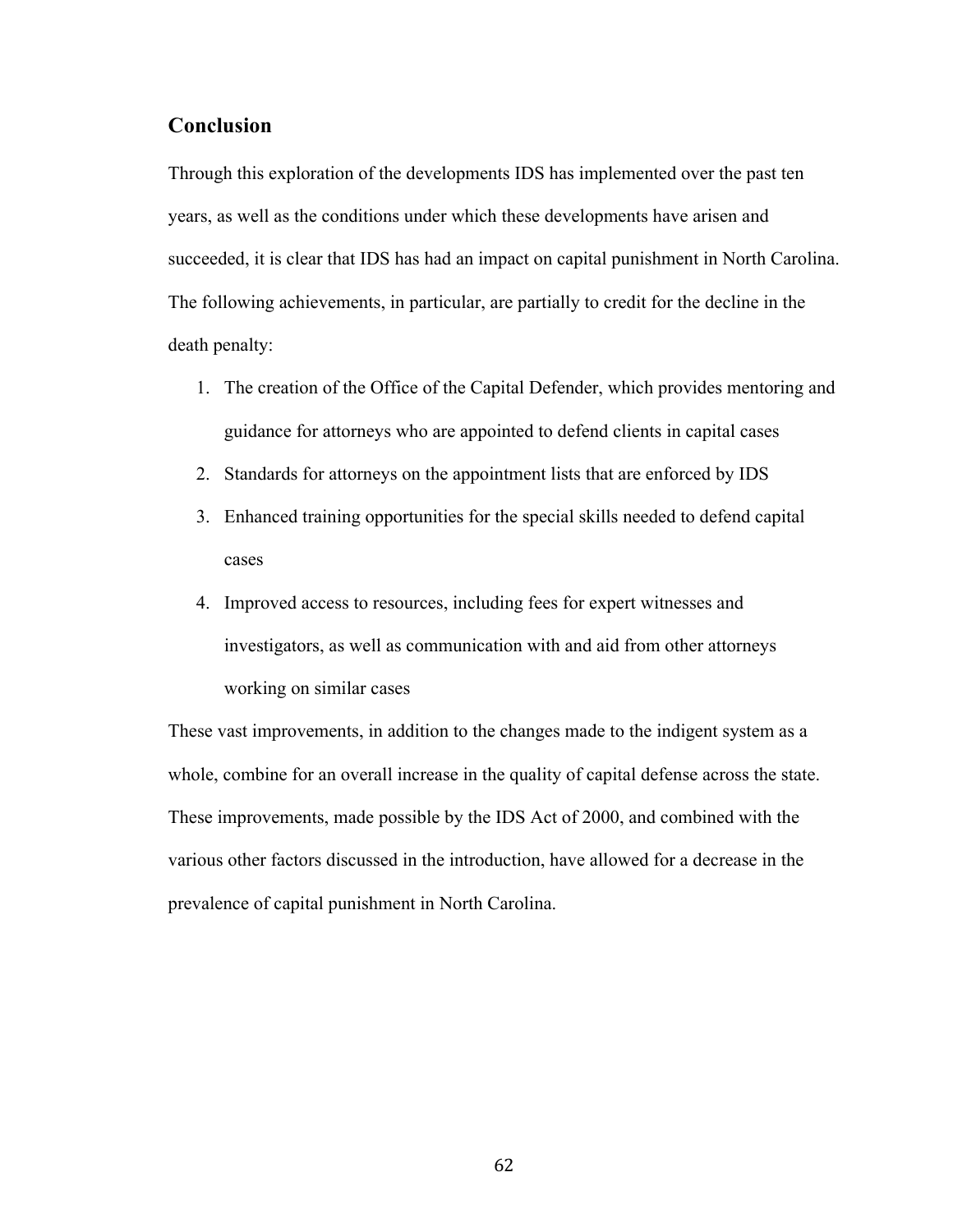**Indigent Defense Services Today: The Stakeholder's Perspective82**

The previous chapter was a summary of Indigent Defense Service's accomplishments, as outlined in several reports, studies, and documents made available on www.ncids.org, through the General Assembly, and various other sources. This chapter takes this evaluation one step further in an effort to illustrate fully the impact IDS has had since its creation. In order to do this, several members of the legal community who are considered key players in what indigent defense and IDS are today—including judges, legislators, prosecutors, and criminal defense attorneys—were interviewed. Each interview consisted of questions regarding the individual's perception of how IDS came to be, what its purpose was, and whether or not it has achieved its purpose. In addition, each individual spoke about IDS's impact on capital punishment in North Carolina. The results of these interviews are summarized in this chapter.

### **The Wheels Begin to Turn**

Many of the interviewees in this study referenced the Chief Justice's Advisory Committee on Defense of Indigents, which issued its report in 1990, as the structure that

<sup>&</sup>lt;sup>82</sup> This chapter consists primarily of information obtained through 15 interviews, of which the subjects are confidential. Interviewees either were or are currently involved in the actions of IDS in North Carolina.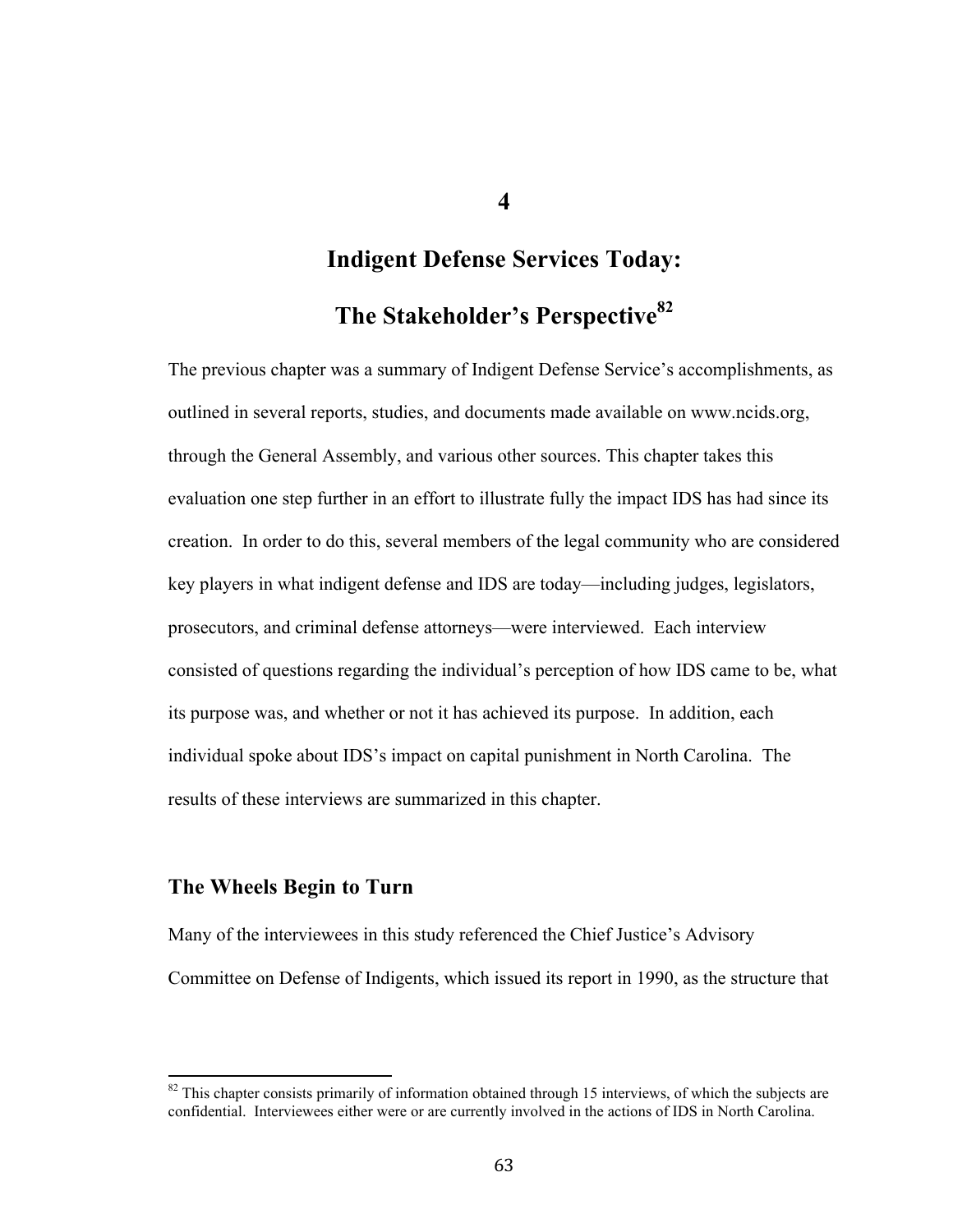put the wheels in motion to improve indigent defense services in North Carolina. Chief Judge James G. Exum formed this committee and noted its purpose, stated below:

The committee's task ultimately will be to recommend a method which will be fair to indigents, who have a right to effective legal representation; fair to attorneys, who deserve reasonable compensation for their work; and fair to the tax-payers, who must bear the costs $83$ 

After evaluating North Carolina's indigent defense system at the time, the Committee held the opinion that no major, systemic changes needed to be made in order to guarantee fairness to indigents, attorneys, and tax-payers, as Judge Exum requested. The opinion of the Committee reads, "With the major serious exception of regular shortages in the fund for payment of private assigned counsel, individually these programs have been operating in an adequately effective manner."<sup>84</sup> It goes on to state that, "The committee as a whole does not find that the indigent defense system is in need of sweeping change," although efforts to improve the operation and efficiency of the current system were recommended<sup>85</sup>

The opinion of this Committee, however, did not stimulate the improvements that have been made to IDS today. Rather, a dissenting statement by Adam Stein, in which he "respectfully disagree[d]" with the committee's conclusion, was what North Carolina needed to begin the long and drawn out discussions that led the state to where it is today. Stein cited the ABA's standards for defense services programs that had recently been amended in the *American Bar Association's Standards for Criminal Justice*. In his dissent, Stein discussed issues with funding, quality of representation, independence of

<sup>&</sup>lt;sup>83</sup> Chief Justice's Advisory Committee on Defense of Indigents: Final Report. 1990. Submitted to the Honorable Chief Justice James G. Exum, Jr. p. 1-69.

<sup>84</sup> *Ibid*

<sup>85</sup> *Ibid*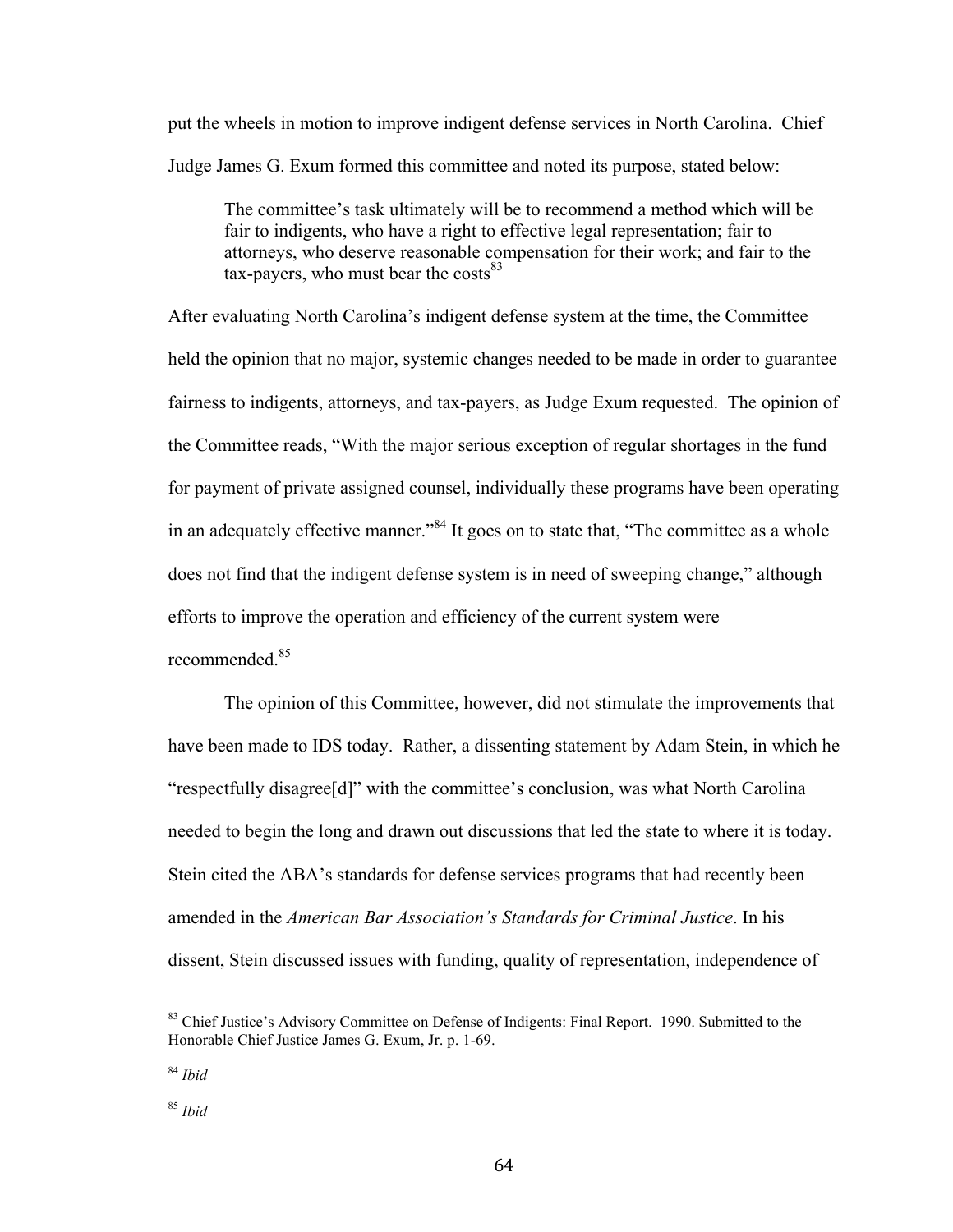assigned counsel and public defenders, and the structure of the current indigent defense system. Following this discussion, he made four distinct recommendations:

- A. Enlisting the Vigilant Support of the Organized Bar for Adequate Funding of the System
- B. Conduct a Comprehensive Study of Our System
- C. Professional Independence of Attorneys Providing Defense Service from the Judiciary
- D. Budgetary and Administrative Authority Over Indigent Defense Services Should Be Placed in an Independent Board or Commission<sup>86</sup>

According to several interviewees, Stein's recommendations in this dissent encouraged people to begin thinking and talking about the room for growth and improvement in North Carolina's indigent defense system.

In addition to Stein's dissent, key players recognized several obvious

shortcomings in the criminal justice system in the 1990s. Interviewees cited the negative coverage surrounding the handling of many death cases as one reason the legislature felt pressure to make improvements. This included two publicized exonerations in 1989 and 1999.<sup>87</sup> In addition, representation in many other cases was "less than stellar," and a need for improvement in quality was identified. One interviewee stated that many criminal defense attorneys felt that, "[the State] wasn't maximizing the quality of representation – we could do better." Outside of the issues with quality, there was a perceived need for uniformity and consistency in attorney's fees, as many attorneys believed that they "weren't being paid fairly." Judges were often inconsistent from case to case and from district to district, which led to an inefficient use of funds. In the late 1990s, one legislator who was interviewed remembered being informed that costs for indigent

<sup>86</sup> *Ibid* 

<sup>87 &</sup>quot;The Innocence List" *Death Penalty Information Center.* http://www.deathpenaltyinfo.org/innocencelist-those-freed-death-row (January 23, 2012).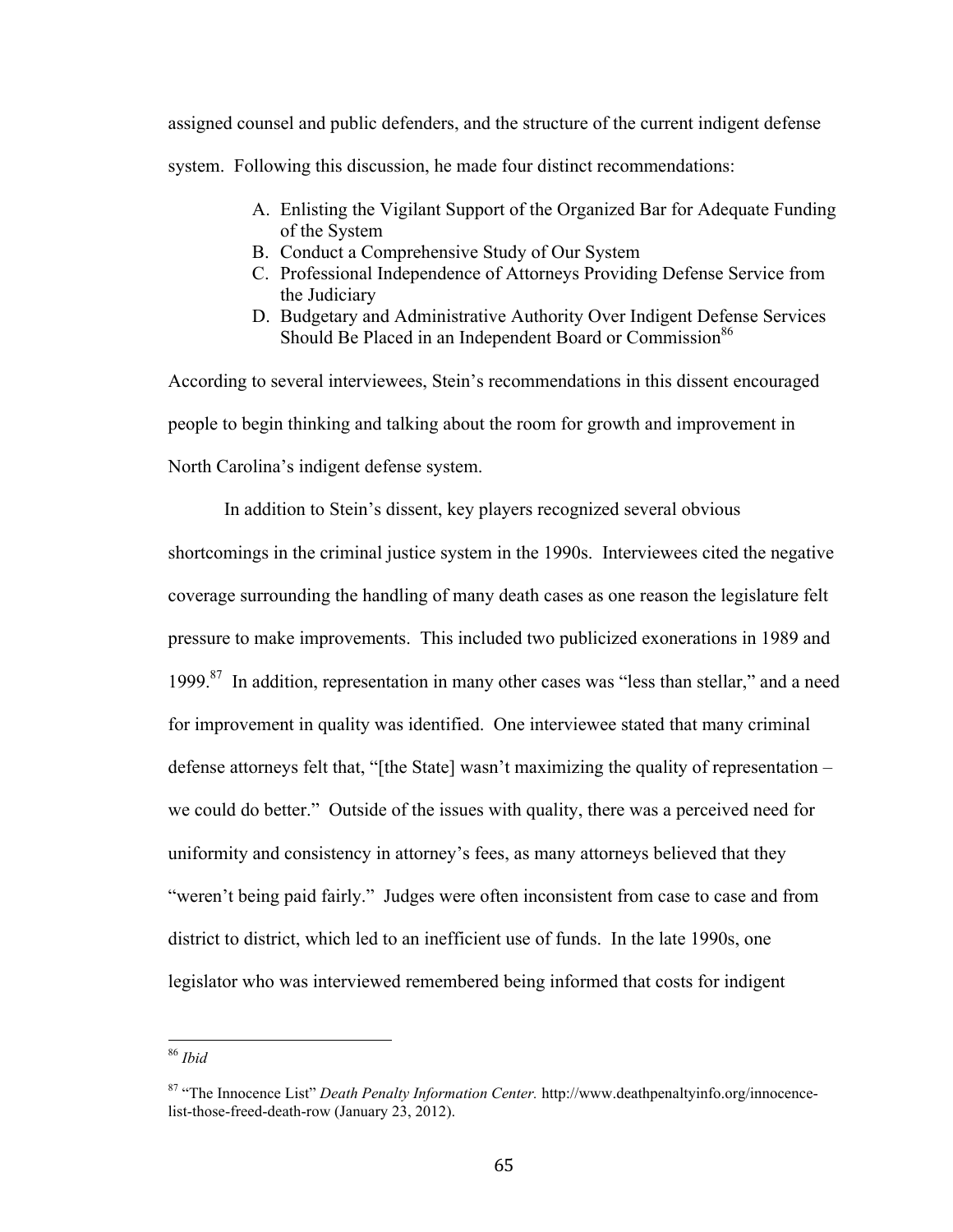defense services had gone up 180% in the recent years, and projections showed this rate would continue to rise. Because of this, interviewees noted, many key players recognized the need for a central authority in order to manage funds more efficiently. The North Carolina Advocates for Justice (formerly the Academy of Trial Lawyers) pushed for a statewide system due to the observed success of already-established public defender offices around the state in terms of efficiency and effectiveness. They saw this system as an independent agency, and the idea had support from the defense bar, the AOC, and formal establishments.

Stein's dissent, combined with these more publicized issues with the current system in the 1990s, forced the legislature to take steps towards improving indigent defense services. Many interviewees credited the Honorable Mary Ann Tally, who was the public defender in Fayetteville at the time, as the force that won over the legislature. Her continued pressure on the legislature to improve the current state of indigent defense was eventually rewarded, when she got the attention of Representative Joe Hackney and Senator Frank Ballance. According to interviewees, Tally won the legislators over by arguing that judges should not appoint attorneys. This point was well taken by Hackney and Ballance, and they pushed from within the legislature to create the Study Commission discussed in Chapter Two of this thesis.

### **The Study Commission**

Interviewees noted that with Hackney and Ballance on board, action in the General Assembly was almost guaranteed. This was one of the primary issues with the Chief Justice's Advisory Committee on Defense of Indigents, discussed earlier, because there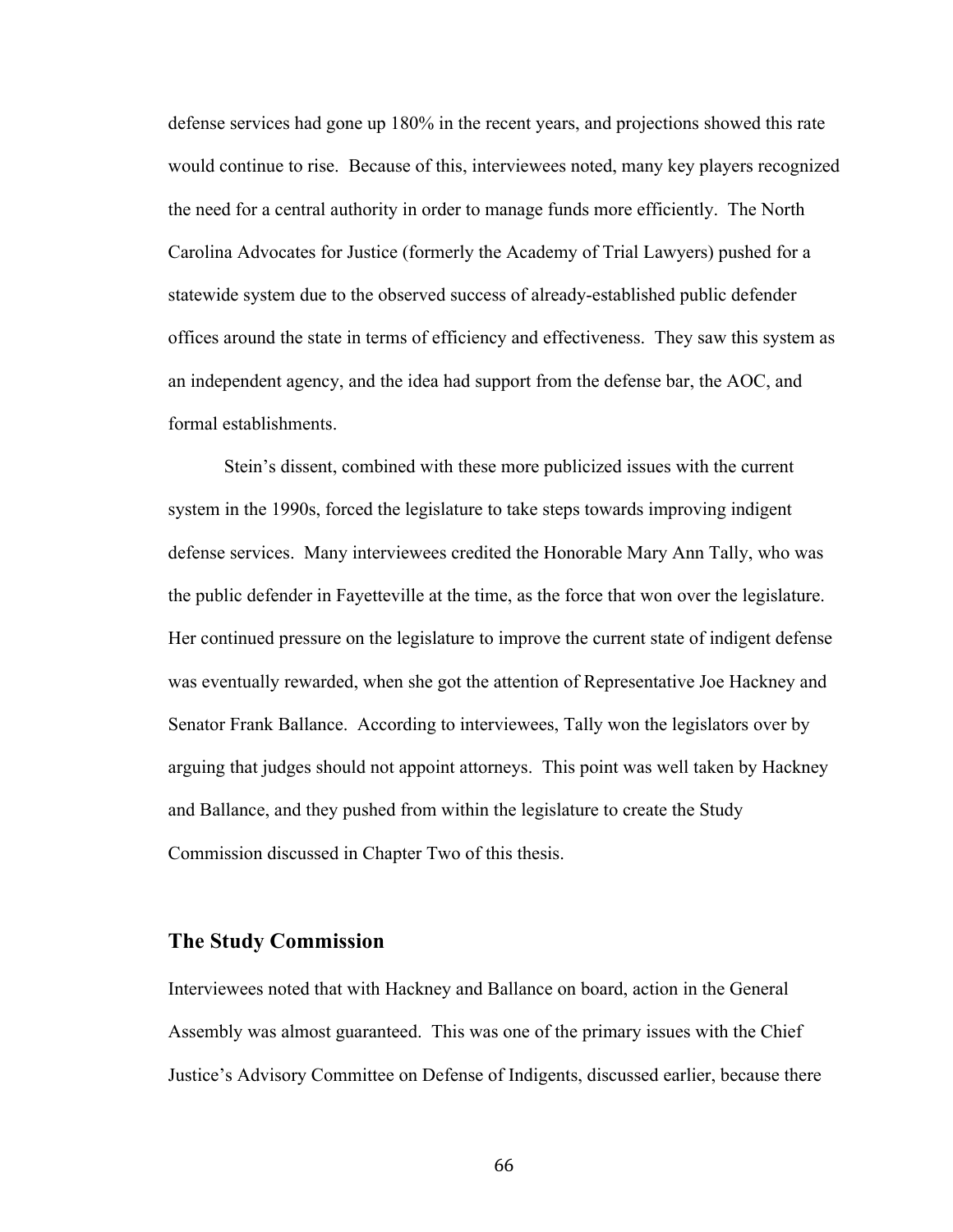was no one with any direct ties to state lawmakers. With this in mind, members of the Study Commission remained very "forward-thinking," and worked tirelessly to create recommendations to the General Assembly to equalize the system in terms of efficiency, quality, and fairness. In order to do this, the bipartisan group studied other states and had consultants make suggestions to the members. After this research, it became obvious that overall, systemic change was needed. One interviewee remembers Minnesota as the primary state that the Study Commission looked at and used to fomulate its recommendations to the General Assembly. Minnesota has both statewide and regional public defender offices, as North Carolina does today. Interviewees felt that the Study Commission's recommendations were representative of the many issues with the current system and cited the bipartisan and educated makeup of the Commission as one reason for this.

## **The Legislation**

According to interviewees, the legislation looked fairly similar to the recommendations put forward by the Study Commission. It addressed issues of efficiency, quality, and fairness, as had been the goal of the Study Commission, and ended the dependent relationship of indigent services on "closely allied judges and prosecutors," which created an, "unlevel playing field" in terms of resources and fees, among other things. In an effort to create legislation that could please the various actors with an interest in the outcome, the opinions of many were heard by the different houses, including close consultation with the Public Defender Association, according to one interviewee.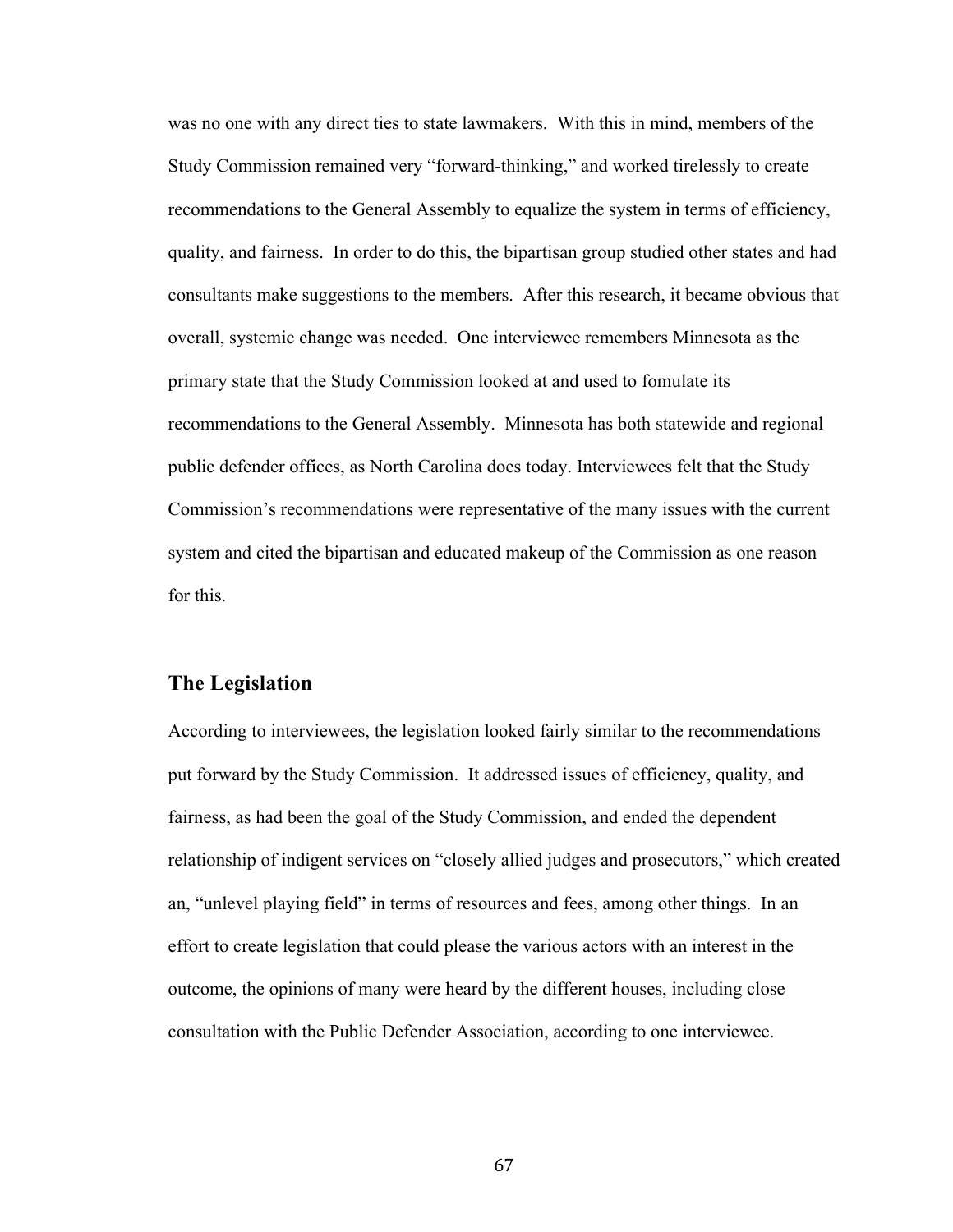Those interviewed pointed out two new pieces of data not discussed thus far in this thesis: one, that the biggest hole in the legislation was the lack of IDS's power to appoint public defenders statewide (something the Study Commission felt strongly could benefit the system overall); and two, that due to concerns of the public, the legislators chose to add several phrases to the legislation that would ensure that locals had some influence in what IDS was able to do in their districts, which will be discussed in the next section. Both of these changes were made during the legislation's journey through the General Assembly in order for legislators to feel comfortable voting in favor of the act.

## **Response to the Legislation**

 When asked about the response of key players in the indigent defense world to the passage of the legislation and the push for change in the system, interesting information unable to be gleaned from IDS's various documents, studies, and reports was revealed.

Every interviewee that I spoke with was in support of the legislation that was passed and noted that it was a "step in the right direction" and a "significant improvement." They believed it was something that "needed to be done," and that the final product was very "forward-thinking" and "almost revolutionary." These positive feelings about the legislation, however, were not held by all.

According to interviewees, legislators tended to have feelings similar to those interviewed. One legislator noted that the Indigent Defense Services Act of 2000 was introduced in an even-numbered year, meaning that it was a short session. Usually, new legislation not pertaining to the year's budget is introduced in odd-numbered years, or long sessions. The fact that the IDS Act was introduced in 2000 indicates that the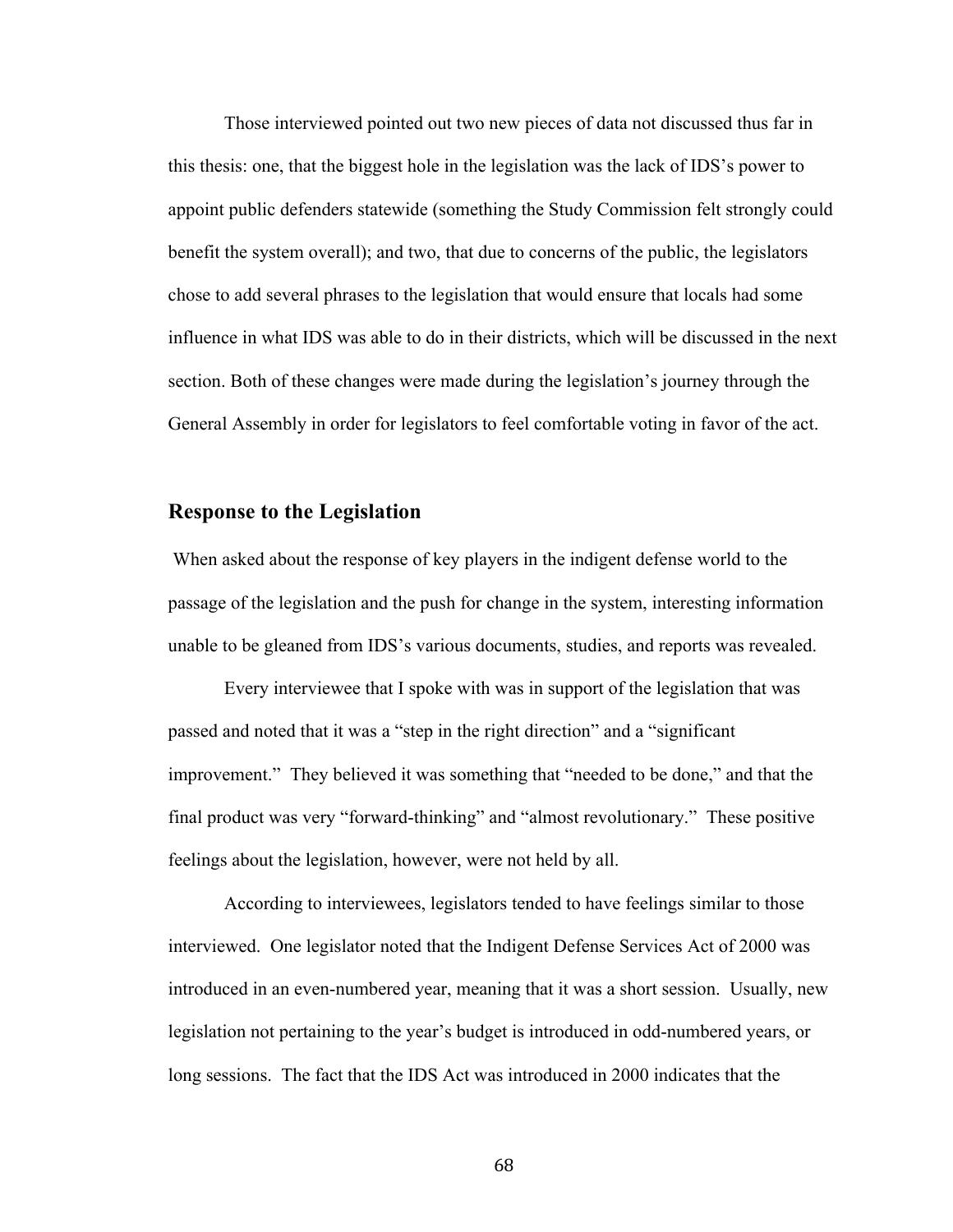legislature was eager to address the issue because legislators, too, felt that it "needed to be done." Those interviewed did not remember the legislation being extremely contentious in the General Assembly, especially after changes were made to allow more local input in IDS's work. Many members of the Study Commission noted that, at the time, both houses were controlled by Democrats and it was "easy to make appeals to Republican members." Every legislator that I spoke with in the interview process said that if they had to vote on the legislation again, they would be favorable, "without hesitation."

The response of the State Bar and criminal defense attorneys was less pleasant. Interviewees stated that the changes were "very contentious," and that the "general sense was negative" with many individual defense attorneys because they felt that "the people in Raleigh," or the bureaucracy that was created through this legislation, were going to come into smaller towns and start making changes that were not desired by the people who lived there. As mentioned earlier in this chapter when discussing the legislation, changes were made to the Act in order to alleviate these concerns expressed by local populations. The General Assembly amended the legislation in its journey to final passage to require the Director, Office, and Commission to "consult with the district bar" and to ensure that "local bars have the opportunity to be significantly involved in determining the method or methods for delivering serves in their districts."<sup>88</sup> These changes also required the Commission to consult with a district's bar, senior resident superior court judge, and chief district court judge prior to recommending to the General

<sup>&</sup>lt;sup>88</sup> Indigent Defense Services Act. 2000. Statutes at Large. Article 39B, Subdivision IX, Chapter 7A.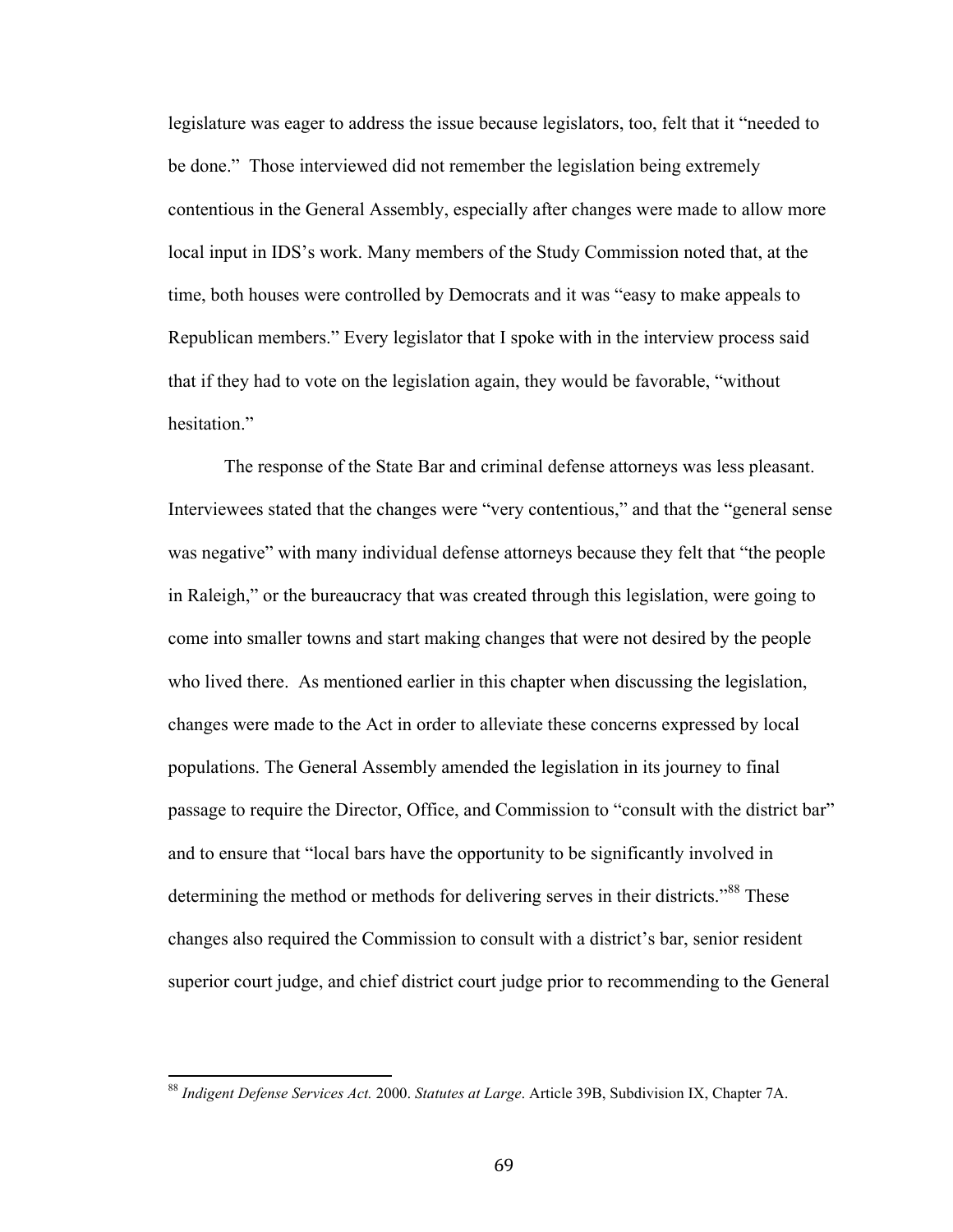Assembly that a district or regional public defender office be established.<sup>89</sup> These changes were aimed at making local bar organizations and criminal defense attorneys feel more comfortable with the creation of a central authority in IDS. Despite these efforts, however, several interviewees noted that for much of the time that IDS has existed, public defenders and criminal defense attorneys have been its biggest enemies because they saw this as an attempt by the State to end the "good ole boy" system to which many rural districts were accustomed. These attorneys did not want the State interfering with the relationship between judges and appointees because they saw the superior court judge in their district as their "boss." In fact, one group of defense attorneys in Cumberland County filed suit against IDS saying that it was unconstitutional. This case will be discussed in the next section. Interviewees noted that, over, time, as older public defenders and criminal defense attorneys aged out of their positions, support from this community has grown. Newer public defenders and criminal defense attorneys recognize the benefits that IDS provides to the system, and thus are in support of the general purpose and actions of IDS.

Some interviewees noted that the community of district attorneys across the state voiced opposition to the reforms initially. Many prosecutors saw this as just one more thing that would require funding and possibly take money away from prosecutorial services. Some of the interviewees felt that these dissatisfied prosecutors were "easily neutralized because they could not make a reasonable argument about why they should be involved or have any input in the appointment process." Despite this backlash observed by some of those interviewed, other interviewees, believed that the prosecutorial community appreciated the changes because this meant that quality

!!!!!!!!!!!!!!!!!!!!!!!!!!!!!!!!!!!!!!!!!!!!!!!!!!!!!!! <sup>89</sup> *Ibid*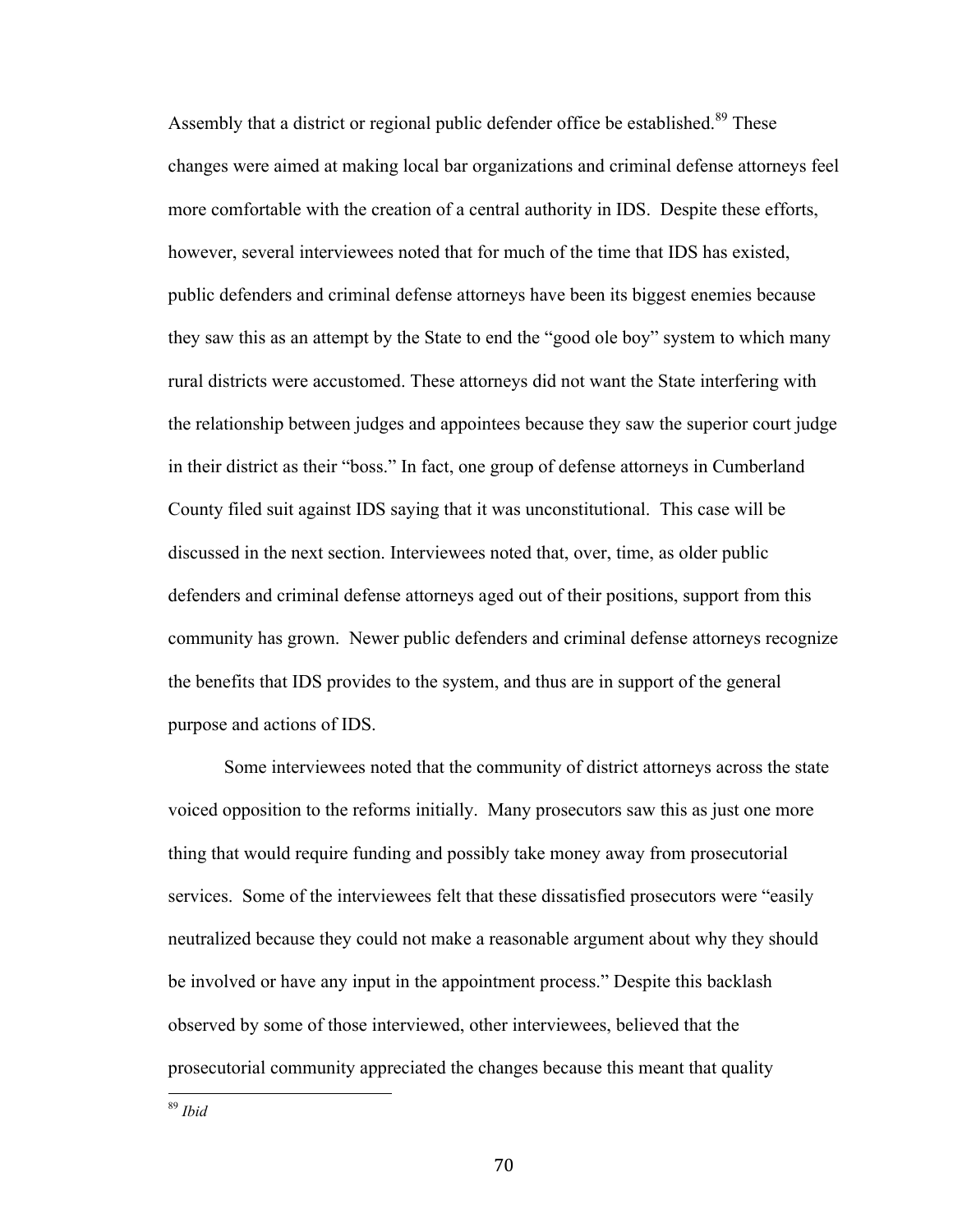attorneys would be working for the defendants, and thus, fewer appeals would be justifiable.

The interviewees' perception of the response of the judiciary is similar to that of the district attorney community. Although many judges voiced opposition to the changes for many of the same reasons that local bar associations and criminal defense attorneys did (end of the "good ole boy" system, interference of bureaucracy), others observed support. The creation of IDS took various duties away from the judiciary, and while some judges saw this as "a restriction of power," others responded favorably because they detested those duties (reviewing fee applications, in particular) in the first place.

Outside of these particular communities, interviewees noted that more formal organizations, such as the North Carolina Association for Black Lawyers and the North Carolina Association for Women Lawyers, were favorable to the legislation.

## *Ivarsson IV v. Office of Indigent Defense Services*

In June of 2001, before the Office of Indigent Defense Services opened for operation, several members of the Cumberland County Bar filed suit against IDS, "claiming that the Indigent Defense Services Act and the creation of the IDS were unconstitutional."<sup>90</sup> These attorneys argued that IDS violated the North Carolina Constitution's principle of separation of powers because the appointment of attorneys in indigent cases was the "power and responsibility of the judicial branch."<sup>91</sup>

<sup>&</sup>lt;sup>90</sup> Ivarsson IV v. Office of Indigent Defense Services. 2003. COA02-38. Court of Appeals of North Carolina.

<sup>91</sup> *Ibid*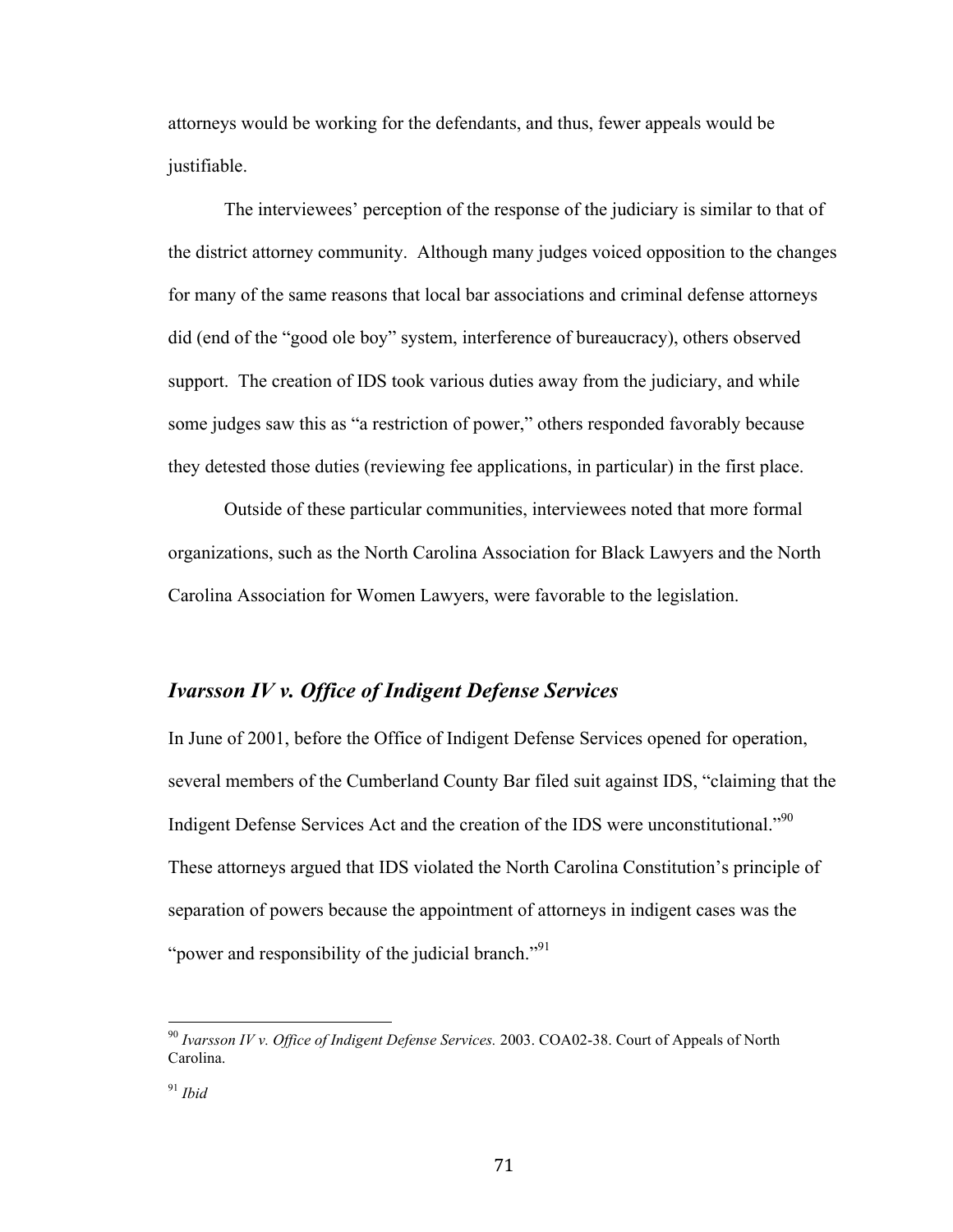The Court of Appeals respectfully disagreed with the plaintiffs' argument, noting that the plaintiffs face a heavy burden of persuasion to show that an act of the General Assembly is unconstitutional. The Court wrote that nothing in the state constitution gives the power of appointment and compensation of attorneys assigned to defend indigents in criminal cases to any branch of government. In response to the plaintiffs' argument that the power of appointment and compensation is an "inherent power" of the judicial branch because it is "'essential to the existence of the court and the orderly and efficient exercise of the administration of justice,'" the Court pointed out that the judiciary's power lies in supervision, not selection, over attorney-client matters.<sup>92</sup> The Court extended this point, ruling that the only reason the judiciary even held the power of appointment at the time was because of its supervising role. If an indigent defendant appeared in court without an attorney, the judge needed to intervene because, "'the complete absence of counsel is the ultimate form of attorney inadequacy," a topic the judiciary oversees. $93$ 

In speaking with many of the key players in indigent defense services in North Carolina, this court case was a display of the resistance to IDS from many of the defense attorneys across the state. Although only Cumberland County attorneys were involved in the suit, many people felt that the opinions of these lawyers were widely held among defense attorneys because they did not want to see a change in the "good ole boy" system or more involvement in their towns from bureaucracy in Raleigh. In speaking with an attorney who signed on as one of the plaintiffs in this case, he noted that, despite the good things the attorneys saw that IDS was doing, they felt that it was an unconstitutional delegation of responsibilities to the executive and legislative branches. The appointment

<sup>92</sup> *Ibid* 

<sup>93</sup> *Ibid*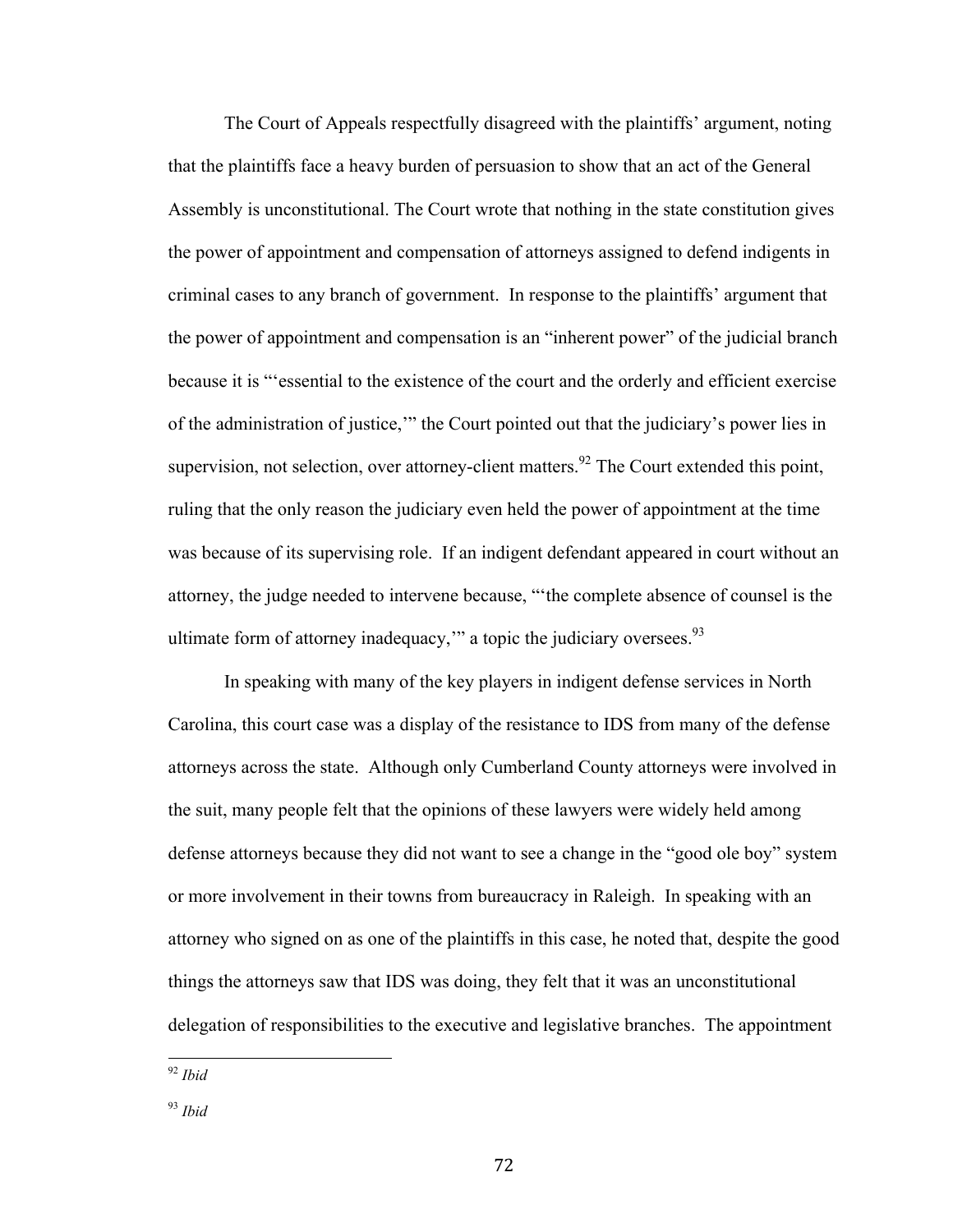and payment of attorneys was strictly a judicial function in their opinion. When asked whether or not these feelings are still apparent in Cumberland County defense attorneys, he stated, "there is always the perception that there is more input and control given to the people in Raleigh, Durham, and Chapel Hill." Despite these feelings, however, he felt that most Cumberland County defense attorneys seem to be pleased with the impact that IDS has had since its creation in 2001.

### **Conditions Before IDS**

The responses I received when asking about conditions of indigent defense before IDS were by far the most uniform from interview to interview than any others. Interviewees agreed with many of the circumstances discussed earlier in this paper in Chapter Two – things were rough. The lack of state-sponsored training opportunities for attorneys was often evident in the courtroom, which led to a lack of quality of the defense's argument. Because there were no requirements for training, attorneys were on their own to attend training sessions sponsored by outside organizations, such as the UNC School of Government. Several of those interviewed noted, however, that there were still some attorneys who truly loved their work and did a "fantastic job" representing their clients. These individuals were often making minimum wage for their assignments, due to the lack of statewide standards for fees, and were forced to pay out of pocket to prepare a quality defense in many cases. In addition to the lack of training requirements, standards were virtually non-existent outside of the American Bar Association's, which were unenforceable.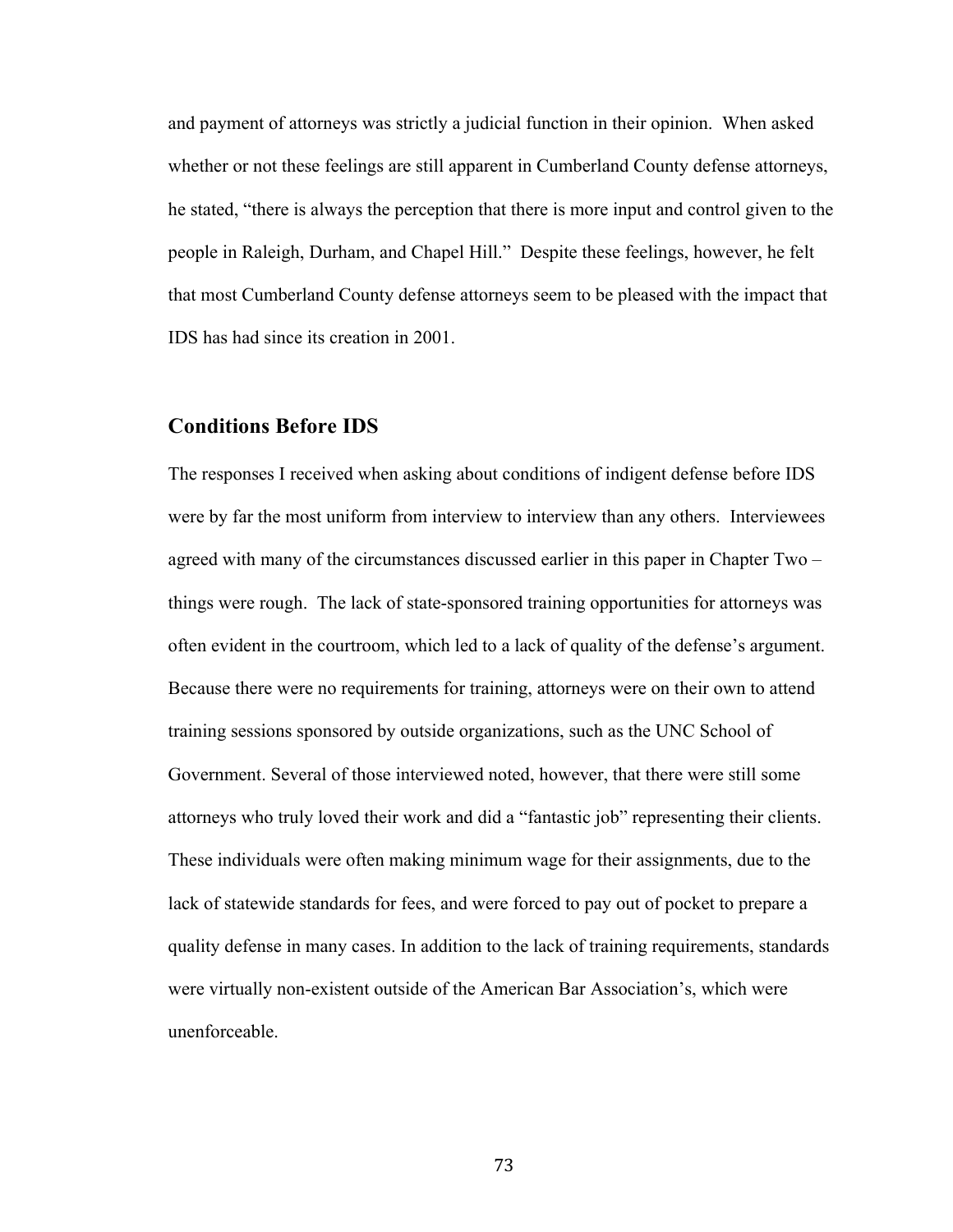Because of the lack of standards for fees, funds were used inefficiently from district to district, which was a major selling point to legislators in making a change in the way indigent services were provided. In addition, interviewees described the attempts of attorneys to get resources for expert witnesses and investigators as "haphazard" and "an adventure" because of the different judges from district to district. Standards for fees, as well as the availability of resources and lack of training, were cited as reasons that the system lacked the fairness, equality, and support that it needed to successfully defend indigents.

When asked whether or not these shortcomings affected capital punishment, all of the interviewees felt strongly that a capital trial was more likely to end in a death sentence prior to the creation of IDS due to the combination of factors discussed above. Specific trainings for attorneys in capital proceedings were organized, standards were set for appointment in capital cases, and access to resources and uniformity increased statewide. Many of those involved in the early years of IDS noted that, because of the serious consequences of capital trials, improving the conditions of indigent representation was the number one priority when IDS opened in 2001.

### **Biggest Improvements**

The biggest improvements cited by interviewees had one common thread from interview to interview—the improvement to the capital defense system since the creation of IDS. Thirteen of the fifteen interviewed mentioned this as one of the "most significant" developments in indigent defense services because of the IDS Act of 2000. Different interviewees described it as "dramatic" and a "real improvement." They cited such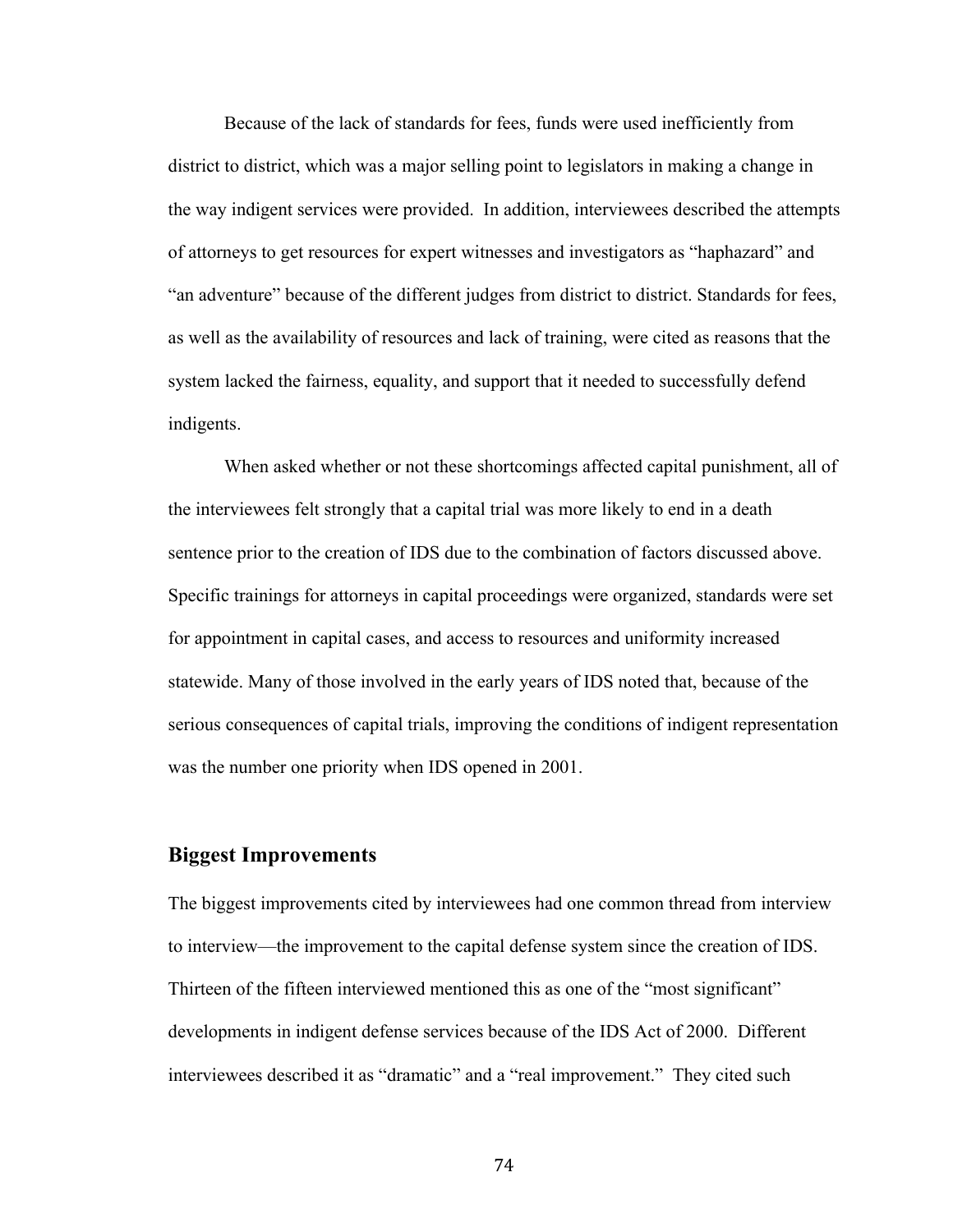improvements as the oversight of the Capital Defender Office, specialized trainings for capital cases, and listservs for attorneys working on capital proceedings. One interviewee stated that, because of the dire need for improvement to the capital defense system when IDS was created, IDS took over the task of appointments in capital cases immediately. This allowed for instantaneous improvements to these cases because IDS had standards for attorneys who could be appointed to capital proceedings. Interviewees agreed that, as these improvements have been made over the years, the number of death sentences returned in capital cases has decreased, in large part because of these improvements.

Different interviewees mentioned the improvements to several of the shortcomings discussed in the sections above, which affected the quality of indigent criminal defense "across the board." The independence from the judiciary was the most popular answer, outside of improvements to capital defense. Not counting on the judiciary for appointment, resources, and payment is a significant improvement that would not have been possible without the creation of a central authority. The development of statewide standards for fees applicable to everyone, depending on what type of case you are assigned to, was mentioned in every interview. The overall improvements to the hourly rate of compensation were seen as a significant enhancement that increased the chances that quality lawyers would stay in the field and on the appointment lists. Unfortunately, however, interviewees noted their disappointment that the legislature undid this improvement in 2011 due to the financial crisis the State is dealing with right now. Interviewees also felt that other improvements, such as the wide array of trainings available to attorneys and the resources that IDS publishes, were significant. When discussing these improvements in training and resources, many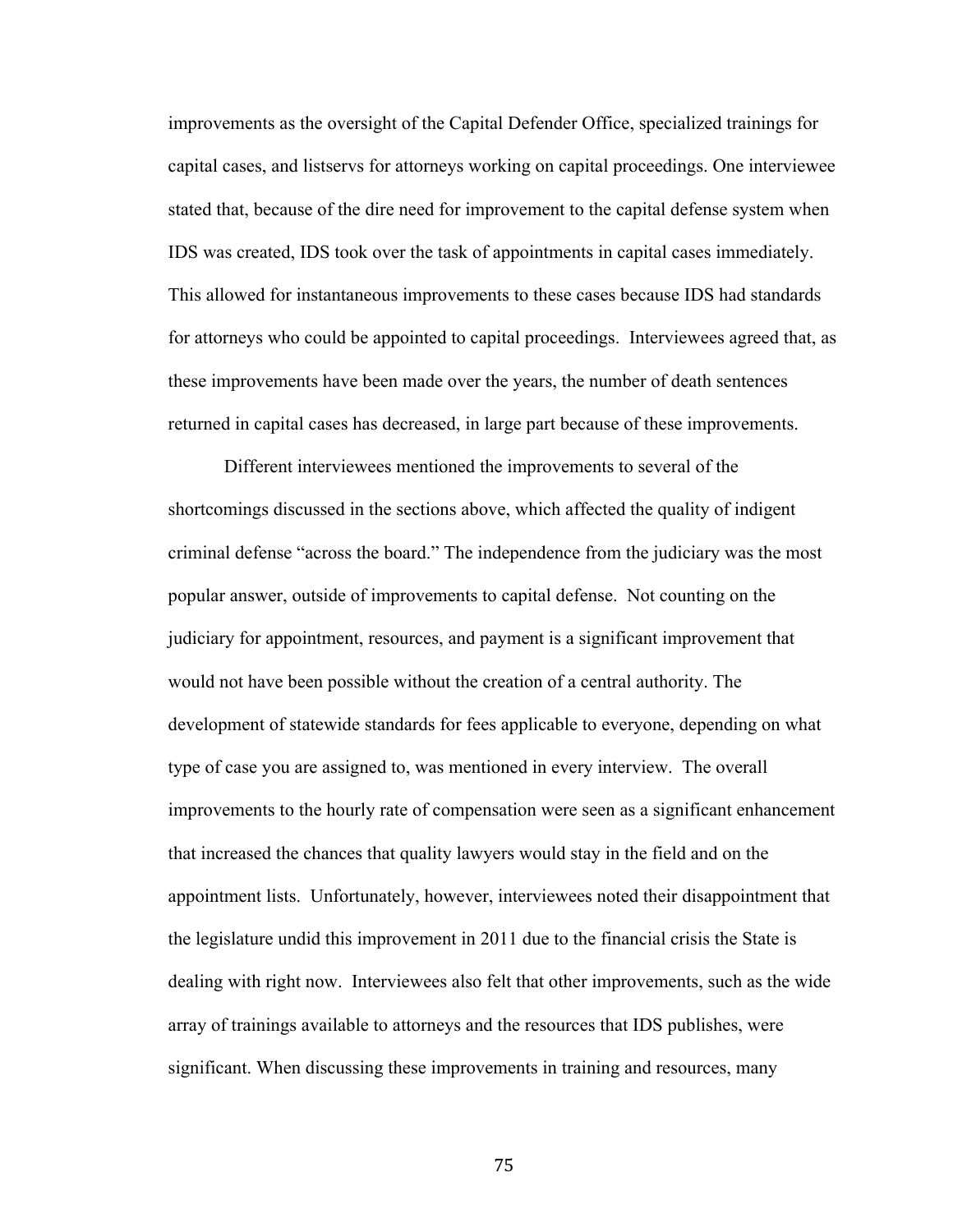interviewees emphasized the specialized nature of these enhanced trainings and resources, targeting different skills from capital defense, to work with juveniles, and termination of parental rights cases. The creation of IDS signified the end of the assumption that an attorney can be a "jack of all trades" and gave focus to areas that had been overlooked in the past (including juveniles and forensics).

Outside of many of these agreed-upon improvements to the system, different interviewees mentioned a few improvements that they personally felt were significant. One mentioned the effort of IDS to follow up on the more serious cases that come through the Office. Previously, attorneys were appointed to handle cases and were, for the most part, left to their own to handle them. Today, IDS provides mentoring and consultation to appointed attorneys in these very serious cases. A few other interviewees cited the improvements to the Office of the Appellate Defender as one of the more significant changes. The attorneys who are appointed to handle appeals need separate skills and a different kind of training and consultation. These improvements allow for the development and enhancement of these specialized skills. Another interviewee felt that the improvements made to Prisoners Legal Services and the focus on sentencing research have been a major development by IDS. And, finally, one interviewee mentioned the overall improvements to camaraderie of spirit of indigent attorneys. Today, these attorneys are more willing to reach out to each other for help, advice, and resources. In addition, attorneys act more positively about the activities of IDS and are more willing to use the resources of IDS, which improves indigent defense generally.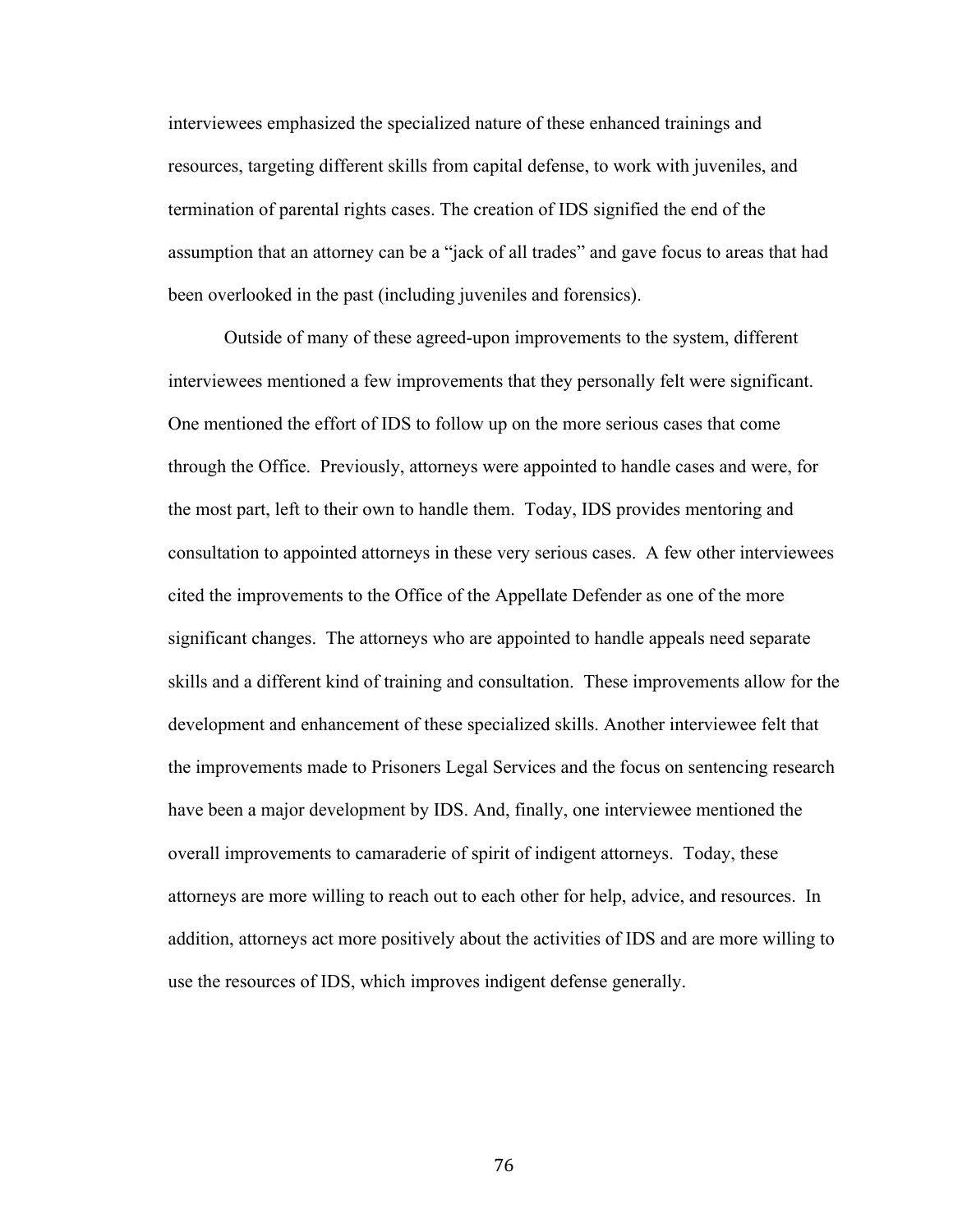### **Continued Room for Improvement**

Despite the various improvements discussed in the previous section, there is still significant room to grow and develop within IDS. Interviewees noted that the vast majority of indigent cases are not even handled by IDS today (including superior court felonies and district court misdemeanors). In order to make full circle improvements to the system, it is necessary to open more statewide and regional public defender offices, as well as establish new contracts with private lawyers, to take on the full burden of indigent cases. Not only did interviewees feel that North Carolina needs more public defenders, but many also mentioned the need to focus on maintaining the ones who are already doing this work. Because of the cuts in fees and the lack of financial incentive surrounding indigent cases, many of those interviewed are worried that the number of quality attorneys who are willing to take appointments is going to decrease. In order to fix this problem, IDS needs an "adequate budget to provide the type of constitutionallymandated duties that are needed in this state."

In addition to these areas for overall improvement of the system, interviewees cited the need for continued improvement to the trainings offered. Despite the "significant" improvements to capital cases, the quality and experience of attorneys in many major felonies (such as those defending B1 sex offenders) are still "less than stellar" in many cases. It would be helpful to establish more regional trainings for private lawyers in order to increase the accessibility of the services IDS provides. Another problem that goes hand in hand with this is the lack of evaluation of effectiveness for individual attorneys, says one interviewee. In other areas of legal practice, you answer to someone – in private practice to you clientele, and as a prosecutor to the electorate. If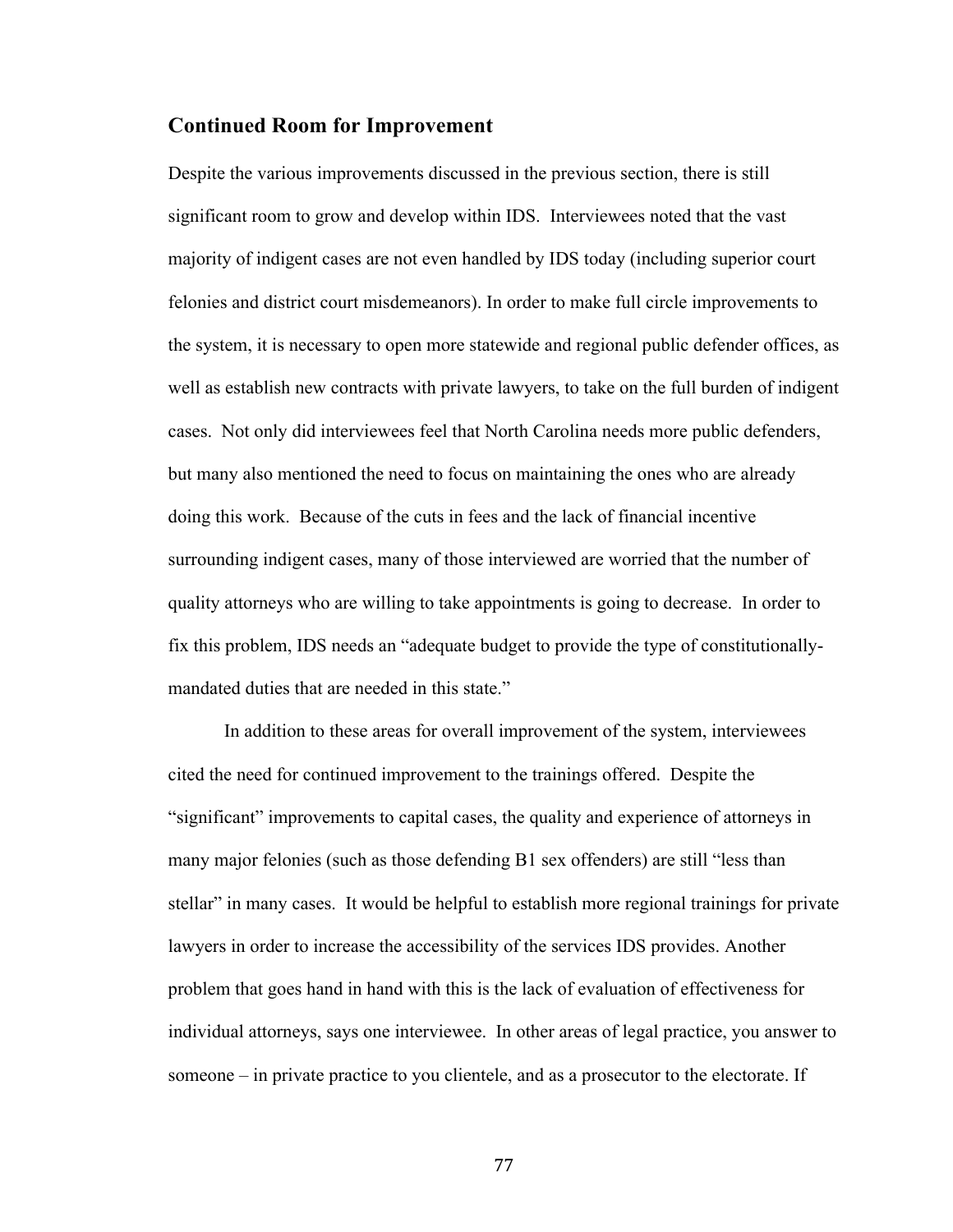there were an evaluative process, it would be easier to "weed out the bad lawyers." One interviewee also cited the need for more forensic experts for attorneys, something IDS is working to improve today.

In capital cases in particular, some interviewees still see room for improvement. One defense attorney stated that the research and data collection that IDS has conducted over the years has been extremely helpful. This data allows people to see how and why money is spent within IDS, and aids IDS in knowing what areas need attention. When the State is aware of areas that need more funding, it is easier to divide up the budget without feeling that money is being wasted. In addition, a few interviewees cited the definition of a "potentially capital case" as a problem for IDS and funding. Because the current definition is so broad, it is impossible to know which cases will proceed capitally in the end, and which cases will actually go to trial. This uncertainty results in a huge waste of resources, because each "potentially capital case" that comes through the system has to proceed as if it were a capital case that will go to trial – an extremely costly process. Unfortunately, IDS has no real control over this, and has presented government officials with this information in the Capital Case Costs and Dispositions Study. Hopefully this waste of resources can be dealt with through the legislature; however, this would mean taking away the element of prosecutorial discretion, which would likely be controversial among the prosecutor community.

Despite these various areas for continued improvement, every legislator that was interviewed agreed that he or she would vote in favor of the legislation if asked to again today.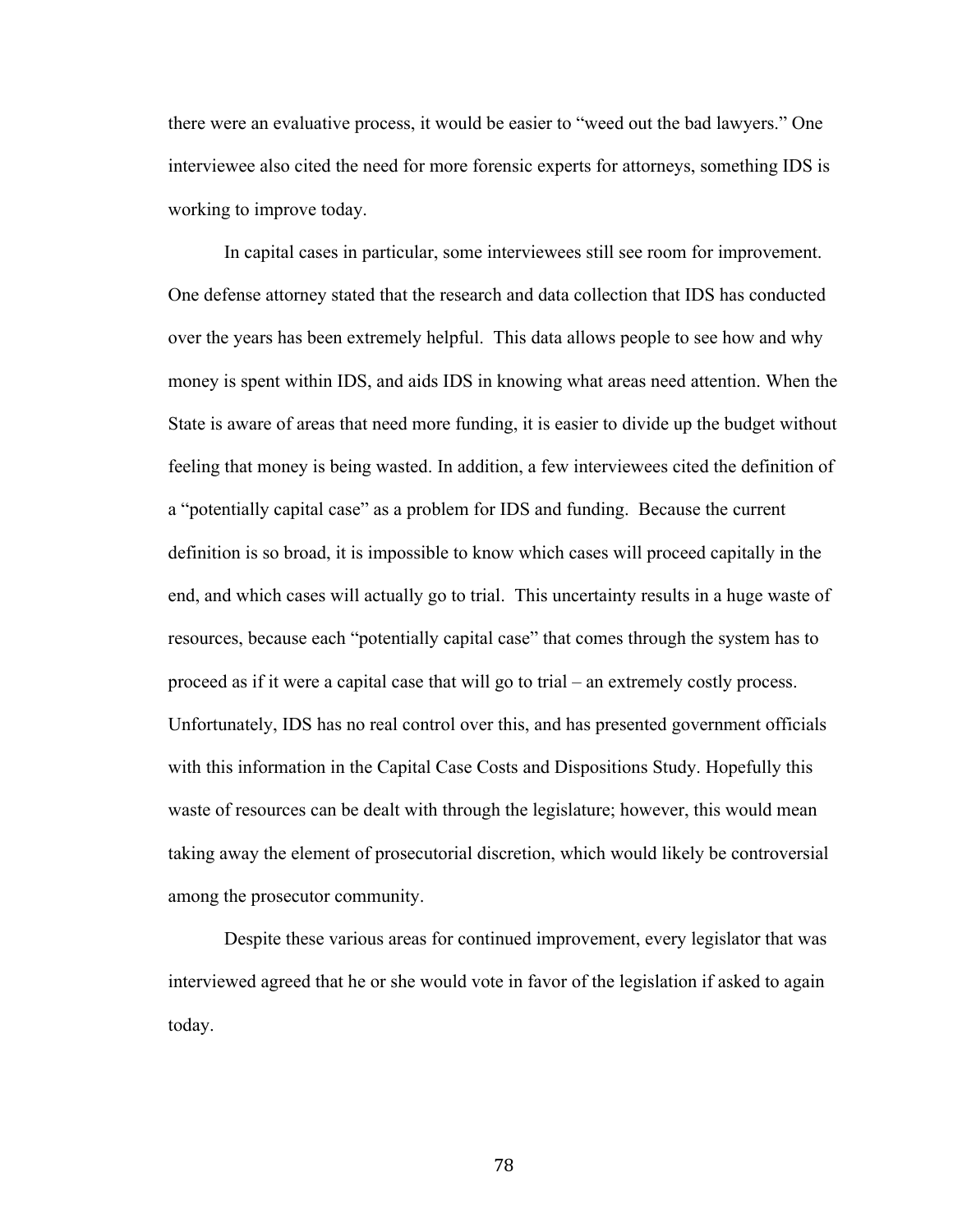### **The Future of Capital Punishment**

Although almost every interviewee was confident in his or her opinion that the creation of IDS has certainly played a part in the decline of the death penalty in North Carolina, many do not see the end of capital punishment in sight. Interviewees expressed comments such as that capital punishment is a "failure of society" and an "irrational practice"; however, as long as there are heinous murders occurring across the state and the press continues to publicize the gory details of these murders, capital punishment will continue to "stick around." Many cited the decline in capital punishment in the 1960s and its recent frequency in the 1990s as an example of how support for the death penalty ebbs and flows. Because of this, some interviewees felt it was impossible to predict moving forward from this low point.

When the end does come around, how will it occur? Some interviewees firmly believe that the legislature will eventually vote to abolish capital punishment, not on moral grounds, but on the basis of cost-effectiveness. It is expensive for the State to pay for the extensive appeals process involved in capital trials, and at some point, the population will come to terms with the fact that this money is better used on something else. Other interviewees feel confident that the legislature will never outright vote to abolish it, but rather, that other laws that limit the death penalty, such as the Racial Justice Act (RJA), will decrease its frequency and lead to a de facto moratorium.

In the meantime, however, every interviewee believes that IDS will continue to aid in the decline in capital punishment.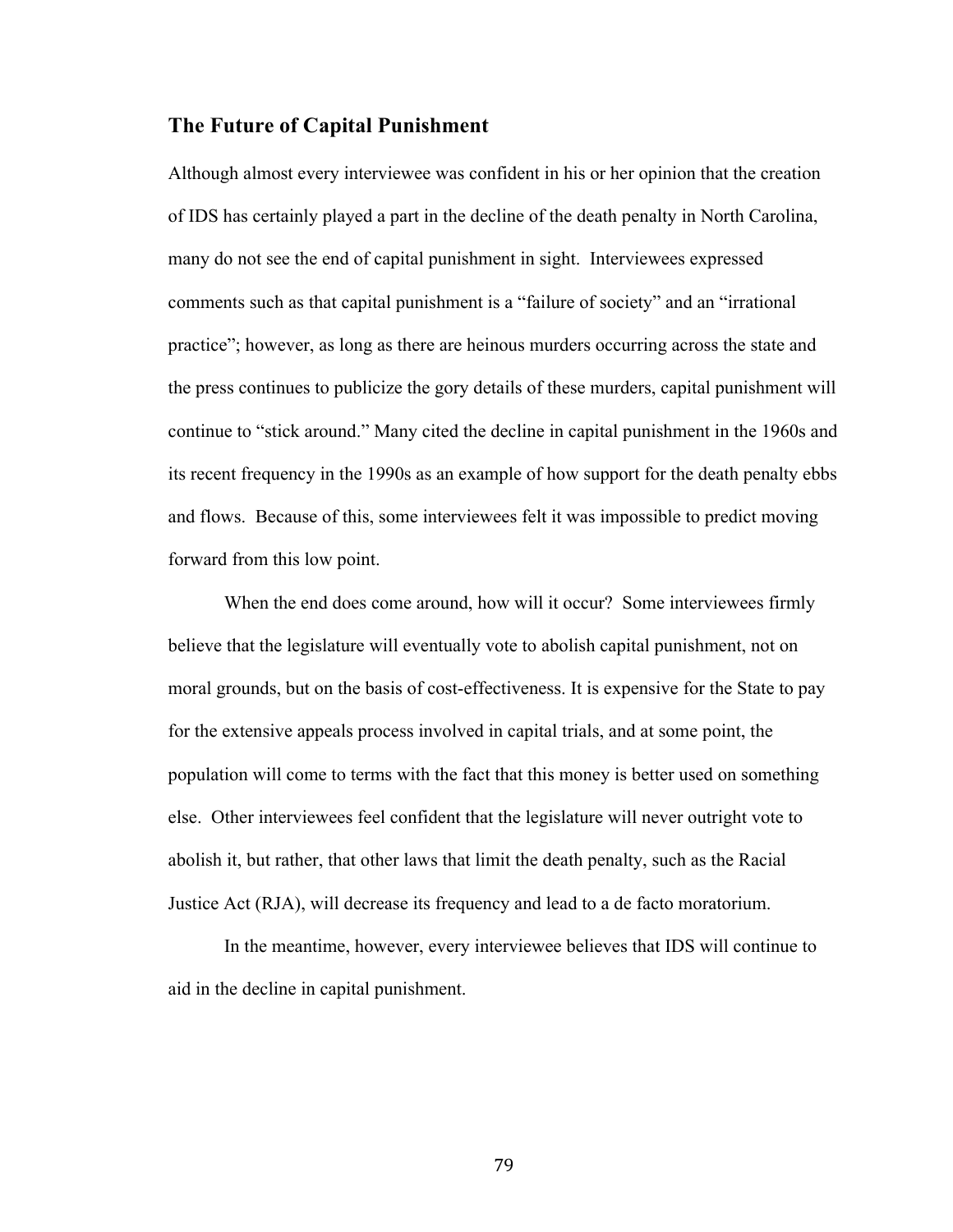# **Conclusion**

Following the completion of these interviews, it remains clear that IDS has played a significant role in the decline of capital punishment in North Carolina. Not only do the numbers demonstrate this, but the people who are directly involved with the day-to-day activities of IDS feel strongly that it is true. Most, if not all of those interviewed, believe that the *most significant* improvements that have arisen from the legislation are to the capital punishment cases, noting that these cases were the most vulnerable at the time IDS was created. Despite these improvements, however, most of those interviewed still believe that capital punishment will be around for a while – and when it ends, it likely will not be because of the direct actions of IDS.

Outside of those improvements, there is still significant room for improvement in the work of IDS, primarily in non-capital cases; however, with the current financial state of the economy, it will be difficult to improve upon the services that are in need. The current focus is simply maintaining the significant progress that IDS has made thus far.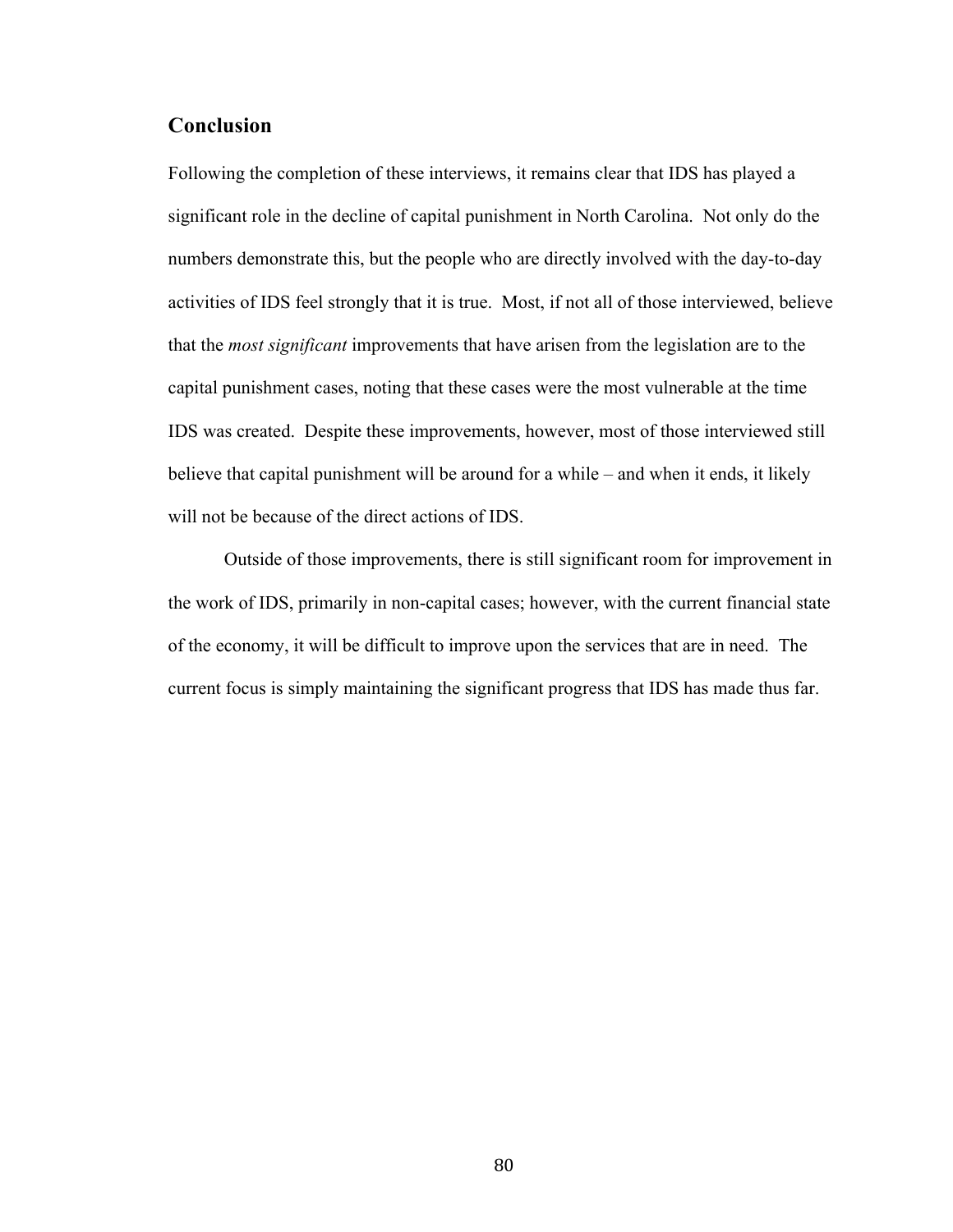# **Conclusion**

**5**

This paper looked at two varying perspectives on whether the Indigent Defense Services

Act of 2000 has achieved its purpose of:

(1) Enhanc[ing] oversight of the delivery of counsel and related services provided at State expense; (2) Improv[ing] the quality of representation and ensur[ing] the independence of counsel; (3) Establish[ing] uniform policies and procedures for the delivery of services; (4) Generat[ing] reliable statistical information in order to evaluate the services provided and funds expended; and (5) Deliver[ing] services in the most efficient and cost-effective manner without sacrificing quality representation  $94$ 

In evaluating this purpose, capital punishment was the primary focus of the research,

which looks at the perspective of the documents and reports issued about IDS, as well as

the thoughts and opinions of many of the key players involved.

### **Documentary Findings**

When evaluating the documents through the prism of capital punishment, it is clear that this area has been a focus for IDS since its creation. IDS successfully established both the Office and the Commission, and these entities were then able to make the prescribed improvements for indigent defense services. Standards for the appointment and compensation of trial counsel, appellate counsel, post-conviction counsel, and expert witnesses at the capital level were established early on, when IDS took over appointment

<sup>&</sup>lt;sup>94</sup> Indigent Defense Services Act. 2000. *Statutes at Large*. Article 39B, Subdivision IX, Chapter 7A.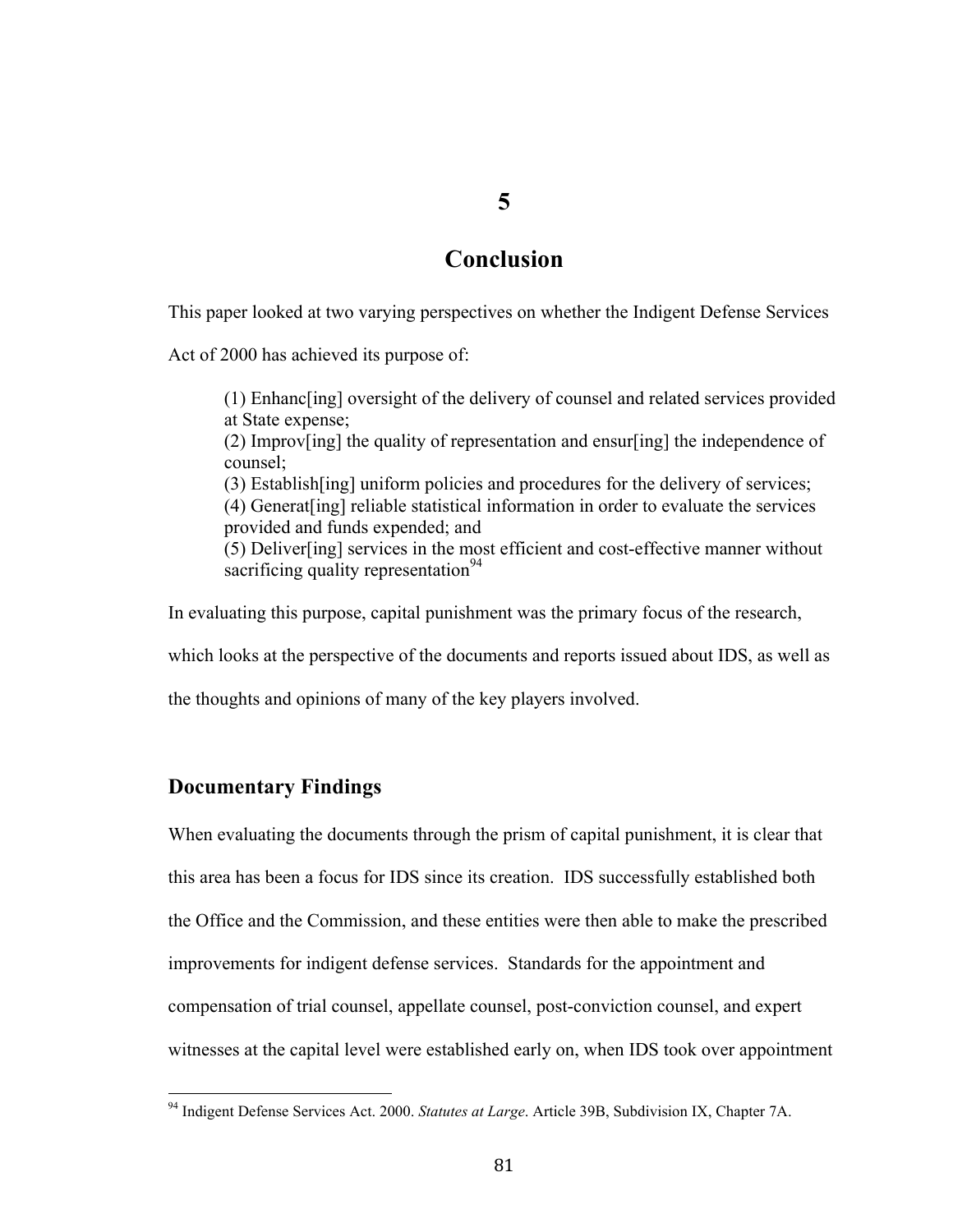power in these proceedings. With regard to compensation, uniform fees and hourly rates are now published for various services, and an "exceptional case policy" exists for cases that go above and beyond the reasonable expectations for a certain type of proceeding. Standards for qualification and hourly rates of pay also exist for mitigation specialists. The increased standardization for the process decreased the unpredictability that plagued indigent defense prior to the creation of IDS. Attorneys now have expectations about what they will be paid and how much time they should spend, and clients can typically rest assured that their appointed defense counsel will be well qualified and have the resources to prepare a satisfactory defense.

In addition to these uniform standards for appointment and compensation, more resources in the form of training and communication are now available. Trainings are organized through IDS, often times with the involvement of outside parties. These trainings are specific to specializations, such as capital defense. Although there have been significant improvements to trainings overall, capital punishment has not been the primary focus of these trainings, likely because of the increased opportunity for consultation through the Office of the Capital Defender. The creation of the website allows for online access to contact information for the staff of IDS, the rules of IDS, reports and data published about IDS, manuals, resources for capital proceedings, records and materials for trainings, the appellate brief bank, the capital trial motions index, and the forensic science resource bank (which includes an expert database, as well as lab protocols and procedures for examining and dealing with evidence). The Office also created listservs for attorneys on the appointment lists for different specializations. This allows for increased communication between attorneys in capital proceedings. The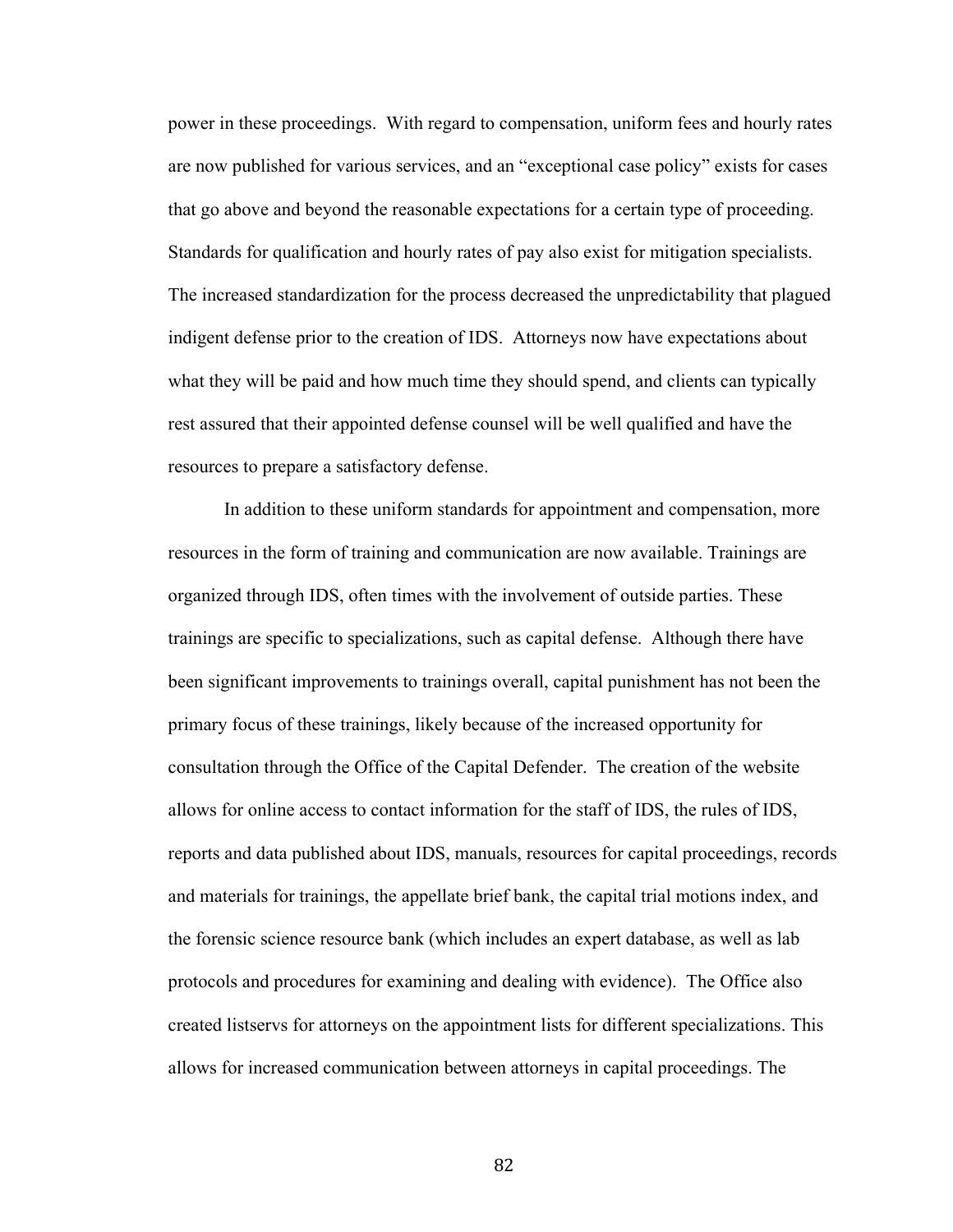improvements in communication and resource availability have an inherent impact on the quality of defense services, because these resources allow defense attorneys in capital proceedings to prepare well-researched cases through the utilization of proven tactics.

The Capital Case Costs and Dispositions Study, which looked at the accomplishments IDS has made in the realm of capital defense, found that the per case spending has not increased in capital cases, but that the overall budget has continued to grow due to the increasing caseload. The study also found that high profile, high expense cases are the exception, and that the spending in these cases, as well as others, is primarily driven by the decision of the prosecution to charge a defendant with firstdegree murder and to proceed capitally. What was surprising about this finding was that, although the number of first-degree murder charges that arise out of potentially capital cases is high, the number of cases that actually end in a death sentence is very small, and many of them even end in guilty verdicts for charges of less than first-degree murder. This is an area for improvement in the future of indigent defense services, although it requires the cooperation of the prosecution. The documents also demonstrate that, although the overall budget for IDS has continued to grow, the rate of growth has significantly declined since the creation of IDS, while the rate of growth of overall caseload has continued to increase at a much faster rate.

 The findings based on documents, reports, and data published by IDS and other sources about the accomplishments of IDS since its creation show evidence that IDS has worked tirelessly to make improvements to capital defense services, and that it has made these improvements in a cost-effective manner. This paper will now summarize these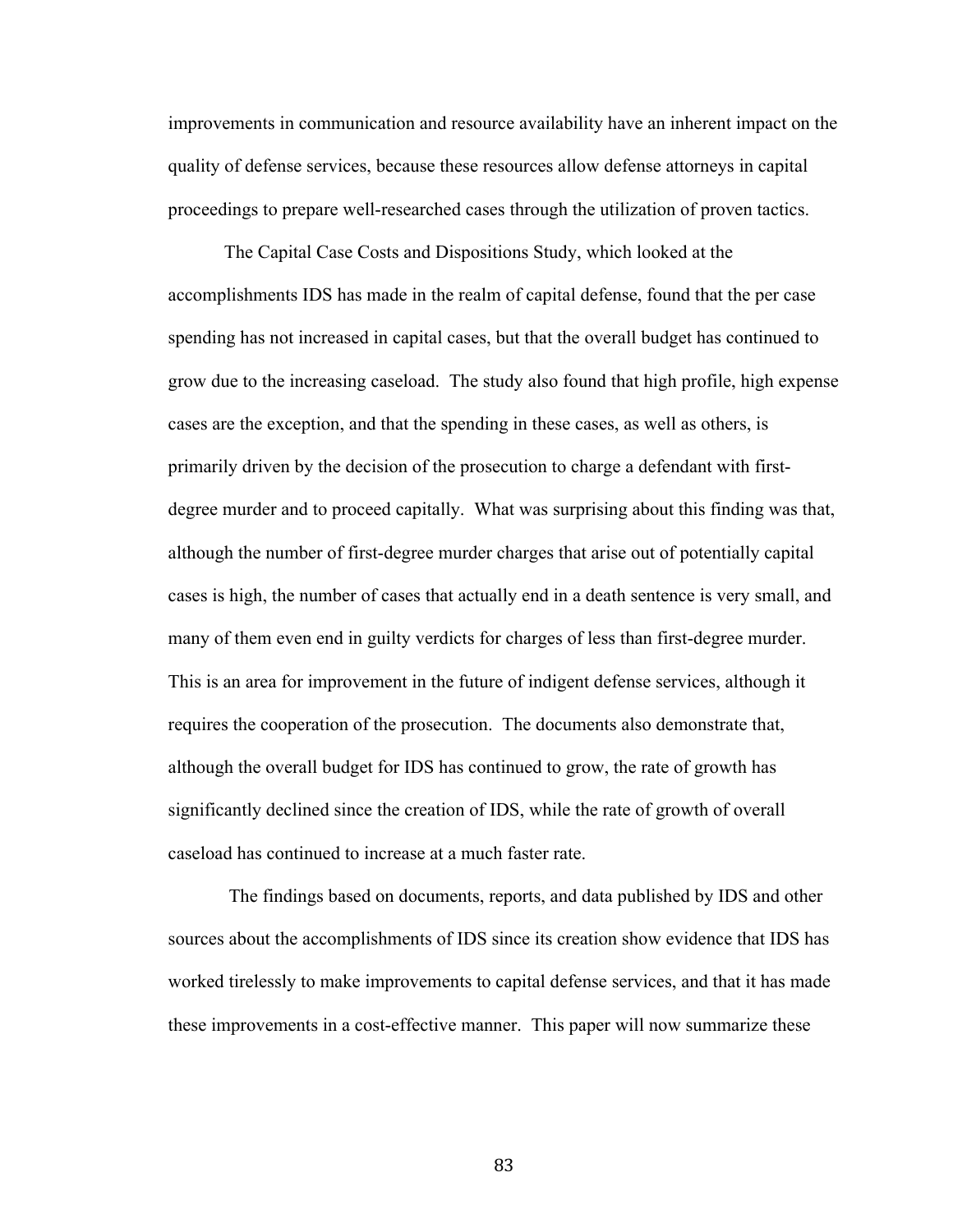accomplishments from the perspective of people who observe IDS's activities in their daily activities.

# **Stakeholders' Perspective**

The interviews generally corroborated the findings from the documentary research; however, the individuals tended to point out areas for future improvement that are impossible to glean from the perspective of the documents.

The interviewees suggested that the creation of IDS stemmed from concerns about the overall quality of defense services in North Carolina, primarily in the capital arena. Issues of innocence and poor defense attorneys, as well as the exponential growth of the budget for indigent services, were all points of concern that the Study Commission and General Assembly aimed to improve. Despite these noble goals, there was strong opposition to the legislation by many public defenders and criminal defense attorneys, as well as some judges and prosecutors. Many of these players did not like the idea of a bureaucracy in Raleigh governing the public defense system in rural areas without input from locals. In addition, many judges and defense attorneys did not want to see the end of the "good ole' boy" system of appointments that was used in many smaller districts across the state. As older defense attorneys and judges have aged out of the system, and new attorneys have moved into the field, support for IDS has increased.

The interviewees' recollection of what conditions of indigent defense looked like prior to the creation of IDS echoed the findings of the Study Commission. Trainings, standards, and statewide uniformity were virtually non-existent, and while this was not disastrous in some districts, others needed significant improvement in order to ensure the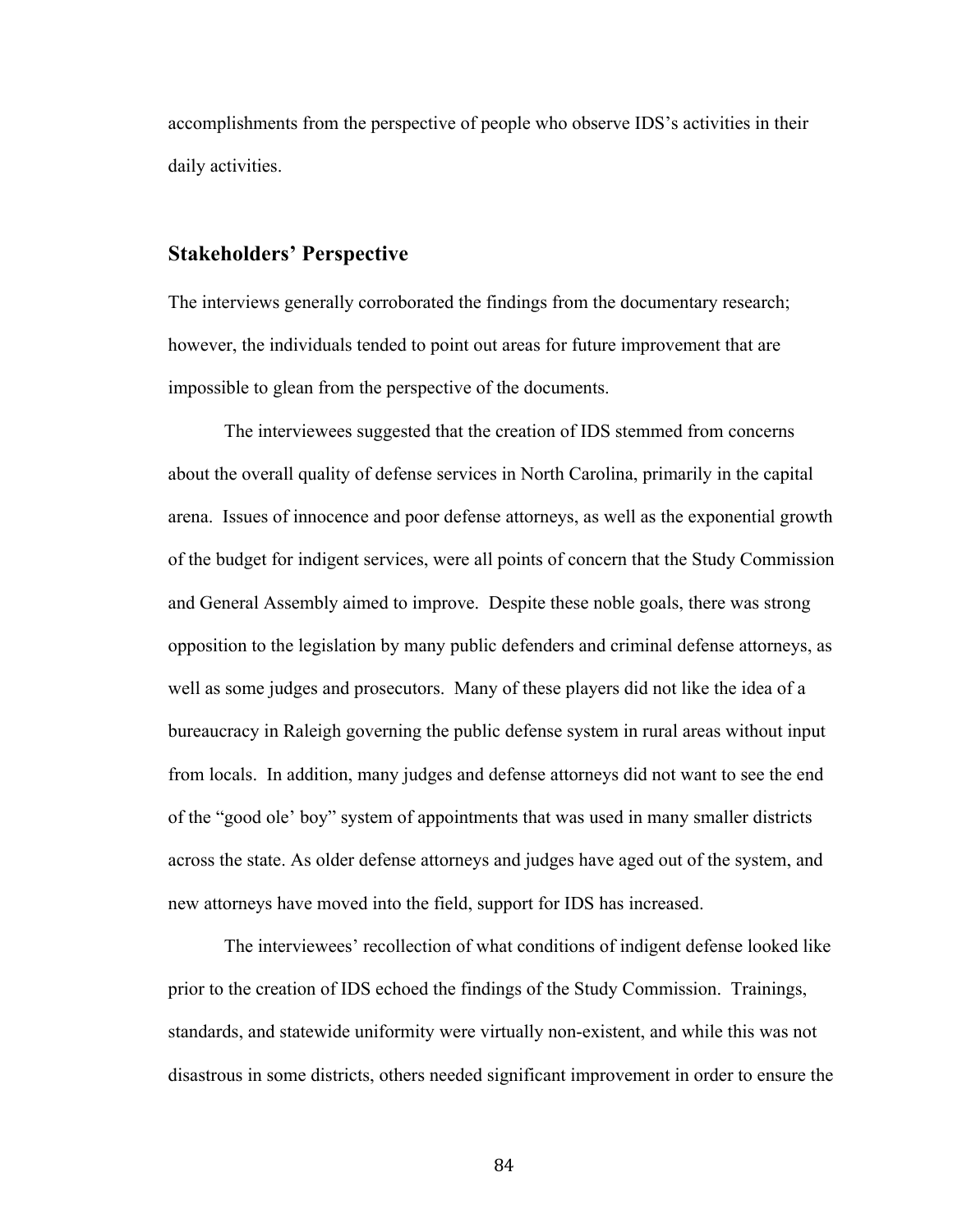quality of defense services in all indigent criminal proceedings. The conditions of indigent services have significantly improved since the creation of IDS – especially in the capital arena, according to interviewees. Although the documents show significant improvements to capital proceedings, the interviewees noted that the "most significant" improvements that IDS has made are to the capital system. Interviewees noted that other specialized areas, such as parental rights and juvenile proceedings, also see high levels of improvement due to the work of IDS.

Outside of these developments, however, the interviews provided a glimpse into continued areas for improvement, as well as the urgency surrounding some issues. First of all, there are several cases that are still not handled by IDS due to the lack of resources (including many superior court felonies and district court misdemeanors). In addition, the inability to truly evaluate the appointees poses a problem in that it is difficult to weed out the "bad" attorneys. And perhaps most importantly, the current fee cuts to state institutions, including IDS, create a significant problem, in that IDS is losing quality defense attorneys who simply cannot afford to stay on the appointment rosters.

While all interviewees felt strongly that IDS has had a "significant" impact on the decrease in capital punishment in North Carolina, especially when combined with other improvements to the system, they also did not see an end to capital punishment in North Carolina in the near future. In fact, the uncertainty surrounding the future of capital punishment was stunning, in that some felt that capital punishment could see another wave of activity, while others felt that capital punishment would continue to decline. And within the group of those who felt it would continue to decline, some felt that the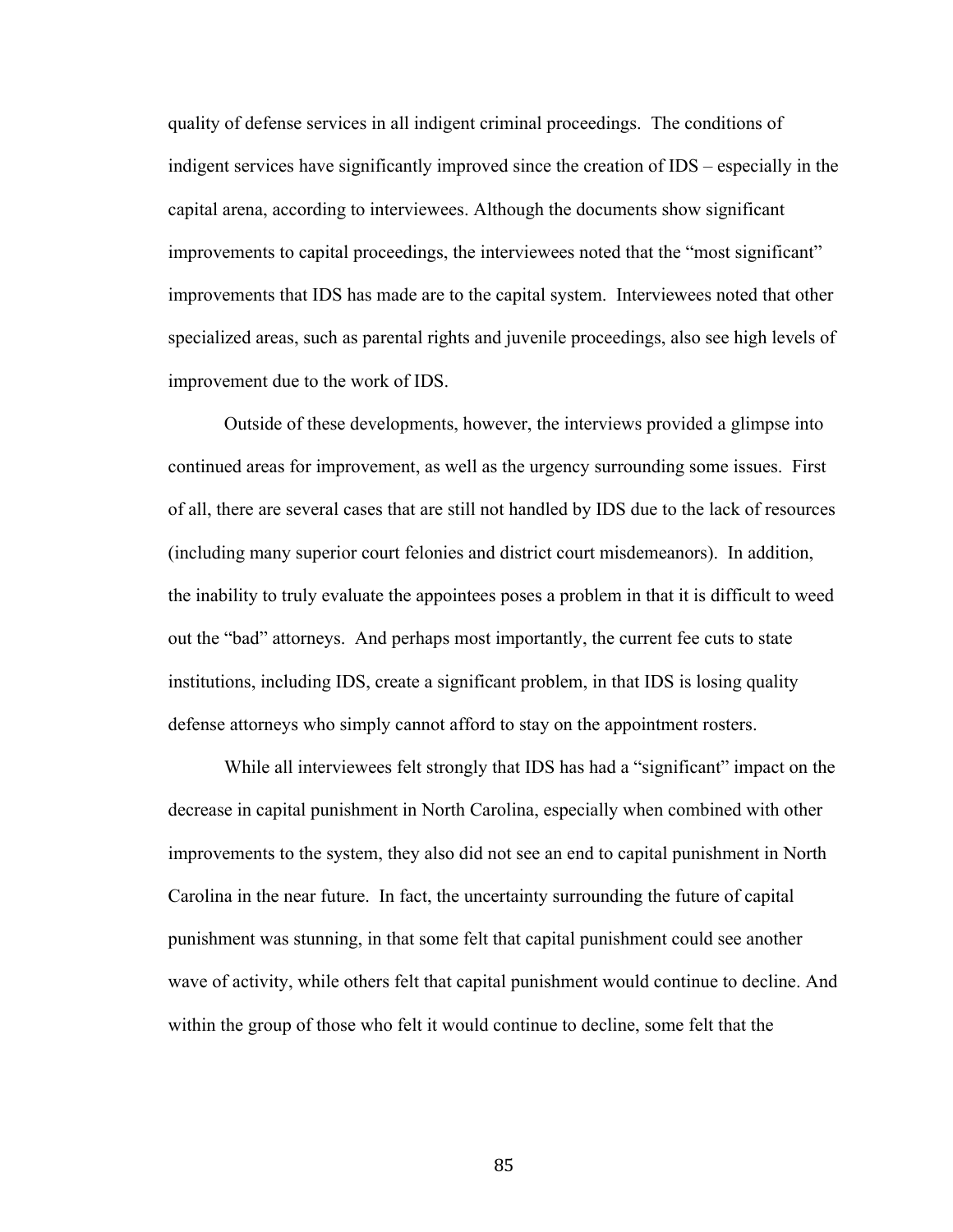legislature would eventually vote to abolish it, while others believed that it would come to an end simply because juries refused to give capital verdicts.

# **Main Conclusions**

The culmination of this research led to five primary conclusions:

- 1. The creation of IDS resulted as a reaction to pressure from a range of different parties with varying concerns about indigent defense services, many of which had to do with the quality of defense attorneys in capital cases.
- 2. The most substantial improvements that IDS has made to the indigent defense system have been to capital proceedings.
- 3. IDS has had an impact on capital punishment in North Carolina, although it is impossible to determine the exact magnitude due to the various other improvements to the system that have also had an impact on capital punishment in the state.
- 4. There is still significant room for improvement within IDS; although, most of the needed improvements deal with non-capital work.
- 5. IDS has proven to be a cost-effective and efficient system. The growth rate in expenditures per disposition has continually decreased, and IDS has been able to take on more cases over the years.
- 6. IDS is facing the potential for deteriorating conditions in indigent defense due to the continued budget cuts and loss of quality attorneys who cannot afford to continue representing indigent clients.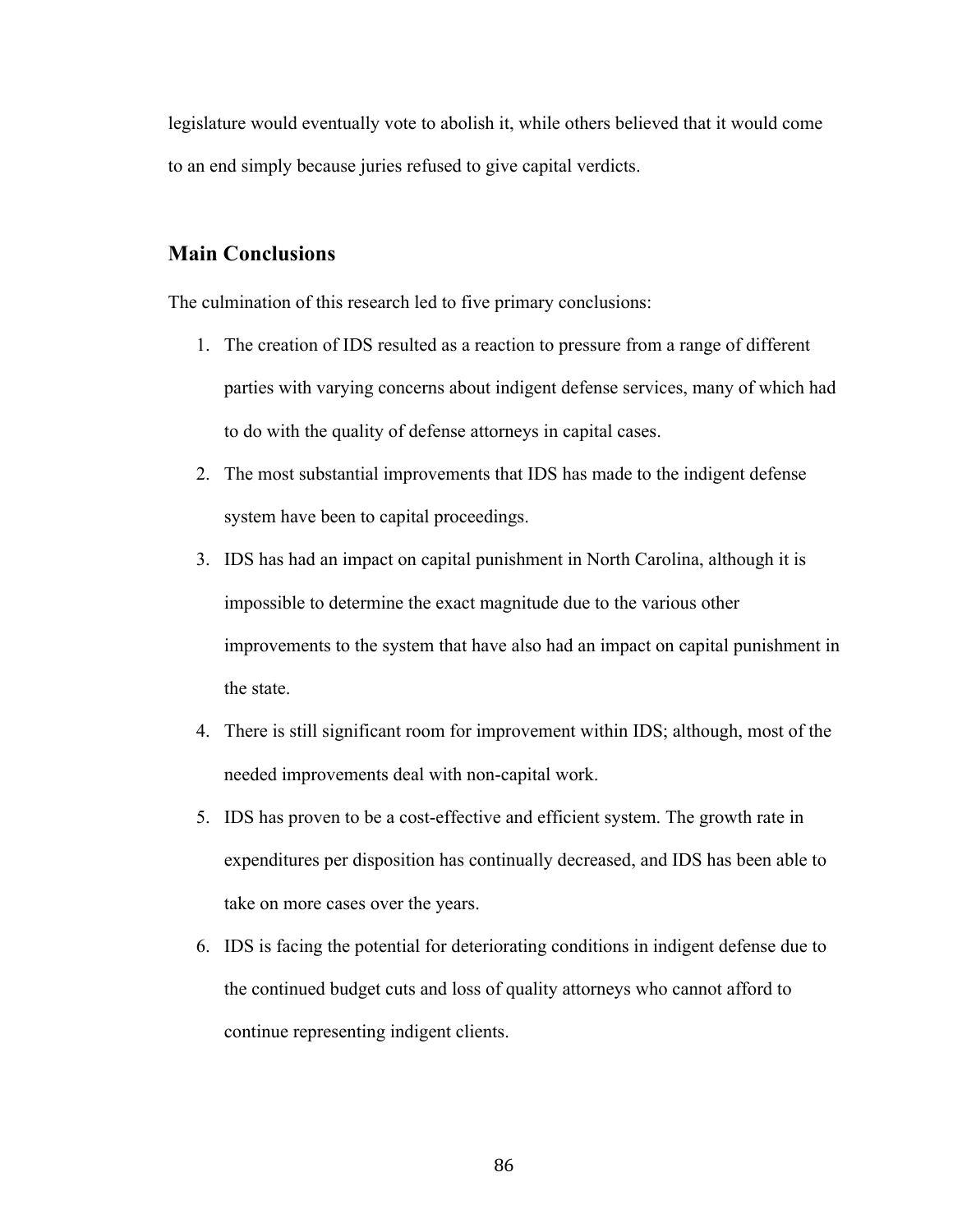It is clear that IDS has had great success in its endeavors, especially in the capital arena. The power of appointment, combined with the vast improvements to training, resources, standards, and uniformity, have created a system of capital proceedings that has led to systemic change. Not only have the number of death sentences gone down substantially since the creation of IDS in 2001, but North Carolina has not executed anyone since  $2006<sup>95</sup>$  This is due in part to the Racial Justice Act of 2009, which prohibits a death sentence on the basis of race.<sup>96</sup> What has been the price of this improvement to the capital system in North Carolina? Perhaps the high quality defense of North Carolinians who are facing non-capital crimes. Although this surely was not the agenda of the legislators, capital punishment seems to have been the natural priority upon the creation of IDS. In addition to the importance of quality defense in capital proceedings, the lack of power of appointment of counsel in non-capital cases really hurt the advance of defense in non-capital crimes. Although it is safe to say that the improvements to training, standards, uniformity, and resources have affected non-capital defense services, the quality of attorneys in these cases certainly has not advanced at the rate that capital cases have seen. The Capital Defender Office, specialized trainings, exceptional case policy, individualized standards for attorneys in capital cases, and power of appointment have made a substantial difference to the quality of defense in capital proceedings, and it will be interesting to see if North Carolinians can say the same about non-capital crimes moving into the future – especially with the current budget crisis looming.

<sup>&</sup>lt;sup>95</sup> "Executions carried out under current death penalty statute." *North Carolina Department of Public Safety.* http://www.doc.state.nc.us/dop/deathpenalty/executed.htm (February 28, 2012).

<sup>96</sup> North Carolina Racial Justice Act. 2009. *General Statutes.* Article 101, Chapter 15A.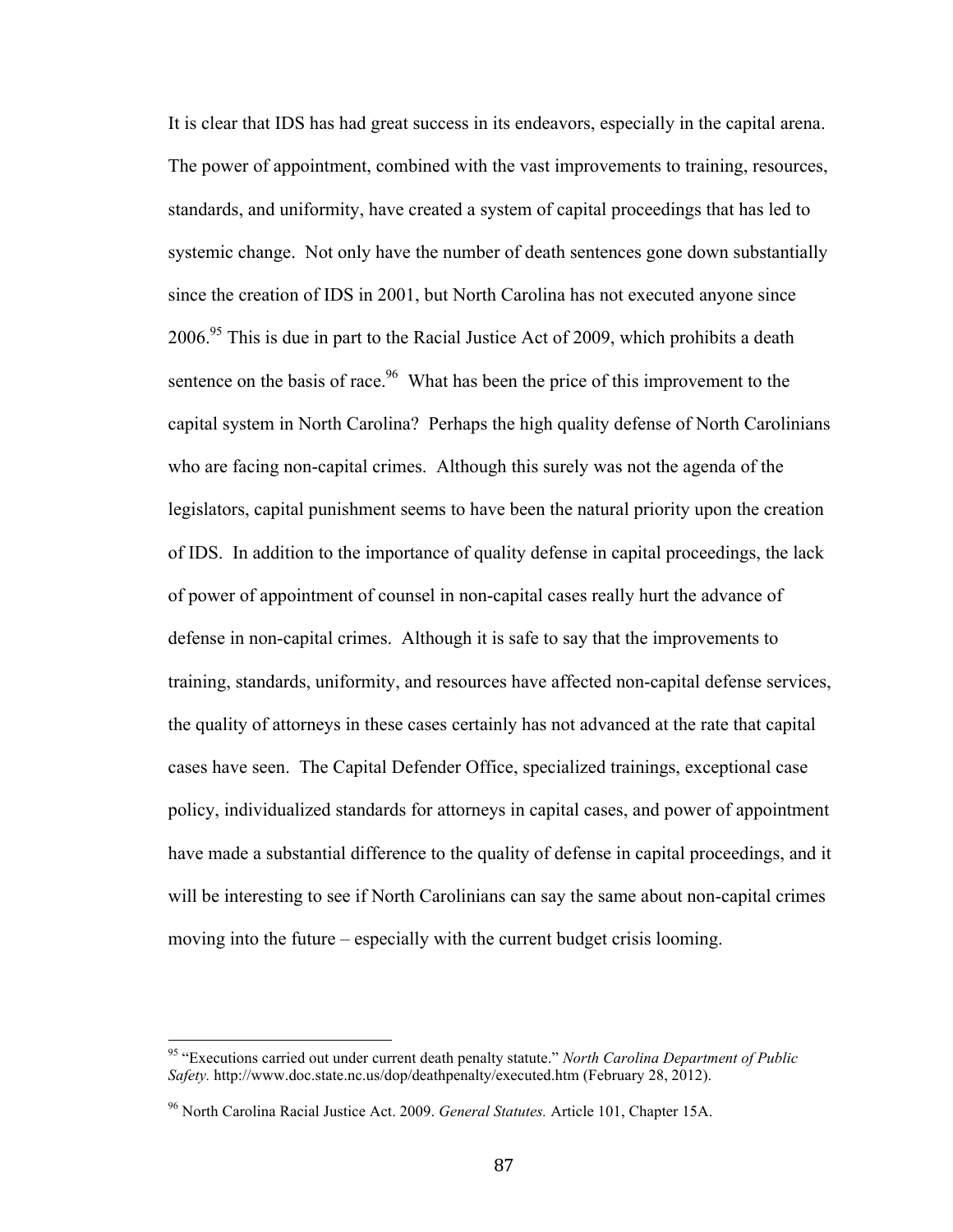#### References

- "2010 Annual Summary Report." North Carolina Department of Justice. http://crimereporting.ncdoj.gov/Reports.aspx (February 29, 2012).
- "ABA: Ten Principles of a Public Defense Delivery System." *American Bar Association*: 1. http://www.americanbar.org/content/dam/aba/migrated/legalservices/downloads/s claid/indigentdefense/tenprinciplesbooklet.authcheckdam.pdf (February 21, 2012).
- "Appendix to Part 2 Appendix 2A: Standards for Lead and Associate Trial Counsel in Capital Cases." *Indigent Defense Services.*  http://www.ncids.org/Rules%20&%20Procedures/IDS%20Rules/IDS%20Rules% 20Part%202%20Appendix.pdf (February 21, 2012).
- Baumgartner, F., & I. Unah (2010). The decline of capital punishment in North Carolina. Paper presented to the annual meeting of the American Society of Criminology, November. San Francisco, CA. http://www.unc.edu/~fbaum/papers/Baumgartner-Unah-ASC-2010.pdf (February 17, 2012).
- Chief Justice's Advisory Committee on Defense of Indigents: Final Report. 1990. Submitted to the Honorable Chief Justice James G. Exum, Jr. p. 1-69
- Dardis, Frank E., Baumgartner, Frank R., Boydstun, Amber E., De Boef, Suzanna and Shen, Fuyuan (2008). "Media Framing of Capital Punishment and Its Impact on Individuals' Cognitive Responses', Mass Communication and Society." 11:2, 115- 140
- "Executions carried out under current death penalty statute." *North Carolina Department of Public Safety.* http://www.doc.state.nc.us/dop/deathpenalty/executed.htm (February 28, 2012).
- "Exonerations by state." Death Penalty Information Center. http://deathpenaltyinfo.org/innocence-and-death-penalty#inn-st (February 29, 2012).
- *Eyewitness Identification Reform Act.* 2007. NC General Statues. Chapter 15A, Article 14A.

http://www.ncleg.net/EnactedLegislation/Statutes/PDF/ByArticle/Chapter\_15A/A rticle\_14A.pdf (February 29, 2012).

"Facts about the Death Penalty" *Death Penalty Information Center.* http://www.deathpenaltyinfo.org/home (February 9, 2012).

Hartness, Erin (2008). "Death Row Inmate Freed After 15 Years." WRAL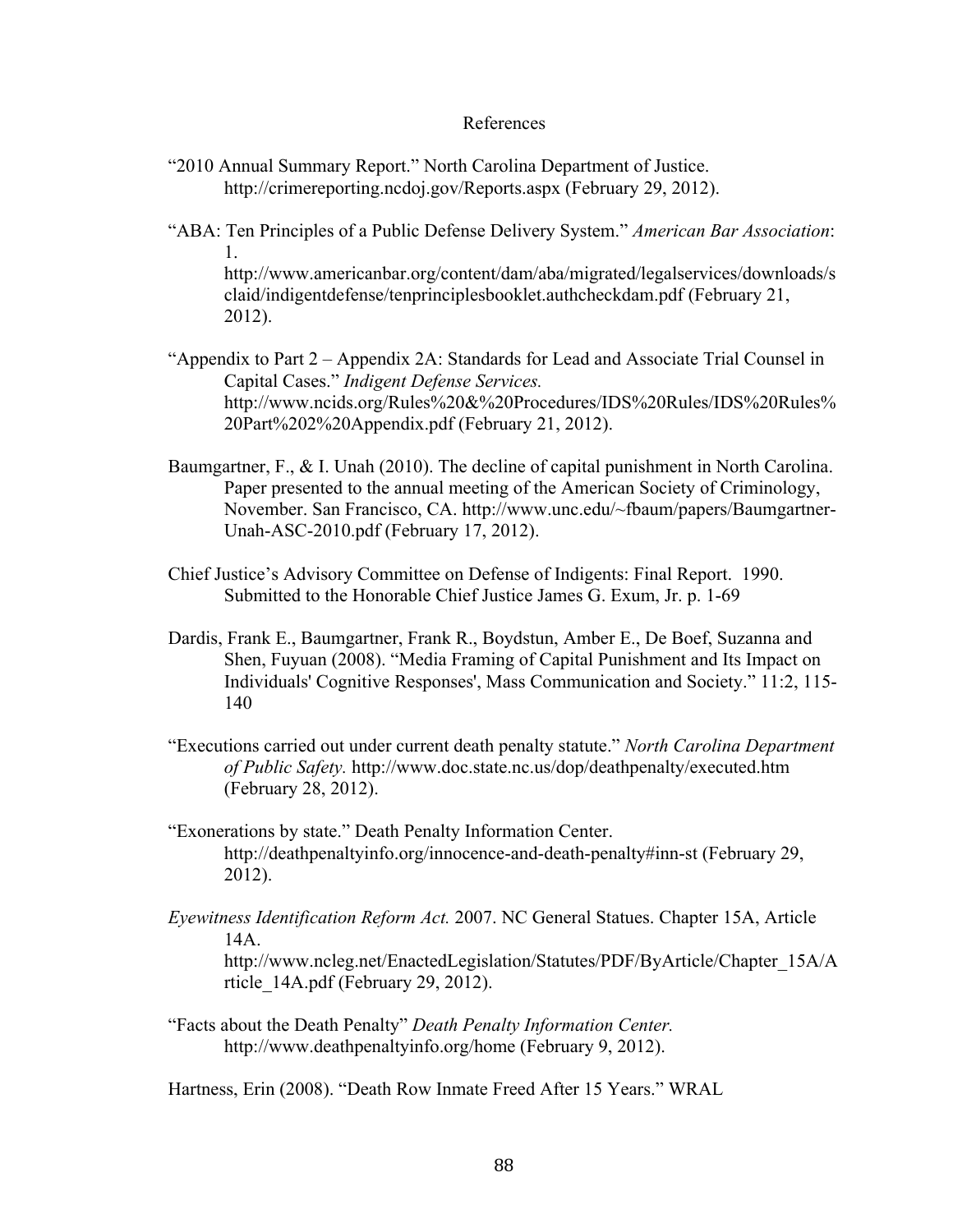http://www.wral.com/news/local/story/2669008/ (October 23, 2011).

- *Indigent Defense Services Act.* 2000. *Statutes at Large*. Article 39B, Subdivision IX, Chapter 7A.
- "The Innocence List" *Death Penalty Information Center.* http://www.deathpenaltyinfo.org/innocence-list-those-freed-death-row (January 23, 2012).
- *Ivarsson IV v. Office of Indigent Defense Services.* 2003. COA02-38. Court of Appeals of North Carolina.
- "The Judicial System in North Carolina." *Administrative Office of the Courts*. http://euro.ecom.cmu.edu/program/law/08- 732/Courts/NorthCarolinaJudicialSystem.pdf (February 21, 2012)., 15
- Maher, T. (2009). Worst of times, and best of times: The Eighth Amendment implications of increased procedural reliability on existing death sentences. *Elon Law Review, 1,* 95-112.
- N.C. General Assembly. 2011. *Report of the Commission on Indigent Defense Services.*  http://www.ncids.org/Reports%20&%20Data/Latest%20Releases/Legislative%20 Report%203\_2011.pdf (February 21, 2012).
- N.C. General Assembly. Conference Committee. 12 July 2000. *Conference Report: Senate Bill 1323.* 1999 General Assembly. Second Session 2000.
- N.C. General Assembly. House of Representatives. 12 July 2000. *Special Message from the House of Representatives.* 1999 General Assembly. Second Session 2000.
- N.C. General Assembly. House of Representatives. 2000. *House Bill 1590: Amendment*. 1999 General Assembly. Second Session 2000.
- N.C. General Assembly. House of Representatives. 2000. *Roll Call on Indigent Defense Services, reading 2.*
- N.C. General Assembly. House of Representatives. 2000. *Roll Call on Indigent Defense Services, reading 3.*
- N.C. General Assembly. House of Representatives. Appropriations Committee. 20 June 2000. *Minutes.* 1999 General Assembly. Second Session 2000.
- N.C. General Assembly. Indigent Defense Study Commission. 2000. *Report and Recommendations*. http://www.ncids.org/home/ids%20study%20commission%20report.pdf (February 21, 2012).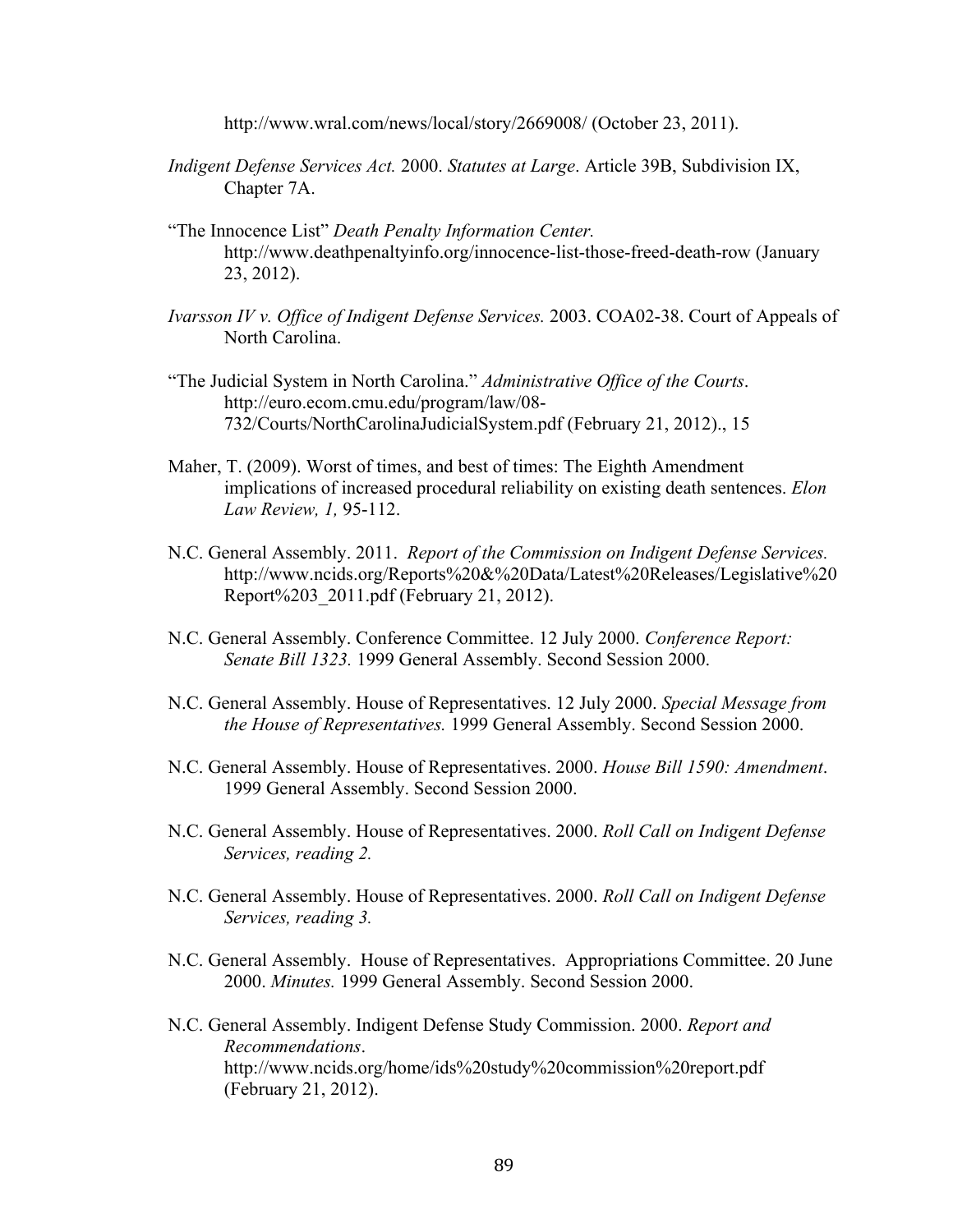- N.C. General Assembly. Senate. 12 July 2000. *Special Message from the Senate*. 1999 General Assembly. Second Session 2000.
- N.C. General Assembly. Senate. 1999. *Indigent Defense Services/Funds.* 1999 first ed.
- N.C. General Assembly. Senate. 2000. *Recorded Vote on Indigent Defense Services/Funds, comm. sub/2<sup>nd</sup> edition, reading 2.* 1999 session, second session 2000.
- N.C. General Assembly. Senate. 2000. *Recorded Vote on Indigent Defense Services/Funds, comm. sub/2nd edition, reading 3.* 1999 session, second session 2000.
- N.C. General Assembly. Senate. 2000. *Recorded Vote on Indigent Defense Services/Funds, comm. sub/3<sup>rd</sup> edition, reading 2.* 1999 session, second session 2000.
- N.C. General Assembly. Senate. 2000. *Recorded Vote on Indigent Defense Services/Funds, comm. sub/3<sup>rd</sup> edition, reading 3.* 1999 session, second session 2000.
- N.C. General Assembly. Senate. Judiciary II. 2000. *Bill Analysis: Senate Bill 1323: Indigent Defense Services/Funds.* First ed. 1999 General Assembly.
- N.C. General Assembly. Senate. Judiciary II. 20 June 2000. *Minutes*. 1999 General Assembly. Second Session 2000.
- "North Carolina Office of Indigent Defense Services Fact Sheet." 2011. *Indigent Defense Services*.
- "Part 2: Rules for Providing Legal Representation in Capital Cases." *Indigent Defense Services.* http://www.ncids.org/Rules%20&%20Procedures/IDS%20Rules/IDS%20Rules% 20Part%202.pdf (October 31, 2011).
- *Prosecutorial Discretion. 2001. NC General Statutes. Chapter 15A, Article 100-2004. www.ncga.state.nc.us/Sessions/2001/Bills/Senate/pdf/S647v1.pdf (February 29, 2012).*
- Radelet, M. & G. Pierce (2012). Race and death sentencing in North Carolina 1980-2007.
- Robinson, Matthew (2011). "The Death Penalty in North Carolina: A Summary of the Data and Scientific Studies." pscj.appstate.edu/ncdeathpenalty/ncdeathpenaltyfinal.pdf (February 29, 2012).